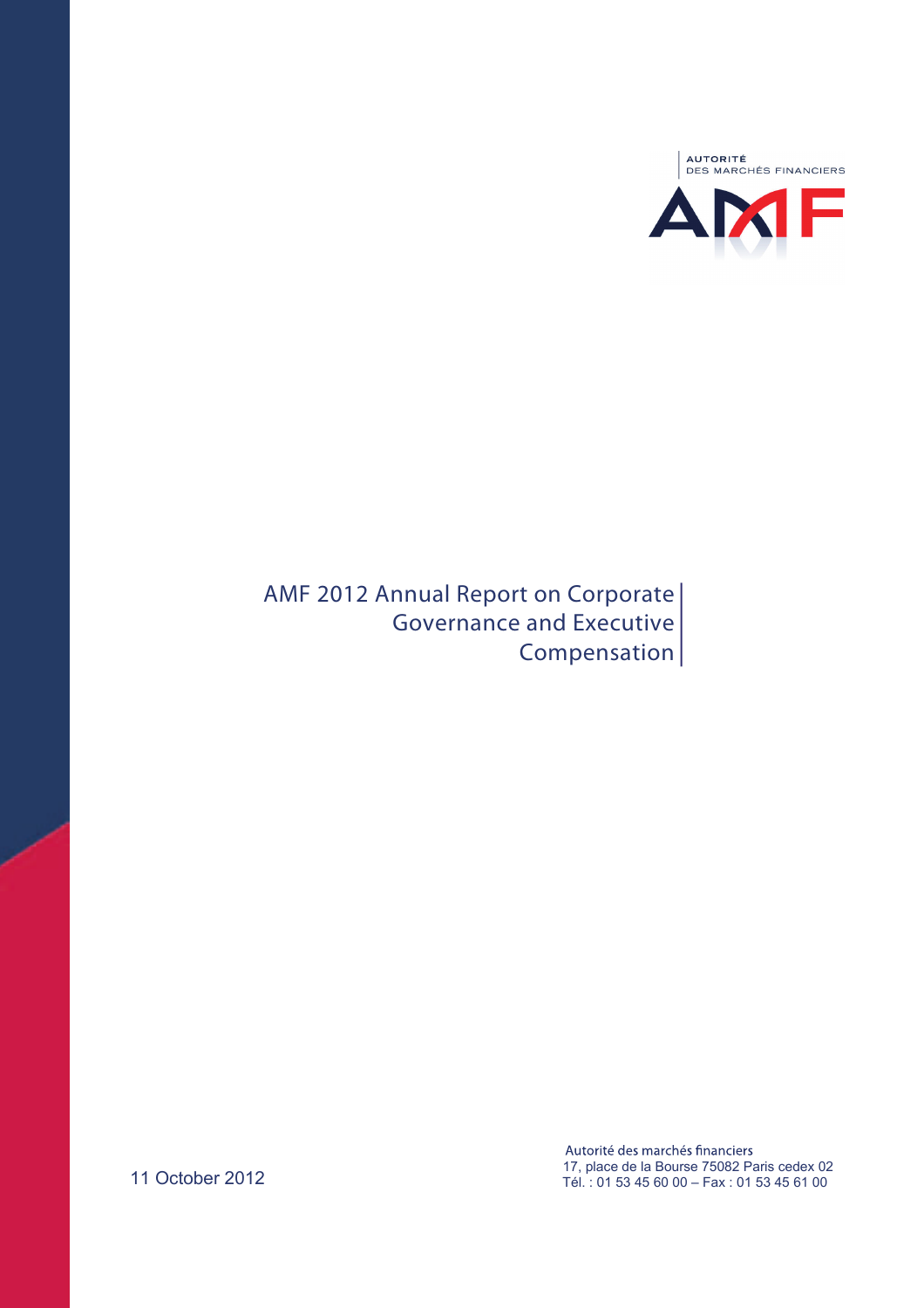

## **AMF Recommendation 2012-14**

**AMF 2012 annual report on corporate governance and executive compensation** 

**Background legislation: Articles L. 225-37, L. 225-68, L. 225-102-1, L. 225-185, L. 225-197-1, L. 823-19 and L. 823-20 of the Commercial Code** 

|    | <b>Executive summary</b> |                                                                                       | 5  |
|----|--------------------------|---------------------------------------------------------------------------------------|----|
|    | 1.                       | CORPORATE GOVERNANCE: FINDINGS, RECOMMENDATIONS AND AREAS FOR DISCUSSION 7            |    |
|    | 1.1                      |                                                                                       |    |
|    | 1.1.1                    | The governance system and the role of the chairman of the board of directors          |    |
|    | 1.1.2                    |                                                                                       |    |
|    | 1.1.3                    |                                                                                       |    |
|    | 1.1.4                    |                                                                                       |    |
|    | 1.1.5                    |                                                                                       |    |
|    | 1.1.6                    |                                                                                       |    |
|    | 1.1.7<br>1.1.8           |                                                                                       |    |
|    |                          |                                                                                       |    |
|    | 1.1.9<br>1.2             |                                                                                       |    |
|    |                          |                                                                                       |    |
|    | 1.2.1                    |                                                                                       |    |
|    |                          | 1.2.1.1<br>1.2.1.2                                                                    |    |
|    |                          | 1.2.1.3                                                                               |    |
|    |                          | 1.2.1.4                                                                               |    |
|    |                          |                                                                                       |    |
|    | 1.2.2                    |                                                                                       |    |
|    | 2.                       | EXECUTIVE COMPENSATION: FINDINGS, RECOMMENDATIONS AND AREAS FOR DISCUSSION 11         |    |
|    |                          |                                                                                       |    |
|    | 2.1                      |                                                                                       |    |
|    | 2.1.1                    |                                                                                       |    |
|    | 2.1.2                    |                                                                                       |    |
|    | 2.1.3                    |                                                                                       |    |
|    | 2.1.4                    |                                                                                       |    |
|    | 2.1.5                    |                                                                                       |    |
|    | 2.1.6                    |                                                                                       |    |
|    | $2.2\,$                  |                                                                                       |    |
|    | 2.2.1<br>2.2.2           |                                                                                       |    |
|    |                          |                                                                                       |    |
|    |                          |                                                                                       |    |
| L. | <b>REPORT</b>            | METHODOLOGY AND SUMMARY OF APPLICABLE LEGISLATION AND                                 |    |
|    | <b>REGULATIONS</b>       |                                                                                       | 14 |
|    | $\mathbf 1$ .            |                                                                                       |    |
|    | 1.1                      |                                                                                       |    |
|    | 1.1.1                    |                                                                                       |    |
|    | 1.1.2                    |                                                                                       |    |
|    | 1.2                      |                                                                                       |    |
|    | 1.2.1                    |                                                                                       |    |
|    | 1.2.2                    |                                                                                       |    |
|    | 1.3                      |                                                                                       |    |
|    | 1, 3, 1                  |                                                                                       |    |
|    | 1.3.2                    |                                                                                       |    |
|    | 2.                       |                                                                                       |    |
|    | 2.1                      |                                                                                       |    |
|    | 2.2                      |                                                                                       |    |
|    | 3.                       | THE AFEP/MEDEF CORPORATE GOVERNANCE CODE AND POSITIONS EXPRESSED BY VARIOUS           |    |
|    |                          |                                                                                       |    |
|    | 3.1                      |                                                                                       |    |
|    | 3.2                      |                                                                                       |    |
|    | 3.3                      | Recommendations by the Association française de la gestion financière (AFG) 19        |    |
|    |                          | <b>II. THE NEED FOR CHANGE: THE ENVIRONMENT AND RECENT DEBATE</b>                     | 19 |
|    | 1.                       |                                                                                       |    |
|    | 1.1                      |                                                                                       |    |
|    | 1.2                      | Proxy advisory firms: an increasing role in Europe and the subject of much debate  20 |    |
|    | 1.2.1                    |                                                                                       |    |
|    | 1.2.2                    |                                                                                       |    |
|    | 1.3<br>1.4               | European Commission consultation on gender imbalance in corporate boards  21          |    |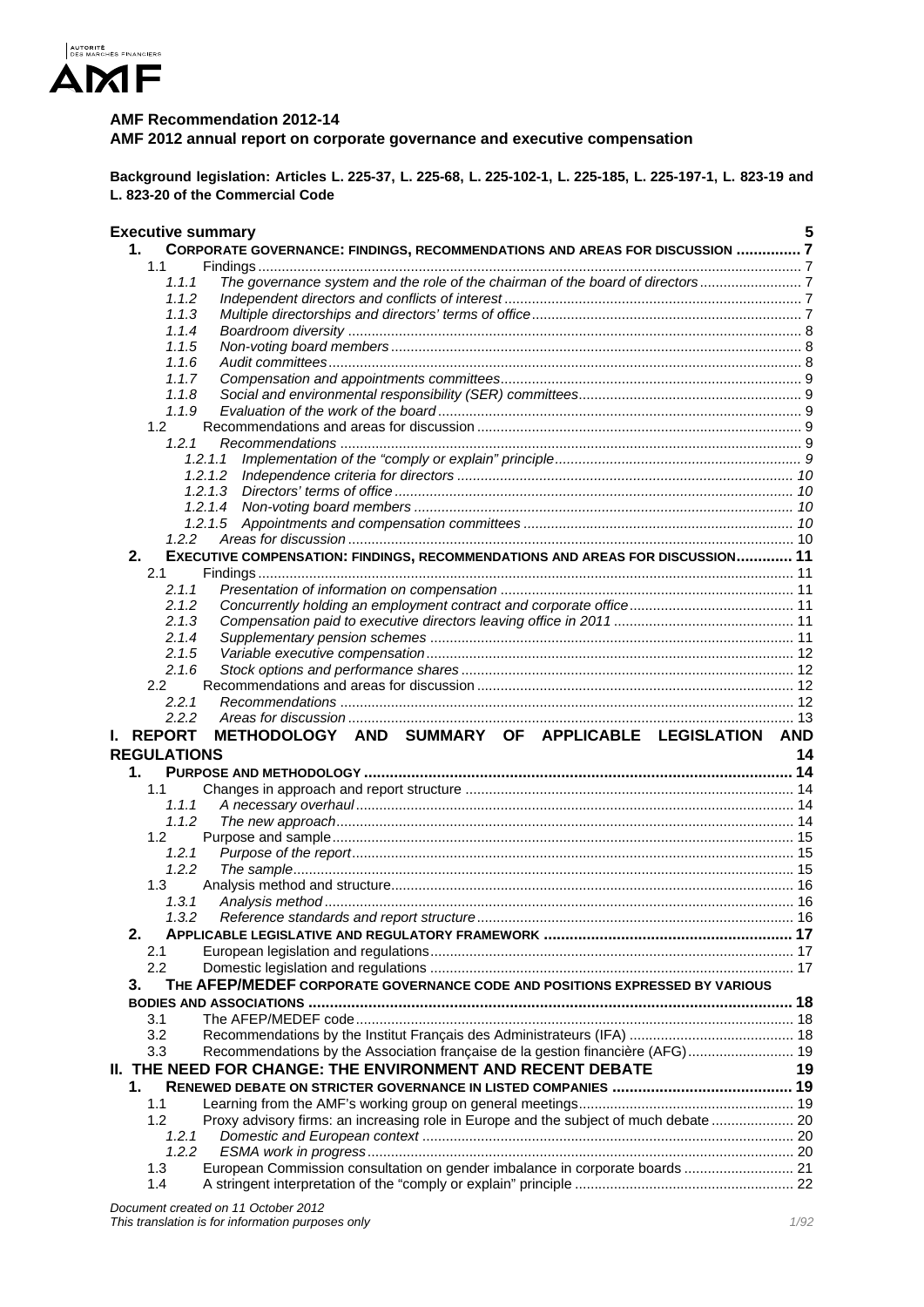AMF Recommendation 2012-14 / 2012 AMF annual report on corporate governance and executive compensation

| 1.4.1                                                                                                                  |    |
|------------------------------------------------------------------------------------------------------------------------|----|
| Interpretation adopted in the United Kingdom by the Financial Reporting Council 22<br>1.4.2                            |    |
| 1.4.3                                                                                                                  |    |
| Increasing the code's scope and credibility without abandoning a form of self-regulation  23<br>1.5                    |    |
|                                                                                                                        |    |
| INCREASED INTERNATIONAL PRESSURE FROM SHAREHOLDERS AND INVESTORS  24<br>2.                                             |    |
| 2.1                                                                                                                    |    |
| 2.1.1                                                                                                                  |    |
| 2.1.2                                                                                                                  |    |
| 2.1.3                                                                                                                  |    |
|                                                                                                                        |    |
| More marked opposition at general meetings on matters relating to compensation  26<br>$2.2\phantom{0}$                 |    |
| "SAY ON PAY": WHAT ROLE SHOULD SHAREHOLDERS PLAY IN DETERMINING COMPENSATION<br>3.                                     |    |
|                                                                                                                        |    |
| 3.1                                                                                                                    |    |
|                                                                                                                        |    |
| 3.1.1                                                                                                                  |    |
| 3.1.2                                                                                                                  |    |
| 3.2                                                                                                                    |    |
| 3.3                                                                                                                    |    |
| 3.3.1                                                                                                                  |    |
| 3.3.2                                                                                                                  |    |
|                                                                                                                        |    |
| <b>CORPORATE GOVERNANCE</b>                                                                                            | 31 |
| 1.                                                                                                                     |    |
| 1.1                                                                                                                    |    |
|                                                                                                                        |    |
| 1.1.1                                                                                                                  |    |
| 1.1.2                                                                                                                  |    |
|                                                                                                                        |    |
|                                                                                                                        |    |
| The role of the chairman of the board of directors in companies in which the functions of chairman<br>1.2 <sub>1</sub> |    |
|                                                                                                                        |    |
|                                                                                                                        |    |
| 1.2.1                                                                                                                  |    |
| 1.2.1.1                                                                                                                |    |
|                                                                                                                        |    |
| 1.2.2                                                                                                                  |    |
| 1.3                                                                                                                    |    |
| 1.3.1                                                                                                                  |    |
|                                                                                                                        |    |
| 1.3.2                                                                                                                  |    |
| 2.                                                                                                                     |    |
| 2.1                                                                                                                    |    |
| 2.1.1                                                                                                                  |    |
|                                                                                                                        |    |
|                                                                                                                        |    |
|                                                                                                                        |    |
| 2.1.2                                                                                                                  |    |
| $2.2^{\circ}$                                                                                                          |    |
| 2.2.1                                                                                                                  |    |
| 2.2.1.1                                                                                                                |    |
|                                                                                                                        |    |
| 2.2.2                                                                                                                  |    |
| Independence criteria and implementation of the "comply or explain" principle 39                                       |    |
| 2.2.2.1                                                                                                                |    |
| 2.2.2.2<br>Information about the way in which companies apply the selected criteria 40                                 |    |
| 2.3                                                                                                                    |    |
| 2.3.1                                                                                                                  |    |
| 2.3.1.1                                                                                                                |    |
|                                                                                                                        |    |
|                                                                                                                        |    |
| 2.3.2                                                                                                                  |    |
| 3.                                                                                                                     |    |
| 3.1                                                                                                                    |    |
| 3.1.1                                                                                                                  |    |
| 3.1.2                                                                                                                  |    |
|                                                                                                                        |    |
| 3.1.3                                                                                                                  |    |
| 3.2                                                                                                                    |    |
| 3.2.1                                                                                                                  |    |
| 3.2.2                                                                                                                  |    |
| 3.2.3                                                                                                                  |    |
| 4.                                                                                                                     |    |
|                                                                                                                        |    |
| 4.1                                                                                                                    |    |
| 4.1.1                                                                                                                  |    |
| 4.1.2                                                                                                                  |    |
|                                                                                                                        |    |

AUTORITÉ<br>DES MARCHÉS FINANCIERS

 $\blacktriangle$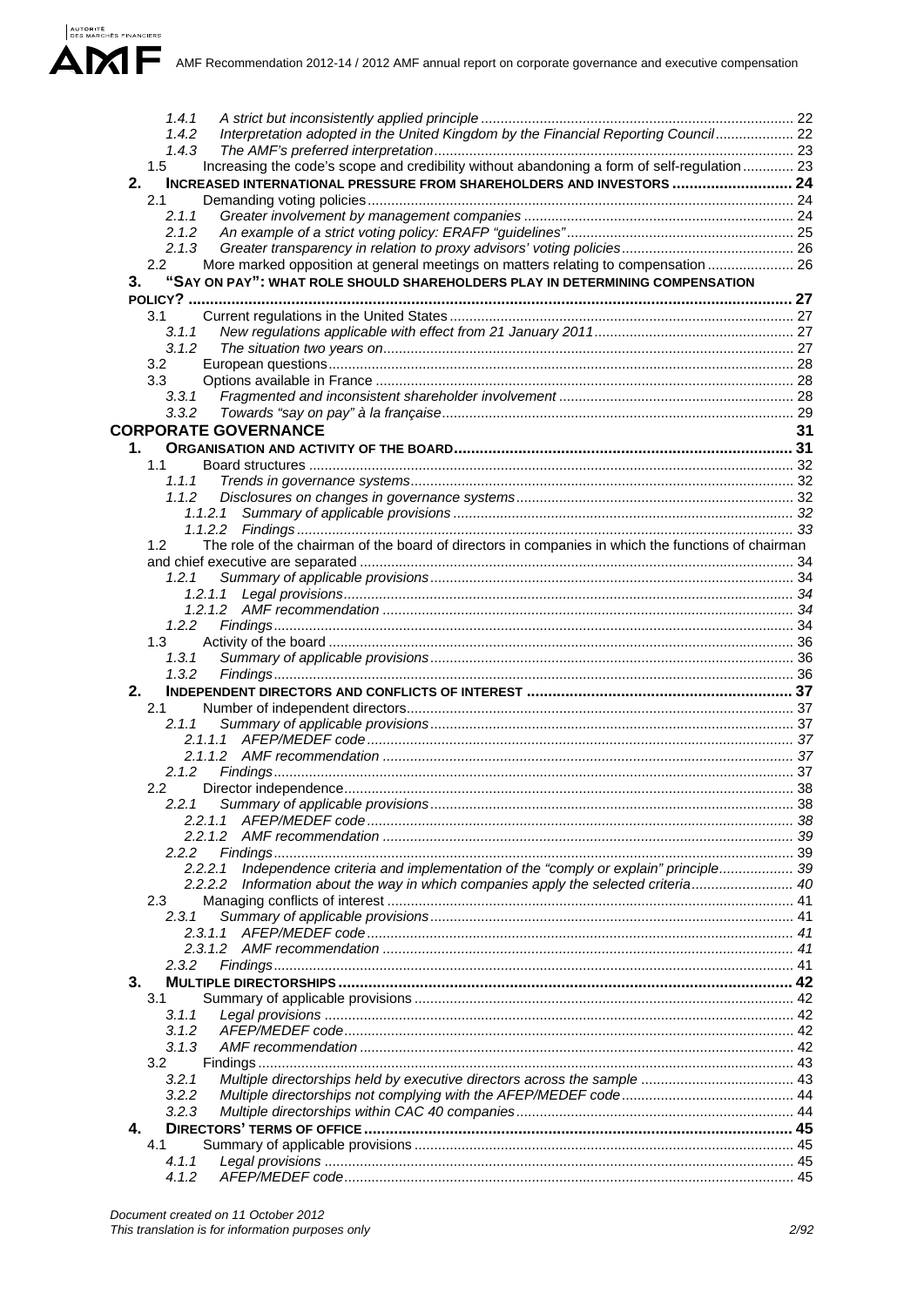|    | 4.2                                                                                              |    |
|----|--------------------------------------------------------------------------------------------------|----|
| 5. |                                                                                                  |    |
|    | 5.1                                                                                              |    |
|    | 5.1.1                                                                                            |    |
|    |                                                                                                  |    |
|    | 5.1.1.1                                                                                          |    |
|    |                                                                                                  |    |
|    |                                                                                                  |    |
|    | 5.1.2                                                                                            |    |
|    | 5.1.2.1                                                                                          |    |
|    | 5.1.2.2                                                                                          |    |
|    | 5.2                                                                                              |    |
|    |                                                                                                  |    |
|    | 5.2.1                                                                                            |    |
|    | 5.2.2                                                                                            |    |
|    | 5.3                                                                                              |    |
|    | 5.3.1                                                                                            |    |
|    | 5.3.2                                                                                            |    |
| 6. |                                                                                                  |    |
|    | 6.1                                                                                              |    |
|    |                                                                                                  |    |
|    | 6.1.1                                                                                            |    |
|    | 6.1.2                                                                                            |    |
|    | 6.2                                                                                              |    |
|    | 6.2.1                                                                                            |    |
|    |                                                                                                  |    |
|    |                                                                                                  |    |
|    | 6.2.1.3 AMF recommendation of 22 July 2010 arising from the working group on audit committees    |    |
|    |                                                                                                  |    |
|    | 54                                                                                               |    |
|    |                                                                                                  |    |
|    | 6.2.2                                                                                            |    |
|    | Information on committee activities and members' areas of competence 55<br>6.2.2.1               |    |
|    |                                                                                                  |    |
|    | 6.3                                                                                              |    |
|    | 6.3.1                                                                                            |    |
|    |                                                                                                  |    |
|    | 6.3.1.1                                                                                          |    |
|    |                                                                                                  |    |
|    | 6.3.2                                                                                            |    |
|    | 6.3.2.1                                                                                          |    |
|    |                                                                                                  |    |
|    |                                                                                                  |    |
|    | 6.4                                                                                              |    |
| 7. |                                                                                                  |    |
|    |                                                                                                  |    |
|    | 7.1                                                                                              |    |
|    | 7.1.1                                                                                            |    |
|    | 7.1.2                                                                                            |    |
|    | 7.2                                                                                              |    |
|    | <b>III. EXECUTIVE COMPENSATION</b>                                                               | 63 |
|    |                                                                                                  |    |
| 1. |                                                                                                  |    |
|    | 1.1                                                                                              |    |
|    | 1.2                                                                                              |    |
| 2. |                                                                                                  |    |
|    | 2.1                                                                                              |    |
|    | 2.1.1                                                                                            |    |
|    | 2.1.2                                                                                            |    |
|    |                                                                                                  |    |
|    | 2.2                                                                                              |    |
|    | 2.2.1                                                                                            |    |
|    | Presentation of the summary compensation table pertaining to stock options, performance<br>2.2.2 |    |
|    |                                                                                                  |    |
|    | Summary presentation of compliance with the recommendations of the AFEP/MEDEF code<br>2.2.3      |    |
|    | 67                                                                                               |    |
|    | 2.2.4<br>Compensation and benefits due from and paid by group companies 67                       |    |
| 3. | CONCURRENTLY HOLDING AN EMPLOYMENT CONTRACT AND CORPORATE OFFICE 68                              |    |
|    |                                                                                                  |    |
|    | 3.1                                                                                              |    |
|    | 3.2                                                                                              |    |
|    | 3.2.1                                                                                            |    |
|    | 3.2.2                                                                                            |    |
|    | 3.2.3                                                                                            |    |
|    |                                                                                                  |    |
|    |                                                                                                  |    |

AUTORITÉ<br>DES MARCHÉS FINANCIERS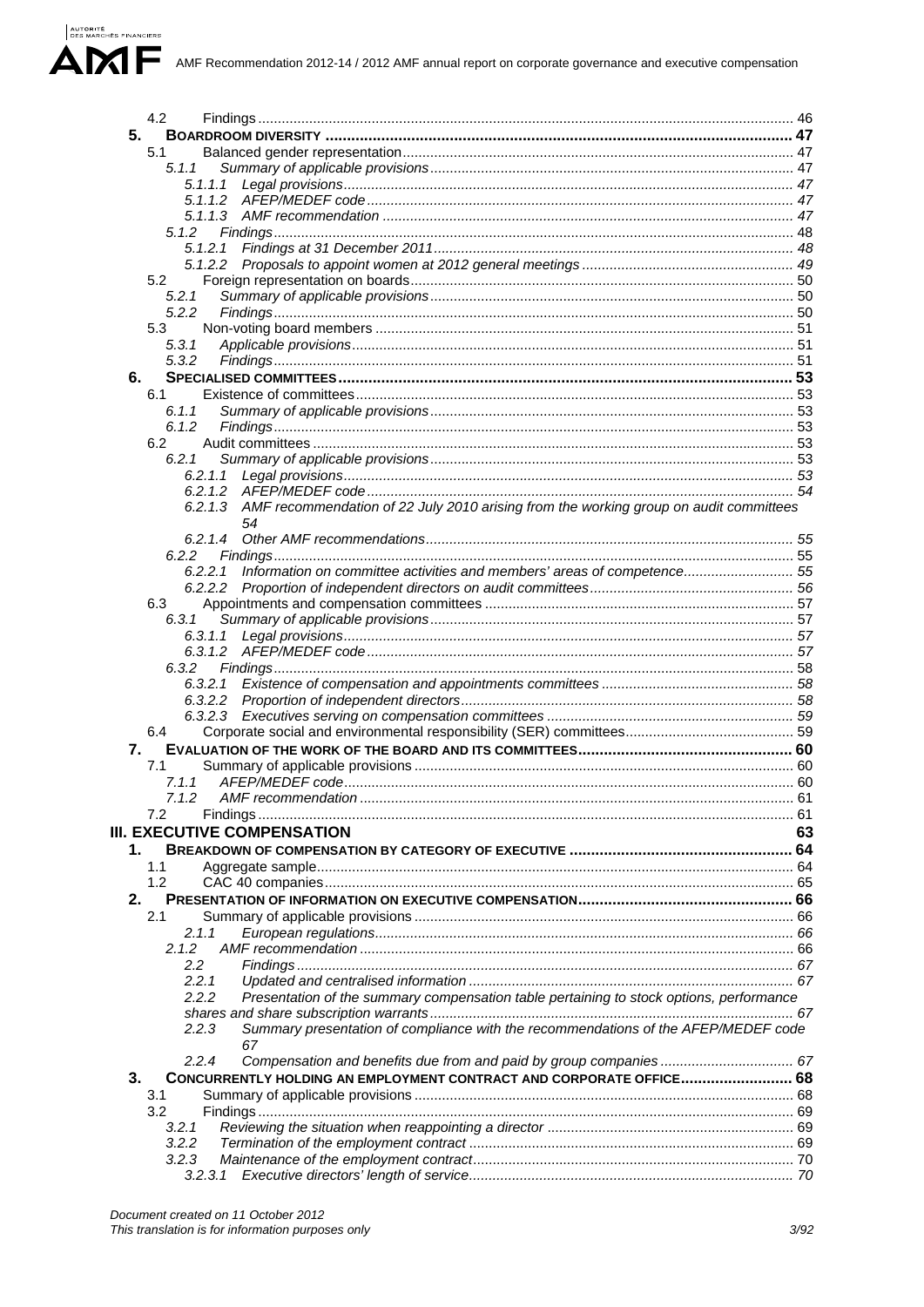| 3.2.3.2                                                                                                  |  |
|----------------------------------------------------------------------------------------------------------|--|
|                                                                                                          |  |
| 4.                                                                                                       |  |
| 4.1                                                                                                      |  |
| 4.1.1                                                                                                    |  |
| 4.1.2                                                                                                    |  |
| 4.1.3                                                                                                    |  |
| 4.2                                                                                                      |  |
| 4.3                                                                                                      |  |
| 5.                                                                                                       |  |
| 5.1                                                                                                      |  |
| 5.1.1                                                                                                    |  |
| 5.1.2                                                                                                    |  |
| 5.1.3                                                                                                    |  |
| 5.2                                                                                                      |  |
| 5.2.1                                                                                                    |  |
| 5.2.2                                                                                                    |  |
| 5.2.3                                                                                                    |  |
| 5.2.4                                                                                                    |  |
| 5.2.5                                                                                                    |  |
| 5.2.6                                                                                                    |  |
| 5.2.7                                                                                                    |  |
| 6.                                                                                                       |  |
| 6.1                                                                                                      |  |
| 6.1.1                                                                                                    |  |
| 6.1.2                                                                                                    |  |
| 6.2                                                                                                      |  |
| 7.                                                                                                       |  |
| 7.1                                                                                                      |  |
| 7.1.1                                                                                                    |  |
| 7.1.2                                                                                                    |  |
| 7.2                                                                                                      |  |
| Conditions for granting and setting the price of stock options and performance shares 85<br>7.2.1        |  |
| 7.2.2<br>Exercise of stock options and final allotment of performance shares  86                         |  |
| 7.2.2.1 Performance criteria determining the exercise of all stock options or the final allotment of all |  |
|                                                                                                          |  |
| 7.2.2.2                                                                                                  |  |
|                                                                                                          |  |
| 7.3                                                                                                      |  |
|                                                                                                          |  |

AUTORITÉ<br>DES MARCHÉS FINANCIERS

 $\blacktriangle$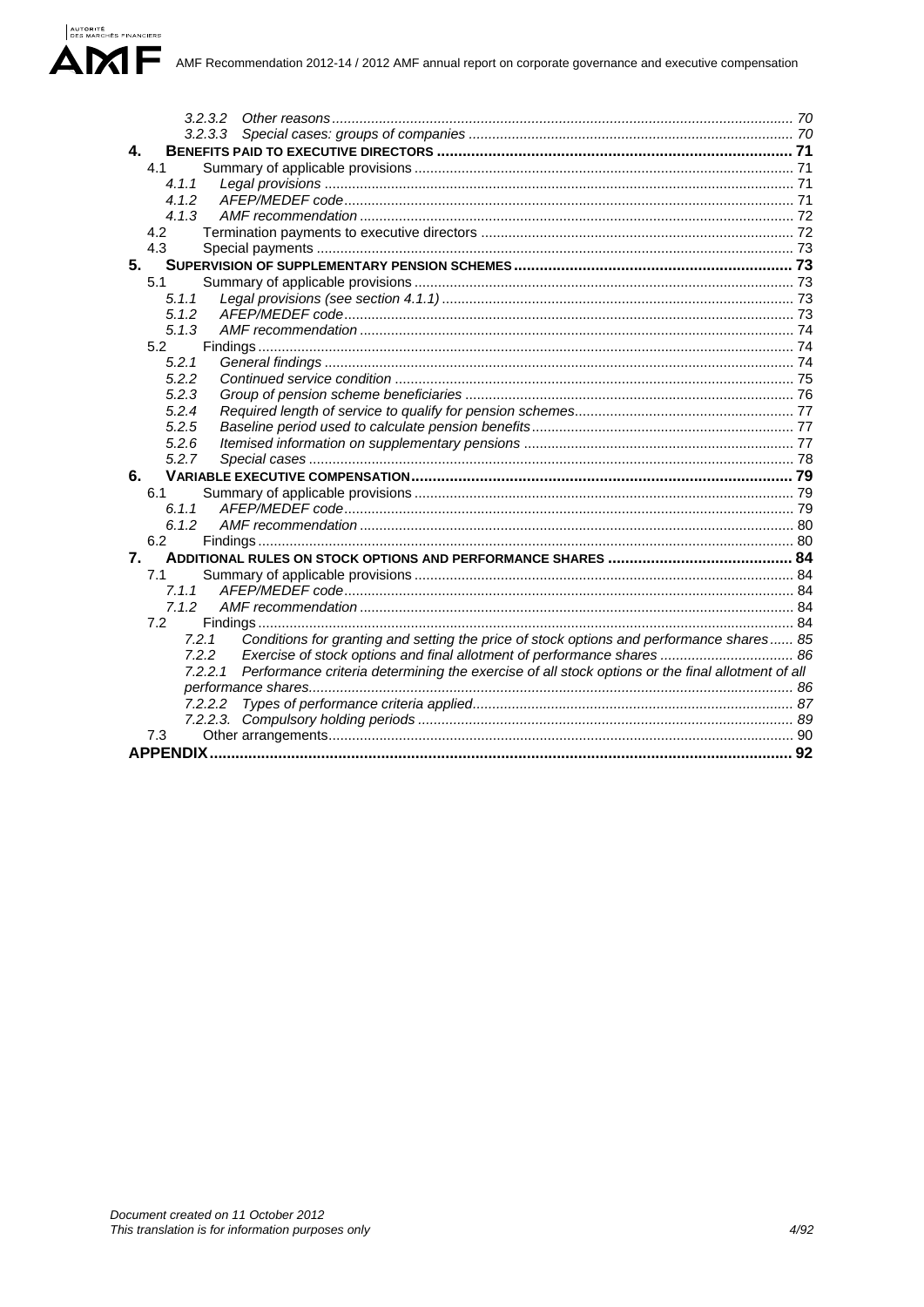# **Executive summary**

This report has been prepared in accordance with Article L. 621-18-3 of the Monetary and Financial Code. The Autorité des marchés financiers (AMF) has a statutory duty under the Code to draw up an annual report based on information on corporate governance, executive compensation and internal control published by corporate entities having their registered offices in France and whose shares have been admitted to trading on a regulated market. This is the AMF's ninth such report.

Aside from legal requirements arising from company law, the system for regulating corporate governance and executive compensation practices relies to a large extent on the implementation of codes drawn up by industry groups and on the "comply or explain" principle, as set out in Articles L. 225-37 and L. 225-68 of the Commercial Code<sup>1</sup>. While it plays an important role within the current framework, this principle is interpreted in many different ways. Assessing its scope and the adequacy of explanations provided by companies is therefore a key step in evaluating the quality of governance.

This report encompasses changes in a number of areas, in relation to both methodology and approach. In particular, the sample analysed consists of 60 listed companies that solely apply the corporate governance code drawn up by AFEP and MEDEF, as was the case for the July 2010 report<sup>2</sup>, and more space is now dedicated to discussing the environment and current major topics of debate in relation to corporate governance in listed companies.

The governance structure of major listed companies continues to evolve. It can be noted that there is an increasing preference for a "unified" structure (i.e. with a board of directors), with 80% of companies in the sample having a board of directors and almost three quarters of those having combined the duties of chairman of the board and chief executive.

This year, the AMF has once again noted certain improvements in terms of information provision and changes in practices, particularly as regards the findings arising from the 2010 report in respect of 2009 disclosures by a sample of similar companies.

For example, as regards corporate governance, the AMF has noted a reduction in the number of companies not providing detailed explanations of changes in governance structure occurring during the year (down from three in 2009 to one in 2011), a significant increase in the representation of women on boards (up from just under 10% at end 2009 to 20% at end 2011), an increase in the proportion of directors holding only one directorship, whether executive or non-executive (with the proportion for executive directors rising from around 13% to 36%), and an increase in the proportion of audit and compensation committees chaired by independent directors (up from 88% to 93% for audit committees and from 79% to 86% for compensation committees). Meanwhile, the overall proportion of independent directors on boards (55% at end 2009 and 54% at end 2011) and audit committees (just over 70% in both 2009 and 2011) is relatively stable but high, while the proportion of companies disclosing the results of board assessments has fallen slightly (from 87% to 81%).

Conversely, the AMF notes a degree of standardisation in the explanations put forward for changes in governance structure, and considers that such explanations should be more specific and tailored to each company's particular circumstances. Similarly, it does not appear appropriate to choose not to apply the directors' independence criterion relating to the holding of directorships for more than 12 consecutive years solely on the basis of the director's competence or experience. The AMF also considers that the fact that a particular company has a long business cycle is not a sufficient reason for directors' terms of office to exceed four years, in light of the very reason for limiting the term of directorships. Furthermore, companies within which a single committee is responsible for both compensation and appointments should refrain from appointing the current chairman to that committee.

1

<sup>&</sup>lt;sup>1</sup> For companies with boards of directors and companies with management and supervisory boards respectively.<br><sup>2</sup> AME 2010 spauel report on corporate governance and superifive companies published as 13 July 2010.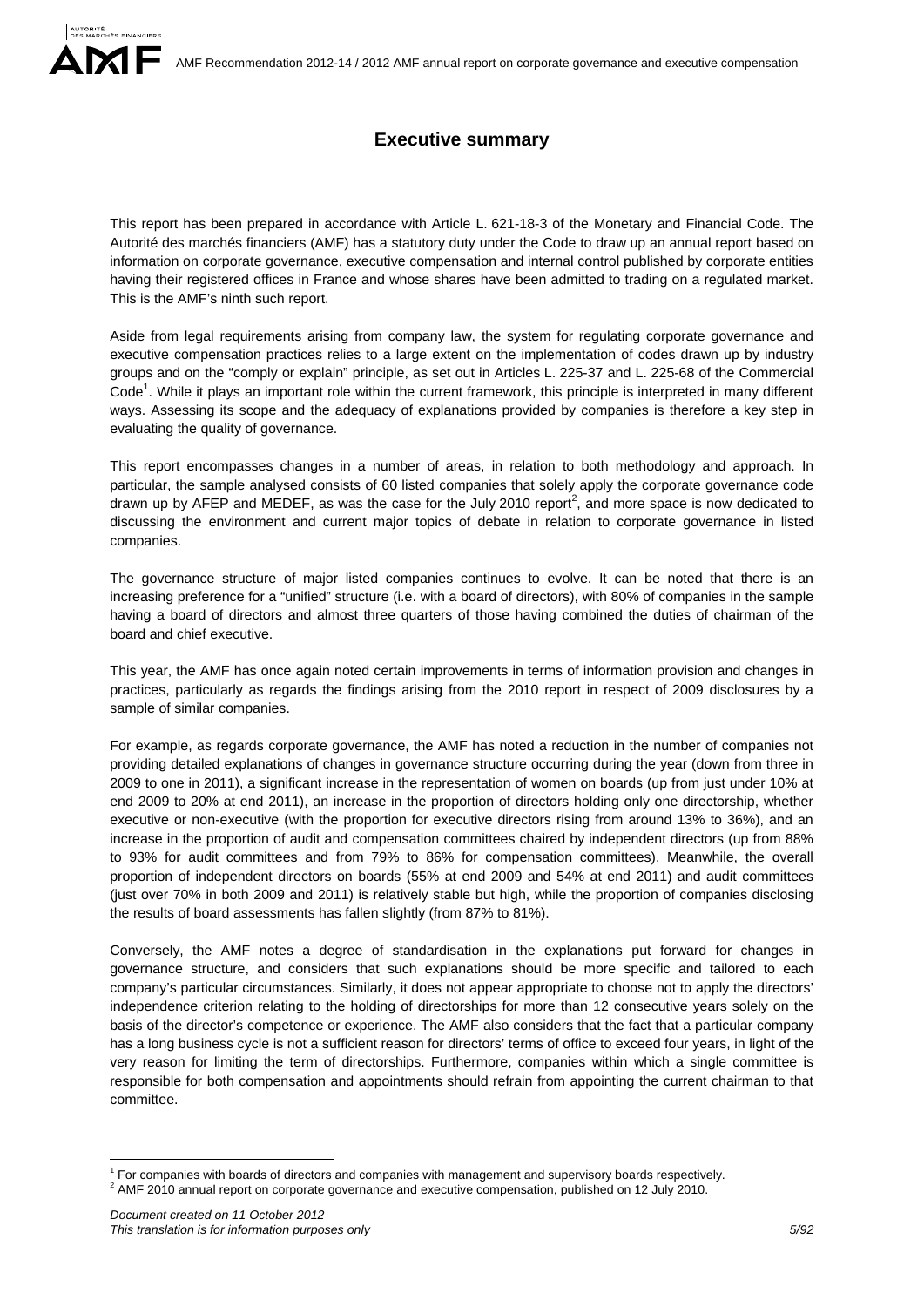On the issue of transparency in relation to executive compensation, the AMF's observations over the past three years, as set out in this report, suggest that the AFEP/MEDEF code and the AMF's own recommendations have resulted in positive changes in practice among major companies. Issuers have made significant efforts to improve transparency by centralising information on executive compensation and presenting summary compensation tables, as proposed by the AMF, or equivalent information (with 100% of issuers doing so in 2011, compared with only 70% in 2009). In 2011, every company in the sample disclosed its board's policies on concurrently holding an employment contract and corporate office and holding securities (with the proportion of companies disclosing their policy on the latter up from 74% of companies in 2010). Finally, virtually every company makes the exercise of stock options and the final allotment of all shares contingent upon performance criteria. Conversely, only a minority of companies make the final allotment of shares contingent upon both internal and external performance criteria. Moreover, with regard to variable compensation, while nearly all companies specify the nature of the quantitative criteria used, 30% give no details of qualitative criteria – a proportion that has remained unchanged since 2009. Finally, the AMF notes that the provision of itemised information on defined benefit pensions is still relatively incomplete (with 37% of companies providing satisfactory information in 2011, compared with 30% in 2009).

The AMF also notes the introduction in 2011 of arrangements not covered by the provisions of the AFEP/MEDEF code: pension schemes, sundry allowances, retention plans, deferred conditional compensation, cash incentives (synthetic shares etc.), "ad hoc" variable compensation, etc. The AMF therefore encourages industry groups to update their codes to cover forms of compensation and benefits not specifically covered by any recommendation, while retaining current principles governing total compensation.

Finally, the AMF is disappointed to note that industry groups have, to date, given little consideration to its "areas for discussion". More fundamentally, the AMF has questions as to the process by which corporate governance codes are prepared, and believes that both the credibility and the scope of such codes could be improved by involving all stakeholders.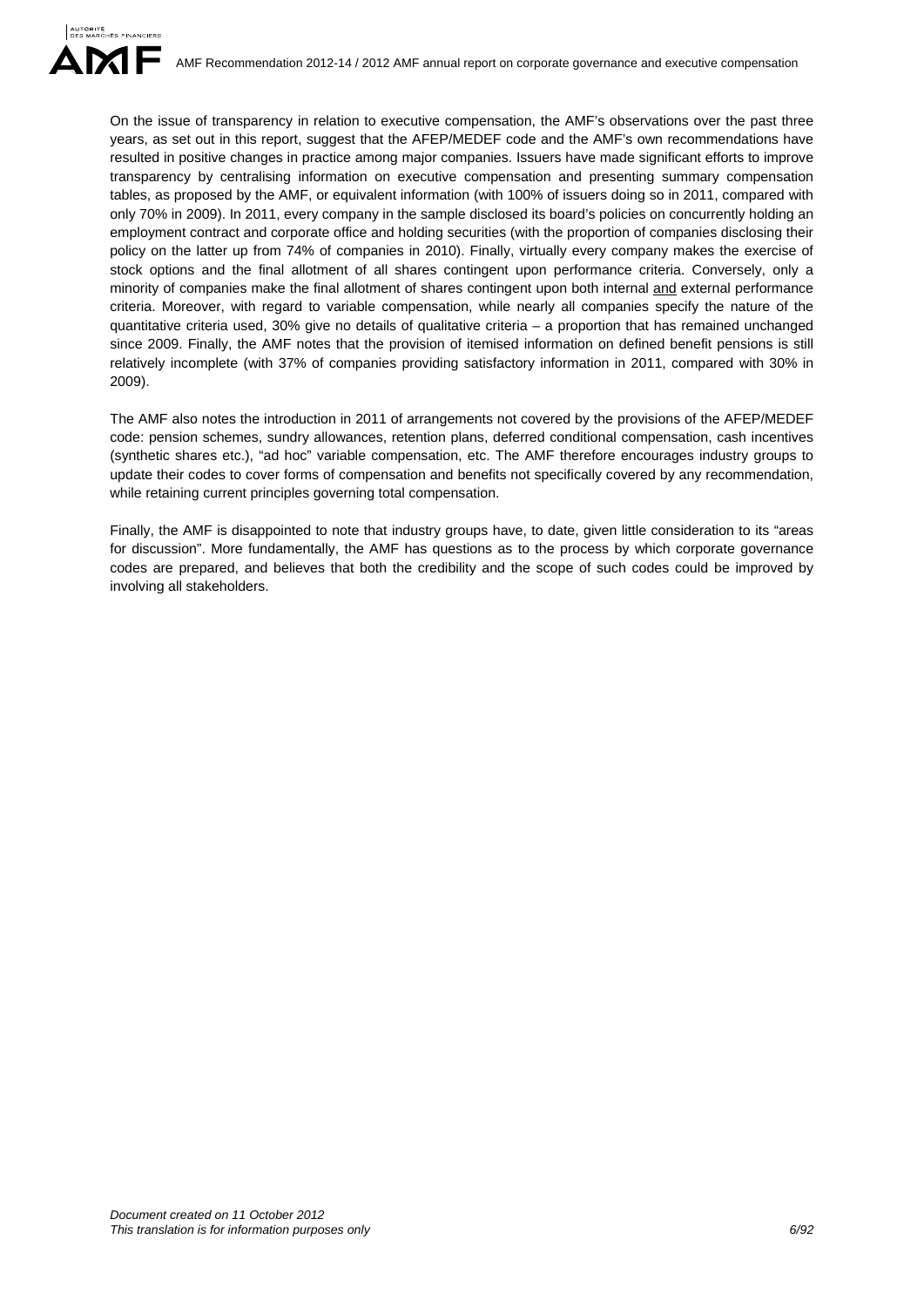## **1. Corporate governance: findings, recommendations and areas for discussion**

## 1.1 Findings

- *1.1.1 The governance system and the role of the chairman of the board of directors* 
	- Of the 60 companies in the sample, 48 (80%) have a "unified" structure with a board of directors (compared with 73% in 2011), with only just over a quarter of these (27%) separating the functions of chairman and chief executive.
	- Of the eight companies that made changes to their governance structures in 2011 or the first half of 2012, only **Carrefour**, which merged the functions of chairman and chief executive, gave no explanation.
	- Of the 13 companies that separate the functions of chairman and chief executive (27% of the sample excluding companies with a dual structure), five provide an explanation of the chairman's specific role of representing the company.
	- **BNP Paribas** provides the most detailed information on the duties assigned to the chairman of the board over and above those laid down by law.

### *1.1.2 Independent directors and conflicts of interest*

- The average proportion of independent board members is 54%, and 60% for CAC 40 companies; the lowest proportion for any company is 16.7%.
- Thirteen companies expressly state that they do not comply with the recommendations of the AFEP/MEDEF code on the minimum proportion of independent directors (either 50% or one third, depending on the specific situation).
- With one exception, every company gives a partial or complete definition of director independence. Seventeen companies, or 29% of the sample, expressly choose not to apply certain definition criteria laid down in the code. The criterion most frequently set aside (by 15 companies) – usually on the basis of individual directors' experience – is that relating to the holding of directorships for more than 12 years. Neither **LVMH** nor **Publicis** provide adequate explanations on this subject.
- The chairman of the board of directors of **CNP Assurances** is described as independent "as defined in the AFEP/MEDEF reference code"; this situation is not compliant with the criterion set out in the code under which those holding corporate office cannot be independent directors.
- Twenty-two companies i.e. 37% of the sample provide explanations as to how they apply the selected independence criteria, and in particular the criterion pertaining to business relationships. Some companies attempt to put forward objective criteria to demonstrate the non-materiality of such relationships by providing more or less detailed and quantified explanations.
- Only two companies make no specific comment as to real or potential conflicts of interest involving board members. Forty companies, or two thirds of the sample, confirm that their directors are subject to specific rules intended to prevent or manage conflicts of interest.
- Of those 40 companies, eight do not state that they have implemented a rule under which a member involved in a conflict of interest is not allowed to take part in the vote when the board deliberates on the matter in question.

### *1.1.3 Multiple directorships and directors' terms of office*

- Only two companies state that they have put in place a procedure under which executive directors must obtain prior authorisation from the board before accepting a new corporate office with a company outside the group.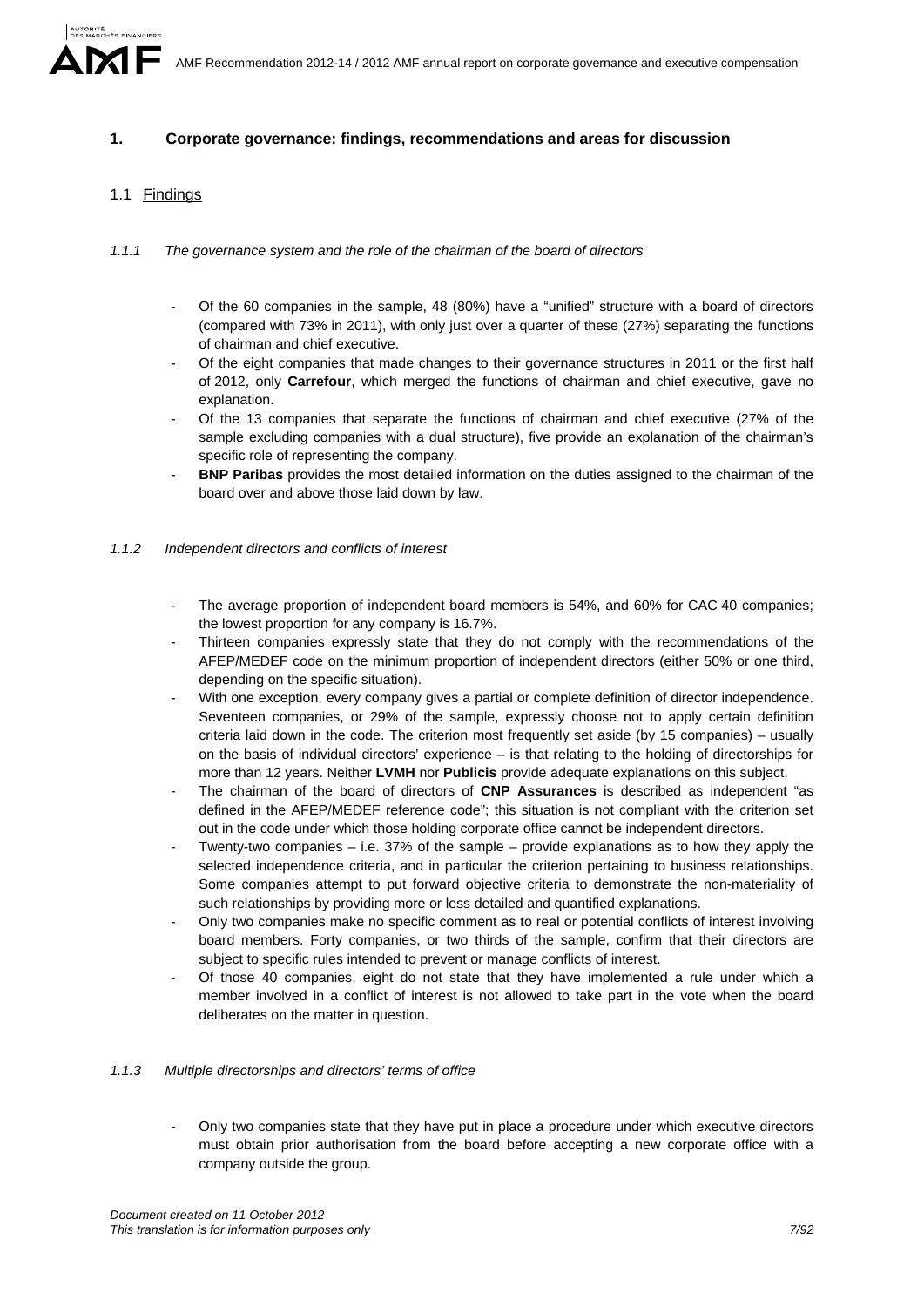- 48% of executives holding corporate office fulfil only their executive duties. 21% of executive directors hold at least three directorships and 10% hold at least four directorships.
- Two cases of multiple directorships are non-compliant with the AFEP/MEDEF code: those held by the chairman and chief executive of **EDF** (six directorships, including one with a foreign company), for which no detailed explanation is provided, and those held by the chairman and chief executive of **Bolloré** (11 directorships, seven of which are with foreign companies), which the company fails to state are not compliant with the code.
- Ten companies fail to apply the four-year term of office recommended by the code. Only **Publicis** fails to declare this non-compliance, while **Natixis** provides more of a description than an explanation.

#### *1.1.4 Boardroom diversity*

- At 31 December 2011, the average proportion of female directors was 20% for the sample as a whole and 22.3% for CAC 40 companies (25.2% following 2012 general meetings). Following 2012 general meetings, 42 companies had reached the 20% minimum ratio laid down in law for 2014. The proportion of female directors thus continues to rise.
- Thirty-four companies  $-$  i.e. 57% of the sample  $-$  state that they have diversification targets. **Hermès International** gives a particularly detailed description of the selection process it intends to use to achieve the 40% legal threshold by 2017.
- The average proportion of foreign directors (for those companies that report directors' nationality) is virtually unchanged relative to 2011, at 20%.
- Nine companies have included a factor related to nationality or international experience within their boardroom diversification targets.

### *1.1.5 Non-voting board members*

- Nineteen companies, representing almost one third of the sample and including 13 CAC 40 companies, between them have a total of 32 non-voting board members. Three companies each have three non-voting members.
- Seven companies detail the duties assigned to non-voting board members.
- Around one third of all non-voting board members are former members of their company's board of directors or management board.

#### *1.1.6 Audit committees*

- **Bolloré** is the only company not to have a single specialised committee a situation in respect of which it fails to provide an adequate explanation.
- Fifty-four companies  $-$  i.e. 92% of the sample  $-$  provide some explanation of the competence of audit committee members. Audit committee members are specifically identified by 47 companies (78% of the sample).
- The average proportion of independent directors is over 70%, while the audit committee is chaired by an independent member in 55 companies (93%).
- Twenty-three companies (40%) do not meet the ratio laid down in the AFEP/MEDEF code under which at least two thirds of the audit committee's members should be independent. Three companies – **Areva**, **CNP Assurances** and **EDF** – fail to report this non-compliance.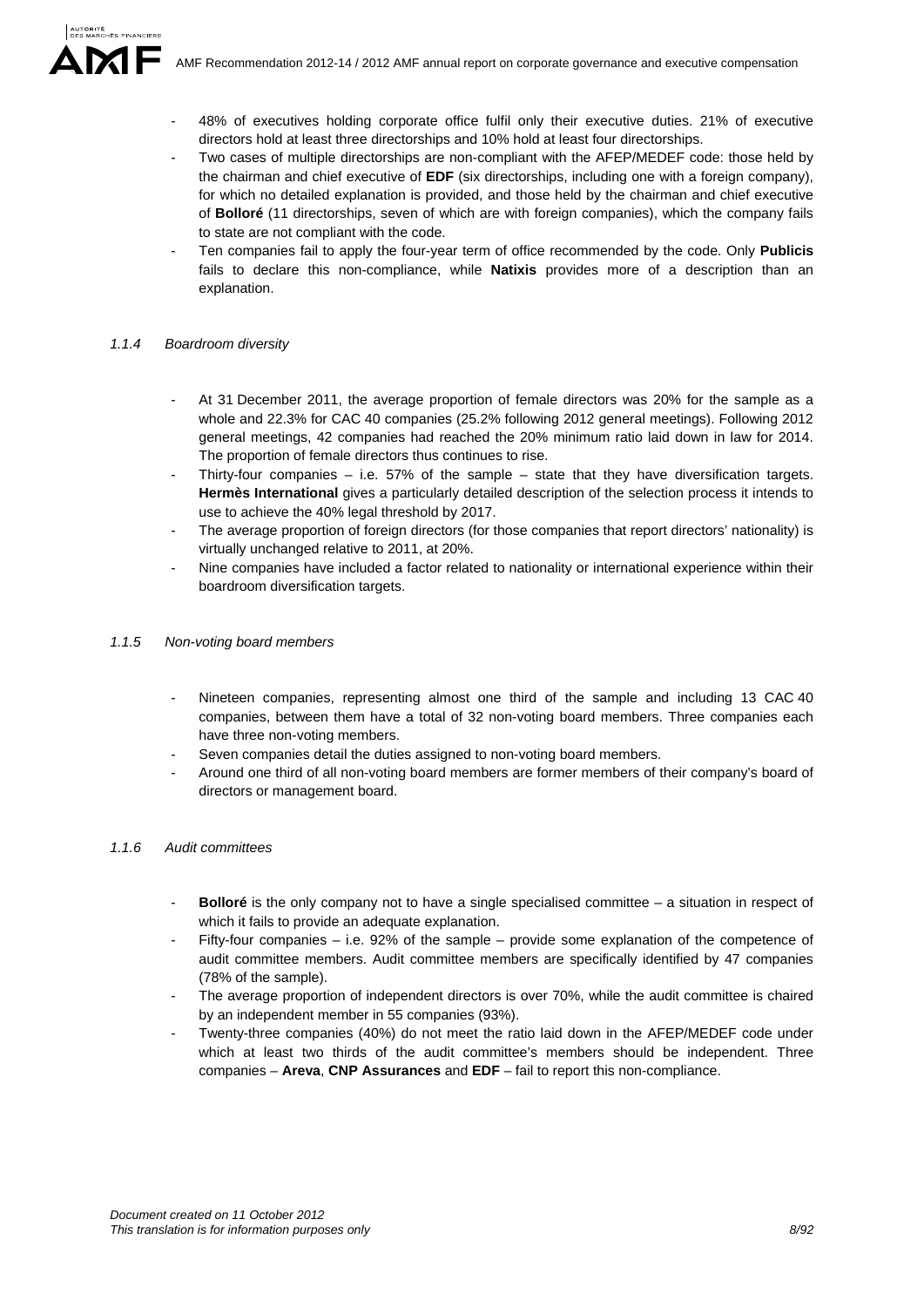#### *1.1.7 Compensation and appointments committees*

- Fifty-nine of the 60 companies in the sample have a compensation committee, with 61% of those committees also acting as appointments committees.
- Three companies have neither a "mixed" nor a separate appointments committee, with two of those – **Bolloré** and **Iliad** – providing no explanation as to why not.
- The average proportion of independent directors is 71.9% for compensation committees and 65% for (separate) appointments committees.
- The chairman of the compensation committee is considered independent in 86% of cases.
- Thirteen companies choose not to apply the code's recommendation under which a majority of directors should be independent. **Icade** provides no explanation as to the non-compliance of its compensation and appointments committees.
- Two companies **Icade** and **CNP Assurances** fail to provide an adequate explanation as to why the chairman of their board is a member of the (mixed or separate) compensation committee – a practice the AFEP/MEDEF code aims to outlaw.

#### *1.1.8 Social and environmental responsibility (SER) committees*

- Fourteen companies have specialised committees tasked with examining social and environmental issues. Some other companies have assigned certain responsibilities relating to sustainable development to their audit committees.

#### *1.1.9 Evaluation of the work of the board*

- Fifty-seven companies say they conducted an evaluation of their board either in 2011 or in the first quarter of 2012. Of the 81% of those 57 companies that provide information on the outcome of their evaluation, just under half describe the desired improvements, while eight companies provide more specific information about implemented or planned measures.
- Three companies expressly choose not to apply part or all of the recommendation on board evaluations set out in the AFEP/MEDEF code. While not expressly setting aside the recommendation, **CNP Assurances** provides no information on its board evaluation.

### 1.2 Recommendations and areas for discussion

**The AMF wishes to encourage issuers to continue to apply the recommendations previously put forward in its annual reports on corporate governance, executive compensation and internal control, consolidated in Recommendation 2012-02, and to adopt the new recommendations put forward in this report.** 

*1.2.1 Recommendations* 

#### 1.2.1.1 Implementation of the "comply or explain" principle

To ensure that the "comply or explain" principle is implemented more effectively, the AMF recommends that companies include in their registration documents a **summary table of any recommendations in the AFEP/MEDEF code that they have opted not to apply**, together with associated detailed explanations.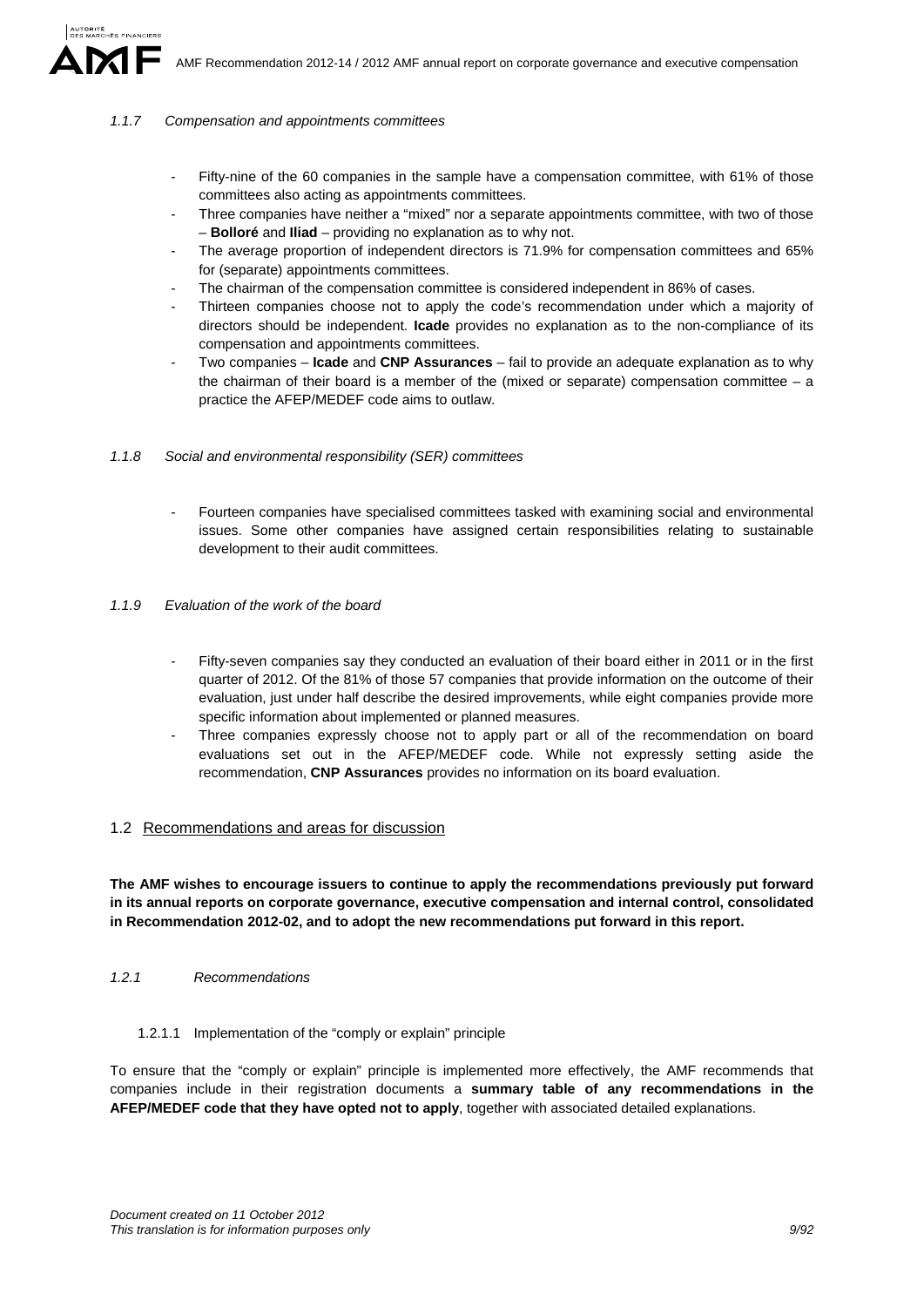#### 1.2.1.2 Independence criteria for directors

The AMF recommends that, where companies choose not to apply the definition of independence relating to the holding of directorships for more than 12 years, this **should not be on the basis of the director's experience or competence alone**.

#### 1.2.1.3 Directors' terms of office

The AMF recommends that **a particular company having a long business cycle should not be considered a sufficient reason for directors' terms of office to exceed four years** (the term recommended by the AFEP/MEDEF code), since such a justification appears **inadequate in light of the very reason for limiting the term of directorships**. As set out in the AFEP/MEDEF code, the reason for reducing directors' terms of office is to provide shareholders with more frequent opportunities to appoint and reappoint directors; this does not necessarily compromise the actual period over which a director may hold office.

#### 1.2.1.4 Non-voting board members

The AMF recommends that companies that have put in place one or more non-voting board members **describe in detail how they are appointed, as well as the nature of their duties and prerogatives**, for example in the section describing the board's activities and the evaluation of the work of the board.

#### 1.2.1.5 Appointments and compensation committees

The AMF wishes to reminds issuers that, in accordance with the recommendation of the AFEP/MEDEF code under which the majority of members of the compensation committee should be independent directors, independent directors must account for **strictly more than half** of all committee members (particularly in the case of committees with four members), and that reasons should be given where this is not the case.

The AMF recommends that companies within which a **single committee** is responsible for both compensation and appointments should **refrain from appointing the current chairman of the board to that committee**; under the AFEP/MEDEF code, the chairman of the board may only be appointed to an appointments committee where this is separate from the compensation committee.

#### *1.2.2 Areas for discussion*

The AMF wishes to reiterate the areas for discussion put forward to industry groups in its annual reports published since 2009. It also wishes to propose the following additional areas for discussion.

The AMF considers that the AFEP/MEDEF code would do well to clarify the concept of "controlled company", perhaps by referring to Article L. 233-16 of the Commercial Code, which defines de jure and de facto, sole or joint control.

The AMF has questions as to whether a director who has business, banking or consultancy relationships through interlocking directorships may be considered independent. It would be appropriate for industry groups, perhaps within their corporate governance codes, to **set out, as a minimum, the qualitative criteria used to determine whether or not such business relationships are material, as well as those situations in which a director may not be considered independent**.

Finally, the AMF wishes to encourage AFEP and MEDEF to **initiate discussions on the appropriateness of applying to non-voting board members certain rules applicable to directors**, including in particular rules on independence, declarations of interest and multiple directorships.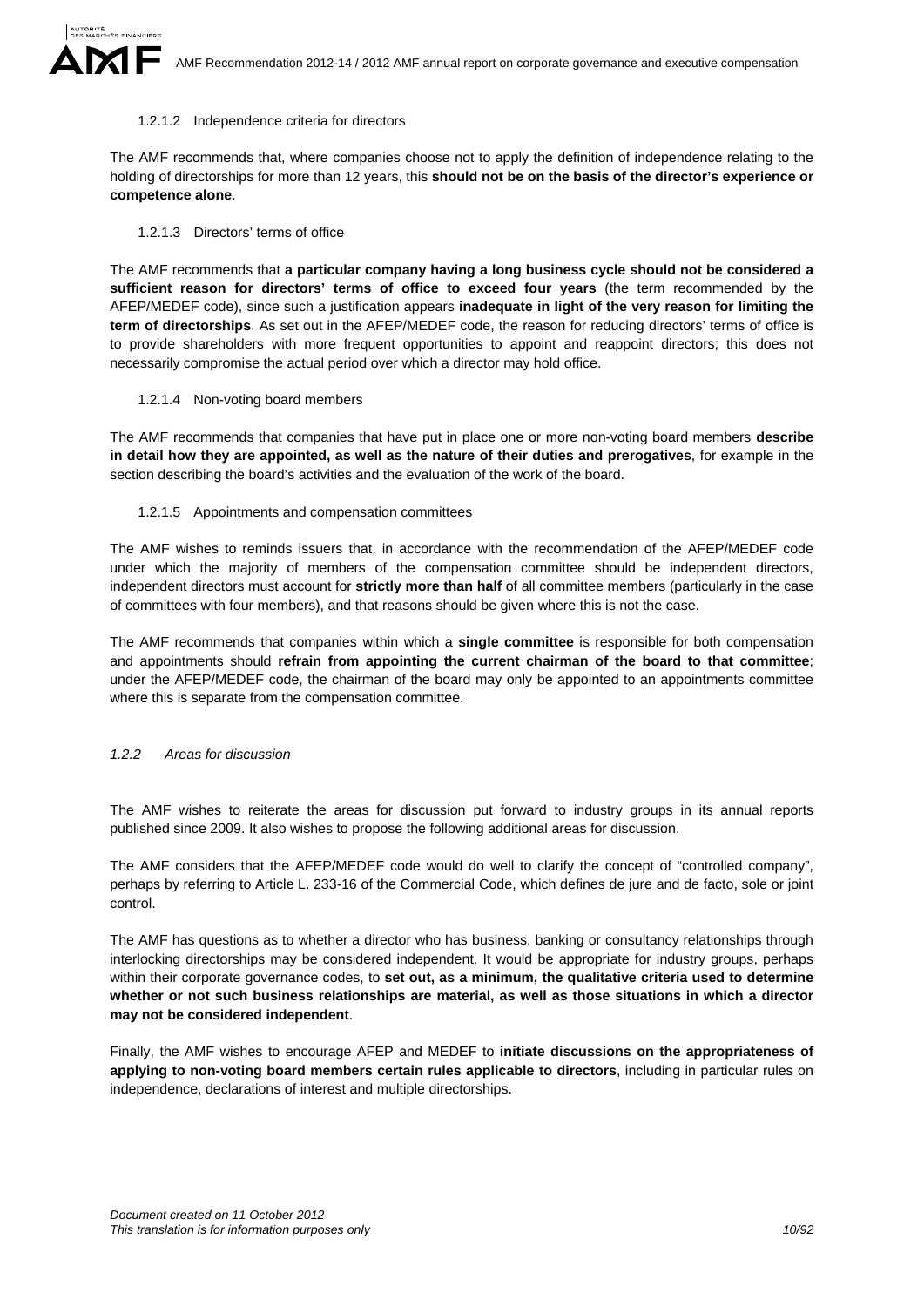### **2. Executive compensation: findings, recommendations and areas for discussion**

## 2.1 Findings

With regard to the application of the AFEP/MEDEF corporate governance code in relation to executive compensation, this report focuses on the following points.

#### *2.1.1 Presentation of information on compensation*

- The AMF notes that every company in the sample presents Table 10 of the AMF recommendation or equivalent information.
- Furthermore, in accordance with the AMF's recommendation, nine companies **Alcatel, Air Liquide, Bouygues, Hermès International, Lafarge, Peugeot, Vinci, Safran and Schneider** – summarise exceptions to the AFEP/MEDEF code, in either a dedicated paragraph or a table.
- *2.1.2 Concurrently holding an employment contract and corporate office* 
	- Of the 60 companies in the sample, 15 state that some or all of their executive directors concurrently hold an employment contract and corporate office.
	- Of those 15 companies, one states that it will review the relevant executive's situation when his term of office comes up for renewal, four say that they have terminated the relevant executives' employment contracts or will do so when their current terms of office come up for renewal, and ten have decided to maintain their executive directors' employment contracts. Of those ten companies, seven base their decision on the relevant executive's length of service with the company and personal circumstances.
- *2.1.3 Compensation paid to executive directors leaving office in 2011* 
	- Eight companies in the sample saw executive directors leave office in 2011.
	- Four companies **Accor**, **Areva**, **Gecina** and **Michelin** paid compensation when their executive directors left.
	- Two companies **Carrefour** and **Gecina** explain that their executive directors continued to qualify for stock options and performance shares when they left the company.

### *2.1.4 Supplementary pension schemes*

- The AMF notes that 44 out of 60 companies have introduced supplementary defined benefit pension schemes for their executive directors.
- Fifteen companies provide comprehensive information on individual entitlements (up from 14 in 2010). One company – **Alcatel** – states that its executives are not bound by a continued service requirement in order to qualify for the pension scheme. Twenty-nine companies do not provide any itemised information on supplementary defined benefit pension schemes to which their executives might be entitled. However, of those 29 companies, 15 indicate the percentage or maximum amount of baseline compensation represented by executive directors' pension entitlements.
- **Furthermore, the AMF notes that, excluding supplementary defined benefit pension schemes, some companies pay their executives amounts intended to be invested solely in pension schemes**.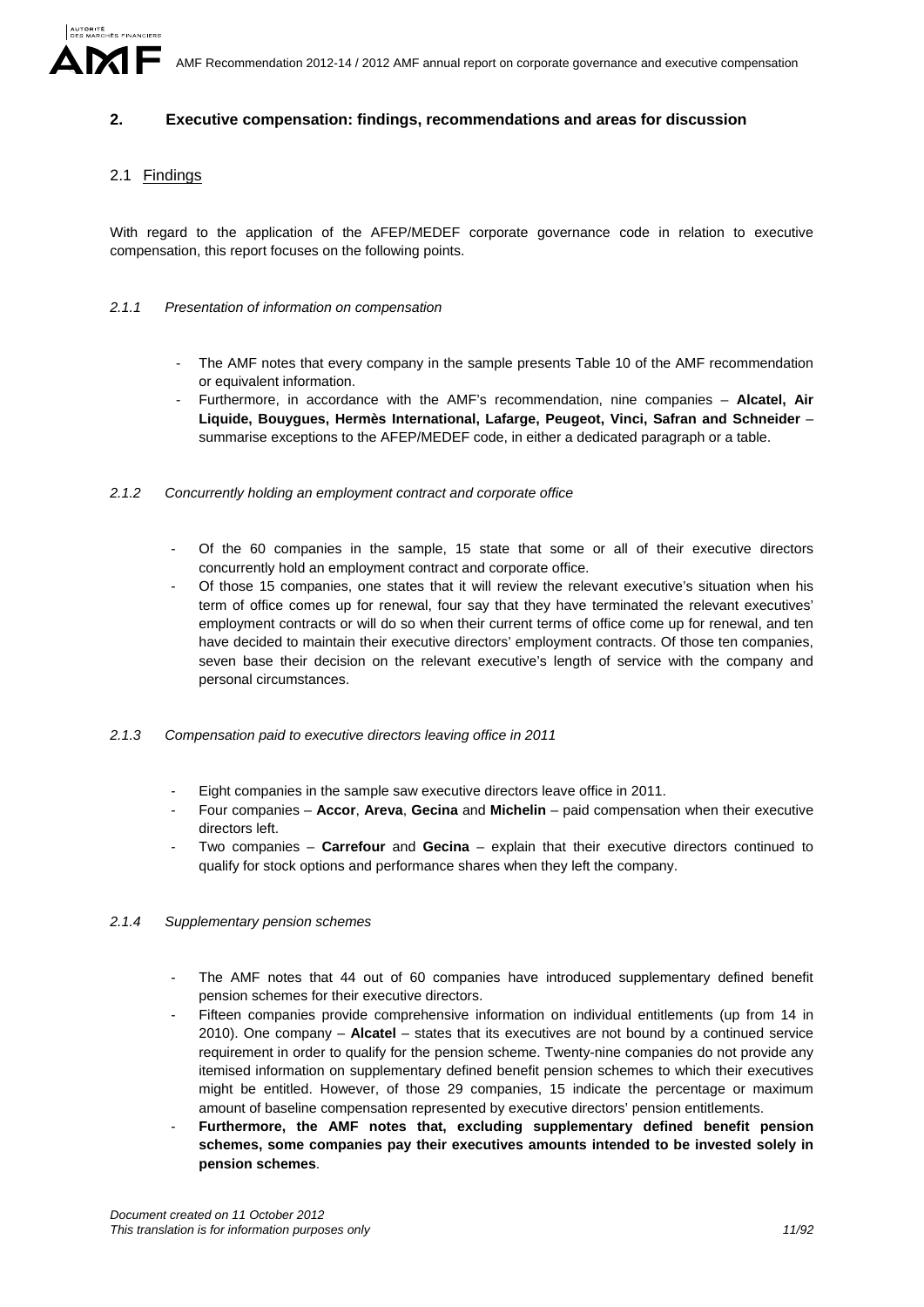### *2.1.5 Variable executive compensation*

- The AMF notes that 59 of the 60 companies in the sample state that they pay variable compensation to their executive directors.
- Fifty-eight companies set out the applicable performance criteria. One company **Bolloré** gives no indication of these criteria. Twenty-two companies do not define the qualitative criteria used, while 46 detail the quantitative criteria applied.
- Five companies indicate the extent to which they expect these quantitative targets to be met. Nine companies say that, while they have established the exact extent to which they expect quantitative targets to be met, this information will not be made public for confidentiality reasons. Thirty-six of the 58 companies concerned indicate the percentage of variable compensation driven by each performance criterion.

#### *2.1.6 Stock options and performance shares*

- The AMF notes that 35 of the 60 companies in the sample granted stock options or performance shares in 2011. Four companies – **Accor, Edenred, Icade** and **JC Decaux** – did not link the granting of some or all stock options to performance criteria.
- Furthermore, the AMF notes that the vast majority of companies make the final allotment of performance shares or the exercise of stock options contingent upon the fulfilment of either internal or external performance criteria. Conversely, only a minority of companies make the final allotment of performance shares or the exercise of stock options contingent upon both internal and external performance criteria.
- Finally, the AMF notes that every company in the sample that has granted stock options or performance shares specifies that its executives are required to hold the resulting shares for a compulsory period.

**Furthermore, the AMF notes that some issuers have introduced various forms of incentive: sundry allowances, retention plans, deferred conditional compensation, cash incentives (synthetic shares etc.).**

### 2.2 Recommendations and areas for discussion

Based on its main findings, the AMF concludes that companies have made genuine progress in improving transparency in relation to executive compensation. **The AMF further notes that, excluding supplementary defined benefit pension schemes, some companies pay their executives amounts intended to be invested solely in pension schemes. The AMF also notes that some issuers have introduced various forms of incentive: sundry allowances, retention plans, deferred conditional compensation, cash incentives (synthetic shares etc.). These various mechanisms are not currently covered by a specific recommendation within the AFEP/MEDEF code.** 

#### *2.2.1 Recommendations*

1

The AMF wishes to reiterate its previously published recommendations and areas for discussion<sup>3</sup>, which **remain relevant for some issuers.**

<sup>&</sup>lt;sup>3</sup> AMF Recommendation 2012-02 on corporate governance and executive compensation for companies applying the AFEP/MEDEF code – Consolidated presentation of recommendations contained in AMF annual reports– 9 February 2012.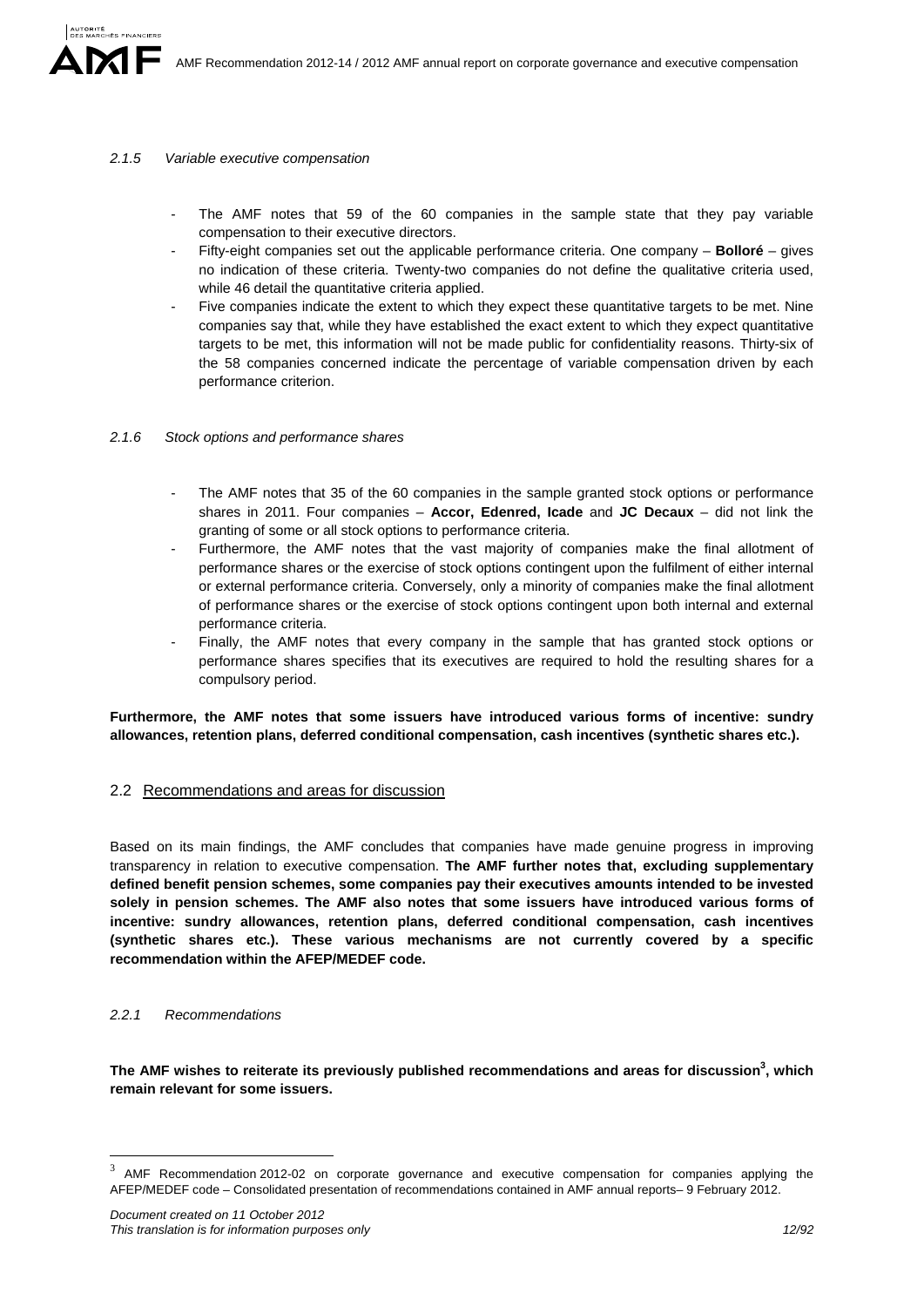

#### Furthermore, **the AMF recommends**:

- That all information on compensation and benefits of all kinds due or paid to executives by all group companies be updated. Where this information is not available within the group at the date on which the registration document is submitted, the AMF recommends that the company in question subsequently publish a press release<sup>4</sup> or an updated version of its registration document to ensure that the full extent of information is made public.
- The percentage of variable compensation driven by each performance criterion be presented clearly and accurately.

#### *2.2.2 Areas for discussion*

The AMF has noted that schemes have been introduced that are not covered by the provisions of the AFEP/MEDEF code: pension schemes, sundry allowances, retention plans, deferred conditional compensation, cash incentives (synthetic shares etc.), "ad hoc" variable compensation, etc.

The AMF wishes to suggest new areas for discussion on the following themes:

- The  $AMF$  considers that the various components set out above  $-$  deferred conditional compensation, negotiated compensation, retention plans, exceptional pensions, cash incentives (synthetic shares etc.) and "ad hoc" variable compensation – constitute compensation and benefits for executive directors. **As such, these forms of compensation should be taken into account when applying the key principles in the AFEP/MEDEF code used to determine compensation**  (exhaustiveness, achieving a balance between the various components of compensation, benchmarking, consistency of applicable rules, and clarity). The AMF wishes to encourage industry groups to update their codes to cover forms of compensation and benefits not currently covered by a specific recommendation, while retaining current principles governing total compensation.
- The concept of an **extended group of beneficiaries** of supplementary defined benefit pension schemes should be clarified in light of the wide variety of situations observed.

1

 $4$  Where appropriate, a press release confirming that the registration document is available.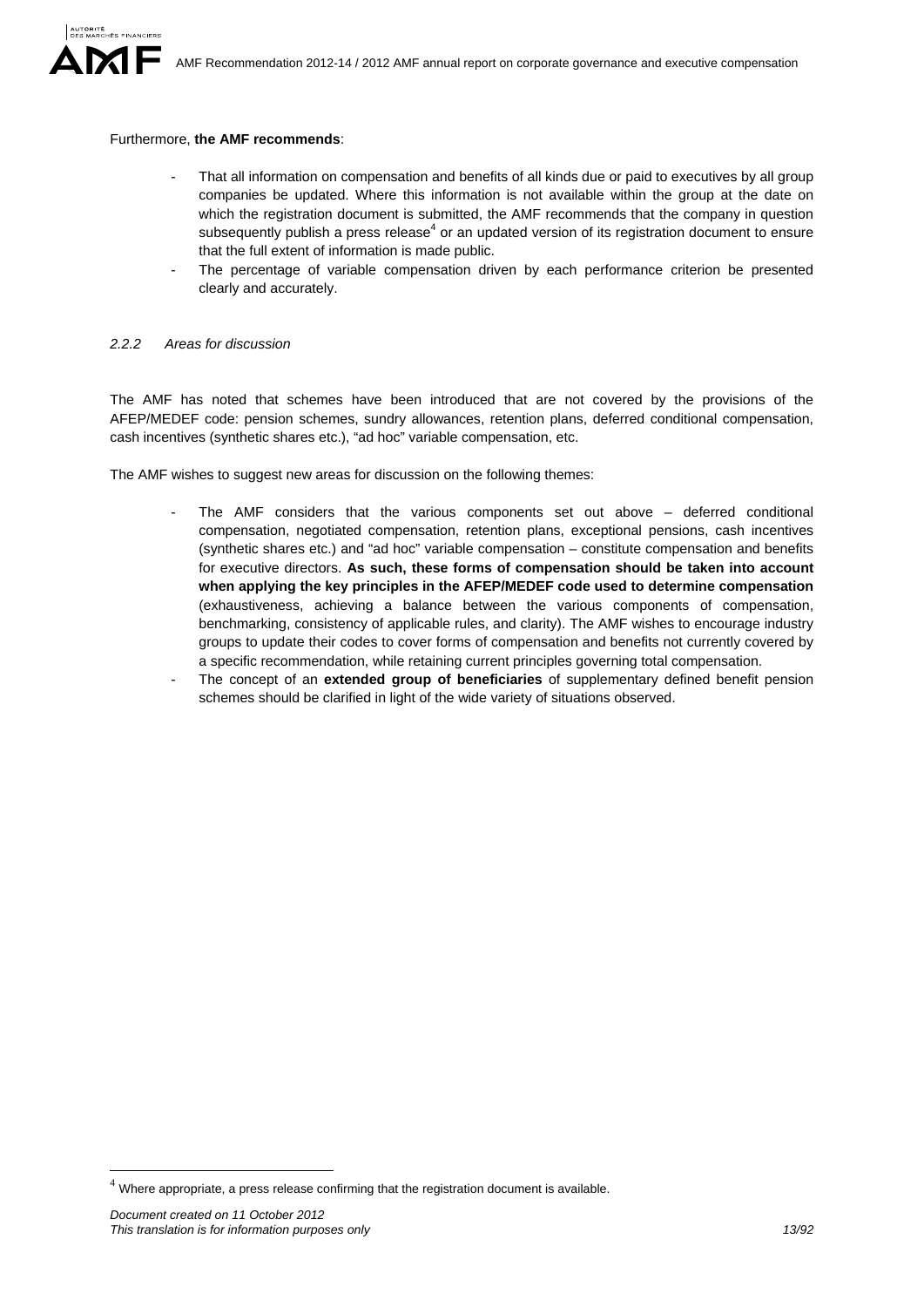# **I. REPORT METHODOLOGY AND SUMMARY OF APPLICABLE LEGISLATION AND REGULATIONS**

## **1. Purpose and methodology**

## 1.1 Changes in approach and report structure

### *1.1.1 A necessary overhaul*

The 2011 report covered corporate governance, executive compensation and internal control. For the first time, the sample included companies that applied the AFEP/MEDEF code of corporate governance (hereinafter referred to as the "AFEP/MEDEF code") and the Middlenext code as well as companies that did not apply any code.

Since that report was released in December 2011, the AMF has published a single document<sup>5</sup> combining AMF recommendations and areas for discussion in relation to corporate governance and executive compensation in companies applying the AFEP/MEDEF code. That document, which was issued in response to strong demand among stakeholders, facilitates access to the AMF doctrine. It does not contain any explicit recommendations on internal control or risk management, referring instead to an AMF recommendation issued on 22 July 2010 on the reference framework for internal control and the guide applicable to small and mid cap companies.

A review of the report's approach and structure drew on debate within the AMF's Board and the relevant Consultative Commissions, and **led the Board to agree to a number of changes in both the form and the substance of the report in order to improve the visibility of the most important messages**.

### *1.1.2 The new approach*

Compared with previous reports, the approach and structure of this report have changed as follows:

- The sample now consists of **60 companies that exclusively apply the AFEP/MEDEF code**, like the report published in July 2010 $^6$ . Companies that apply the Middlenext code will be covered by a specific report issued every two years, with the next edition to be published in 2013.
- More space is dedicated in the second part of the report to discussing the environment and current major topics of debate in relation to corporate governance in listed companies.
- Information on statistical and compliance analysis now covers topics considered "permanent" by virtue of their foundational nature – the organisation and work of the board, independent directors and the management of conflicts of interest, board composition (multiple directorships and diversification), specialised board committees and the evaluation of the board's work – while some topics are likely to be explored on a more ad hoc basis or only every few years. This is the approach adopted in respect of **non-voting board members** in this report, while the practice of having a lead director, which was reviewed in the 2010 and 2011 reports, is not covered this year.
- **Adherence to the "comply or explain" principle**, laid down in Articles L. 225-37 and L. 225-68 of the Commercial Code<sup>7</sup>, is assessed rigorously so that this principle is accorded its full importance (see below).

<sup>1</sup> AMF Recommendation 2012-02 on corporate governance and executive compensation for companies applying the AFEP/MEDEF code – Consolidated presentation of recommendations contained in the AMF annual reports.<br><sup>6</sup> AMF 2010 annual report on corporate governance and executive compensation, published on 12 July 2010.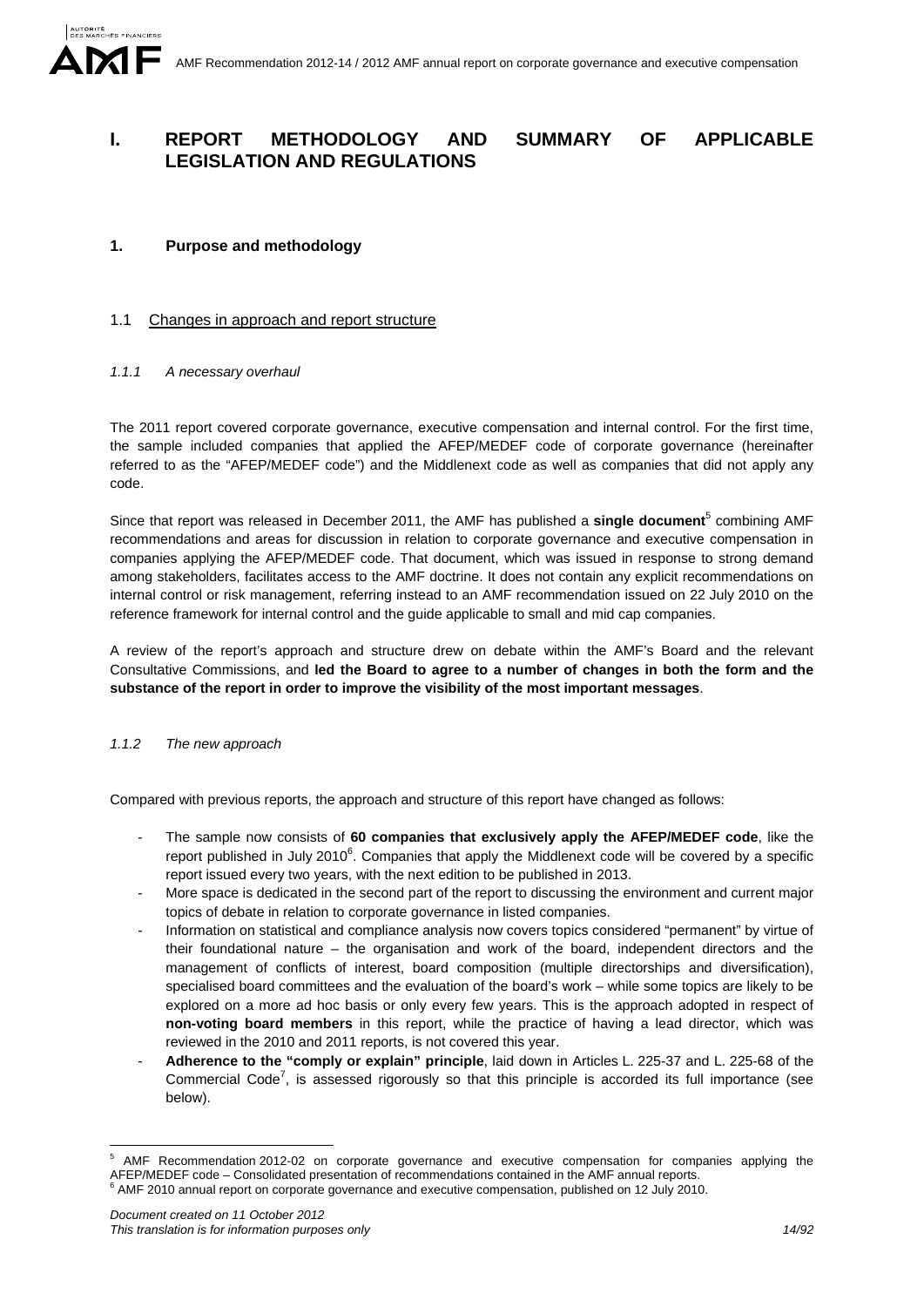

- **Internal control and risk management are no longer covered** as part of statistical analysis of the sample. Instead, they will be examined in greater detail at a later stage via a more qualitative ad hoc study to be published by the end of 2012.
- Finally, when highlighting best and worst practice among issuers, the **issuers in question will now be named** rather than remaining anonymous. With regard to worst practice, in accordance with the "comply or explain" principle, the report will name those companies that fail to implement a recommendation of the code or an AMF recommendation and/or provide no explanation or only an insufficiently detailed or inadequate explanation. **Those companies found to represent examples of worst practice were informed in advance**, before this report was published, of the information to be included in the report. However, this new approach makes no claim to be exhaustive.

### 1.2 Purpose and sample

### *1.2.1 Purpose of the report*

The purpose of the AMF's annual report on corporate governance and executive compensation is to provide an overview of the extent to which major listed companies comply with the recommendations of the AFEP/MEDEF code, to report on observed best practice in this area and to foster the spread of best practice by putting forward recommendations and "areas for discussion".

All the information contained in this report was **publicly disclosed** by issuers in their registration documents or annual reports published in 2012 and covering financial year 2011.

### *1.2.2 The sample*

The sample upon which this report is based consists of 60 companies listed on Segment A of Euronext Paris, broken down as follows:

- Thirty-five French companies forming part of the **CAC 40 index** at 31 December 2011. The three CAC 40 companies that have their registered offices outside France and the two companies that have non-standard financial years are out of scope.
- **The next 25 companies with the largest market capitalisations**, based on figures at 31 December 2011<sup>8</sup>.

This sample, **which claims to be neither representative nor exhaustive**, is therefore materially different from that used for the AMF's last report, published in December 2011, which consisted of 90 companies<sup>9</sup> that applied either the AFEP/MEDEF or Middlenext code or no code at all. However, it is **similar to the sample used for the July 2010 report**, which also consisted of 60 companies included in the SBF 120 index (34 of which were also included in the CAC 40) and solely applying the AFEP/MEDEF code. The main differences arise from changes in the composition of the CAC 40 and the hierarchy of other companies by market capitalisation.

 $\frac{1}{7}$  Paragraph 7 of Article L. 225-37 of the Commercial Code stipulates that *"Where a company voluntarily applies a corporate governance code drawn up by industry groups, the report stipulated in this Article shall also identify any provisions the company has chosen not to apply and give the reasons for doing so. The report shall also state where the code can be consulted. Where a company does not apply a corporate governance code, the report shall indicate the rules that are applied in addition to statutory requirements, and explain why the company has chosen not to apply any of the provisions of the relevant corporate governance code."* 8

Listed in the Annex to this report.

<sup>&</sup>lt;sup>9</sup> Made up of 40 companies listed on Segment A (35 of which were CAC 40 companies), 20 listed on Segment B and 30 listed on Segment C.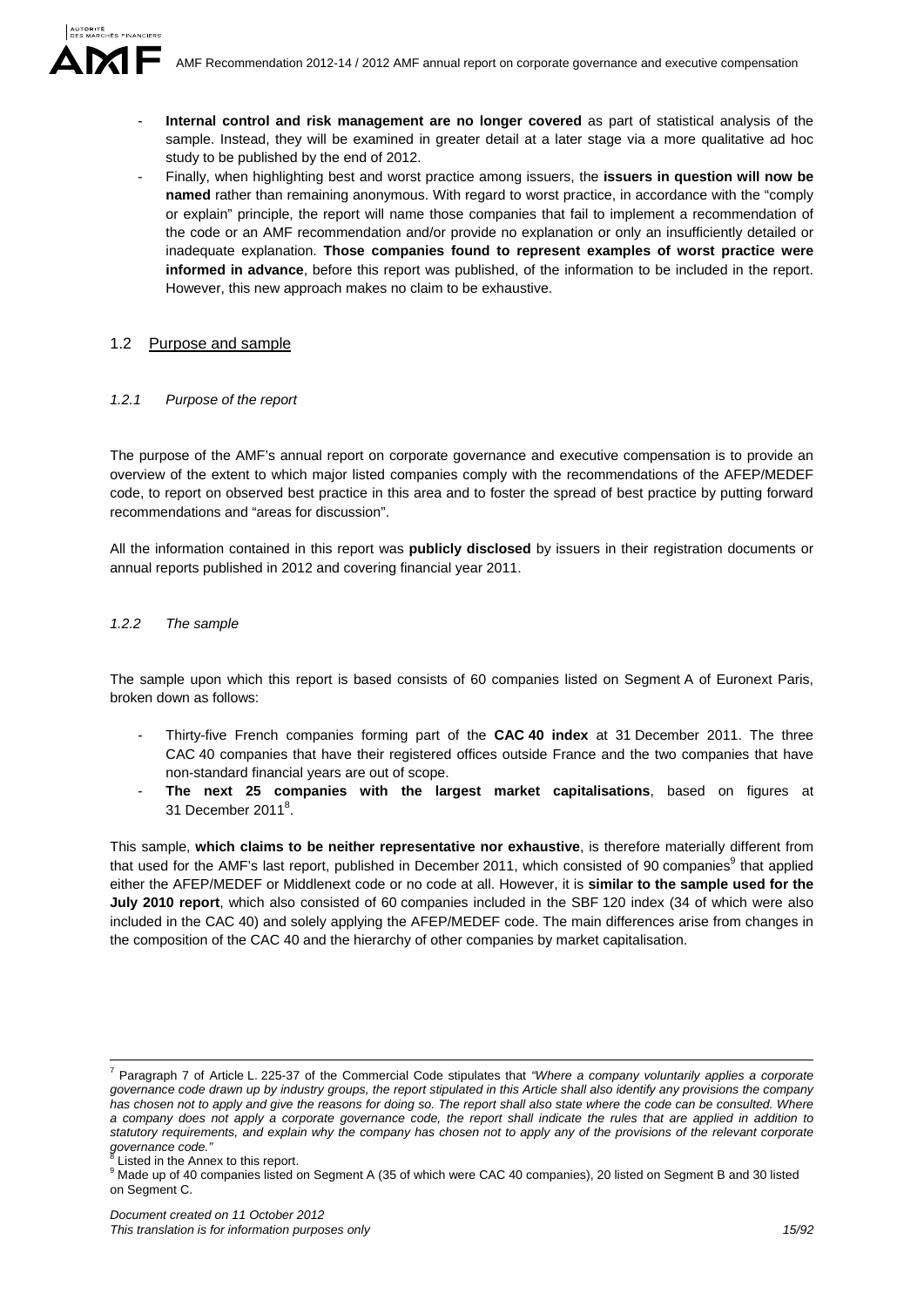### 1.3 Analysis method and structure

#### *1.3.1 Analysis method*

This report has been prepared on the basis of information contained in registration documents published by the companies in the sample. Analysis is based on both quantitative and qualitative factors, using an analysis matrix that combines certain recommendations of the AFEP/MEDEF code with best practice in relation to corporate governance and executive compensation. The analysis matrix is regularly updated to reflect regulatory changes, changes to the code, the latest debates on corporate governance, and the economic climate. Certain issues may be highlighted as a result.

With regard to executive compensation, a comparative analysis has also been carried out covering specific issues in respect of CAC 40 companies.

When preparing the 2011 report, no direct contact was made with issuers during the data analysis or report writing phases. Conversely, under the new approach of naming those companies whose practices fail to comply with the reference corpus, AMF staff **informed the issuers in question in advance**, from as early as mid-June, of the observations and factual information they planned to include in this report.

For the purposes of analysing board composition and diversity<sup>10</sup>, draft resolutions published by sample companies in BALO $<sup>11</sup>$  were also reviewed, as were the websites of companies in the sample.</sup>

#### *1.3.2 Reference standards and report structure*

On the basis of Article L. 621-18-3 of the Monetary and Financial Code<sup>12</sup>, this document reports on changes in corporate governance practices among major listed companies in light of **three sets of reference standards**:

- Legislative provisions, including in particular those relating to the "comply or explain" principle, multiple directorships, balanced gender representation, audit committees and information in the management review on compensation paid to corporate officers (see below).
- Self-regulation, via the **recommendations of the AFEP/MEDEF code**, which all companies in the sample claim to implement. However, when assessing a company's governance, shareholders and stakeholders are not bound by the code applied by that company.
- **Consolidated AMF Recommendation 2012-02**, referred to above, which brings together most of the recommendations put forward in previous reports and applicable to listed companies that claim to apply the AFEP/MEDEF code, and the recommendation dated 22 July 2010 on the report by the working group on audit committees.

The way in which companies implement these recommendations is assessed using the following structure, which is followed in each part of this report:

- a summary of applicable legislation, provisions of the AFEP/MEDEF code and recommendations put forward by the AMF in previous years;
- general statistical findings and observed key trends;
- a survey of best and worst practice, including the names of companies representing the most significant examples;

1

<sup>&</sup>lt;sup>10</sup> See section 2, "Organisation of the board's work" in part II, "Corporate governance".

<sup>&</sup>lt;sup>11</sup> *Bulletin des Annonces Légales et Obligatoires*, the official French gazette.<br><sup>12</sup> This Article stipulates that "corporate entities having their registered offices in France and listed on a regulated market shall publish the information required by paragraphs 6, 7 and 9 of Article L.225-37 of the Commercial Code as well as paragraphs 7, 8 and 10 of Article L.225-68 and Article L.226-10-1 of that same Code, under the terms set out in the AMF's General Regulation. **The AMF shall prepare an annual report based on this information, and may approve any recommendations it deems necessary.**"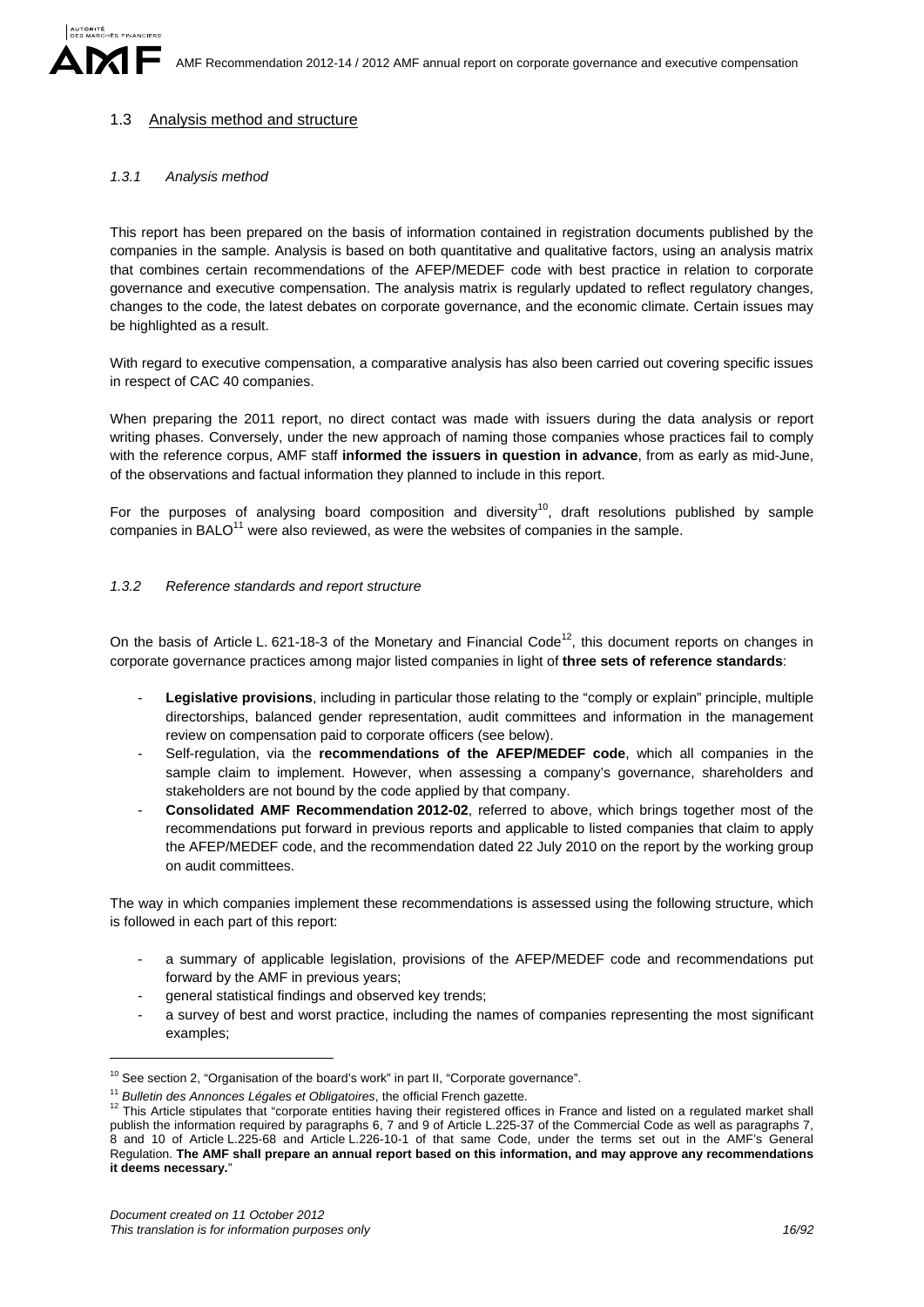AMF Recommendation 2012-14 / 2012 AMF annual report on corporate governance and executive compensation

further AMF recommendations, and areas for discussion proposed to industry groups, where applicable.

### **2. Applicable legislative and regulatory framework**

The applicable legislative and regulatory framework consists of both European and domestic legislation and regulations.

### 2.1 European legislation and regulations

The following **European** provisions in particular should be noted:

- European Commission Regulation 809/2004/EC of 29 April 2004 stipulates the information to be included in prospectuses prepared by companies planning a public offering or the listing of their securities on a regulated market. The content of this regulation also applies to registration documents prepared annually by some listed companies.
- European Commission recommendations:
	- o Recommendation 2004/913/EC of 14 December 2004 fostering an appropriate regime for the remuneration of directors of listed companies.
	- o Recommendation 2005/162/EC of 15 February 2005 on the role of non-executive or supervisory directors of listed companies and on the committees of the (supervisory) board.
	- o Recommendation 2009/385/EC of 30 April 2009 complementing Recommendations 2004/913/EC and 2005/162/EC as regards the regime for the remuneration of directors of listed companies.

It should also be noted that the European Commission held a public consultation in 2011 on its **Green Paper on the EU corporate governance framework**, responses to which (including the AMF's response) were the subject of a Feedback Statement published on 15 November 2011.

### 2.2 Domestic legislation and regulations

At a **domestic** level, the main applicable legislation and regulations are as follows:

- Article L. 621-18-3 of the Monetary and Financial Code, pursuant to which the AMF has prepared this report (see above).
- Article L. 225-37 of the Commercial Code, which stipulates that, where a company voluntarily applies a corporate governance code drawn up by industry groups, the chairman's report should identify any provisions that have been set aside and give the reasons for doing so. Furthermore, where a company does not apply a corporate governance code, the report should indicate the rules that are applied in addition to statutory requirements, and explain why the company has chosen not to apply any of the provisions of the relevant corporate governance code.
- Article L. 225-18-1 of the Commercial Code, introduced by Act 2011-103 of 27 January 2011 on balanced gender representation on boards of directors and supervisory boards and equal opportunities in the workplace, which establishes the minimum proportion of female directors on boards, in two phases (with effect from 1 January 2014 and with effect from 1 January 2017).
- Article L. 225-21 of the Commercial Code, which stipulates that an individual may concurrently hold a maximum of five directorships with listed companies (outside the group) having their registered offices in France.
- Article L. 225-102-1 of the Commercial Code, which sets out references to executive compensation to be included in the management review presented to shareholders at general meetings. The content of this Article also applies to registration documents.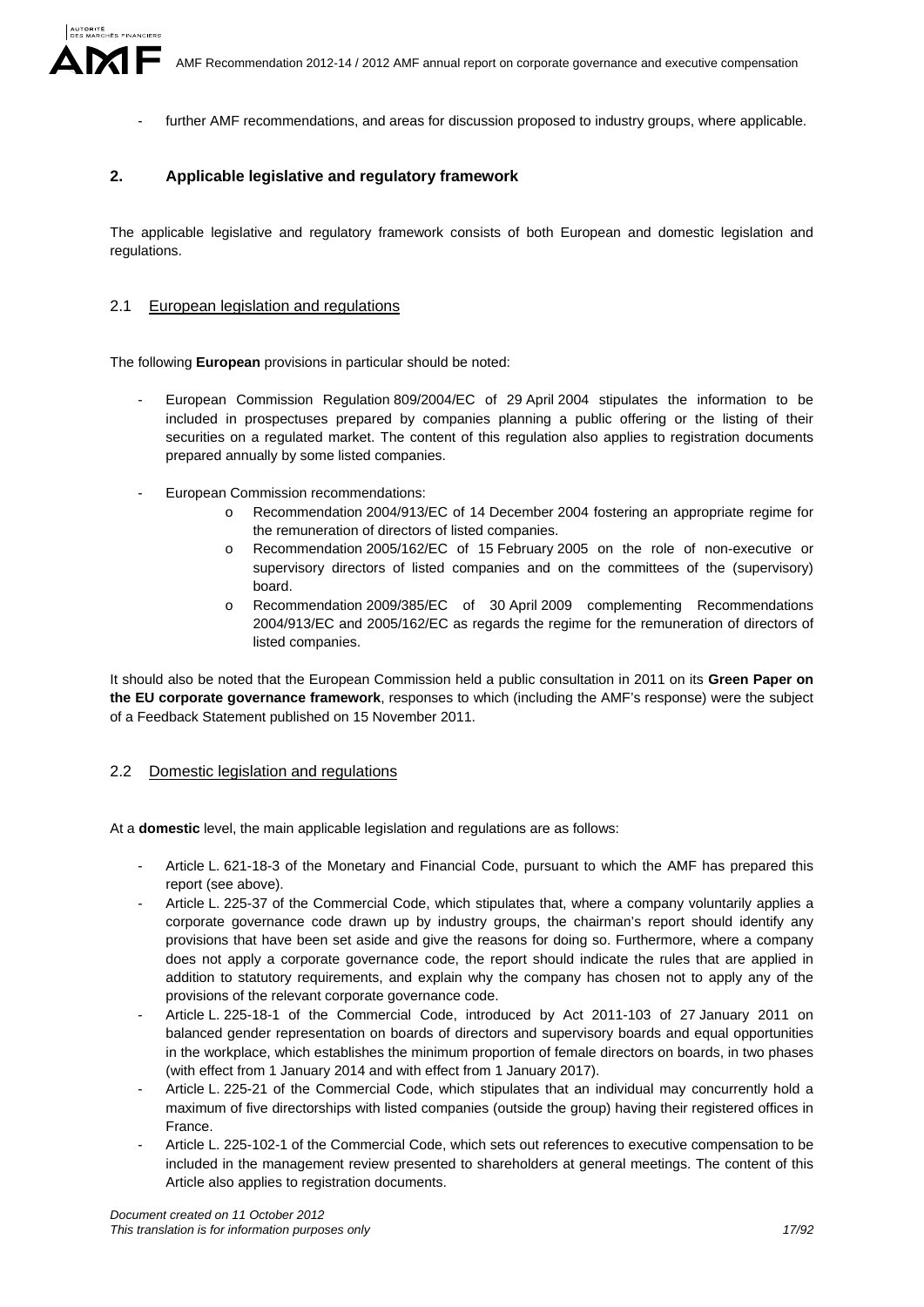AMF Recommendation 2012-14 / 2012 AMF annual report on corporate governance and executive compensation

- Articles L. 225-185 and L. 225-197-1 of the Commercial Code, which require executive directors to retain certain categories of shares.
- Article L. 823-19 of the Commercial Code, which makes it mandatory to set up a specialised committee of the board of directors or supervisory board whose statutory duties include the following:
	- monitoring the process of preparing financial disclosures;
	- o monitoring the effectiveness of internal control and risk management systems;
	- o monitoring statutory audits of the annual financial statements and, where applicable, the consolidated financial statements, carried out by the statutory auditors;
	- $\circ$  monitoring the independence of the statutory auditors<sup>13</sup>.
- In terms of **regulations**, Article 221-1 of the AMF's General Regulation stipulates that regulated information should include – in addition to the annual and interim financial reports and quarterly financial disclosures – the reports referred to in Article 222-9 of the General Regulation concerning the conditions for preparing and organising the work of the board of directors or supervisory board and the internal control and risk management procedures put in place by issuers.

## **3. The AFEP/MEDEF corporate governance code and positions expressed by various bodies and associations**

## 3.1 The AFEP/MEDEF code

In December 2008, AFEP and MEDEF published a corporate governance code for listed companies combining the corporate governance principles arising from the consolidation of the AFEP/MEDEF report published in 2003 with their January 2007 and October 2008 recommendations on executive compensation in listed companies. This code was **updated on 19 April 2010** to include a recommendation on the representation of women in the boardroom (Articles 6.1 and 15.2.1).

## 3.2 Recommendations by the Institut Français des Administrateurs (IFA)

The national institute of directors (*Institut Français des Administrateurs* – IFA) has put forward various proposals on the role of independent directors, audit committees, internal audit and conflicts of interest, which have been published, in particular, in the following:

- report by the IFA's Commission on Ethics: "Independent directors: definition and analysis matrix" -4 December 2006;
- IFA report: "100 best practices for audit committees" January 2008;
- report by the IFA and the *Association pour le Management des Risques et des Assurances de l'Entreprise* – June 2009 (Corporate Risk and Insurance Management Association): "The role of the director in risk management" – June 2009;
- IFA report: "Audit committees and external auditors" November 2009;
- briefing note by the IFA's Commission on Ethics: "Directors and conflicts of interest" November 2010;
- IFA report: "What information does a director need?" January 2011;
- IFA report: "The appointments committee: governance and best practice" September 2011;
- IFA report: "Governance in France: an asset for developing our companies" 30 May 2012.

At the beginning of 2012, the IFA also formed a **working group on the "comply or explain" principle**. The topics reviewed included the following:

quality and accuracy of disclosures;

<sup>1</sup> <sup>13</sup> Article L. 823-20 of the Commercial Code stipulates the circumstances under which exemption may be granted to the obligations set out in Article L. 823-19.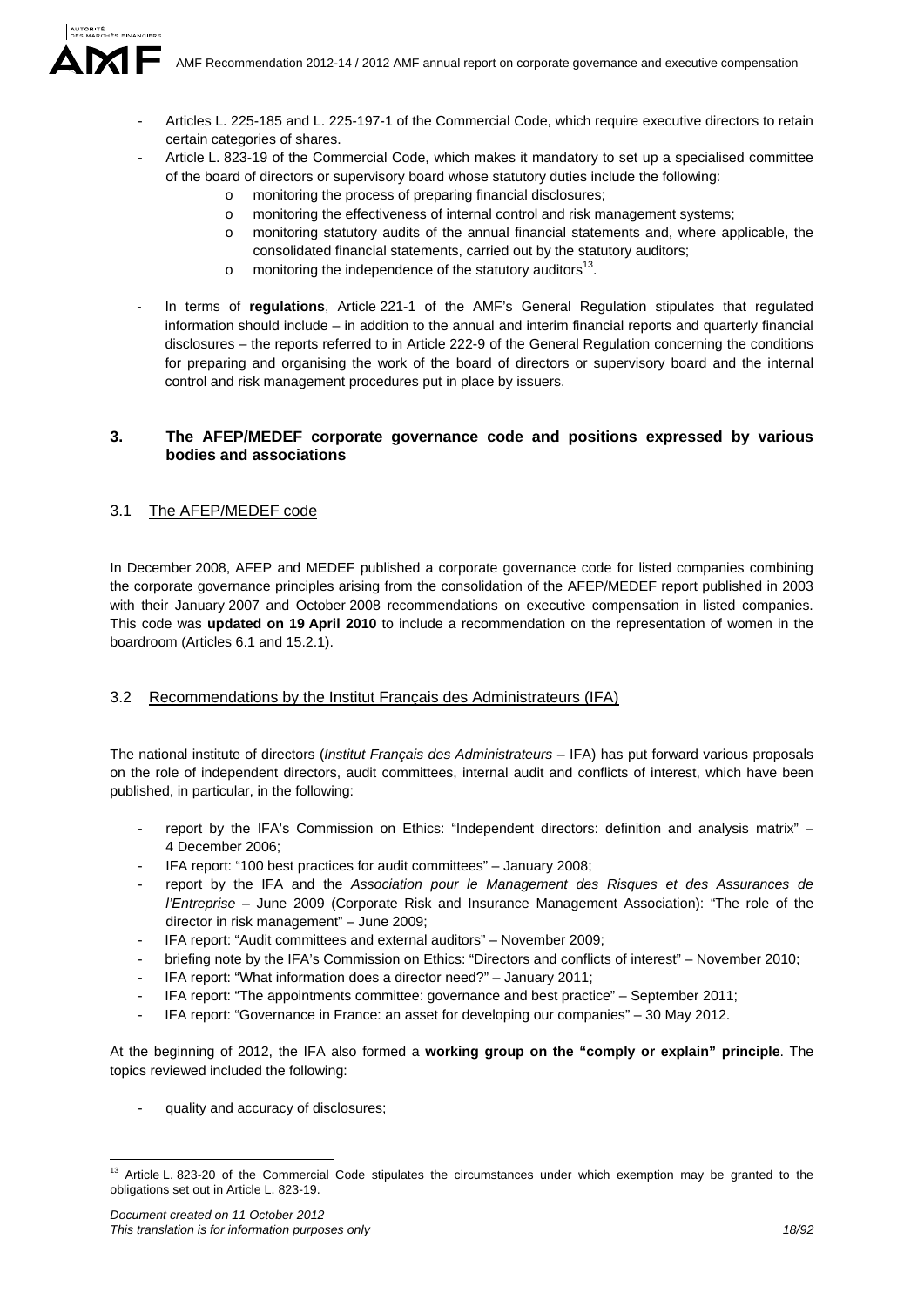- - shareholders likely to be involved in checking the information disclosed (statutory auditors, rating agencies, etc.);
	- the role of directors, board committees and certain shareholders (financial analysts, secretary of the board of directors, etc.);
	- how the quality of explanations should be assessed and, in particular, whether or not companies that fail to comply with a provision of the reference code should be required to explain how their alternative practice meets the good governance objectives laid down by that code;
	- investor behaviours that might hinder adherence to this principle.

## 3.3 Recommendations by the Association française de la gestion financière (AFG)

In January 2012, the *Association française de la gestion financière* (French Federation for Financial Management – AFG) published the tenth version of its "Recommendations on corporate governance". The Association also runs a monitoring programme that aims to draw its members' attention to draft general meeting resolutions drawn up by companies included in the SBF 120 index that fail to comply with these recommendations, and encourages members to actively participate in general meetings. It should be noted that Article L. 533-22 of the Monetary and Financial Code stipulates that asset management companies must exercise the rights associated with the shares they manage in collective investment schemes, report on their voting practices as laid down in the AMF's General Regulation and, where voting rights are not exercised, explain why not.

# **II. THE NEED FOR CHANGE: THE ENVIRONMENT AND RECENT DEBATE**

## **1. Renewed debate on stricter governance in listed companies**

## 1.1 Learning from the AMF's working group on general meetings

The working group on general meetings held by listed companies, formed by the AMF in May 2011 and chaired by Olivier Poupart-Lafarge, a member of the AMF's Board, published its final report in early July 2012 after making an initial version available for public consultation between 7 February and 31 March 2012. Naturally, the group did not aim to address all aspects of corporate governance; in particular, it did not look at the balance of powers between shareholders and the decision-making body, or questions as to the role of specialised board committees and dual governance structures.

While the members of the working group and various experts consulted by the group expressed a positive opinion on the functioning of general meetings in France, the group's work nevertheless confirmed that a **more rigorous approach to governance also entailed ongoing dialogue between issuers and shareholders, a wider range of voting options** (particularly for non-resident shareholders), **greater transparency** and **an improved process for approving regulated agreements**.

As such, a number of proposals made by the working group could have an impact on corporate governance, not by significantly changing governance structures but by institutionalising greater transparency in dealings with shareholders. Examples might include the following:

- the introduction of ongoing dialogue both before and after general meetings to identify and iron out potential sources of disagreement;
- an improvement in shareholders' ability to add items or draft resolutions to the agenda, including in particular the ability for companies to specify their own filing thresholds that fall below the regulatory thresholds;
- greater clarity in respect of the use of financial authorisations;
- a reduction in the time taken to release general meeting summary reports and minutes;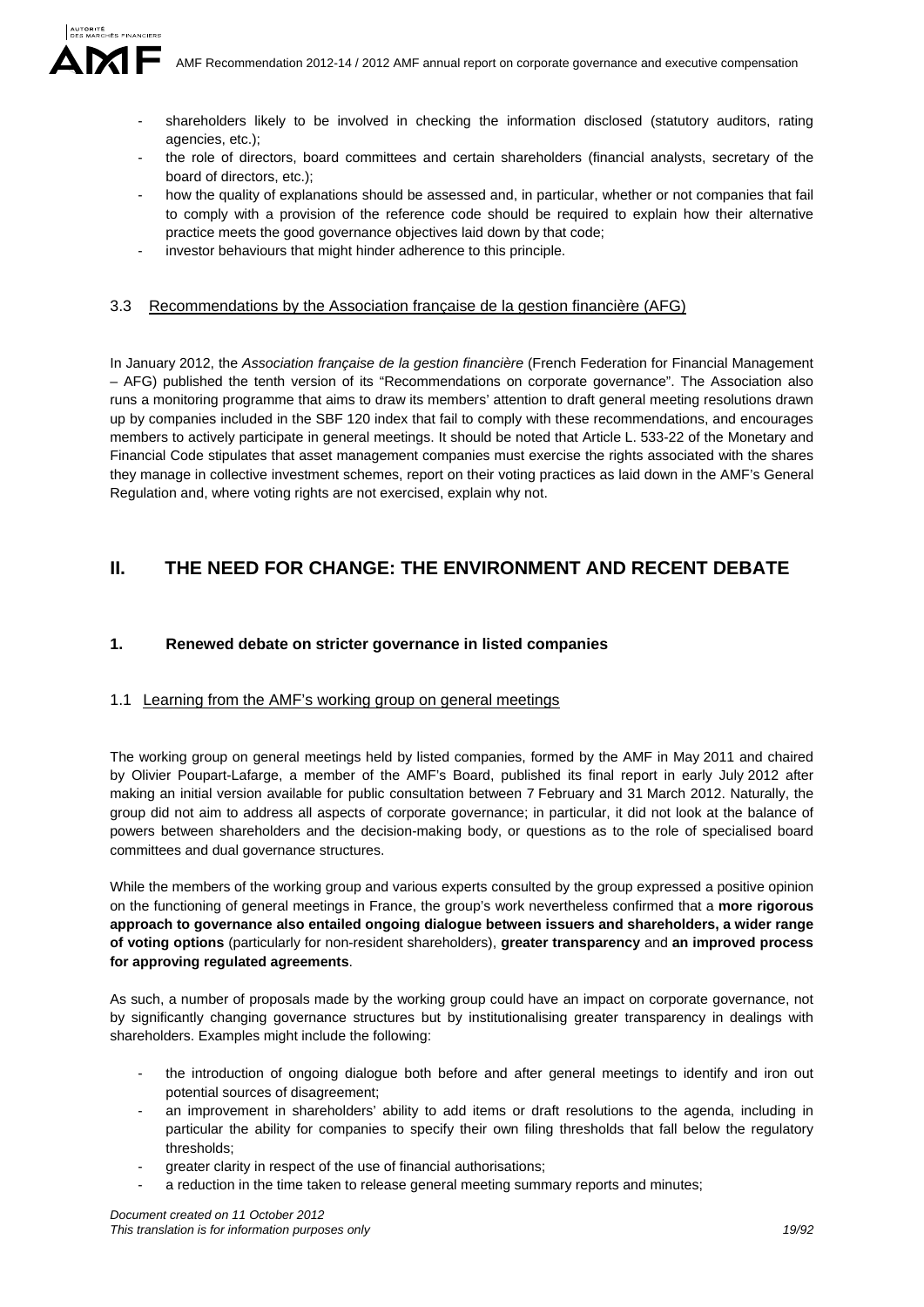- the implementation within companies of an internal charter governing the criteria used to classify agreements, which would be subject to the procedure for regulated agreements and publicly disclosed;
- the requirement for boards to give reasons for authorising regulated agreements by explaining the benefit to the company of any such agreements and the associated financial conditions.

### 1.2 Proxy advisory firms: an increasing role in Europe and the subject of much debate

Proxy advisory firms (commonly referred to as "proxy advisors") analyse draft resolutions put forward at general meetings and publish voting recommendations for their clients – in particular professional investors and fund managers – in line with either a predefined policy or one that is tailored to each investor's profile. **As such, they can play an important role in monitoring and driving changes in governance** in listed companies, and are an increasing focus of attention among both issuers and regulators.

#### *1.2.1 Domestic and European context*

On 18 March 2011, the AMF published its **Recommendation 2011-06 on proxy advisory firms**, which underlined the importance of institutional investors exercising their voting rights and set out recommendations aimed at fostering transparency, dialogue and integrity. The recommendation covered four topics: establishing and issuing the voting policy, establishing and issuing voting recommendations to investors, communicating with listed companies ahead of general meetings and preventing conflicts of interest. In this recommendation, the AMF also expressed its wish for a similar initiative to be adopted at European or international level, given the increasingly cross-border nature of share ownership and voting.

The European Commission addressed this issue in its **Green Paper** on the EU corporate governance framework, which was published in April 2011 and submitted to public consultation. In particular, it considered the appropriateness of potential legislation which would, for example, require greater transparency, limit potential conflicts of interest and/or require companies to apply a code of conduct. The Feedback Statement, published in November 2011, revealed that **the majority of respondents were in favour of supervision**, via European standards if necessary. The Commission's assessment was, however, challenged by some Member States, who considered it overly positive, while many responses were, in reality, more ambiguous or uncertain.

The European Commission did not specify which direction it intended to take in respect of any future regulation of proxy advisors. It did, however, indicate that it would propose **guidelines by the end of 2012**, as part of its response to the aforementioned consultation on the corporate governance framework and the consultation on the future of European company law.

### *1.2.2 ESMA work in progress*

In July 2011, the European Securities and Markets Authority (ESMA) began a piece of work looking at the future of proxy advisors. After completing a fact-finding mission and gathering information from stakeholders, ESMA published a **discussion paper** at the end of March 2012, which was submitted to public consultation until 25 June. Around sixty responses were received.

The paper included detailed descriptions of the functions, market and organisation of proxy advisors and set out the applicable legal framework in Europe and the United States. It covered major issues such as board impartiality, conflicts of interest, transparency in relation to proxy advisors and their influence on investors' voting behaviours. It also set out a comparison between proxy advisors and other key financial agents such as rating agencies, auditors and analysts. It considered a scale of **four options for future regulation**:

- no action at European level;
- formal or informal incentives for the industry or Member States to introduce standards;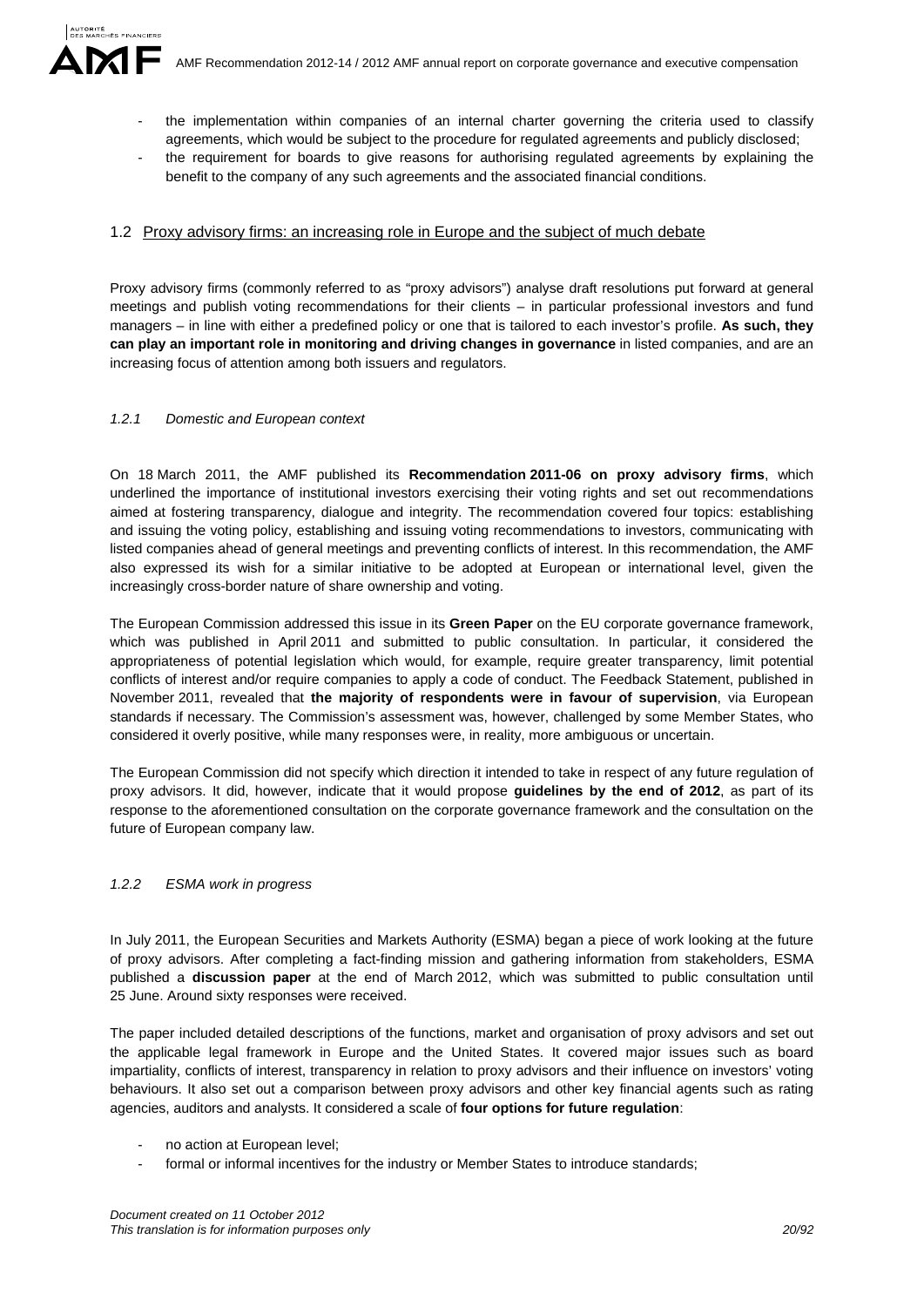- a relatively formal high-level framework leaving room for manoeuvre at a domestic level, in the form of ESMA guidelines or a "comply or explain" type principle laid down in a European standard, as is the case for governance in listed companies (see below);
- finally, EU legislation that would place the priority on transparency and the management of conflicts of interest, but which could leave room for a system of authorisation by Member States or ESMA.

The paper adopted a broad and neutral stance, considering the entire spectrum of regulation options and setting out the advantages and disadvantages of each. A feedback statement is due to be published during the fourth quarter of 2012 setting out ESMA's position on the appropriateness and nature of regulatory action.

#### 1.3 European Commission consultation on gender imbalance in corporate boards

From 5 March to 28 May 2012, at the initiative of Viviane Reding, commissioner responsible for justice, fundamental rights and citizenship, the European Commission carried out a **public consultation on gender imbalance in corporate boards**. This topic was already explicitly covered by the Green Paper on the EU corporate governance framework, in its section on board composition $<sup>1</sup>$ </sup>

In support of this consultation, the Commission drew on a wide range of research, a survey and the **observation that change was slow and there were significant national disparities** in relation to access by women to senior management positions.

For example, it noted that, in 2011, **barely 14%** of board members in Europe's largest listed companies were women, compared with 12% in 2010, and that only 3% of EU boards were chaired by women – virtually the same proportion as in 2009. It also noted that some Member States, including France<sup>15</sup>, had already passed legislation establishing quotas to ensure a fair gender balance on boards, while others<sup>16</sup> applied regulations to ensure an appropriate gender balance in the governing bodies of public corporations.

The purpose of the Commission's consultation, then, was to determine whether the proportion of female board members could be increased either through self-regulation or via binding rules at European level, accompanied by sanctions if necessary. The consultation consisted of **eight questions** covering the effectiveness of selfregulation, the nature and legal scope (obligation or recommendation) of any additional action, the economic benefits expected to arise from the increased presence of women on boards, the percentage targets that should be set (with the Commission suggesting targets ranging from 20% to 60%), the scope of companies and boards that should be covered, and the appropriateness of applying sanctions to companies that fail to meet the targets set.

The text of the consultation was accompanied by a progress report entitled "Women in economic decision-making in the EU", which provided an overview of the situation in Europe and assessed the progress made between October 2010 and January 2012. **This report emphasised that the most marked improvement had taken place in France**, with the proportion of women on boards in French companies listed on the CAC 40 increasing by ten percentage points from 12.3% in October 2010 to 22.3% in January 2012. This change – which was, according to the report, due to the introduction of legally binding quotas – represents more than 40% of the total change in the EU as a whole over the same period.

<u>.</u>

<sup>&</sup>lt;sup>14</sup> To the question of whether listed companies should be required to improve the gender balance on their boards, and if so how, the AMF answered that France had recently passed legislation on this issue. It also reiterated its commitment to maintaining the right balance in relation to board composition, taking into account the need to ensure independence, expertise and diversity in the broadest sense of the term.

<sup>&</sup>lt;sup>15</sup> Together with Belgium, Spain, Italy and the Netherlands.<br><sup>16</sup> Austria, Denmark, Finland, Greece and Slovenia.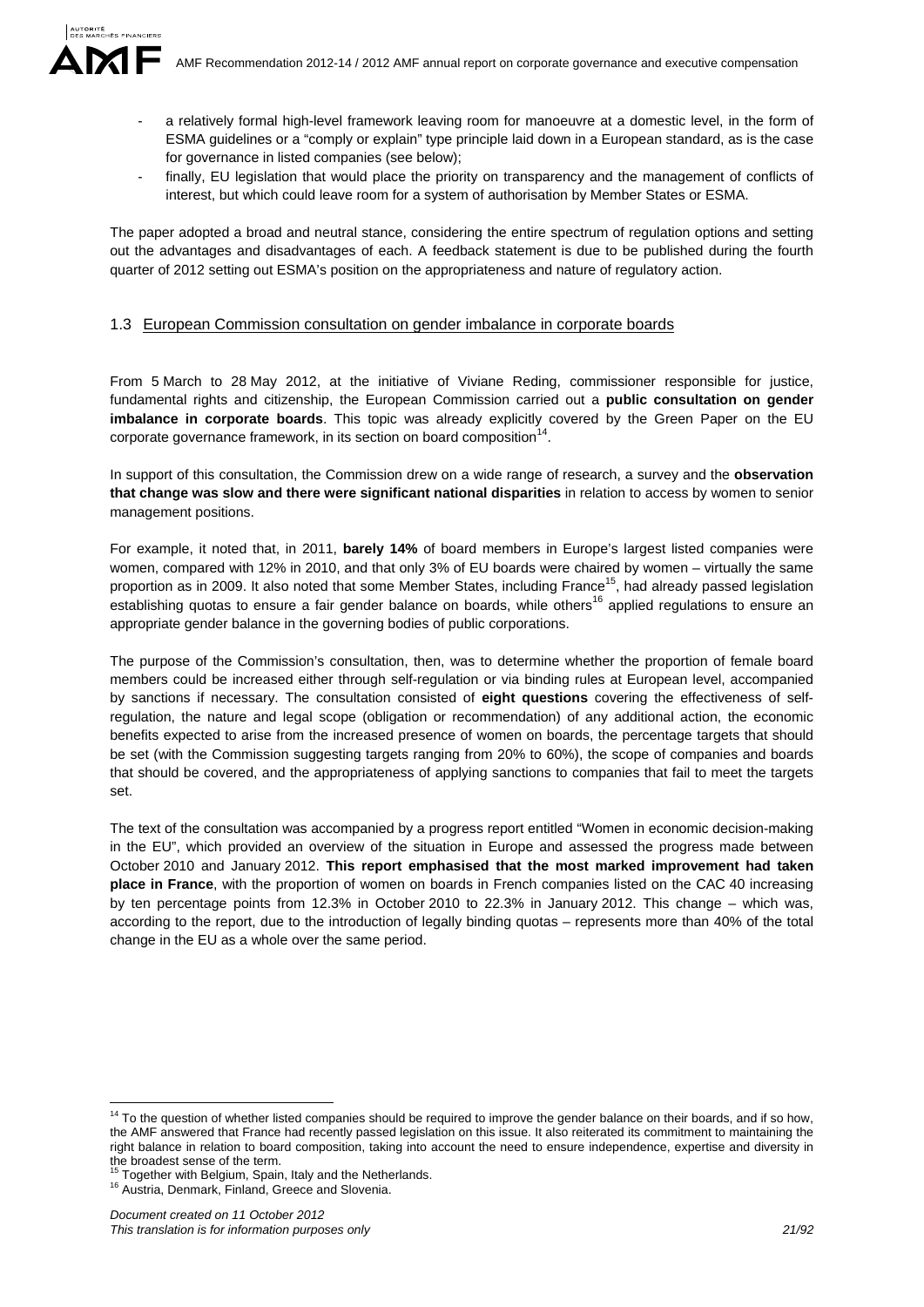## 1.4 A stringent interpretation of the "comply or explain" principle

### *1.4.1 A strict but inconsistently applied principle*

The "comply or explain" principle now lies **at the heart of the corporate governance regulation system, the effectiveness of which is largely dependent upon it**. Its value lies in its flexibility – since it constitutes an intermediate step between self-regulation and supervised disclosure – and its ability, by ensuring transparency, to meet investors' expectations and highlight best practice.

However, it remains open to **differing interpretations** which, depending on how formal or informal they are, can lead to specific situations becoming set in stone or, on the other hand, can facilitate a process of convergence towards best practice. Similarly, it does not in itself offer any incentive to further develop standards or the reference code. The quality and appropriateness of the explanations provided is therefore a determining factor in evaluating any governance system; however, assessing that quality and appropriateness can be a difficult and subjective task.

The European Commission devoted a substantial amount of space in its aforementioned **Green Paper** to a discussion of this principle. It recognises its **advantages**, including in particular its adaptability to specific situations faced by companies and its contribution to encouraging companies to take responsibility. It also recognises its **shortcomings**; a study carried out by RiskMetrics on behalf of the Commission and published on 23 September 2009<sup>17</sup> showed that explanations provided in cases of non-compliance were most often – in more than 60% of cases – of insufficient quality, with companies either merely stating that they had departed from the relevant recommendation or offering only an overly general and limited explanation.

Starting from the observation that *"many of the present difficulties are due to misunderstanding of the nature of the explanations required"*, the Commission proposed that more detailed requirements be introduced for the information to be published by companies, citing as an example the **Swedish code**, under which each company is required to state clearly which code rules it has not complied with, explain the reasons for each case of noncompliance and, above all, **describe the solution it has adopted instead**.

The Commission also covered the issue of **monitoring** corporate governance statements published by companies, and proposed that, within each Member State, a body (a market regulator, market undertaking or other authority) be authorised to check whether the available information is sufficiently informative and comprehensive<sup>18</sup>, without, however, interfering with the content of the information disclosed or making judgements on the solution chosen by the company. The AMF notes that, in publishing this report and periodically reviewing individual registration documents, it is de facto playing this role.

### *1.4.2 Interpretation adopted in the United Kingdom by the Financial Reporting Council*

Like Sweden, **the United Kingdom tends to adopt a strict interpretation of this principle**. The UK Corporate Governance Code, published by the Financial Reporting Council (FRC) in June 2010 and revised in September 2012, states that *"It is recognised that an alternative to following a provision may be justified in particular circumstances if good governance can be achieved by other means. A condition of doing so is that the reasons for it should be explained clearly and carefully to shareholders, who may wish to discuss the position with the company and whose voting intentions may be influenced as a result. In providing an explanation, the company should aim to illustrate how its actual practices are both consistent with the principle to which the particular provision relates and contribute to good governance."* Companies are required to apply the five general principles set out in the  $code^{19}$ , but may depart from a particular recommendation as long as they provide a detailed explanation.

<sup>&</sup>lt;sup>17</sup> "Study on monitoring and enforcement practices in corporate governance in the Member States"

<sup>&</sup>lt;sup>18</sup> If appropriate, by defining the corporate governance statement as regulated information within the meaning of Article 2 of Directive 2004/109/EC (the "Transparency Directive").<br><sup>19</sup> These principles C (the "Transparency Directive").

<sup>19</sup> These principles are summarised in five terms: "leadership", "effectiveness", "accountability", "remuneration" and "relations with shareholders".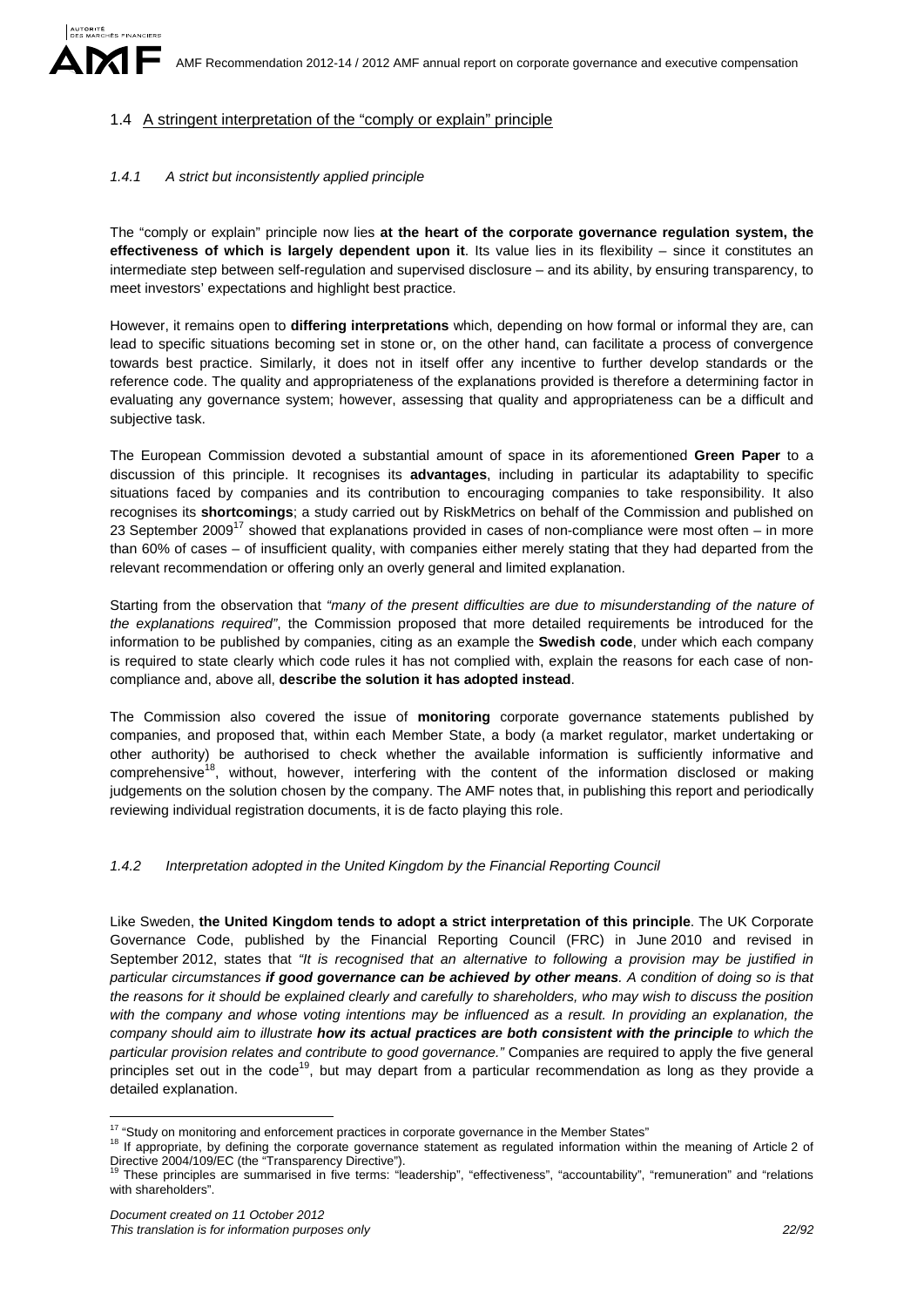After forming a working group, **the FRC also published a report in February 2012** explaining this interpretation<sup>20</sup>. In particular, in contrast to the proposal put forward by the European Commission, the FRC emphasises that the explanations provided under this principle are aimed first and foremost at investors and the market, and that it is therefore not up to any regulator to monitor their implementation. The report sets out various criteria for assessing the quality of explanations:

- Explanations should be specific to the company's position;
- Explanations should answer the questions "how and why";
- To be considered meaningful, explanations should set the context and historical background, give a convincing rationale for the action taken and **describe mitigating action to address any additional risk and maintain conformity with the general principle of the code**;
- Explanations should indicate whether any deviation from a given recommendation is limited in time **and when the company intends to return to compliance** with the code's recommendation;
- Explanations should be understandable, relevant and persuasive.

The members of the FRC working group suggested that shareholders' associations might produce an annual report giving examples of what constituted good or bad explanations.

### *1.4.3 The AMF's preferred interpretation*

The AMF believes that if this "soft law" principle is to be credible and effective, its application must be assessed strictly. Application of the reference code is therefore assessed carefully against each of the code's provisions, compliance with which must be full and not partial.

Above all, this principle must be implemented **in a manner that encompasses all the dimensions described above**, including in particular specific reasons for any exceptions and an explanation of the alternative action taken. Specifically:

- Non-compliance with a provision of the code must be explicitly and clearly set out in the annual report.
- Companies not complying with part or all of the code **must provide comprehensive and detailed explanations**, rather than making across-the-board, "multi-purpose" statements or appeals to principle. A company should state that it complies with a code on the basis not that it intends to apply that code, but that it has analysed the application of each of that code's provisions in concrete terms. **Any decision by a company to exempt itself from a provision must be balanced by a reasoned explanation for doing so**. This means that each exemption must be supported by a factual description of the specific situation supporting it. This dimension is covered in the aforementioned AMF Recommendation 2012-02.
- More substantially, and to ensure that the "explain" dimension is accorded its full importance, the AMF considers that **companies that fail to comply with a recommendation of the code should nevertheless explain how they achieve the general objective targeted by that recommendation**. The "comply or explain" principle thus implies that **companies should comply with the governance principles that underpin the code's recommendations, if necessary by other means**. Since a uniform approach to the code is not suitable for every company, this principle reflects a "customised" approach to generally accepted corporate governance standards.
- **Any company that fails to apply such alternative solutions should explain the steps taken and the likely implementation timescale** to achieve full compliance with the relevant provision of the reference code or to implement such alternative measures.

### 1.5 Increasing the code's scope and credibility without abandoning a form of self-regulation

Article L. 225-37 of the Commercial Code stipulates that companies listed on a regulated market may or may not apply a governance framework, and that, where such a framework is applied, it may only be drawn up by "industry

<u>.</u>

<sup>&</sup>lt;sup>20</sup> "What constitutes an explanation under 'comply or explain'?" – Report on discussions between companies and investors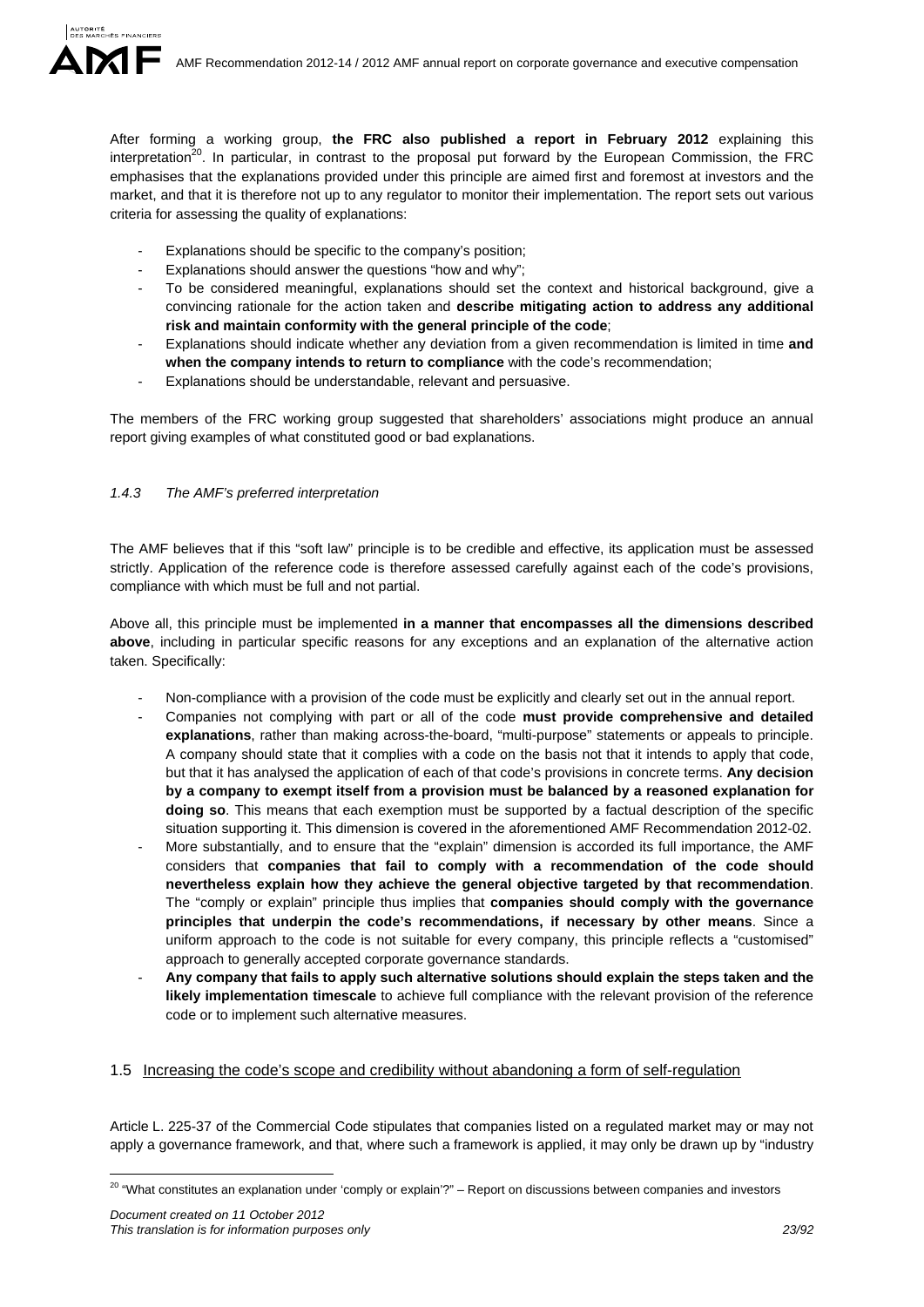groups". Under the "comply or explain" principle, any company that explicitly applies a corporate governance code must specify any provisions from which it departs. **The corporate governance code is thus the cornerstone of a "soft law" system** that seeks to be effective, empowering and adaptable to different categories of company.

In practice, however, both codes (the AFEP/MEDEF code and the Middlenext code) are drawn up by industry groups  $-$  i.e. by those required to apply them  $-$  with the result that their content is sometimes challenged by certain investors who have developed their own frameworks. Of course, as noted by the aforementioned AMF working group on general meetings in listed companies, many issuers have already developed ongoing, constructive dialogue – not necessarily linked to general meetings – with their investors. In particular, such dialogue can help reduce the number of challenges to proposed resolutions and provide shareholders with explanations.

**However, the fact remains that if market frameworks – which are currently divided between issuer-driven codes on the one hand and codes drawn up by investors on the other – could be decompartmentalised, this would undoubtedly help improve dialogue and make it both more effective and more sustainable**.

Furthermore, the key benefit of this "soft law" approach is that, while the content of a code requires a degree of stability over time in order to be applicable, such codes can be regularly updated to reflect new best practice or observed abuses that need to be supervised. In reality, **codes are rarely updated**, even though the AMF every year sets out areas for discussion in its annual report on corporate governance, with the aim of encouraging industry groups to update the contents of their codes in relation to certain specific topics (e.g. duties and compensation for non-executive chairmen, lead directors' powers, banning option hedges, etc.). **Since 2009, very little notice has been taken of these areas for discussion**.

**Consideration should therefore be given to widening the circle of stakeholders involved in drawing up corporate governance codes**, in particular to include investors, so that such codes become more representative of market requirements.

## **2. Increased international pressure from shareholders and investors**

## 2.1 Demanding voting policies

### *2.1.1 Greater involvement by management companies*

French institutional investors are seeking to strengthen their commitment as shareholders and their vigilance in respect of corporate governance practices, where applicable by using the services of proxy advisory firms. **This commitment is not based on a "stewardship code"** – such as the one drawn up in the United Kingdom by the Financial Reporting Council in July 2010 – defining the rules applied by investors in relation to dialogue with issuers and transparency in respect of voting policy.

In accordance with an interpretation of the "comply or explain" principle laid down in Article L. 533-22 of the Monetary and Financial Code, **management companies must, however, exercise the voting rights associated with securities held by the funds they manage and, where those rights are not exercised, explain why not**. In addition, Articles 314-100 and 314-102 of the AMF's General Regulation require management companies to draw up a document entitled "voting policy". A survey carried out by the *Association française de la gestion financière* (AFG) in early 2012 identified the following trends in 2011:

- Management companies' participation in general meetings increased by 20%.
- Both dialogue and the quality of communication with issuers improved. This process is extending to European and third country issuers, with a growing number of issuers informing fund managers of their proposed resolutions.
- At more than 80% of French general meetings, management companies voted against at least one resolution. Across all nationalities of issuer, "votes against" represented 18% of all votes.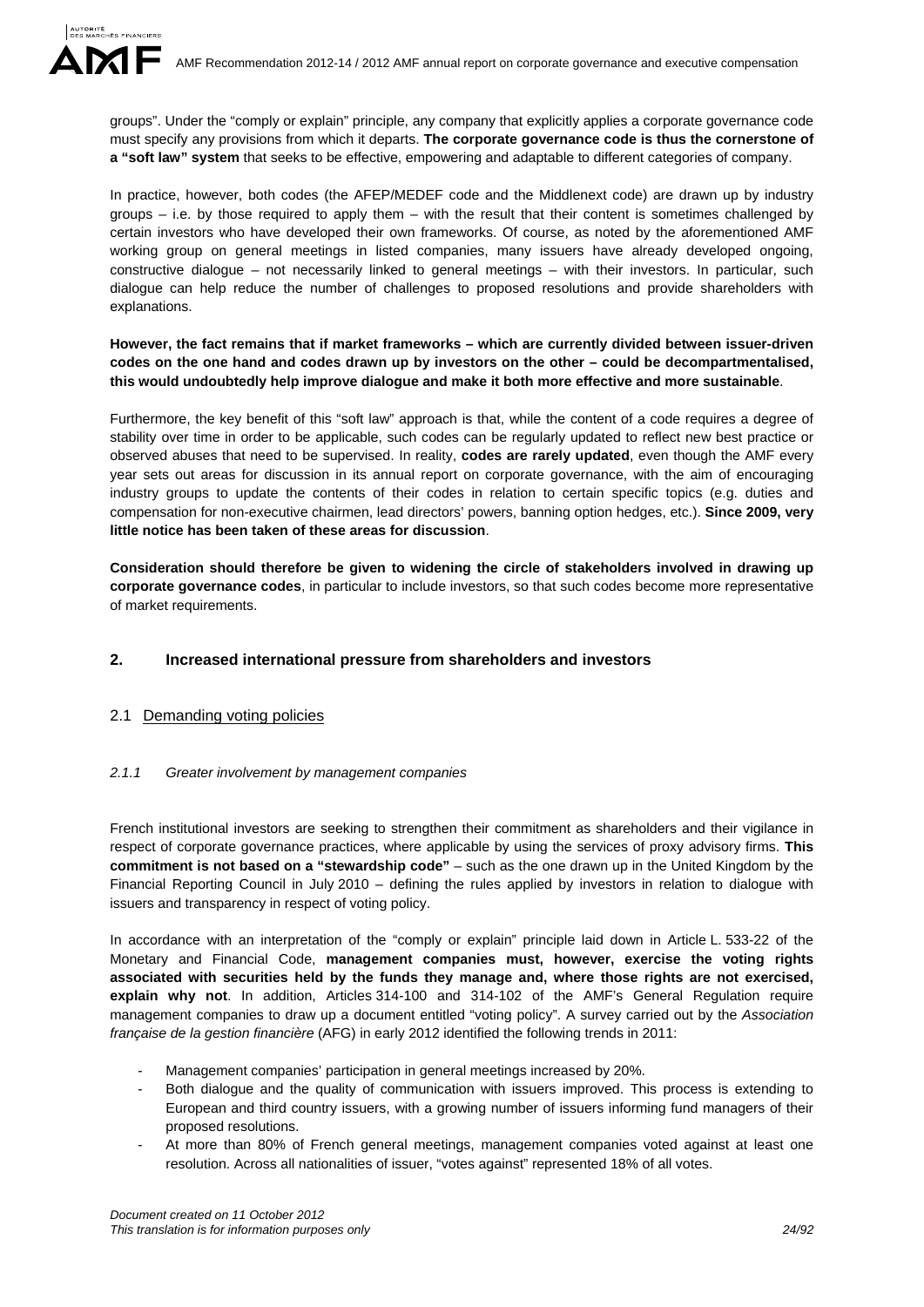Institutional clients are increasingly interested in management companies' voting policies and exercise of voting rights.

#### *2.1.2 An example of a strict voting policy: ERAFP "guidelines"*

Independently of asset managers, some institutional investors stand out from the crowd for their willingness to put in place strict voting policies. This is particularly true of the *Etablissement de retraite additionnelle de la fonction publique* **("civil service supplementary pensions organisation"/ERAFP)**, which published its "Provisional guidelines on shareholder commitments" on 15 March 2012 $^{21}$ .

In these guidelines, the ERAFP reaffirms its commitment to the United Nations principles for responsible investment, transparency in company disclosures on environmental, social and governance practices, and compliance with international law and a number of United Nations conventions. The ERAFP delegates the management of its investments to third parties. As such, it reiterates that it does not directly exercise the voting rights associated with securities held in its portfolios, and sets out the reporting requirements to which the companies that manage its investments are asked to adhere. Finally, the document sets out the organisation's voting principles and the **criteria used to determine whether negative voting recommendations are issued**.

The ERAFP states that it is opposed to the following **governance** practices:

- **The election** of new board members "**en bloc**"; shareholders at general meetings must be able to vote on each candidate separately.
- The ERAFP does not support the continued enforcement of regulated agreements that have previously been approved but do not comply with its voting policy.
- The following, in particular, may not be classed as **independent directors**:
	- o employees and former employees within the previous five years;
	- o shareholders holding less than 3% of voting rights and their representatives;
	- o persons receiving specific material compensation in respect of services supplied to group companies, the group's controlling shareholder or its executives;
	- o persons involved in major strategic transactions (transfers of assets, mergers, etc.) within the past three years;
	- o investment bankers, executives of major financial institutions and former executives of banks within the past three years or still receiving benefits granted by the institutions they helped manage;
	- o persons holding political office;
	- directors who have held office or otherwise been present within the company or group for at least 12 years.
- The **holding of the offices of chairman and chief executive by the same person**.
- The holding of "an excessive number of directorships" or executive (within a listed company) and nonexecutive directorships outside the group, as well as direct and indirect cross-directorships.

The main issues highlighted in respect of **compensation** policy are as follows:

- The payment of directors' attendance fees must mainly be contingent upon **actual attendance** at board and committee meetings.
- It is "generally not desirable" to **grant bonus shares or stock options to non-executive directors**, except in SMEs under certain conditions. Similarly, major listed companies should no longer award stock options to their executives.
- **The organisation does not approve of the principle of so-called "chapeau" supplementary pension schemes** funded solely by companies, and in particular defined benefit schemes, **or of "golden parachutes"** and termination payments not meeting certain criteria.
- The ERAFP encourages companies to take into account indicators relating to the management of environmental, social and governance issues when determining executive compensation.

1

 $^{21}$  According to the ERAFP, these guidelines will be amended in light of feedback from general meetings held in 2012; a final version will be approved by its board of directors in December 2012 and will enter into force with effect from 2013.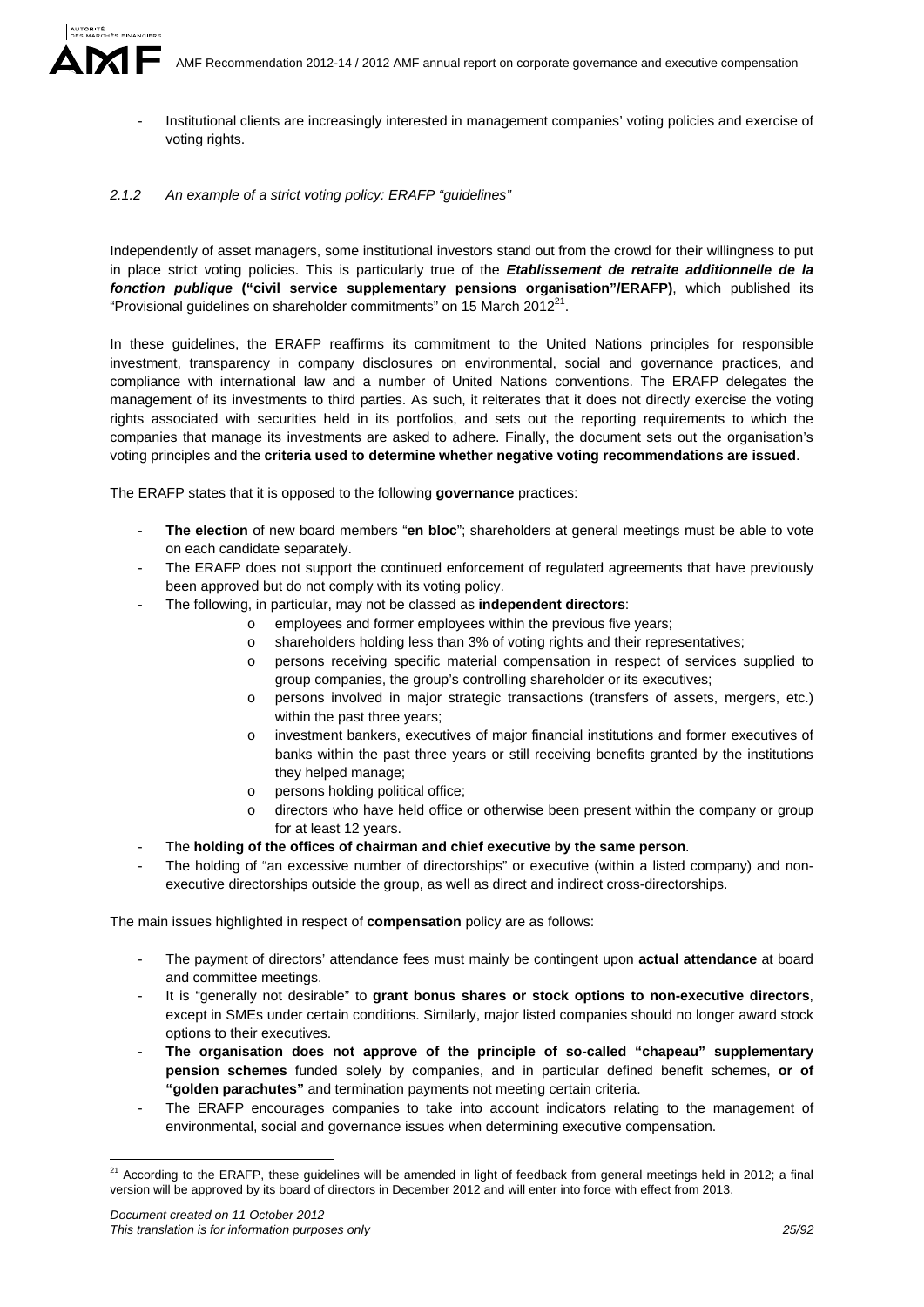- The allocation of performance shares to executives must be subject to transparent and demanding performance criteria measured over at least three years.
- Where annual salary increases are limited for employees or a company has to implement a significant redundancy plan, executive compensation should set the example – i.e. there should be no increase in fixed compensation, no annual bonuses, no stock options or bonus shares and only a limited increase in variable compensation.
- The maximum socially acceptable total annual compensation paid to an executive should correspond to **100 times the French minimum wage ("SMIC")**. Total variable compensation should not exceed three times fixed compensation.
- In the absence of any legal obligation, the ERAFP supports all efforts to introduce "say on pay" policies.

### *2.1.3 Greater transparency in relation to proxy advisors' voting policies*

Proxy advisors, which increasingly influence investors' decisions, claim to promote a strict approach to corporate governance. Some proxy advisors **publicly disclose the principles and arguments underpinning their voting policies**, either of their own accord or at the request of the regulator, and in particular the AMF<sup>22</sup>. For example, Proxinvest's voting policy, which is set out in a document of around 30 pages that can be accessed via the firm's website, is based around five principles. In particular, Proxinvest adopts a strict and detailed interpretation of the definition of independent directors. Another firm, ISS, publishes a summary of its European voting policy at the end of each year.

## 2.2 More marked opposition at general meetings on matters relating to compensation

In a number of countries, 2012 has seen increasing protests against certain compensation practices, sometimes referred to by observers as a "shareholders' spring". **This kind of protest has been more marked in the United States and the United Kingdom than in France**, and may also be linked to a highly uncertain economic environment, which tends to make shareholders more sensitive to the coherence of executive compensation and its proportionality to actual company performance.

This appears to be a relatively new trend, not so much by dint of the number of companies affected as by the symbolic significance of those companies and a breaking away from the previous trend. The compensation policies of several American and, in particular, British companies have been challenged by a **majority or a large minority of shareholders** under the "say on pay" banner (Citigroup – see below, Barclays, Prudential, Xstrata, Trinity Mirror, etc.), in some cases leading to the resignation of an executive (e.g. Aviva chief executive Andrew Moss).

**In France, it was the government**, in its capacity either as majority shareholder or as an influential minority shareholder, **that adopted the most symbolic stance** by encouraging shareholders to vote against regulated agreements put forward at general meetings by **Air France** (in respect of non-compete compensation owed to its former chief executive) and **Safran** (in respect of early termination compensation and an additional supplementary pension scheme for its former chairman and chief executive).

**Other SBF 120 companies have also had one or more of their resolutions rejected**, particularly in relation to capital increases without pre-emptive rights (Edenred, Ingenico, Legrand and Publicis) and awards of stock options or bonus shares (Arkema, Carrefour and Ingenico). According to a survey published by Capitalcom on general meetings held by CAC 40 companies<sup>23</sup>, a clear majority (61% in 2012, compared with 24% in 2011) of resolutions considered "sensitive" – i.e. having garnered a majority of less than 75% – had to do with governance and regulated agreements relating to components of compensation, followed by capital increases without preemptive rights (18%).

1

<sup>22</sup> In particular, the aforementioned AMF Recommendation 2011-06 requires that *"all proxy advisors publish their general voting*  policy on their website. This recommendation also applies to all partial or complete updates of the voting policy. In this event, it *is recommended that, no later than December, the proxy advisor publish a consolidated version of its voting policy applicable to general meetings for the following year, and not just the updated or revised sections."* 23"*7<sup>e</sup> bilan des assemblées générales 2012*" – press release dated 20 July 2012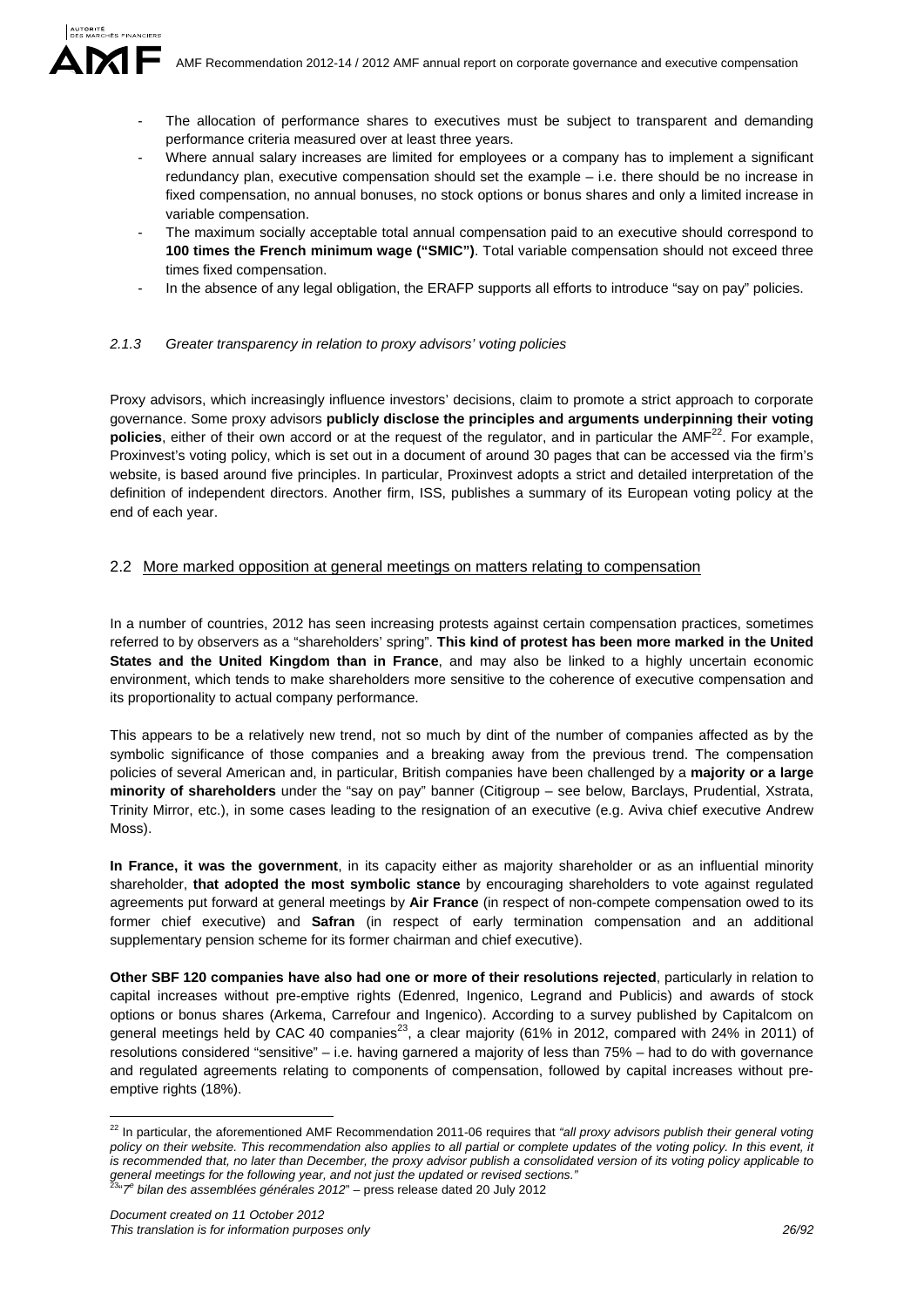Above all, such refusals to ratify agreements have a limited effect to the extent that they have no legal power to retroactively overturn commitments given and approved by boards. However, like the consultative "say on pay" procedure (see below), they illustrate pressure from shareholders that boards often cannot ignore, and are an incentive for boards to discuss and **negotiate the acceptability of certain resolutions with key shareholders ahead of time**. In its aforementioned survey, Capitalcom states that in 2012, half of the companies making up the CAC 40 offered their shareholders an exhaustive review of the compensation policy applicable to their corporate officers.

## **3. "Say on pay": what role should shareholders play in determining compensation policy?**

The debate on shareholders' influence on executive compensation policy, which is neatly captured by the expression "say on pay" and resurfaced in 2010 as a result of the Dodd-Frank Act, has intensified in recent months, especially in France.

## 3.1 Current regulations in the United States

## *3.1.1 New regulations applicable with effect from 21 January 2011*

The new Section 14A of the Exchange Act, introduced by Section 951 of the July 2010 Dodd-Frank Act, requires listed companies, at their general meetings held on or after 21 January 2011, to hold a **shareholder advisory vote** on executive compensation (the "say on pay" requirement) and exceptional financial compensation ("golden" parachutes") awarded when events occur that affect the structure of the company<sup>24</sup> (mergers, acquisitions, disposals, consolidations, etc.) The Act also stipulates that such votes must be held at least once every three years.

The Securities and Exchange Commission (SEC) has refined these requirements, in particular by restricting their scope to **listed companies with a market capitalisation in excess of \$75 million**. Companies falling beneath this threshold have an extra two years to comply, and will therefore not be bound by these regulations until 21 January 2013<sup>25</sup>. Voting must cover all forms of compensation (fixed and variable compensation, stock options, bonus shares, bonuses, etc.) awarded to the chief executive, the finance director and the three highest-paid managers in the company during the previous financial year.

Companies are required to disclose, both to the SEC and in their annual reports, **the outcome of the vote, as well as whether or not they have acted on shareholders' opinions**. However, no procedures are laid down to amend compensation packages if shareholders vote against them, though companies can decide to make the outcome of periodic votes binding.

### *3.1.2 The situation two years on*

An initial review shows that very few compensation packages have been rejected, affecting only 1.6% of relevant companies<sup>26</sup>, i.e. 44 companies included in the Russell 3000 index in 2011 (one of which was Hewlett-Packard) and **55 companies at 12 July 2012**. With the exception of five companies, every company in respect of which shareholders voted against compensation arrangements in 2011 had its compensation plans approved in 2012, perhaps suggesting that the majority of these companies revised their compensation policies from one

<sup>&</sup>lt;sup>24</sup> The vote must be held before compensation is paid.

<sup>&</sup>lt;sup>25</sup> Furthermore, the Jumpstart Our Business Startups Act (the "JOBS Act"), which was passed on 5 April 2012 and is designed to facilitate fund-raising by emerging growth companies, stipulates that such companies wishing to go public and generating annual sales of less than \$1 billion are not bound by the "say on pay" requirement for the first five years following their initial public offering, provided that they do not exceed the €1 billion threshold.<br><sup>26</sup> Source: 2011 and 2012 tables published on the *www.sayonpay.com* website.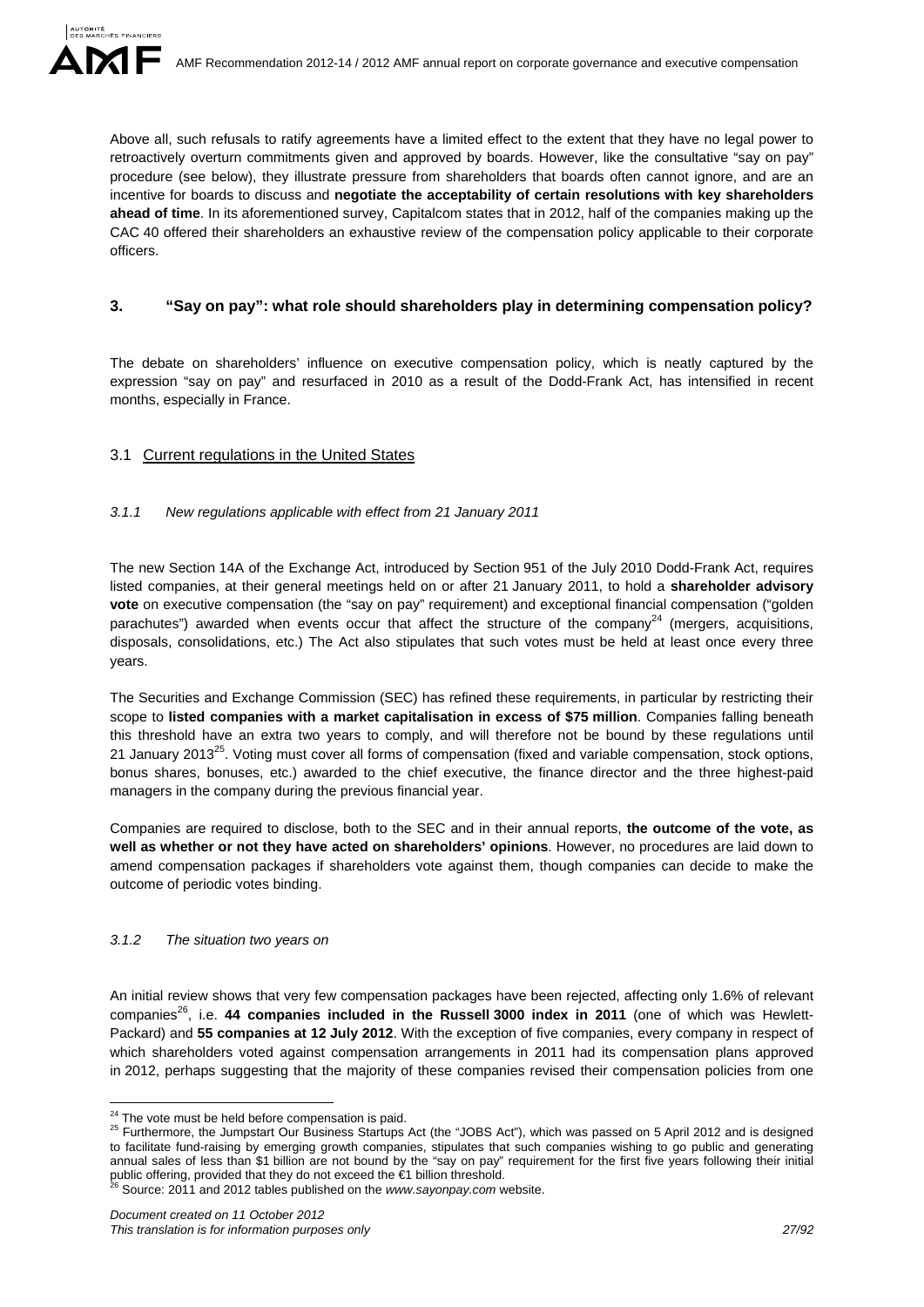year to the next in order to avoid another negative vote. Furthermore, companies that had achieved an approval ratio of 50-70% in 2011 saw this ratio increase by an average of 14 percentage points the following year.

The **only company in the banking sector to record a negative vote in 2012 was Citigroup**, with 55% of votes against its proposed compensation arrangements<sup>27</sup>. Bank of America, Goldman Sachs and Morgan Stanley have been able to avoid negative votes by planning sometimes substantial reductions in their chief executives' compensation (35% in the case of Lloyd Blankfein, chief executive of Goldman Sachs). JP Morgan's plan, which included maintaining the compensation paid to chief executive Jamie Dimon and head of the bank's London subsidiary, Ina Drew, was approved by 90% of those voting, though this was before it was announced that the London subsidiary had posted significant losses as a result of being overexposed to the credit default swap market. The company later announced that the bonuses payable under the plan might be clawed back.

### 3.2 European questions

In a recommendation dated 14 December 2004, the European Commission recommended, without prejudice to the role and organisation of bodies tasked with determining directors' pay, that (i) compensation policy and any material change in that policy be clearly included on the agenda at annual general meetings, and (ii) **the statement on compensation be put to the vote at the annual general meeting**, on either a binding or an advisory basis.

In its aforementioned Green Paper, the European Commission explicitly considered the issue of voting by shareholders, asking, in particular, the following question: *"Should it be mandatory to put the remuneration policy and the remuneration report to a vote by shareholders?"*. In theory, the Commission should set out its conclusions and lines of action on this subject by the end of 2012.

Rather than waiting for this initiative to come to fruition, numerous countries in Europe and around the world have already put in place arrangements under which executive compensation must be put to a vote by shareholders. The aforementioned 2009 RiskMetrics survey clarified that shareholders in a number of Member States vote on either compensation policy (ex ante) or a remuneration report (ex post).

The outcome of such votes may be **binding**, as in the Netherlands, or merely **advisory**, as is currently the case in the United States (see above) and the United Kingdom, where the practice was introduced in 2002. Belgium and Germany also adopted the same measure in 2011. In **Switzerland**, eight companies voluntarily put their remuneration reports to a vote by shareholders in the first quarter of 2012. Novartis's shareholders voted in 2010 to amend the company's Articles of Association to include the principle of a three-yearly vote, except where material changes are made to the compensation system.

The United Kingdom, which often appears to lead the way in Europe in this area, could soon update its regulations by amending its Enterprise and Regulatory Reform Bill. On 20 June 2012, the Secretary of State for Trade and Industry announced that he was considering introducing a **binding annual vote** by shareholders on total compensation paid to executive directors.

### 3.3 Options available in France

1

### *3.3.1 Fragmented and inconsistent shareholder involvement*

Following a gradual tightening of legal requirements in recent years, listed companies disclose increasingly detailed information on executive compensation. **This transparency has not, however, prevented recurring controversy in this area**, in spite of the commitment shown by boards and compensation committees.

 $^{27}$  On 17 April 2012, Citigroup's shareholders rejected a total compensation package for its chief executive, Vikram Pandit, amounting to \$14.8 million (consisting of fixed and variable compensation, a cash bonus, stock options and shares), believing this level of compensation to be unwarranted in an environment where the share price was falling and the bank had yet to return to pre-crisis profitability levels.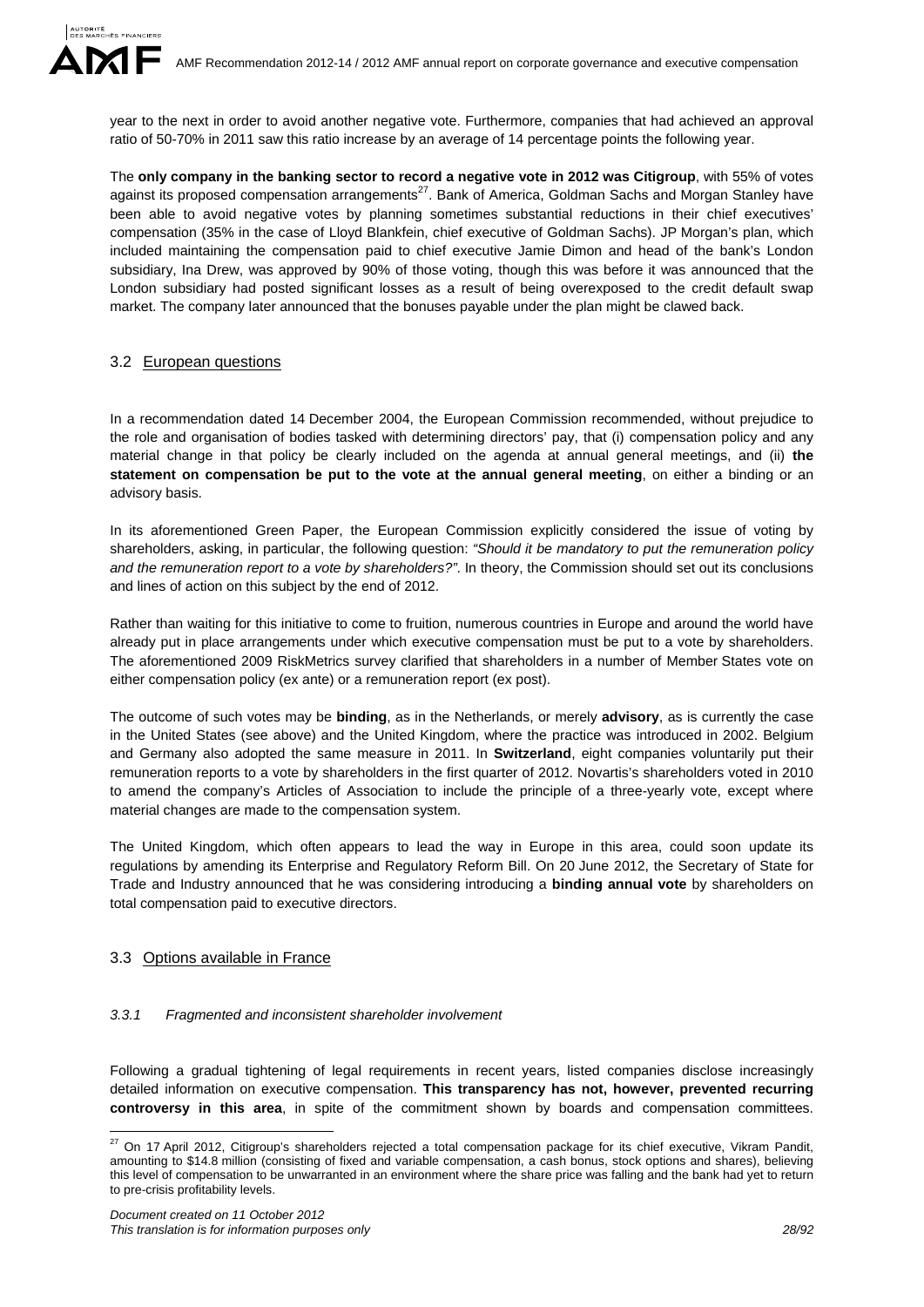Meanwhile, shareholders' real role in relation to compensation remains relatively limited. They can exercise certain powers at annual general meetings, though these are fragmented. They consist of the following:

- an a priori vote on **total directors' attendance fees** to be awarded by the board;
- an a priori vote on the maximum amount of **stock options and bonus shares** allotted to employees and executives, with the percentage allotted to executives to be decided by the board;
- the a posteriori ratification, under the rules governing **regulated agreements** approved by the board, of commitments entered into by the company for the benefit of executive directors *"corresponding to components of compensation, allowances or benefits due or likely to be due as a result of or subsequent to the termination of or changes in those duties"*28. **In particular, these rules cover termination payments and so-called "chapeau" supplementary pension schemes**, which must be approved by shareholders at a general meeting via a specific resolution for each beneficiary. Moreover, the payment of termination payments is subject to criteria linked to the beneficiary's performance, assessed in light of the company's performance. Agreements not approved by shareholders continue to have effect with respect to third parties, unless they are annulled for fraud<sup>29</sup>.

In this context, **both institutional and minority shareholders may have felt that they were excluded from a sensitive discussion** that is institutionalised in other European countries, in spite of the European Commission's making shareholder votes on executive compensation a central theme in its discussions on corporate governance within the EU (see above for the June 2011 Green Paper). This explains why some shareholders are insistent in expressing their desire to see voting on executive compensation introduced in France, as indicated by several respondents to the public consultation on the report by the AMF's working group on general meetings.

### *3.3.2 Towards "say on pay" à la française*

An overhaul of corporate governance, particularly as per executive compensation, was one of the new government's first topics of communication, and is likely to be the subject of an upcoming bill. A communiqué issued by the Council of Ministers on 13 June states as follows:

*"In accordance with the commitment made by the President of France, the government will take care to ensure that executive compensation in public corporations is exemplary.* […]

*"In accordance with the new wage restraint rules, compensation paid to executive directors will be capped at 20 times the average value of the lowest salaries paid by key public corporations. Approval of individual compensation by the Minister for the Economy will ensure that this limit is adhered to and that compensation does not converge on the maximum permitted amount, taking into account each corporation's specific circumstances.* 

*The required regulations will be enacted as soon as possible and the new rules will be applied to existing directors when executive compensation is next ruled on by the board of directors, such that, within the space of a year, all compensation has been reviewed in accordance with the rules laid down. Compensation paid to the corporate officers of public corporations will be publicly disclosed.* 

*As well as public corporations, steps will be taken to restrict those executive compensation arrangements that have given rise to the most shocking excesses and to strengthen governance and control in relation to compensation. Following a consultation phase, the government will put forward a bill in the autumn to ban or restrict certain practices and overhaul corporate governance in private companies so as to strengthen control over compensation."*

In this regard, the Directorate General of the Treasury held a public consultation between mid-August and mid-September broadly covering executive compensation and raising the question of the role of general meetings in setting compensation.

<sup>&</sup>lt;sup>28</sup> Article L. 225-42-1 of the Commercial Code

<sup>&</sup>lt;sup>29</sup> The only sanction, even in the absence of fraud, lies in the requirement for the relevant parties to bear any harmful consequences to the company of such agreements, which assumes that legal proceedings for damages are initiated.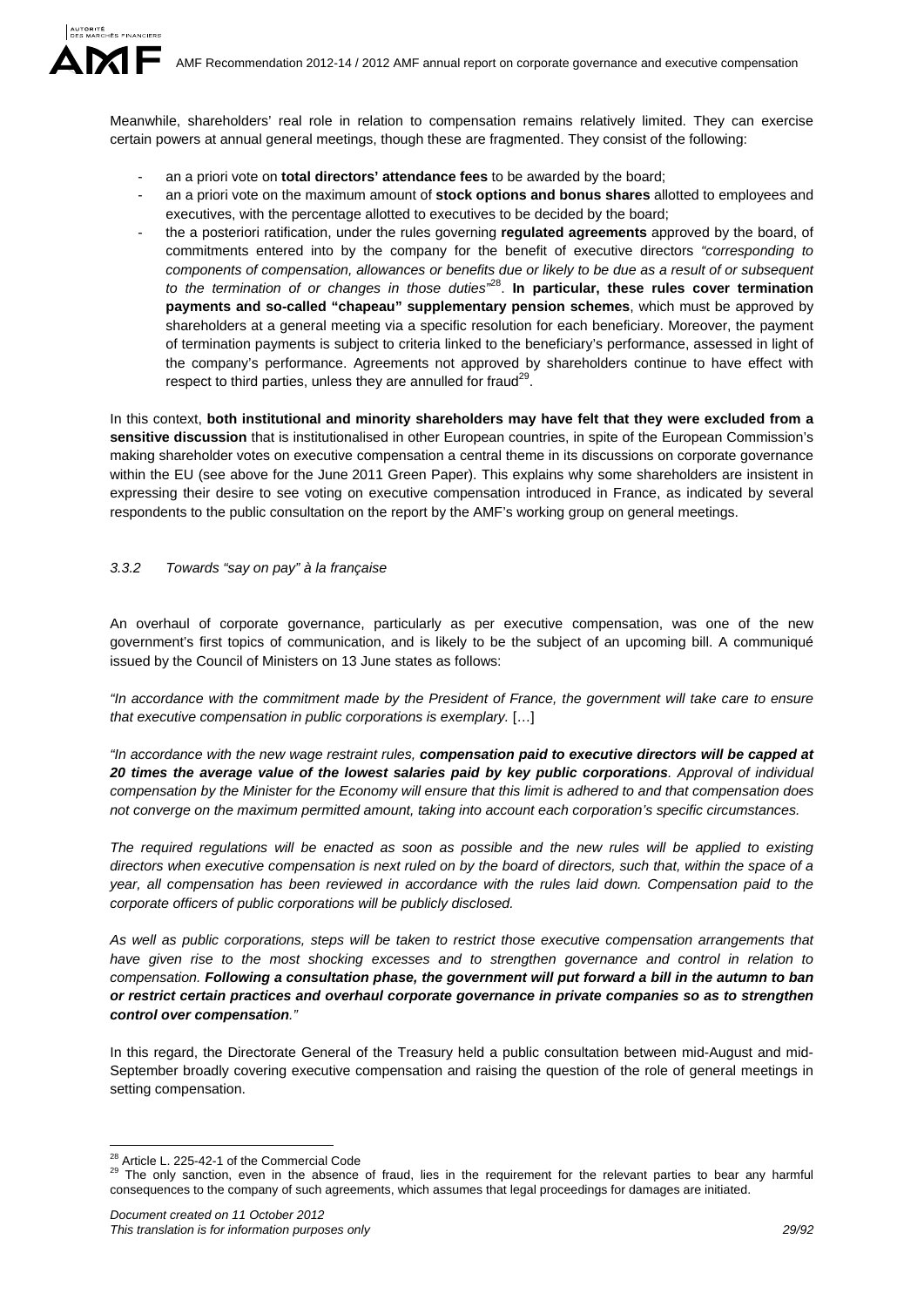Without detailing all the aspects of a "say on pay" system *à la française*, it appears that any legislative reform of the existing system will need to build on the board's role in proposing and determining compensation and the work of the compensation committee. Any such reform should also, in particular, address the following:

- The **scope of companies** subject to the new rules: all listed companies traded on a regulated or organised market, or only the largest companies exceeding a predefined economic or market capitalisation threshold.
- The **scope of affected individuals**: an extended group of executives (executive committee), members of the board of directors, management board or supervisory board, or executive directors as defined in Article L. 225-18 of the Commercial Code<sup>30</sup>.
- The **scope of compensation and benefits** to be put to the vote: fixed and/or variable compensation, stock options and bonus shares, and deferred compensation (including termination payments, noncompete compensation, negotiated compensation and supplementary pensions), under either a separate or a combined approach.
- The **frequency** of voting: annual, every three years or, following the example of the American system, at a frequency proposed by the board and ratified by the shareholders at a general meeting.
- The **purpose** of the vote: for example, shareholders could vote on an overall report covering compensation policy (including a sufficiently detailed description of the performance criteria applied to executives and the results to which variable pay is linked), the structure of compensation paid to executive directors (submission of the combined amount of fixed and variable compensation), the total individual compensation paid to each executive or a maximum total amount of compensation within which the board would retain some room for manoeuvre.
- The **scope and consequences** of the vote: a compulsory ex ante vote that would be binding upon the board and executives or an optional vote (either ex ante or ex post) that would mainly serve as an incentive. In the case of a binding vote, the consequences of shareholders voting against measures already agreed by the board of directors would need to be clarified. This would be the case, for example, of a binding vote on a report detailing executive compensation, the scope of which appears to be complex to determine.

The introduction of such a system will necessarily raise questions as whether to maintain **existing arrangements governing regulated agreements** applicable to deferred compensation, and on the **role of compensation committees**. It should be noted that the law currently requires major financial institutions to have compensation committees<sup>31</sup>; however, like other committees, they are not invested with decision-making powers, which remain a collective prerogative of the board.

As it had the opportunity to point out in its July 2011 response to the European Commission's consultation on the aforementioned Green Paper, **the AMF is in favour of consideration being given to an advisory shareholder vote on compensation policy for executive directors**.

1

 $30$  Defined as the chairman of the board of directors, the chief executive, deputy chief executives, members of the management board and the statutory manager(s) of limited companies.

Article L. 511-41 A of the Monetary and Financial Code, introduced by Article 65 of Act No. 2010-1249 of 22 October 2010 on the regulation of banking and finance.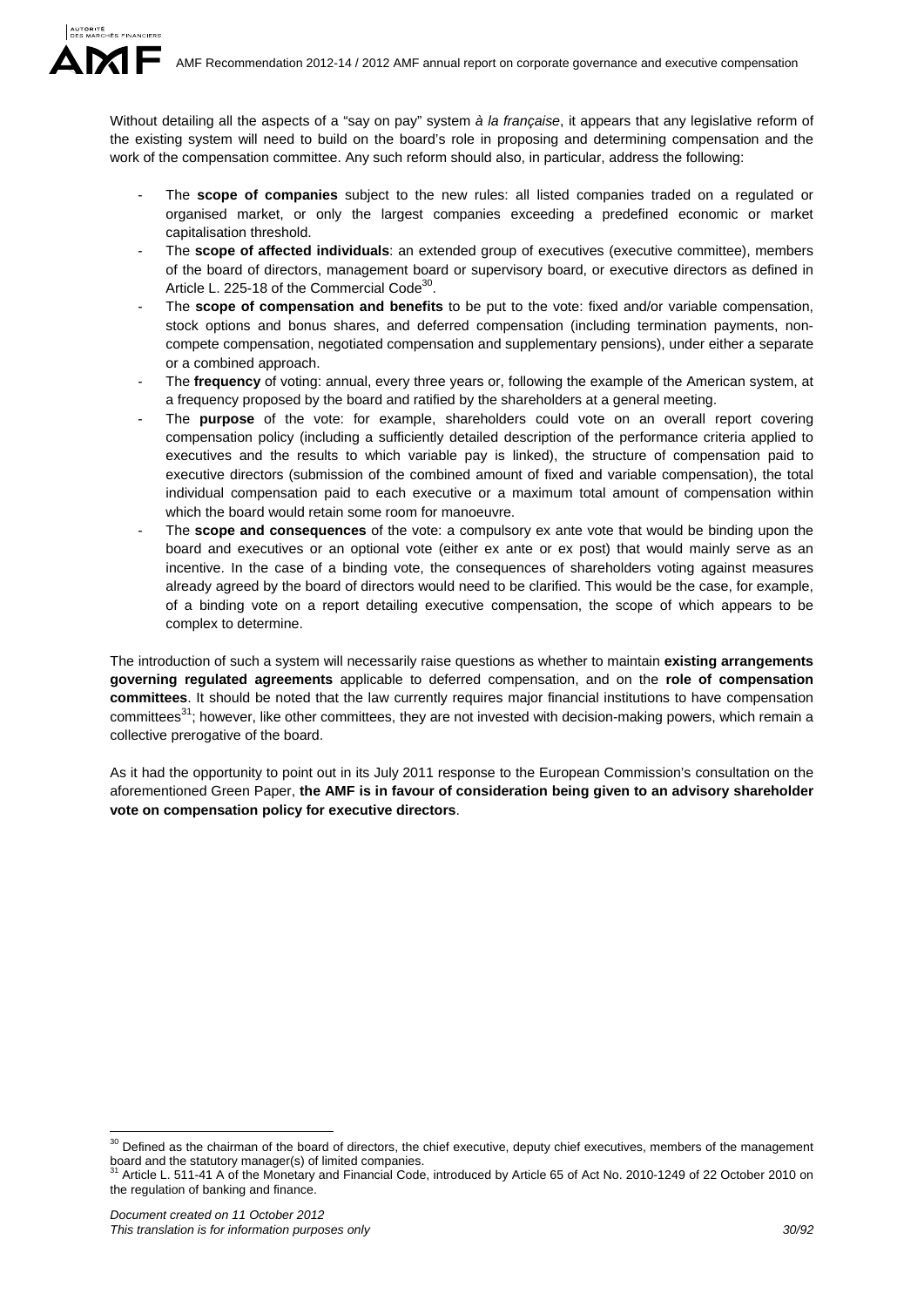# **CORPORATE GOVERNANCE**

As stated above, the AMF's December 2011 report was based on a sample of 90 companies admitted to trading on Euronext. Of these companies, 59 applied the AFEP/MEDEF code, 19 applied the Middlenext code and 12 did not apply any corporate governance code. Accordingly, it should be borne in mind that **comparisons** between this report, which is limited to a new sample of 60 companies that apply the AFEP/MEDEF code, and the findings of the 2011 report, **are skewed**.

At the end of 2011, the AMF noted material progress in the transparency of disclosures and governance practices: greater diversity in board composition, an increase in the number of companies disclosing information about the review of the board's activities and an increase in the proportion of independent directors. **However, further improvement was expected** in implementing the "comply or explain" principle, particularly where companies opted not to apply certain independence criteria.

As it had done the previous two years, the AMF put forward various **recommendations** and new **areas for discussion** while lamenting the fact that its areas for discussion, which form the basis of dialogue as to how to develop the content of codes drawn up by industry groups, had as yet received little or no buy-in.

This report is based around the key governance issues covered last year, and continues the AMF's efforts to **promote best practice** by once again proposing a number of recommendations and areas for discussion.

Firstly, the AMF wishes to reiterate that, under the terms of Article L. 225-37 of the Commercial Code, listed companies are legally required to include a **statement on corporate governance** in their annual reports. This statement must include a reference to a corporate governance code to which the company voluntarily submits, disclose any provisions of that code that are not applied, together with the reasons why they are not applied, and, where appropriate, explicitly state if the company does not apply any code, explain why not, and set out the alternative actions taken. In order for companies to be able to apply the "comply or explain" principle, it is essential that they accurately disclose all relevant information on the application of recommendations contained in the corporate governance code they choose to apply, either in their registration documents or in their annual reports.

By way of introduction, the AMF would like to **highlight one best practice in relation to the application of the "comply or explain" principle**, implemented by eight companies in the sample, which consists of including a table in the registration document summarising any recommendations of the AFEP/MEDEF code that the company has opted not to apply and the corresponding explanations.

### **Recommendation:**

<u>.</u>

**In this regard, to ensure that the "comply or explain" principle is implemented more effectively, the AMF recommends that companies include in their registration documents a summary table of any recommendations of the AFEP/MEDEF code that they have opted not to apply, together with associated detailed explanations.** 

## **1. Organisation and activity of the board**

Boards of directors and supervisory boards of companies in the sample have an average of almost **14 members** (13.72, compared with 11 in 2010). The smallest board has six members and the largest  $22^{32}$ , giving a maximum difference of 16.

 $32$  Including elected directors representing employees and employee shareholders.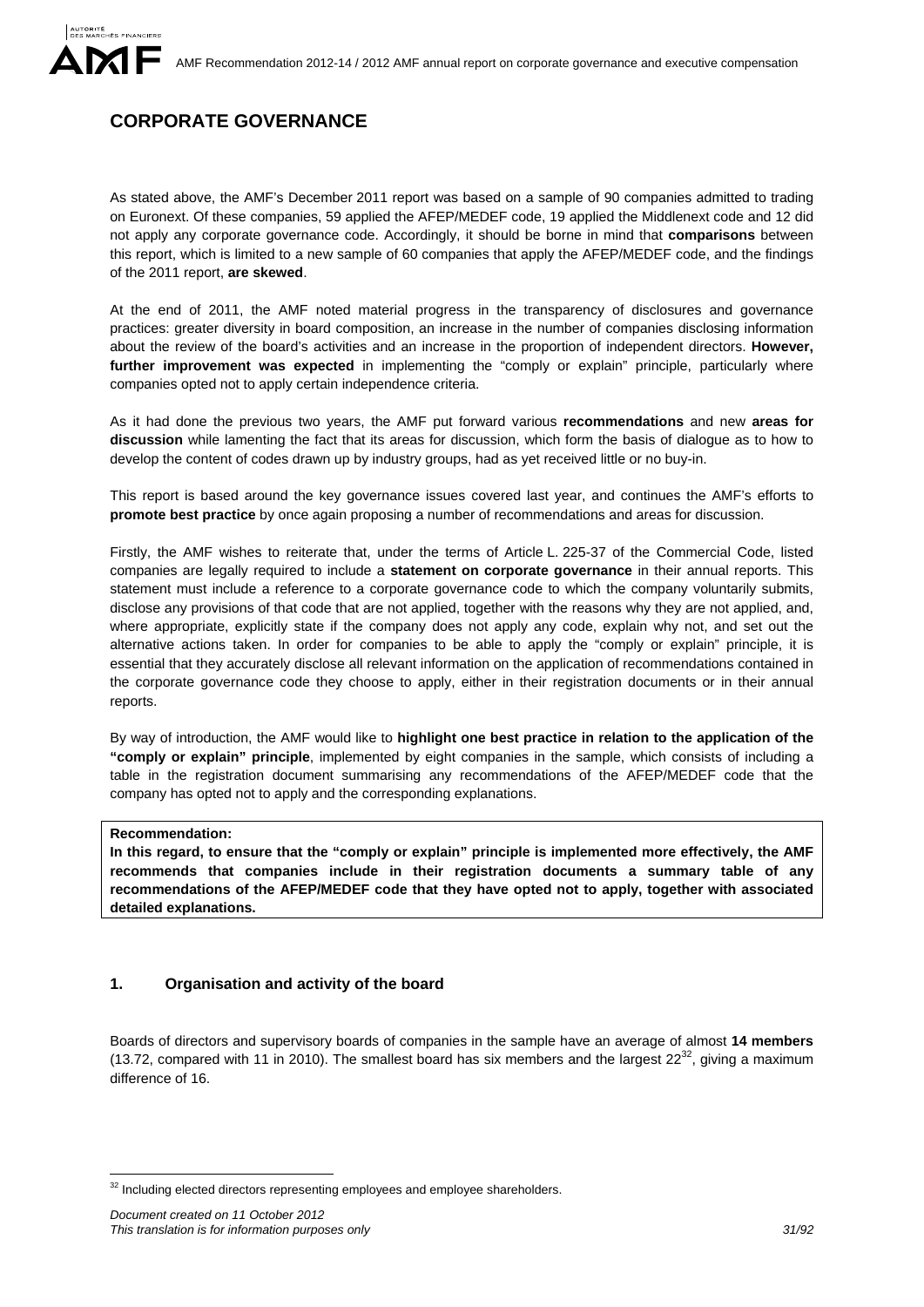## 1.1 Board structures

### *1.1.1 Trends in governance systems*

**80% of companies in the sample** (compared with 73% in 2011) **have a board of directors**, while 20% have a dual structure consisting of both a management board and a supervisory board. These proportions are the same among CAC 40 companies (with 28 out of 35 companies having a board of directors). **The duties of the chairman of the board of directors and those of the chief executive have been combined in 73%** of the 48 companies in the sample with a board of directors (up from 67% in 2011). The equivalent proportion among CAC 40 companies is 79% (22 out of 28 companies).

In practice, taking into account all companies irrespective of whether they have a unified or a dual governance structure, more than 58% of companies in the sample are run by an individual who functions as both chairman of the board and chief executive officer. This increase of almost ten percentage points relative to 2011 illustrates a **continuing trend towards combining the functions of chairman and chief executive – a situation which was** already three times more common in 2011 than having separate chairman and chief executive roles in companies with boards of directors. This trend is sometimes described as being cyclical and linked to a crisis environment, in the sense that it enables companies to be more responsive and effective in the way they manage strategy and change.

Six companies **changed their governance structure** in 2011, and another two did so in the first half of 2012. Of these eight changes (13.3% of the sample), **six companies combined the functions** of chairman of the board of directors and chief executive in 2011, one separated the two functions and another switched from a dual to a unified structure.



*Source: AMF*

### *1.1.2 Disclosures on changes in governance systems*

### 1.1.2.1 Summary of applicable provisions

Recommendation 3.2 of the AFEP/MEDEF code specifies *that "it is essential that shareholders and third parties be fully informed as to whether the company opts to separate or combine the functions of chairman and chief*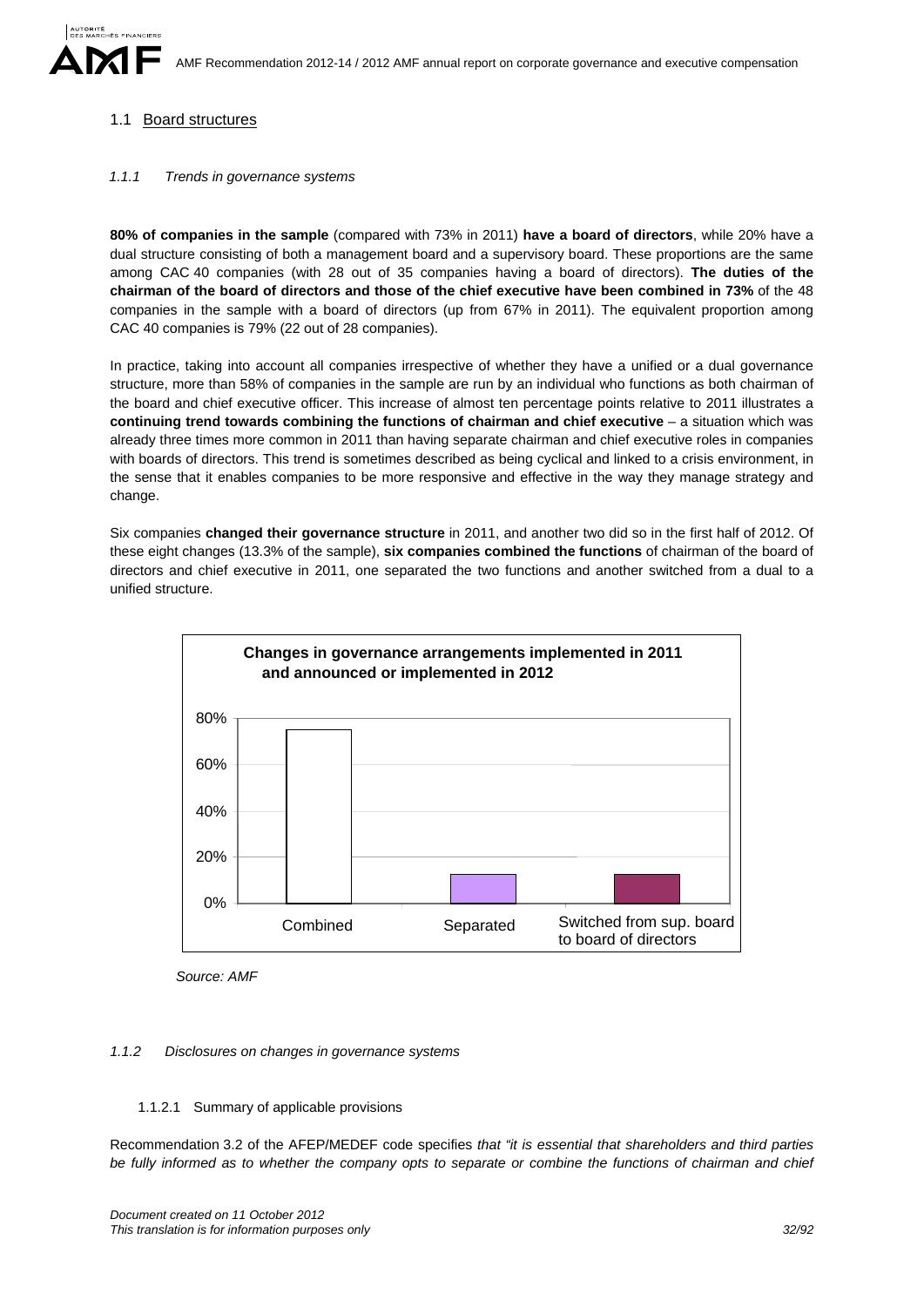

In its consolidated Recommendation 2012-02, the AMF also recommended that *"companies that have made changes to their governance systems provide a detailed and specific description and explanation of those changes and clarify the steps taken to avoid potential conflicts of interest" and that "they present any specific steps taken, where applicable, to ensure a balance of powers within the board when the functions of chairman and chief executive officer are combined"*.

1.1.2.2 Findings

With the exception of **Carrefour**, which combined the functions of its chairman and chief executive, all the companies in question provided more or less detailed explanations as to the changes in governance they had implemented. This constitutes progress relative to 2011.

**Carrefour's** registration document simply states that *"at its meeting on 21 June 2011, the Board decided to recombine the functions of Chairman of the Board of Directors and Chief Executive Officer"*. Although shareholders are indeed informed of this change, this reference is purely descriptive; no explanation or justification of this decision is provided, nor is there any explanation of steps taken to avoid potential conflicts of interest.

Similarly, the explanations provided by **Gecina** in relation to a similar decision to combine functions are relatively unsubstantiated and thus do not appear to be in line with the "comply or explain" principle. The company's registration document describes the change rather than genuinely explaining it, stating that *"the separation of the*  functions of Chairman of the Board of Directors and Chief Executive Officer, implemented by the Board of *Directors at its meeting on 5 May 2009, remained the company's governance arrangement until 4 October 2011. At that date, the Board of Directors, having relieved Christophe Clamageran of his duties as Chief Executive Officer, proceeded to combine the functions of Chairman of the Board of Directors and Chief Executive Officer and to appoint Bernard Michel, Chairman of the Board of Directors, as Chief Executive Officer. Christophe Clamageran having been relieved of his duties with immediate effect, the appointment of Michel Bernard as Chief Executive Officer served to ensure continuity and stability in the company's management."* However, in its 2012 interim financial report published on 24 July 2012, **the company said it intended to continue** *"to reflect on the change in its governance arrangements, particularly with a view to once again separating the functions of Chairman of the Board of Directors and Chief Executive Officer"*.

Beyond these specific examples, the reasons given for combining the functions of chairman and chief executive – a change that represents three quarters of all reported changes – highlight **three types of argument**:

- greater responsiveness in managing and running the group;
- facilitating succession planning and simplifying the decision-making process;
- adapting to the company's specific circumstances and ownership structure.

In the single case in which a company opted to **separate** the two functions, the company in question considered that this governance approach would ensure that there was a clear distinction between its strategic, decisionmaking and supervisory functions, which fall within the remit of the board of directors, and its operational and executive functions, which fall under the responsibility of the chief executive.

Finally, in the single case in which a company switched to a **unified governance structure**, the company in question explained that this choice of refocused governance arrangement would enable it to be more responsive in its investment and growth decisions and considered it better suited to meeting the new challenges faced by the group in a changing economic, financial and competitive environment. This change appears all the more substantive since the company opted to combine the functions of chairman and chief executive at the same time. The AMF notes, however, that **this decision to combine the two functions is not specifically explained** by the company: the reasons put forward, to do with refocusing and responsiveness, apply to the new governance system as a whole.

Generally speaking, **the AMF notes a degree of standardisation in the explanations put forward**, particularly where the two functions have been combined, and considers that such explanations could be more specific and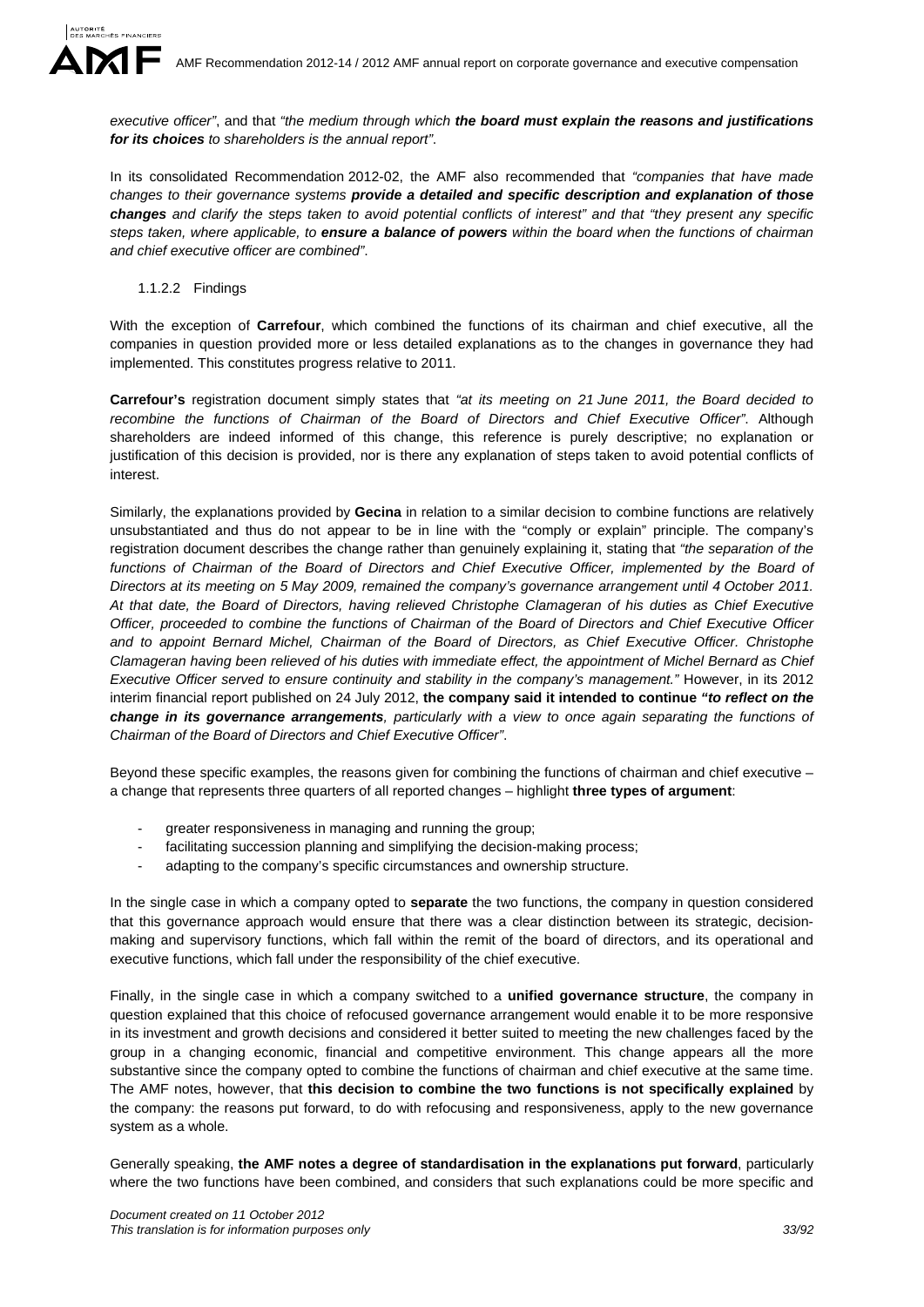

tailored to each company's particular circumstances. Similarly, **most of the explanations are lacking with regard to indicating the steps taken to ensure that powers are appropriately balanced and to avoid potential conflicts of interest**.

**The AMF therefore wishes to reiterate its 2011 recommendation**, referred to above, on the need to provide specific and detailed explanations and the fact that, where specific action is taken to ensure that powers are balanced appropriately within the board when combining the functions of chairman and chief executive, action should also be set out.

### 1.2 The role of the chairman of the board of directors in companies in which the functions of chairman and chief executive are separated

- *1.2.1 Summary of applicable provisions* 
	- 1.2.1.1 Legal provisions

Article L. 225-51 of the Commercial Code stipulates that *"The chairman of the board of directors shall organise and direct the work of the board and report on it to shareholders at the annual general meeting. He shall see to it that the company's bodies operate smoothly and, in particular, that the directors are able to fulfil their duties."* 

### 1.2.1.2 AMF recommendation

In its Recommendation 2012-02, the AMF recommends that *"companies which have separated the roles of chairman of the board of directors and chief executive officer should describe the chairman's duties in detail33"*.

### *1.2.2 Findings*

1

The AMF notes that the functions of chairman of the board of directors are separate from those of the chief executive in **13 of the companies in the sample** (27% of companies excluding those with a dual governance structure). The equivalent proportion in the 2011 report was 24%.

It is worth reiterating that the remit of the chairman of the board is clearly defined by law (see above). Furthermore, with regard to the status and role of non-executive chairmen, the AMF previously suggested in its 2010 and 2011 reports that **consideration be given to corporate governance arrangements**, including in particular questioning the status and role of chairmen in companies having a board of directors. In particular, such an approach means reviewing the following:

- the nature of the duties assigned to a non-executive chairman of the board;
- the body that assigned those duties to the chairman and, where appropriate, the procedure followed (e.g. appointment on the advice of a committee);
- the limitations applied to those duties, particularly as regards the powers of the chief executive;
- the way in which the scope and fulfilment of those duties are taken into account when the board sets the various components of the chairman's compensation.

In this regard, it is important that **the amount of compensation awarded be proportionate to the duties assumed by the chairman**, in so far as those duties do not contravene the principle of separation of executive and non-executive functions.

 $33$  For the record, the AFEP/MEDEF corporate governance code considers that a non-executive chairman of the board of directors falls into the category of "executive directors": "The term 'executive directors' refers here to the chairman, chief executive and deputy chief executive(s) of companies having a board of directors, the chairman and members of the management board of companies having a management board and supervisory board, and statutory managers of limited stock partnerships."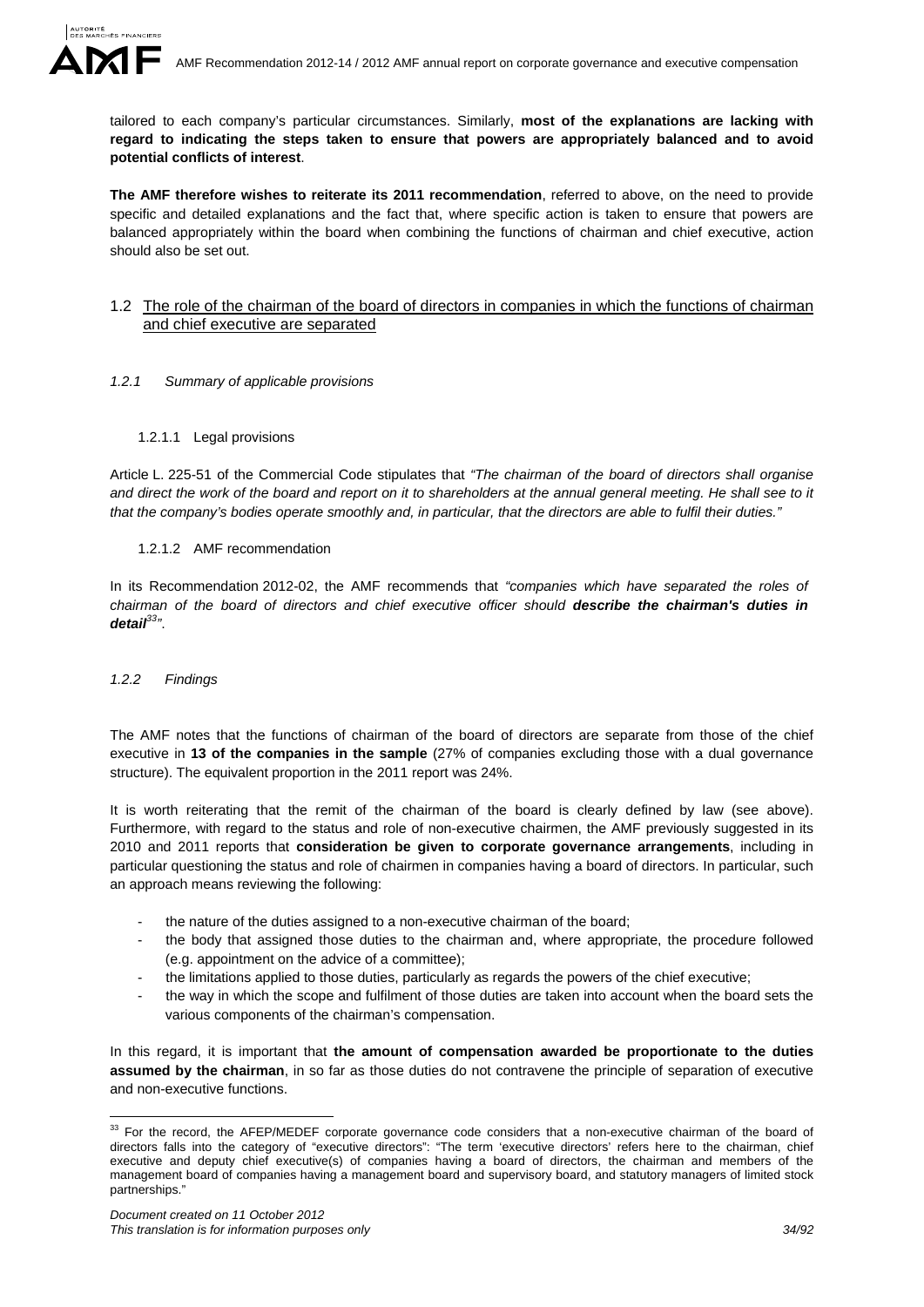

The following tables show the total amount of compensation due and paid in 2011 to non-executive chairman – i.e. 14 chairmen – broken down by quartile.

The AMF notes that compensation **paid** to these 14 chairmen in 2011 ranged from zero to €1,084k.

| Total compensation paid in 2011 | Number of chairmen |
|---------------------------------|--------------------|
| €0 - 174k                       |                    |
| €174k - €460k                   |                    |
| €460k - €694k                   |                    |
| €694k - €1,084k                 |                    |

*Source: AMF*

The AMF further notes that compensation **due** to these 14 chairmen in 2011 ranged from zero to €1,174k.

| Total compensation due in respect of 2011 | Number of chairmen |
|-------------------------------------------|--------------------|
| $\bigoplus$ - 174k                        |                    |
| €174k - €445k                             |                    |
| €445k - €679k                             |                    |
| <b>€679k - €1,174k</b>                    |                    |

*Source: AMF*

The AMF notes that, in addition to fixed compensation:

- two chairmen of the board of directors received variable compensation in 2011;
- two chairmen of the board of directors were awarded performance shares;
- one chairman of the board of directors was awarded stock options.

One of these companies specifies in its registration document that the chairman of its board of directors, who received variable compensation, stock options and performance shares, would no longer be receiving these components of compensation in 2012.

The AMF notes that **85%** of the companies in question (i.e. 11 companies) strictly adopted the functions defined by law pertaining to the organisation of the board's work and to ensuring that the company's bodies operate smoothly.

However, as in 2011, the AMF notes that five companies in the sample, three of which are CAC 40 companies, provided further explanations as to the non-executive chairman's specific role, acting on the authority of the board where appropriate, of representing the company or group in its dealings with:

- public authorities, institutional authorities and economic agents;
- key partners or customers of the group;
- the company's shareholders.

For example, the board's rules of procedure within one company comprehensively stipulate that the chairman of the board of directors is responsible, in particular, for *"helping ensure that the Company is properly represented and maintaining ongoing dialogue with key customers, governments, regulatory authorities, the media, shareholders, investors and the general public so as to contribute to the Group's success"*.

Furthermore, the AMF notes that, with regard to relationships between the chairman and the chief executive, four out of five companies specify that the company is represented in high-level relationships "in close coordination", "in cooperation" or "in agreement" with executive management.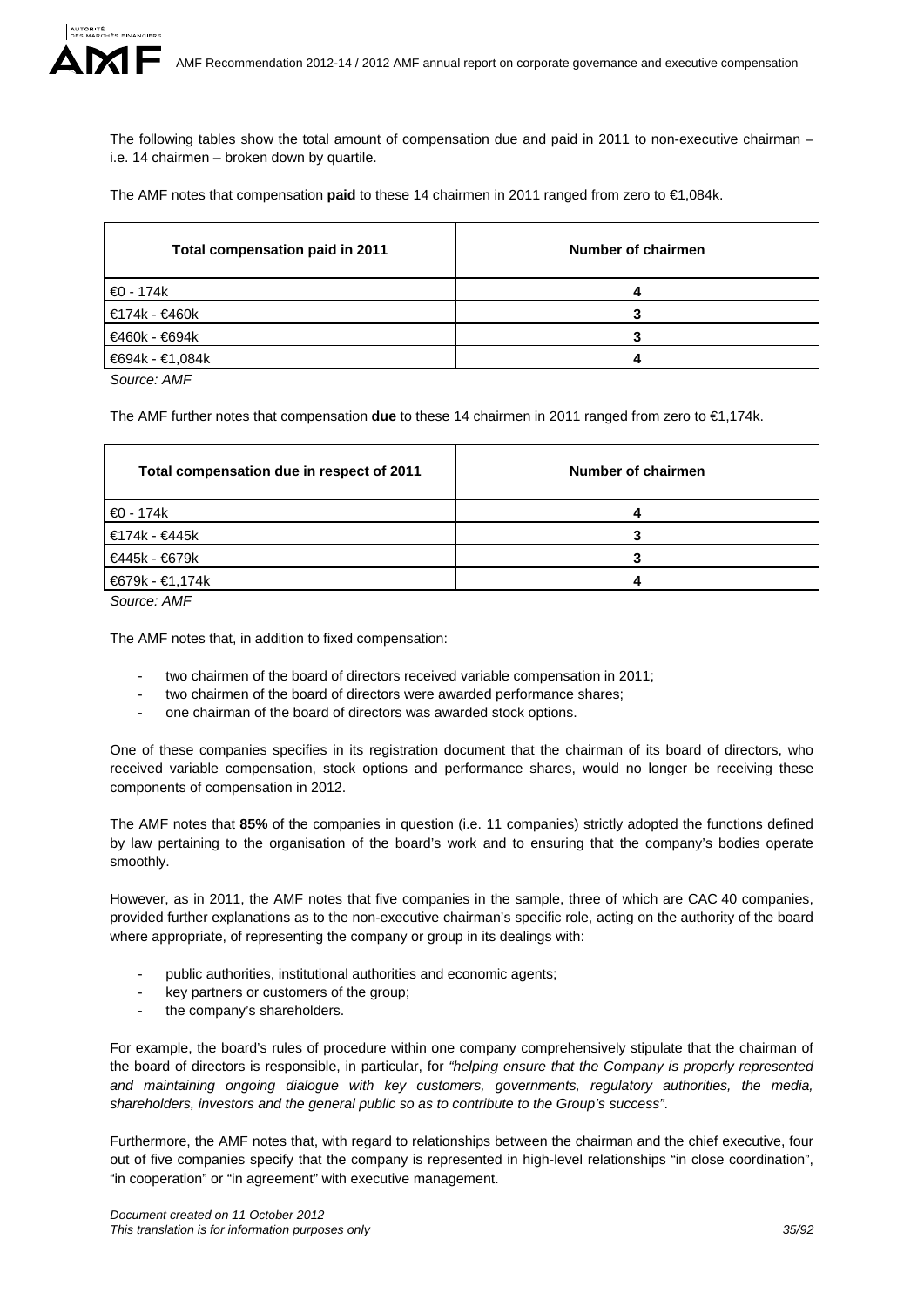Of these companies, the AMF notes that **BNP Paribas** provides the most detailed explanation of the duties assigned to its non-executive chairman, which go beyond those laid down in law:

*"*[…] *In close coordination with executive management, the Chairman may represent the Group in its high-level relationships, particularly with key customers and public authorities, at both a domestic and an international level. The Chairman supports the teams responsible for covering large corporates and international financial institutions; he also helps develop the activities of the board of BNP Paribas, in particular by providing assistance in completing major corporate finance transactions. He provides support to the company's executive management or, at the latter's request, represents the Bank in its dealings with domestic and international financial and monetary authorities. He actively participates in debate on regulatory and public policy changes affecting BNP Paribas and the banking sector more generally. The Chairman helps promote the values and image of BNP Paribas both within and outside the Group. He communicates about the guiding principles of BNP Paribas, particularly in relation to professional ethics. He contributes to the Group's reputation by holding positions of responsibility in a personal capacity on domestic or international public bodies. These responsibilities put the Chairman's time to use in the service of the group. The initiatives he adopts and the actions he takes to bring those initiatives to completion are taken into account by the Board of Directors when assessing the Chairman's performance and determining his compensation."* 

**BNP Paribas** also provides information on the way in which the duties fulfilled by the chairman are defined by the board of directors: *"At its meeting on 1 December 2011, the Board of Directors confirmed the duties fulfilled by the Chairman in accordance with certain provisions of the board's rules of procedure not exclusively relating to the organisation and operation of the Board or the responsibilities fulfilled by the Chairman pursuant to legal provisions."* **BNP Paribas** annexed to its chairman's report on corporate governance and internal control an extract from the board's rules of procedure covering the duties of the chairman.

However, given the generally broad scope of duties assigned to the chairman of the board, which in some respects appear to resemble executive functions, **BNP Paribas** reiterates, in particular, that *"these duties are contributory in nature and do not confer any executive powers upon the Chairman. They in no way limit the powers of the Chief Executive Officer, who assumes sole operational responsibility for the Group."* 

**In light of these examples, the AMF wishes to reiterate its recommendation referred to above, and as such considers that, where a company decides to assign duties to its non-executive chairman that go beyond those strictly laid down in law, it should provide information on the exact role assigned to the chairman and the precise scope of the powers conferred upon him**.

# 1.3 Activity of the board

# *1.3.1 Summary of applicable provisions*

Recommendation 10 of the AFEP/MEDEF code stipulates that *"The number of meetings of the board of directors and of board committees held during the past financial year should be stated in the annual report, which should also provide shareholders with any relevant information pertaining to directors' attendance at such meetings. The frequency and duration of meetings of the board of directors should be such that they allow matters falling within the board's remit to be reviewed and discussed in depth* [...]*."* 

# *1.3.2 Findings*

The AMF notes that:

all of the companies in the sample state the number of board meetings held in their 2011 annual financial reports;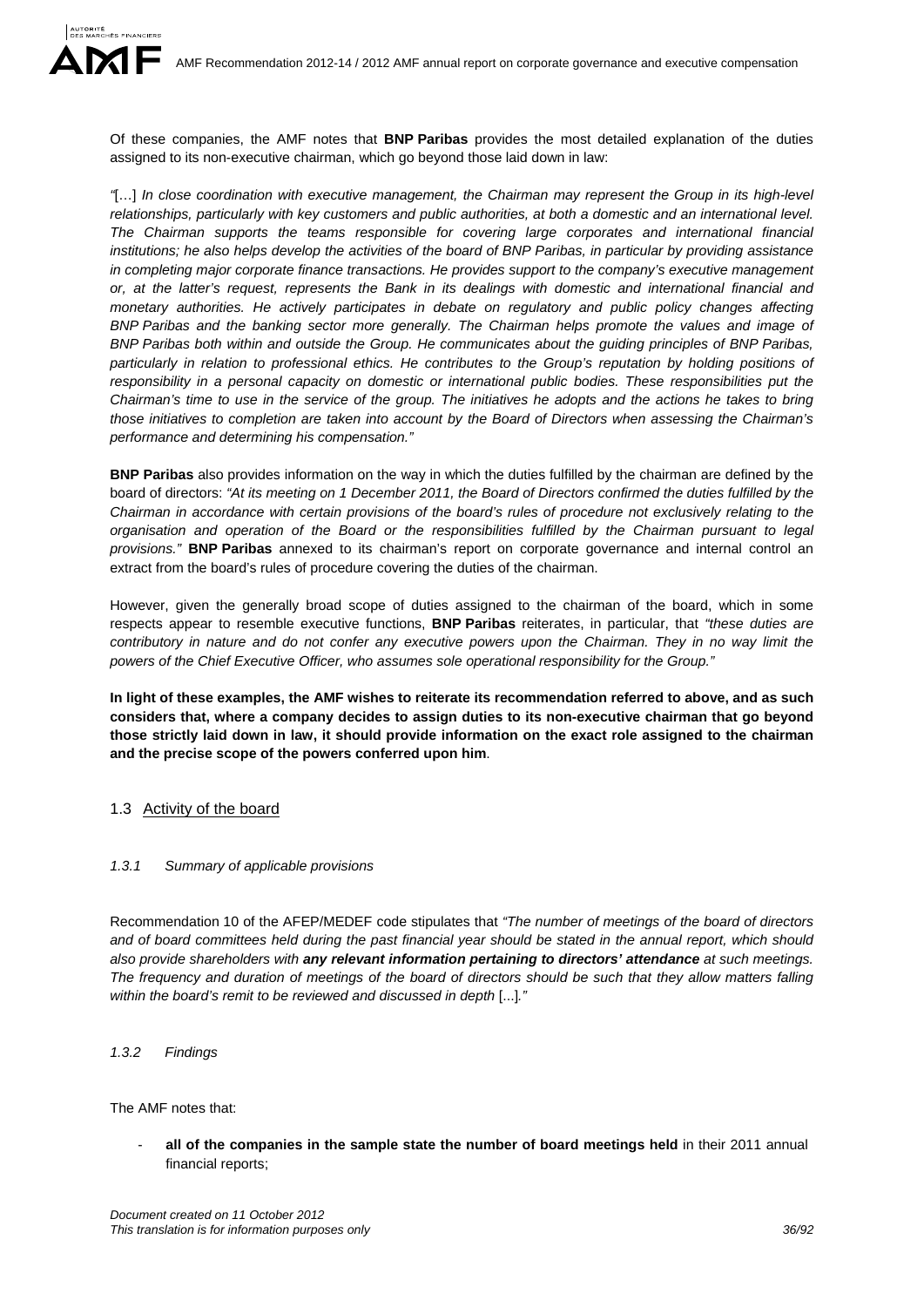- **three companies** in the sample, two of which are CAC 40 companies, provide **no information in respect of their review of the board's activities**.

The average number of board meetings in the year across the sample is almost **nine** (8.82), ranging from 2 to 22 meetings per year.

The average attendance rate across all companies is **89%**. The AMF also notes that **11 companies** in the sample, including eight CAC 40 companies, provide attendance rates at board and/or committee meetings for each individual director. In **91%** of cases, this information is set out in the form of a table.

**The AMF wishes to encourage this practice, which makes it easier to see how regularly directors attend meetings and how much time they dedicate to their duties**.

# **2. Independent directors and conflicts of interest**

### 2.1 Number of independent directors

*2.1.1 Summary of applicable provisions* 

### 2.1.1.1 AFEP/MEDEF code

Recommendation 8.2 of the code stipulates that *"Independent directors should account for half the members of the board in widely-held corporations with no controlling shareholders. In companies with a controlling shareholder, at least one third of board members should be independent directors."* 

#### 2.1.1.2 AMF recommendation

Consolidated Recommendation 2012-02 recommends that companies *"clearly identify which members of the board have been classified as independent by the board, regardless of whether those directors are members of specialised committees."*

#### *2.1.2 Findings*

1

**All companies in the sample have at least one independent board member** (100% of CAC 40 companies in 2010). The average proportion of independent members is **54%** (compared with 52% of the sample in 2011) and 60% for CAC 40 companies (up from 59% in 2011), which is satisfactory. However, this proportion varies widely from company to company, with one company having only 16.7% of independent board members.

**Thirteen companies expressly state that they do not comply with the recommendations of the AFEP/MEDEF code** on the proportion of independent board members. The explanations put forward are based on the following points:

- the existence of **specific legal and regulatory provisions**34, applicable in particular to public corporations or those in which the government is a major shareholder, governing the composition of the board of directors, for example by requiring that representatives of the government and/or employees be appointed to the board;
- the presence of a majority shareholder or of two shareholders exercising **joint control**, for whom seats on the board are reserved;

<sup>&</sup>lt;sup>34</sup> In particular, Act No. 49-985 of 25 July 1949 authorising appropriations and expenditure commitments in respect of the 1949 general budget and Act No. 83-675 of 26 July 1983 on public sector democratisation.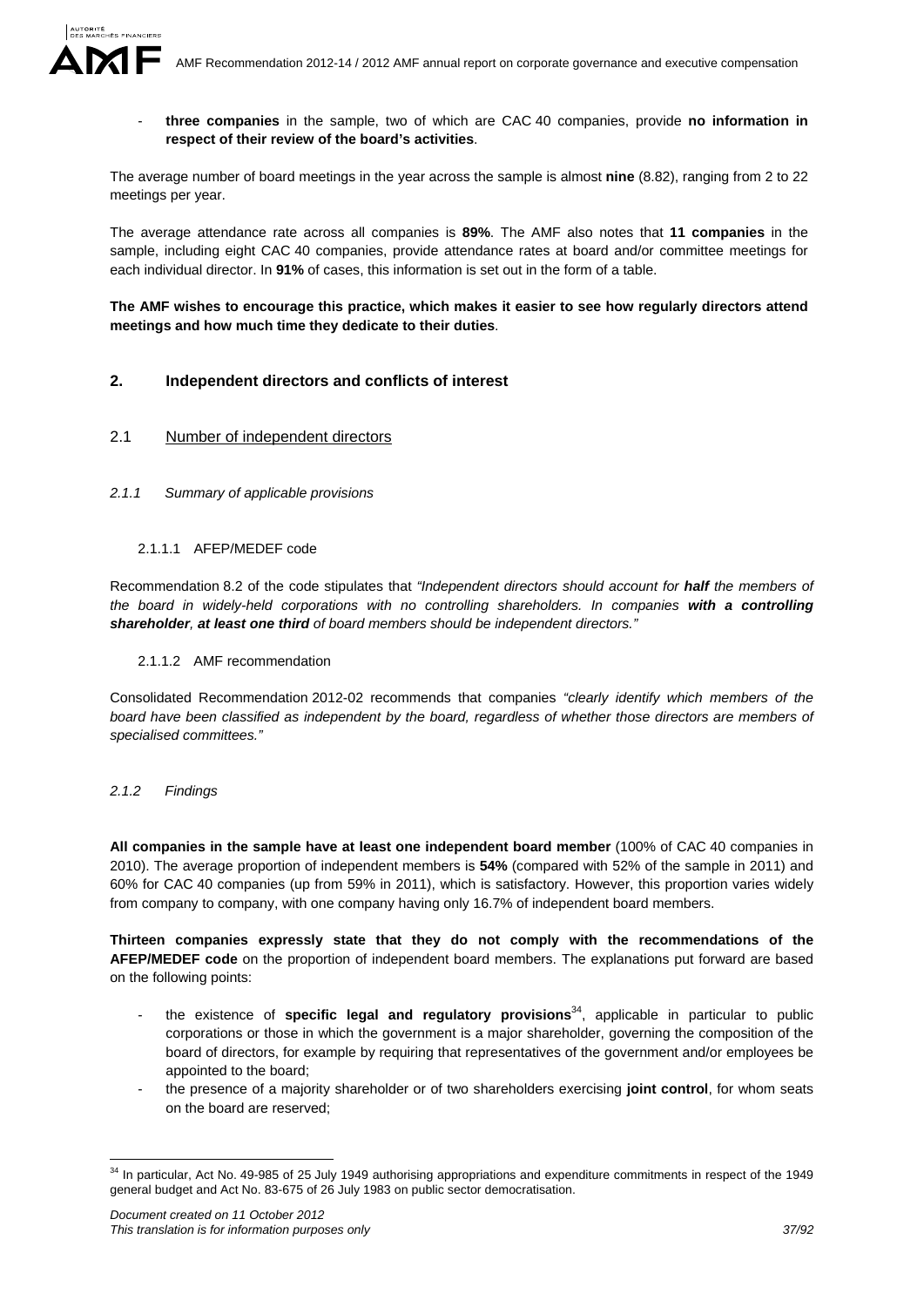- the presence of a **major shareholder**, which puts the company in an intermediate position between being controlled and being widely-held;
- the specific characteristics of **mutual organisations** (not referred to as such), within which the majority of seats on the board tend to represent local entities, reflecting (sometimes in a higher proportion) their equity interest in the parent company;
- the ownership structure and stipulations set out in **agreements** between certain shareholders (who may be either public or private), which are liable to shape the way in which corporate governance is organised;
- traditions under which **employee shareholders** or third party entities in which the company holds a significant equity interest are represented on the board.

Of the explanations provided, one piece of **best practice** is worth highlighting since it complies with both the letter and the spirit of the "comply or explain" principle, given the detailed arguments put forward and the action taken to improve compliance with the code.

**Legrand** acknowledges that, with only 30% of independent board members, *"the composition of the Board of Directors of the Company, which is no longer controlled by major shareholders, does not comply with the corporate governance code, which recommends that, in non-controlled companies, at least half of board members should be independent directors"*. The company explains its non-compliance – at least in relation to the past – on the basis of its ownership structure and the existence of a shareholders' agreement mainly intended to shape the governance of the company. However, it reports that **steps are being taken to bring it into compliance with the code**: two independent directors were proposed at the general meeting held on 25 May 2012. The AMF considers that the company should continue with this approach as far as possible: at 42%, the proportion of independent directors following the aforementioned general meeting still falls short of the code's recommendation for non-controlled companies.

Conversely, one company provides the following explanation, which may be judged both **ambiguous and insufficient**: *"given that the company is controlled by two major shareholders, around one third of Board members are independent directors, as laid down in the recommendations of the AFEP/MEDEF Corporate Governance Code."* While it is clear that these two major shareholders do indeed jointly control the company, holding almost 60% of voting rights, **this explanation suggests that the board's composition complies with** the code's recommendation applicable to controlled companies; in fact, at 26.7%, the proportion of independent directors remains less than the one third required by the code.

Finally, the AMF considers that the AFEP/MEDEF code would do well to clarify the concept of "controlled company", for example by referring – as do many accounting, tax and company law provisions and certain recommendations of the code – to Article L. 233-16 of the Commercial Code, which defines de jure and de facto, sole or joint control.

# 2.2 Director independence

# *2.2.1 Summary of applicable provisions*

#### 2.2.1.1 AFEP/MEDEF code

Section 8 of the AFEP/MEDEF code, which is dedicated to independent directors, stipulates that *"A director is independent when he or she has no relationship of any kind whatsoever with the company, its group or the management of either that might colour his or her judgement." Accordingly, an independent director is to be understood not only as a non-executive director – i.e. one not performing management duties within the company or its group – but also as one devoid of any particular bonds of interest (significant shareholder, employee or other) with them."* […]

The **criteria** to be reviewed by the committee and the board in order for a director to be considered independent and to prevent the risk of conflicts of interest between the director and the management, the corporation, or its group, are as follows: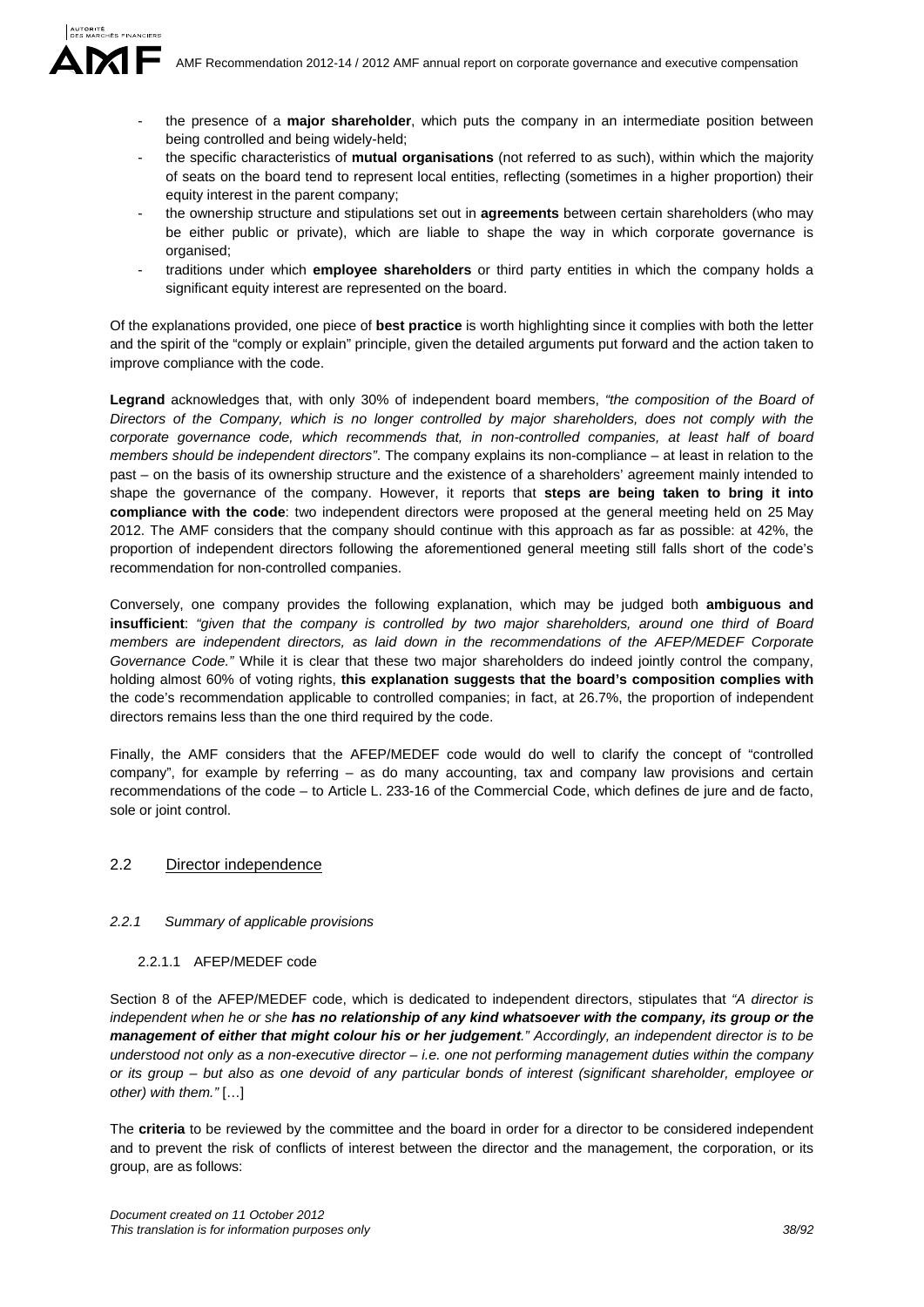- the director must not be a corporate officer of the company or an employee or director of its parent or one of its consolidated subsidiaries, nor must he/she have held such a position at any time in the previous five years;
- the director must not be a corporate officer of a company in which the company holds, either directly or indirectly, a directorship, or in which an employee of the company designated as such or a current or former corporate officer of the company (going back five years) holds a directorship;
- the director must not be a customer, supplier, or corporate or investment banker that is material for the company or group, or for a significant proportion of whose business the company or group accounts;
- the director must not have any close family ties with a corporate officer;
- the director must not have been an auditor of the company at any time in the previous five years;
- the director must not have been a director of the company for more than 12 years.

### 2.2.1.2 AMF recommendation

In its consolidated Recommendation 2012-02, the AMF recommends that companies:

- *"specify whether they comply with the criteria in the AFEP/MEDEF code on director independence and, where they do not apply certain of the code's criteria, provide precise reasons for not doing so."*
- *"provide detailed information every year explaining how the board of directors or supervisory board has determined whether or not any business relationships between board members considered independent and the company of which they are directors or supervisory board members are material. In this regard,*  the AMF recommends that companies describe in detail the contents of any commitments by which the *directors concerned might be bound if they are to continue to be considered independent, together with the consequences of violating any such commitments."*

### *2.2.2 Findings*

#### 2.2.2.1 Independence criteria and implementation of the "comply or explain" principle

**With the exception of one company** not belonging to the CAC 40, all the companies in the sample (compared with 86% in respect of 2010, and 100% of the CAC 40 companies in the sample) **provide a partial or complete definition of director independence**, evenly split between those companies that refer to all the criteria in the definition laid down in the AFEP/MEDEF code (29 companies; 49% of the sample) and those that either give a partial definition or simply refer to the code or the general definition given in it (30 companies; 51% of the sample).

**Seventeen companies** (29% of the sample) **expressly set aside certain criteria** forming part of the definition laid down in the code, and all of these provide explanations containing a greater or lesser degree of detail.

The AMF notes, however, that **CNP Assurances** considers the chairman of its board of directors *"an independent director as defined in the AFEP/MEDEF reference code"*, in spite of this situation not complying with the criterion in the code under which those holding corporate office cannot be independent directors.

As in 2010, the criterion that was most often set aside – by 15 companies – was that relating to the **holding of directorships for more than 12 years**. Similarly, as in previous years, the most common explanation put forward for not applying this length of service criterion relates to the relevant director's experience, competence or perspective within a long-term business or one with long-term investment cycles. The AMF wishes to reiterate that **such explanations can only be considered satisfactory**, in light of the "comply or explain" principle, where they are sufficiently detailed and appropriate to the company's specific circumstances.

Generally speaking, however, **an explanation based solely on the director's experience or competence does not appear sufficient with respect to the concept of independence**. Firstly, such an explanation, as highlighted by a number of companies, has no direct link to independence. Secondly, it appears more often as a "counterpoint" to the decision not to apply a definition criterion than as a genuine guarantee of independence, with the potential loss of independence arising from the decision not to apply this criterion somehow being "offset" by a director's greater experience.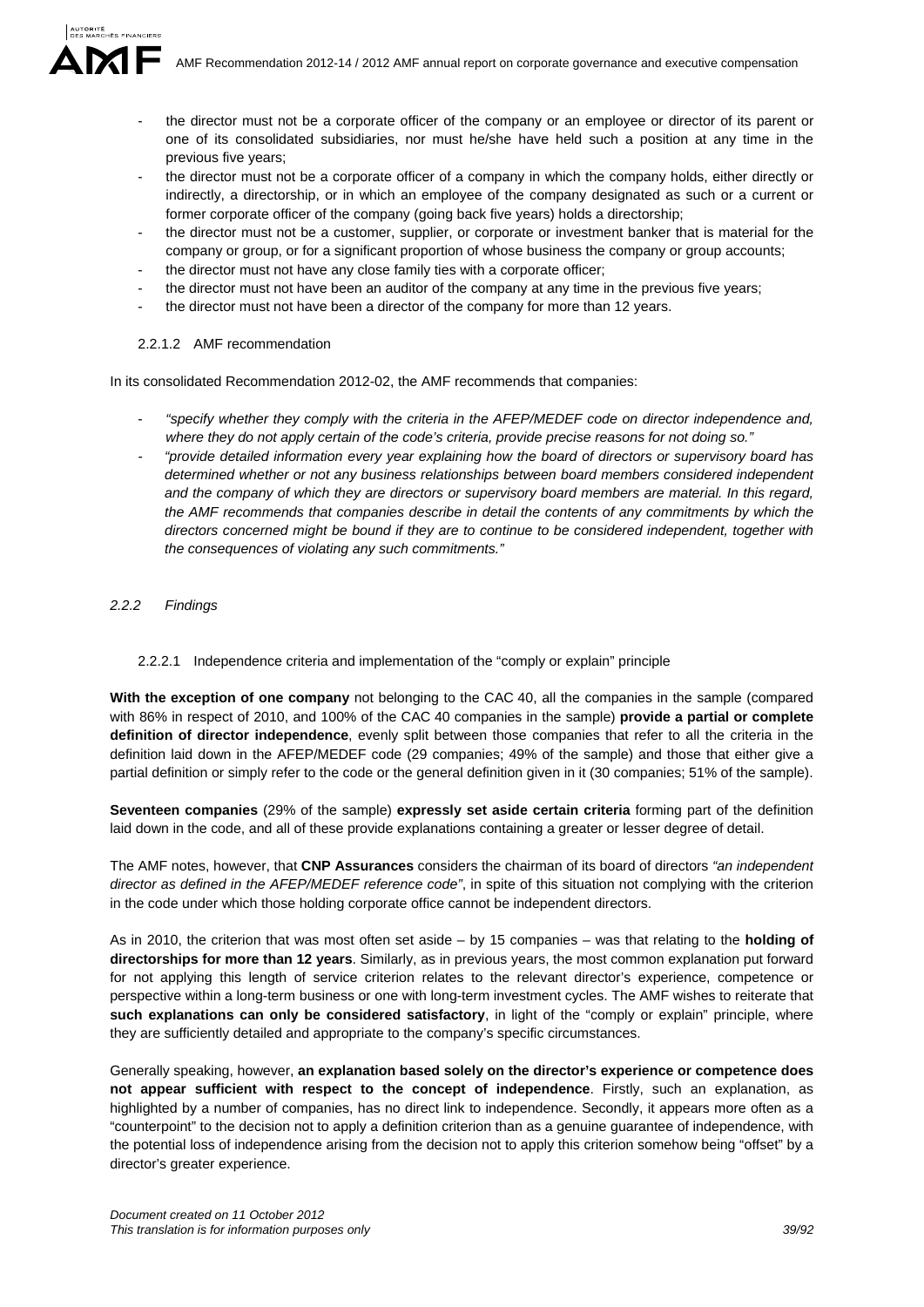Moreover, two explanations that fall short of the "comply or explain" principle, and were already noted in the 2011 report, are even more lacking or elliptical and deserve to be highlighted:

- LVMH refers to the "personal circumstances" of two directors (as a result of which they are considered independent), without providing any further details.
- Publicis feels that the 12-year limit is "not appropriate for supervisory boards, the role of which is fundamentally different from that of boards of directors, for which these criteria were defined", in so far as the supervisory board is not responsible for managing the company, but for setting its direction and supervising it.

#### **Recommendation:**

**The AMF recommends that, where companies choose not to apply the definition of independence relating to the holding of directorships for more than 12 years, this should not be on the basis of the director's experience or competence alone.** 

### 2.2.2.2 Information about the way in which companies apply the selected criteria

Twenty-two companies – i.e. 37% of the sample – provide detailed explanations as to how they apply the selected independence criteria, particularly as regards the criterion pertaining to **business relationships**<sup>3</sup>

In its July 2012 report, the AMF drew companies' attention to the need to provide detailed and sufficiently clear evidence so that the materiality of relationships falling into the categories referred to by the code may be properly assessed. In its December 2011 report, the AMF expressed the opinion that:

- Assessing a director's independence requires careful analysis and comprehensive disclosure as to why relations between the company and its suppliers should not be considered material. In this regard, it noted that the level of detail in the explanations put forward by companies was highly variable.
- It might be useful to list the company's directors by professional experience, as some companies did in respect of 2010.
- There were grounds to question the independence criteria applied by other companies.

**Some companies attempt to put forward objective criteria to demonstrate the non-materiality of business relationships** between directors and the company by providing explanations with a greater or lesser level of detail. For example, some companies refer to a table setting out transaction flows between the company and companies belonging to the group of which the director in question is a corporate officer, to a "materiality test" for business relationships, to an analysis of banking and consultancy relationships based on a number of criteria, or to an internal "policy" covering behavioural rules applicable to any directors who may be investment bankers. **Other companies merely state that such relationships are not material**, without providing any supporting evidence.

The AMF considers that that the closeness of commercial relationships and financial services between a company and another company of which one of its directors is an executive or a director, to the extent that those relationships and services affect the company's economic model and financial position, is **necessarily a key factor in assessing potential conflicts of interest**, and hence the independence of the director in question. Beyond assessing individual directors' independence, analysing such business relationships helps clarify the extent to which the company is dependent on its financial and commercial partners.

**The AMF, however, has questions as to whether a director who has business, banking or consultancy relationships may even be considered independent. As an "area for discussion", it would therefore be appropriate for industry groups, perhaps within their corporate governance codes, to set out, as a minimum, the qualitative criteria used to determine whether or not such business relationships are material, as well as those situations in which a director may not be considered independent**.

1

 $35$  "The director must not be a customer, supplier, or corporate or investment banker that is material for the company or group, or for a significant proportion of whose business the company or group accounts."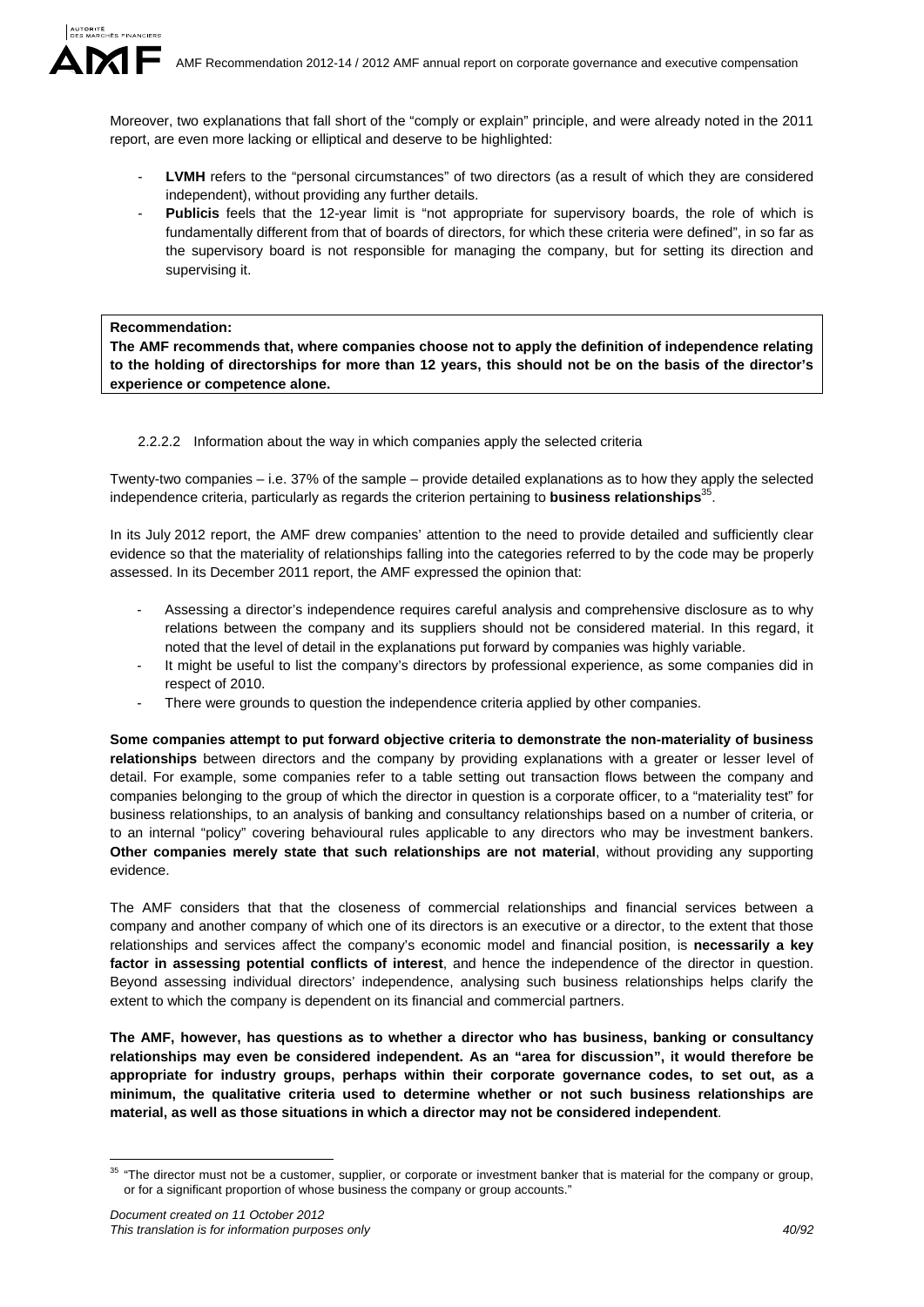Similarly, the AMF laments the fact that, for the time being, **few companies have followed its recommendation**  that companies describe in detail the contents of any commitments by which directors indirectly involved in business relationships might be bound if they are to continue to be considered independent, together with the consequences of violating any such commitments.

# 2.3 Managing conflicts of interest

# *2.3.1 Summary of applicable provisions*

# 2.3.1.1 AFEP/MEDEF code

Article 17 of the AFEP/MEDEF code, entitled "Directors' code of conduct", stipulates that all directors should consider themselves bound by a number of obligations, including the following: *"directors are required to advise the board of any conflict of interest – including potential conflicts of interest – and should refrain from voting when the board deliberates on the matter in question".* 

# 2.3.1.2 AMF recommendation

Reiterating a recommendation put forward in the 2011 report, Recommendation 2012-02 *requires "companies applying the AFEP/MEDEF code, whose recommendations expressly lay down rules governing the declaration and management of conflicts of interest involving members of the board of directors or supervisory board, (to) provide information on the management of such conflicts within the board"*.

# *2.3.2 Findings*

All the companies in the sample address the matter of conflicts of interest in some form or other, either in their registration documents or in another document (e.g. their board rules of procedure or directors' charter), and **only two companies make no specific comment** as to real or potential conflicts of interest involving board members.

**Two thirds of the sample, or 40 companies, confirm that their directors are bound by specific rules** intended to prevent or, where appropriate, manage conflicts of interest involving board members. However, the level of detail provided in relation to such rules is highly variable. For example, it may be noted that:

- 93% (37 companies) state that they have put in place a requirement for directors to **declare conflicts of interest** to the board, the chairman of the board or the chief executive.
- For 60% of companies (24 companies), these rules are set out in the board's rules of procedure, a charter or a code of conduct;
- 80% (32 companies) state that they have implemented a rule under which a member involved in a conflict of interest is **not allowed to take part in the vote** when the board deliberates on the matter in question. **It can thus be seen that this provision of the AFEP/MEDEF code has not yet been fully implemented**, at least not on the basis of the information provided by issuers.
- In 48% of cases (19 companies), the director in question is **not allowed to take part in the associated debate and discussion either**. Just over 20% of these companies (four companies) explain that it is up to the board or its chairman to decide whether or not the director in question should be excluded from the debate.

The AMF wishes to reiterate its aforementioned recommendation, and once again calls on those companies that as yet provide no information on their internal rules for preventing and managing conflicts of interest **to step up their communication on this subject or, where applicable, to introduce such rules**.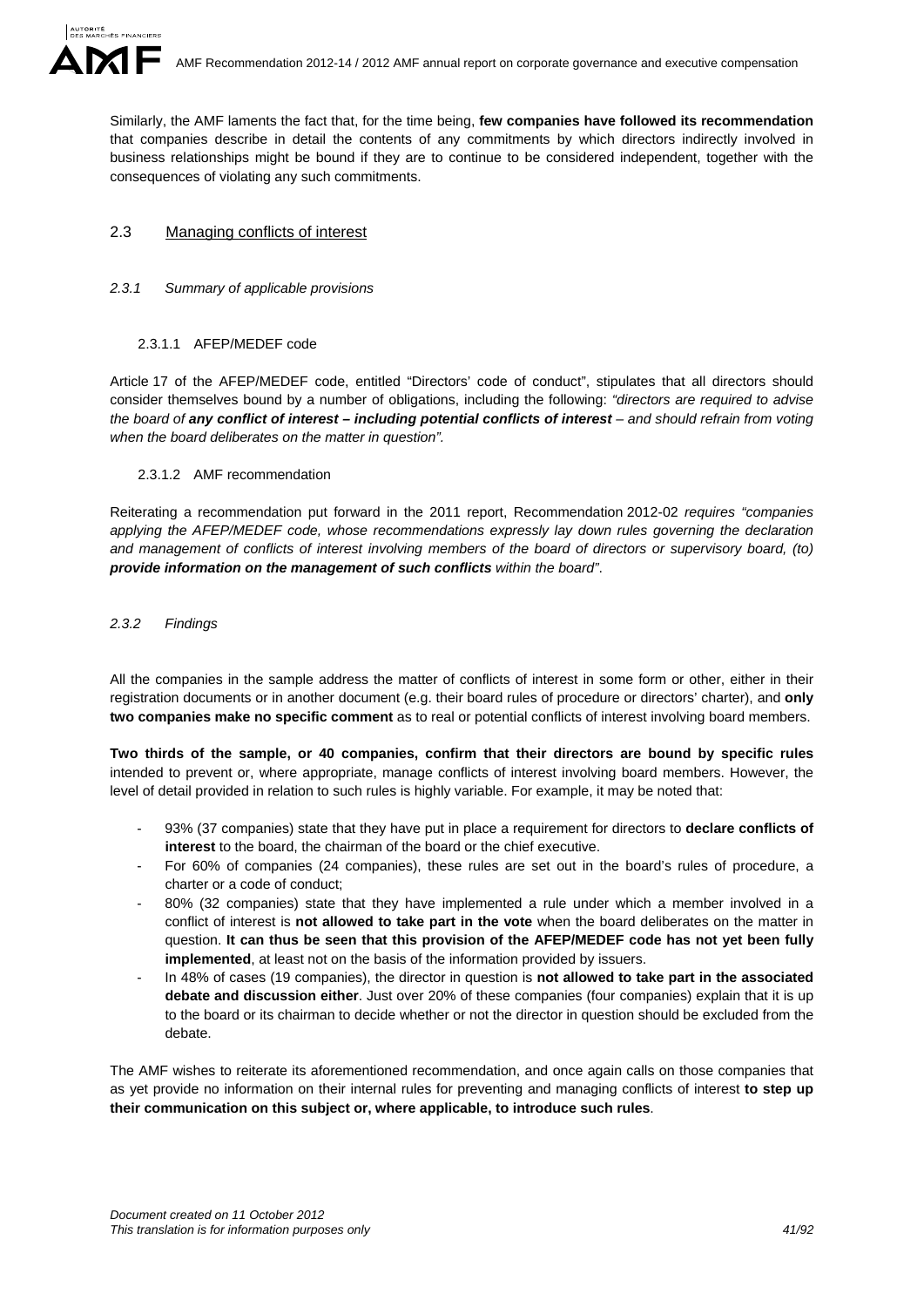# **3. Multiple directorships**

### 3.1 Summary of applicable provisions

#### *3.1.1 Legal provisions*

Article L. 225-1 of the Commercial Code stipulates that "*No one individual may simultaneously hold more than five directorships in public limited companies having their registered offices in France. Notwithstanding the provisions of paragraph 1, this number shall not include directorships or supervisory board memberships held by the individual in question in companies which are controlled, within the meaning of Article L. 233-16, by the company of which that individual is a director. As regards enforcement of the provisions of this article, directorships of companies whose securities are not admitted to trading on a regulated market and which are controlled, within the meaning of Article L. 233-16, by the same company shall count as one directorship, provided that the number of such directorships does not exceed five* [...]*."*

### *3.1.2 AFEP/MEDEF code*

Recommendation 17 of the code, in the section covering the code of conduct for directors, goes beyond the minimum legal requirements, stipulating in particular that *"The director should apply to his or her duties the necessary time and attention. If performing executive duties, he or she should not, in principle, agree to hold more than four other directorships in listed companies, including foreign companies, not affiliated with his or her group."* 

#### *3.1.3 AMF recommendation*

Consolidated Recommendation 2012-02 includes the following points, reiterated from the July 2010 report:

*"The AMF recommends that companies specify whether the directorships in question are held outside the group and whether the companies in which they are held are listed.* 

*The AMF also reminds companies that particular attention should be paid to complying with the AFEP/MEDEF recommendation on multiple directorships, or explaining non-compliance."* 

Furthermore, in its July 2010 report, the AMF put forward the following "area for discussion", reiterated in its Recommendation 2012-02:

*"The question may be posed as to whether the recommendation of the AFEP/MEDEF code pertaining to multiple directorships should be tightened. In this context, and in line with any practical arrangements that may already*  have been made, consideration could be given to the question of whether an executive director in the strict *sense of the term (chairman and chief executive, chief executive, deputy chief executive, chairman of the management board, member of the management board or statutory manager of a limited partnership) should obtain prior approval from the board before accepting a new directorship in a listed company. Finally, in terms of multiple directorships, another possibility worth considering is that the board be able to make specific recommendations regarding the non-executive chairman, taking into account the particular duties that might be assigned to him."*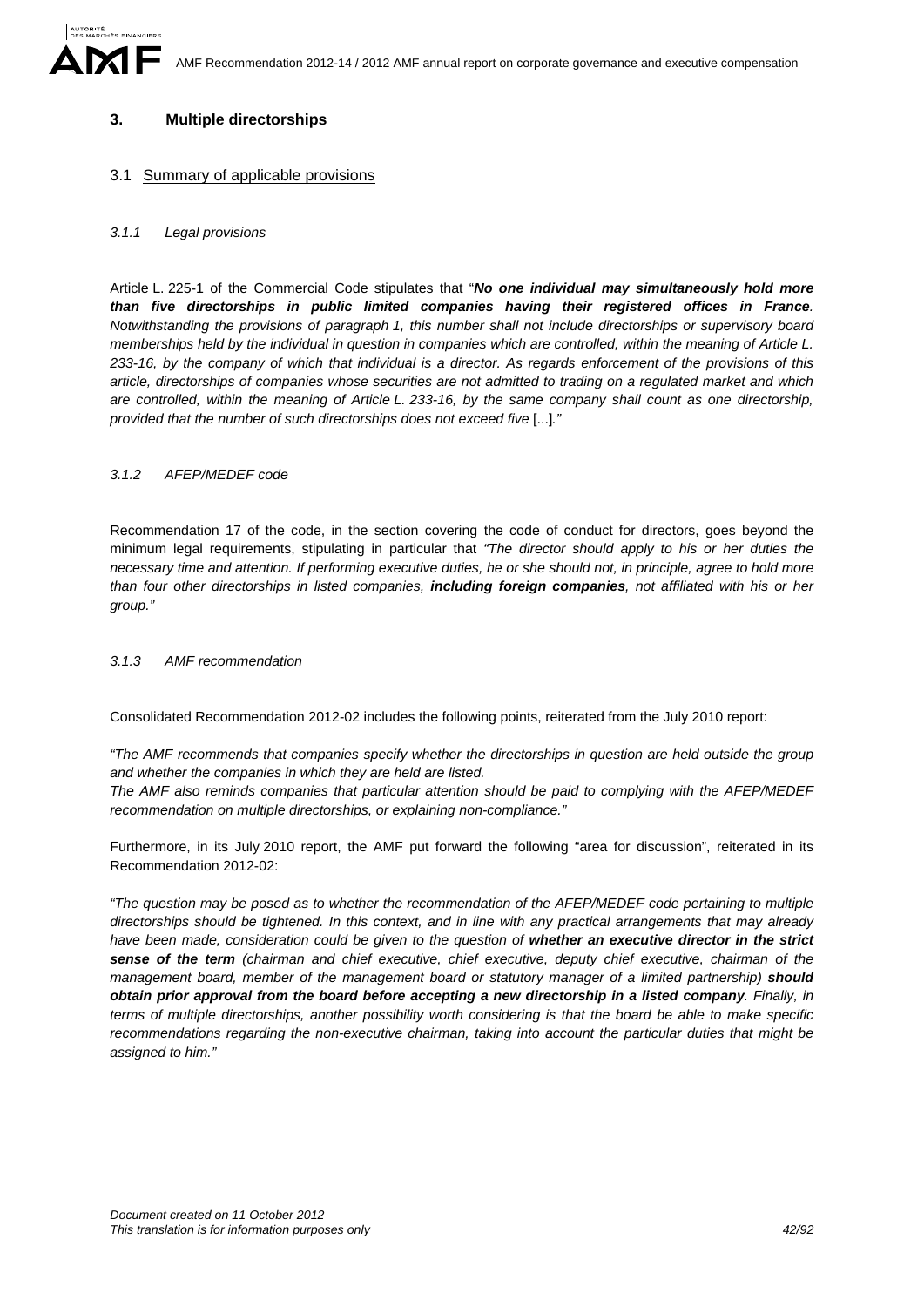# 3.2  $\overline{\text{Findings}}^{36}$

### *3.2.1 Multiple directorships held by executive directors across the sample*

**All the companies in the sample provide information about directorships held by their executives in other companies**. 57% of companies in the sample (34 companies) expressly specify whether directorships held by their corporate officers outside the group are held in listed companies.

As illustrated by the following table, almost half of executive directors (48%) held no directorships other than their primary executive roles. However, **21% of executive directors held at least three directorships, and 9% held at least four**. Although the equivalent proportions were higher for non-executive directors, at 36%, 44% and 28% respectively, this can also be explained by the fact that non-executives have relatively less demands on their time than their executive counterparts.

With regard to best practice, it should be noted that **only two companies – Hermès and Lafarge – state that they have put in place a procedure under which executive directors must obtain prior authorisation from the board** before accepting a new corporate office with a company outside the group. Another company expressly states that the chairman of its board and the chairman of its appointments and compensation committee are **informed** whenever a director wishes to accept another directorship in a listed company.

| Number of           | <b>Executive directorships</b> |                          | Non-executive directorships |                          |  |
|---------------------|--------------------------------|--------------------------|-----------------------------|--------------------------|--|
| directorships       | Number of<br>directors         | <b>Proportion</b><br>(%) | Number of<br>directors      | <b>Proportion</b><br>(%) |  |
| One directorship    | 29                             | 48%                      | 9                           | 36%                      |  |
| Two directorships   | 19                             | 31%                      | 5                           | 20%                      |  |
| Three directorships |                                | 11%                      | 4                           | 16%                      |  |
| Four directorships  | 3                              | 5%                       |                             | 28%                      |  |
| Five directorships  |                                | 2%                       | 0                           | $0\%$                    |  |
| More than five      | 2                              | 3%                       | 0                           | 0%                       |  |
| Total               | 61                             | 100%                     | 25                          | 100%                     |  |

# **Multiple directorships among executive and non-executive directors**

*Source: AMF* 

Executive directorships: chairman and chief executive, chief executive, statutory manager or chairman of the management board.

Non-executive directorships: chairman of the board of directors or chairman of the supervisory board.

1

 $36$  The following findings are based on directorships held by (i) non-executive chairmen (chairman of the supervisory board and chairman of the board of directors where the roles of chairman and chief executive are separate) and executive directors (chief executive, chairman of the management board, chairman and chief executive, and statutory manager of a limited stock partnership). Directorships which came to an end in the course of 2011 are not taken into account.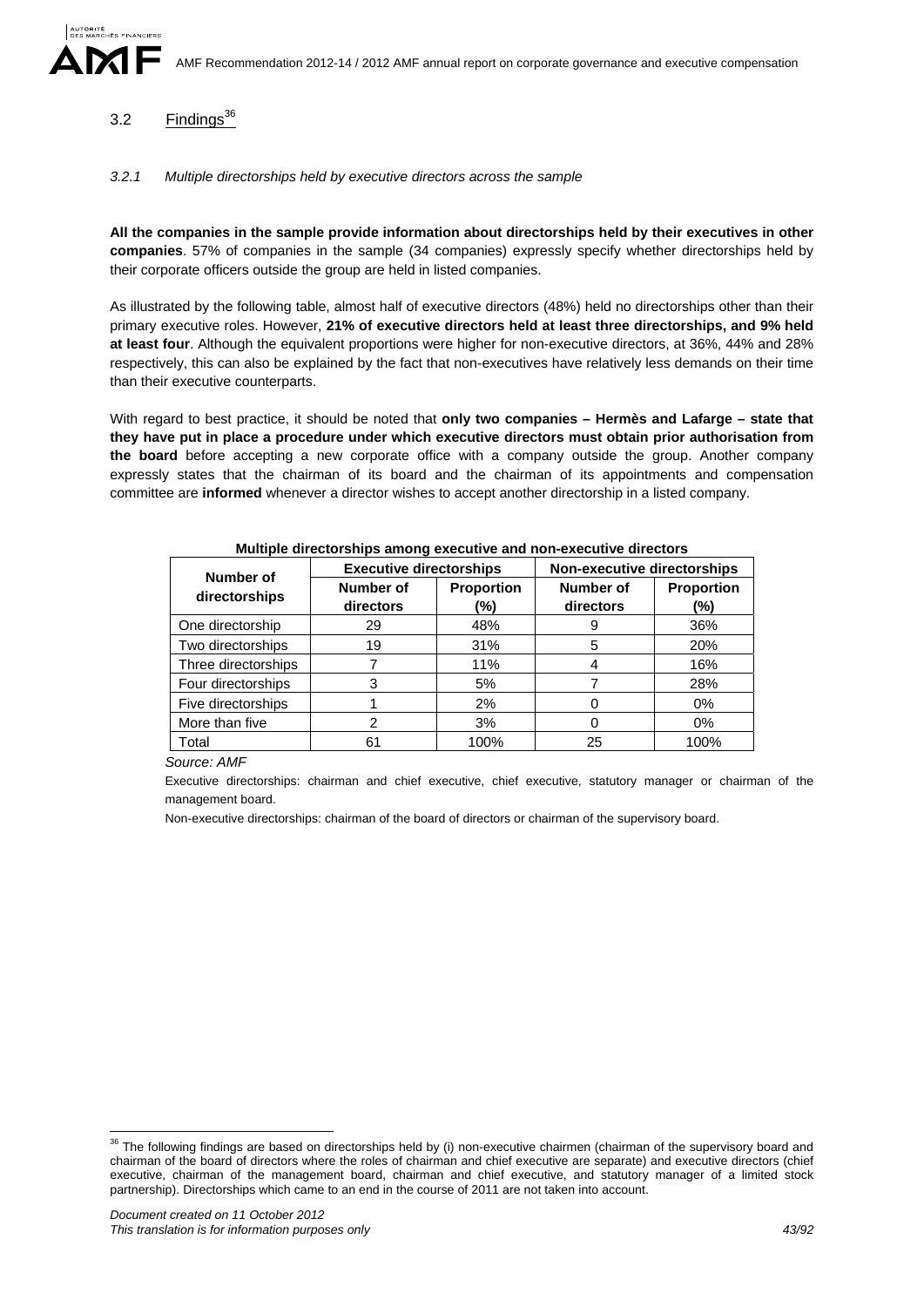

# *3.2.2 Multiple directorships not complying with the AFEP/MEDEF code*

There are still two cases of directorships that do not comply with the code.

As in 2010, **EDF** states that it does not comply with the recommendation of the AFEP/MEDEF code on multiple directorships. After reiterating the provisions of the Commercial Code and the AFEP/MEDEF code applicable to multiple directorships, **EDF** declares that its chairman and chief executive is also a director of **five listed companies**, including one foreign company<sup>37</sup>. This factual information about the circumstances of an executive director with respect to the non-application of a recommendation **does not constitute an explanation** within the meaning of the "comply or explain" principle.

Similarly, the chairman and chief executive of the **Bolloré** group holds **11 directorships in listed companies**, ten of which are outside the group under the nomenclature used in the registration document: two in French companies (Havas and Natixis), seven in foreign companies<sup>38</sup> and one in the parent company, Financière de l'Odet<sup>39</sup>. This non-compliance is not reported – let alone explained – in the company's registration document.

# *3.2.3 Multiple directorships within CAC 40 companies*

Data on multiple directorships within CAC 40 companies<sup>40</sup> tends to confirm the above finding. **For example, it transpires that more than 83% of non-executive directors of CAC 40 companies hold only one directorship** within this scope. Seventy-four directors hold multiple directorships, with 80% of these (59 directors) holding only two directorships in CAC 40 companies. **Only one director holds five directorships in CAC 40 companies**.

 $37$ 37 The companies in question are CNP Assurances, Dassault Aviation, Natixis, Veolia Environnement and Fomento di Construcciones y Contratas (a Spanish company).<br><sup>38</sup> Generali, Mediobanca, Société des Caoutchoucs de Grand Bereby (SOGB), Socfinaf (formerly Intercultures), Socfin (formerly

Socfinal), Socfinasia and Société Camerounaise de Palmeraies (Socapalm).<br><sup>39</sup> According to Article L. 225-21 of the Commercial Code, a directorship in the parent company should be counted as a<br>directorship outside the grou

The following calculations are based on **all CAC 40 companies** (at 31 December 2011) and not the 35 CAC 40 companies included in the sample used for this report. Furthermore, they only apply to non-executive directors; executive directors are covered in section 3.2.1.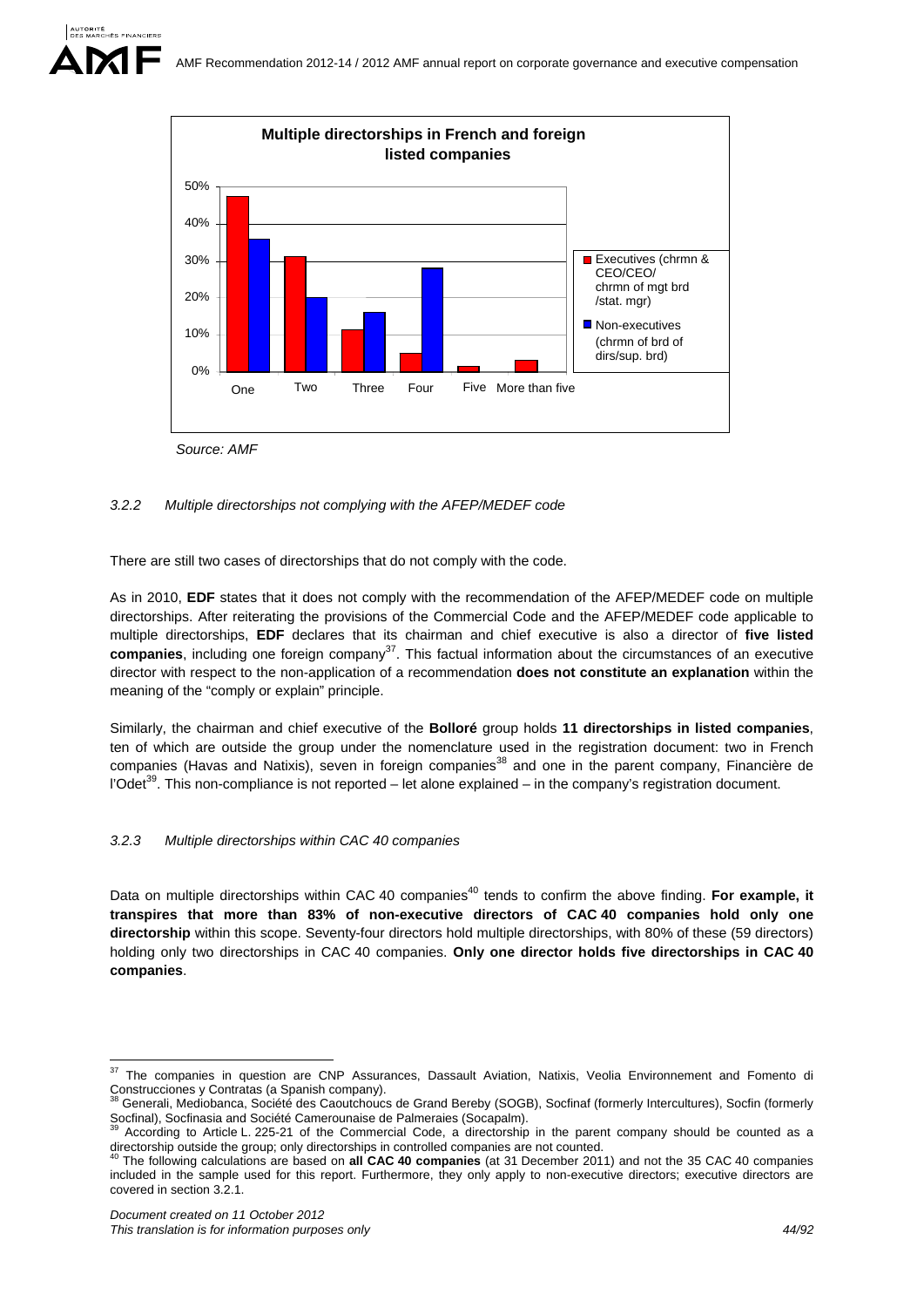|                           | <b>One</b><br>directorship | Two<br>directorships | Three<br>directorships | Four<br>directorships | <b>Five</b><br>directorships | <b>Total</b> |
|---------------------------|----------------------------|----------------------|------------------------|-----------------------|------------------------------|--------------|
| Total no. of<br>directors | 373                        | 59                   | 10                     | Four                  |                              | 447          |
| Cumul. %                  | 83.4%                      | 13.2%                | 2.2%                   | 0.9%                  | $0.02\%$                     | 100%         |

### **Multiple directorships within the CAC 40 in 2011 (excluding executive directors)**

*Source: AMF* 

**However, the need to continue efforts to diversify boards remains a major challenge, with only two companies having no directors in common with other CAC 40 companies**. Of the other companies, 18 have two directors in common and six have three directors in common (in "pairs").

Finally, as illustrated in the chart below, **in more than half of CAC 40 companies** (22), **between 20% and 40% of non-executive directors also sit on the board of at least one other CAC 40 company**. In three companies, more than half of the non-executive directors sit on the board of at least one other CAC 40 company.



*Source: AMF* 

# **4. Directors' terms of office**

# 4.1 Summary of applicable provisions

# *4.1.1 Legal provisions*

In respect of directors, Article L. 225-18 of the Commercial Code stipulates that *"their term of office is laid down in the Articles of Association, but may not exceed six years"*.

# *4.1.2 AFEP/MEDEF code*

Recommendation 12 of the code stipulates, in particular, that: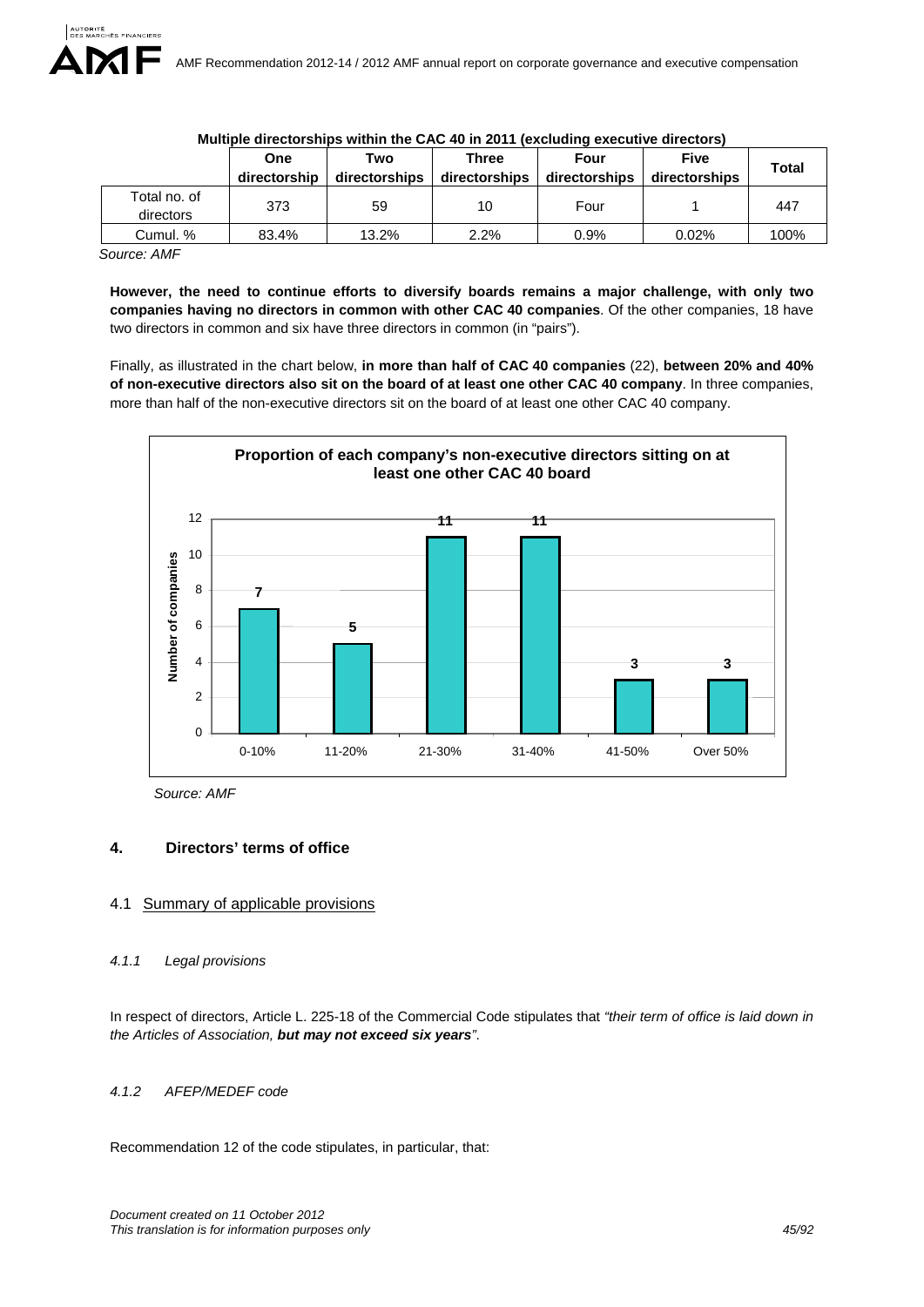

 *"Without affecting the duration of current terms, the duration of directors' terms of office, laid down in the Articles of Association, should not exceed four years, such that the shareholders have sufficiently frequent opportunities to elect directors.* 

*Terms should be staggered so as to avoid replacing the entire body at the same time and to favour the smooth replacement of directors."* 

# 4.2 Findings

While the AFEP/MEDEF code recommends that directors' terms of office should not exceed four years, the average actual term among companies in the sample is relatively high, at just over **six years**. Terms range from two years to 12.7 years, with the maximum term reached by two family-owned groups.

Ten companies, representing 16.7% of the sample, **exceed the four-year term of office** recommended by the code. Of these, **Publicis**, whose supervisory board members serve for a term of six years, is the only company to neither state that it does not comply with the code nor provide any explanation, either in its registration document or in its Articles of Association.

**Natixis** justifies its directors' six-year terms of office on the basis that they are *"compliant with the company's*  Articles of Association and in line with directors' terms of office within the BPCE group". The AMF considers that this statement is purely descriptive, and in any event does not constitute an adequate explanation:

- either the requirements associated with listed company status on principle override the benefits afforded, in terms of internal group structure, by harmonising terms of office across the group's various entities;
- or the argument that all directorships within the group should have the same term of office is legitimate, in which case it should be put forward explicitly, particularly in light of the inherent constraints that apply to mutual groups.

Two other companies stand out by providing more detailed explanations, with one of them also describing the process by which it intends to achieve compliance:

- Aéroports de Paris reiterates that the members of its board of directors serve a five-year term, thus exceeding the maximum term set out in the AFEP/MEDEF code, but points out that this is required under specific legislative and regulatory provisions<sup>41</sup>.
- **Peugeot** has initiated a process intended to bring it into compliance, with the company's registration document explaining that the board was due to propose to shareholders at the general meeting on 25 April 2012 that the terms of the two directors to be appointed be reduced to four years.

#### **Recommendation:**

<u>.</u>

**More generally, the AMF recommends that a particular company having a long business cycle should not be considered a sufficient reason for directors' terms of office to exceed four years, since such a justification appears inadequate in light of the very reason for limiting the term of directorships.** 

As set out in the AFEP/MEDEF code, the reason for reducing directors' terms of office is to provide shareholders with more frequent opportunities to appoint and reappoint directors; this does not necessarily compromise the actual period over which a director may hold office (though it does, admittedly, make it a little less certain). The term of office is thus a compromise between "shareholder democracy", which contributes to directors' legitimacy, and the relative stability of the company's strategic direction.

<sup>&</sup>lt;sup>41</sup> Article 7 of Decree 83-1160 of 26 December 1983 implementing Act 83-675 of 26 July 1983 on public sector democratisation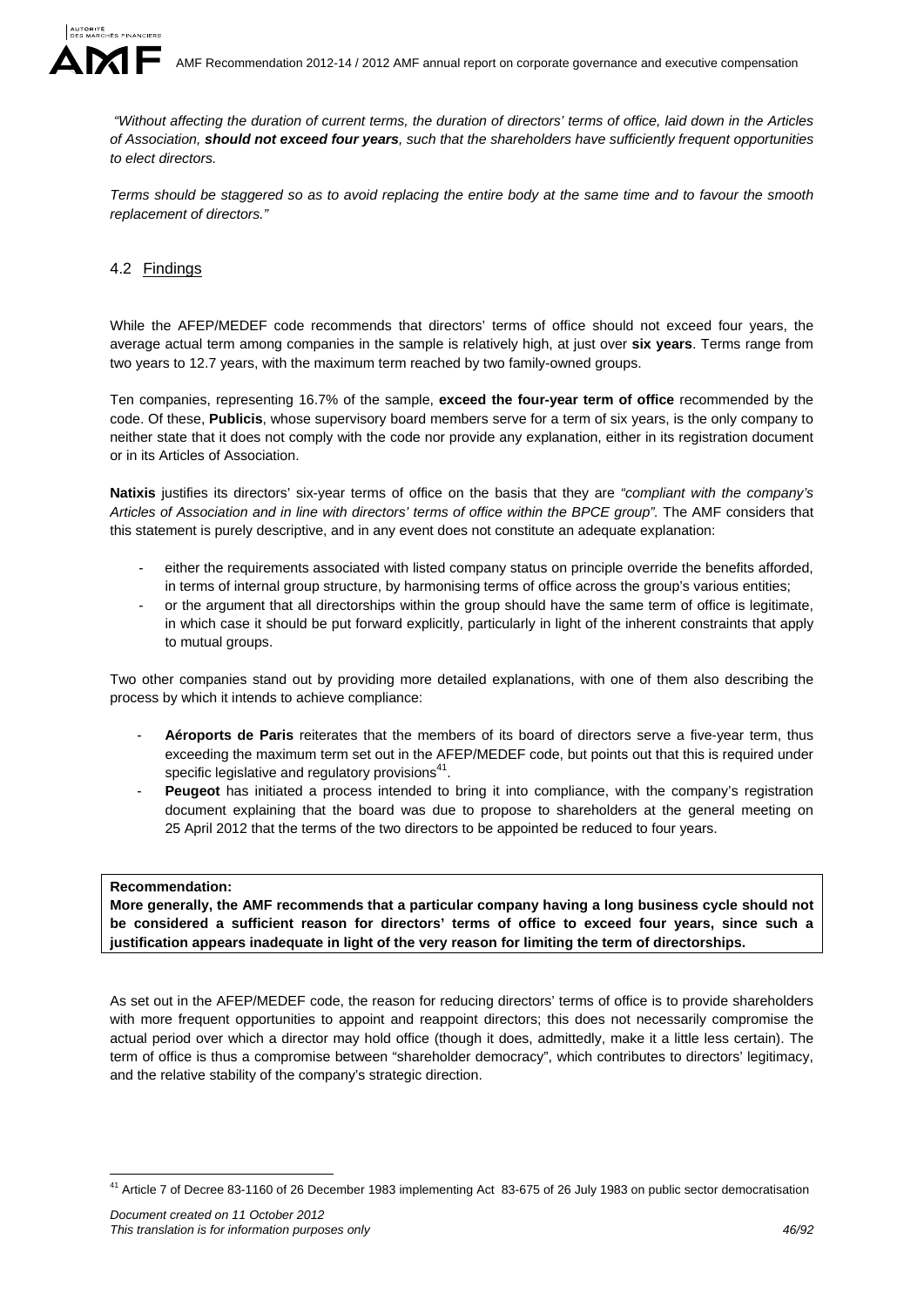# **5. Boardroom diversity**

# 5.1 Balanced gender representation

# *5.1.1 Summary of applicable provisions*

### 5.1.1.1 Legal provisions

Act 2011-103 of 27 January 2011 on balanced gender representation on boards of directors and supervisory boards and professional equality added a new article to the Commercial Code (Article L. 225-18-1) stipulating that *"the proportion of directors of either gender may not be less than 40% in companies admitted to trading on regulated markets; the same applies to companies which, following the next general meeting at which shareholders are due to vote to appoint directors, have an average of at least 500 permanent employees and net sales or total balance sheet assets of at least €50 million for the third consecutive financial year. Within these same companies, where the board of directors has fewer than nine members, the difference between the number of male and female members may not be greater than two […]"*. This provision is due to enter into force **as of 1 January 2017**.

Furthermore, the Act stipulates that, in companies whose securities are admitted to trading on a regulated market, the proportion of directors or supervisory board members of either gender may not be less than **20%** after the first ordinary general meeting following 1 January of the third year following the year in which the Act was published – i.e. **1 January 2014**.

Finally, where one gender was not represented on the board of directors or supervisory board at the date on which the law was published, at least one representative of that gender had to be appointed at the next ordinary general meeting at which shareholders were due to vote to appoint directors or supervisory board members<sup>42</sup>.

# 5.1.1.2 AFEP/MEDEF code

Recommendation 6.3 of the code, updated in April 2010, stipulates that *"*[…] *each board should consider what would be a desirable balance within its composition and that of board committees, particularly as regards gender representation and diversity of skills, and should take appropriate action to assure both shareholders and the market that its duties are performed with the necessary independence and objectivity. In order to achieve such a balance, the objective is that each board should achieve and maintain a proportion of at least 20% of women within a period of three years and at least 40% of women within a period of six years, with effect from the date on*  which this recommendation is published or the date on which the company's shares are admitted to trading on a *regulated market, whichever is later. Permanent representatives of legal entities holding directorships and directors representing employee shareholders are counted when establishing these percentages; directors elected by employees are not. Where a board has fewer than nine members, the difference between the number of male and female members at the end of the six-year period may not be greater than two.* 

*Furthermore, those boards that do not presently have any female members must nominate a female director at the latest upon the second general meeting following the date on which this recommendation is published, either as a new director or to replace a director whose term of office has expired* […].*"*

# 5.1.1.3 AMF recommendation

The July 2010 report stipulated that *"The AMF recommends that companies that have adopted an objective of increasing boardroom diversity by having more female directors disclose this fact, as some companies already do, when reporting on the "areas for improvement" identified in the board evaluation. The AMF wishes to remind companies that have chosen to apply the AFEP/MEDEF code that they will, in future, have to justify their* 

<u>.</u>

<sup>42</sup> Article 5 of the 27 January 2011 Act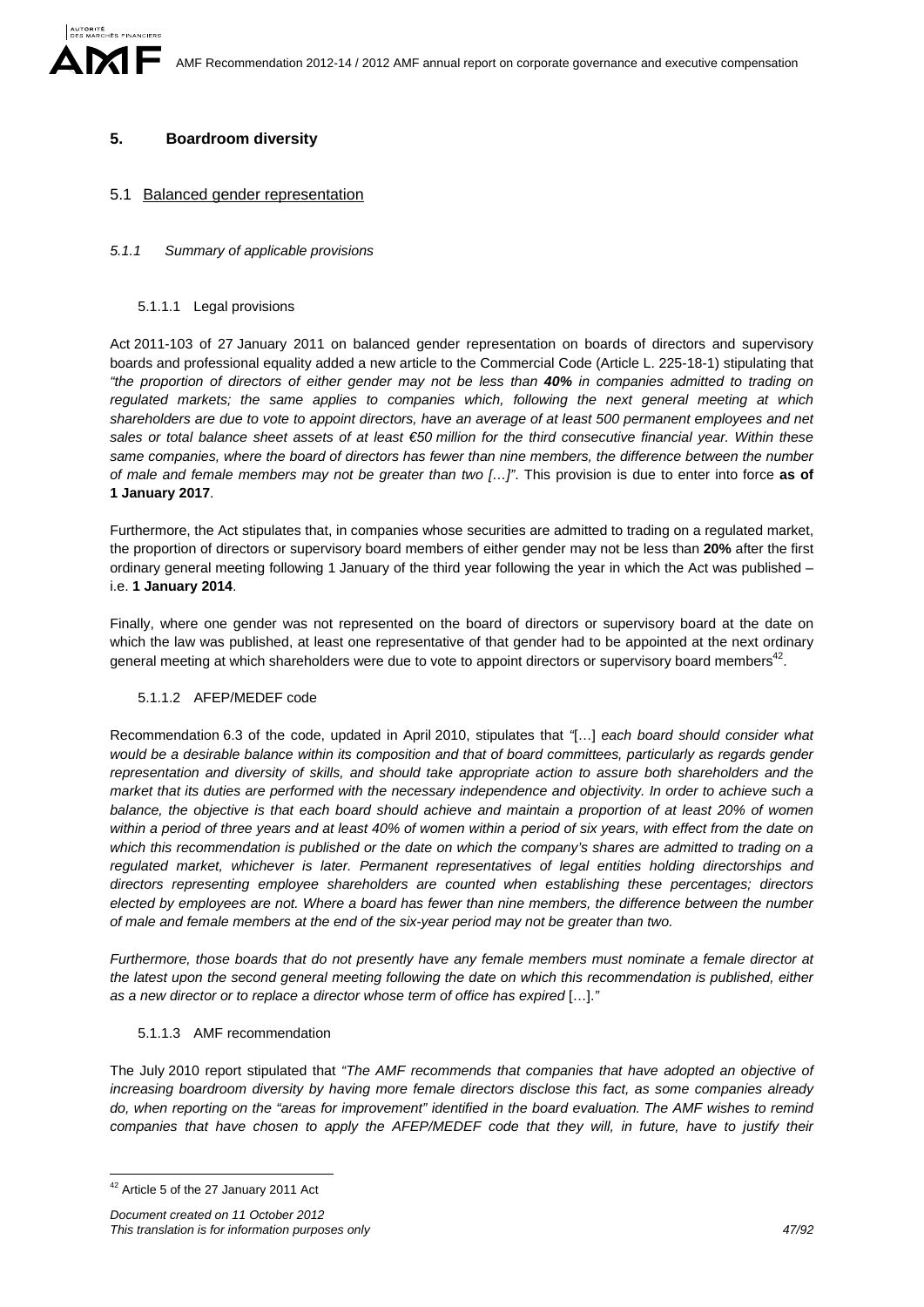

AMF Recommendation 2012-14 / 2012 AMF annual report on corporate governance and executive compensation

*practices with regard to female directors in light of new recommendations incorporated into the code in April 2010."*

### *5.1.2 Findings*

#### 5.1.2.1 Findings at 31 December 2011

The average proportion of female directors is 20% for the sample as a whole<sup>43</sup> and 22.3% for CAC 40 companies (15% at 31 December 2010).

The AMF notes that:

- **half** of the sample 30 companies, **20** of which belong to the CAC 40 have at least 20% of female board members;
- **just one CAC 40 company Publicis** already exceeds the 40% threshold for the proportion of female board members (seven out of 16 members);
- the board of **one company** in the sample consists solely of men.

Furthermore, **57% of companies in the sample** (34 companies) **report having boardroom diversity targets**, stating, among other things, that they are seeking more balanced gender representation so as to comply with the 27 January 2011 Act. It should be noted that some companies, which have already met the first threshold of 20% of female board members laid down in the Act, make no mention of targets to increase the number of female directors this year.

Conversely, a few companies, most of which have already met the threshold of at least 20% of female board members, report on the process put in place to increase this proportion over the next few years:

- One company explains that its corporate governance and appointments committee has proposed that the board initiate a selection process to prepare future proposals to be put to the vote at a general meeting.
- Another company says that, with a view to achieving a target of 40% of female directors, potential candidates will be presented to the board before being put to the vote at a general meeting at the appropriate time.
- One company says that a gradual increase in the proportion of female board members could be considered at the recommendation of its selection and compensation committee.
- One company says that its appointments and governance committee is pursuing a selection process for future members in order to change the composition of the supervisory board.

In terms of best practice, **Hermès International** gives a very detailed description of the process used to select board members, setting out the three stages followed by its compensation, appointments and governance committee to reach the target proportion of at least 40% of board members of each gender. The stages in question are defining a "target supervisory board", pre-selecting individuals likely to meet identified needs and establishing a timetable for changing the board's composition.

However, it transpires that few companies provide detailed and transparent information about the **selection process** for board members.

1

<sup>43</sup> Not including directors elected by employees.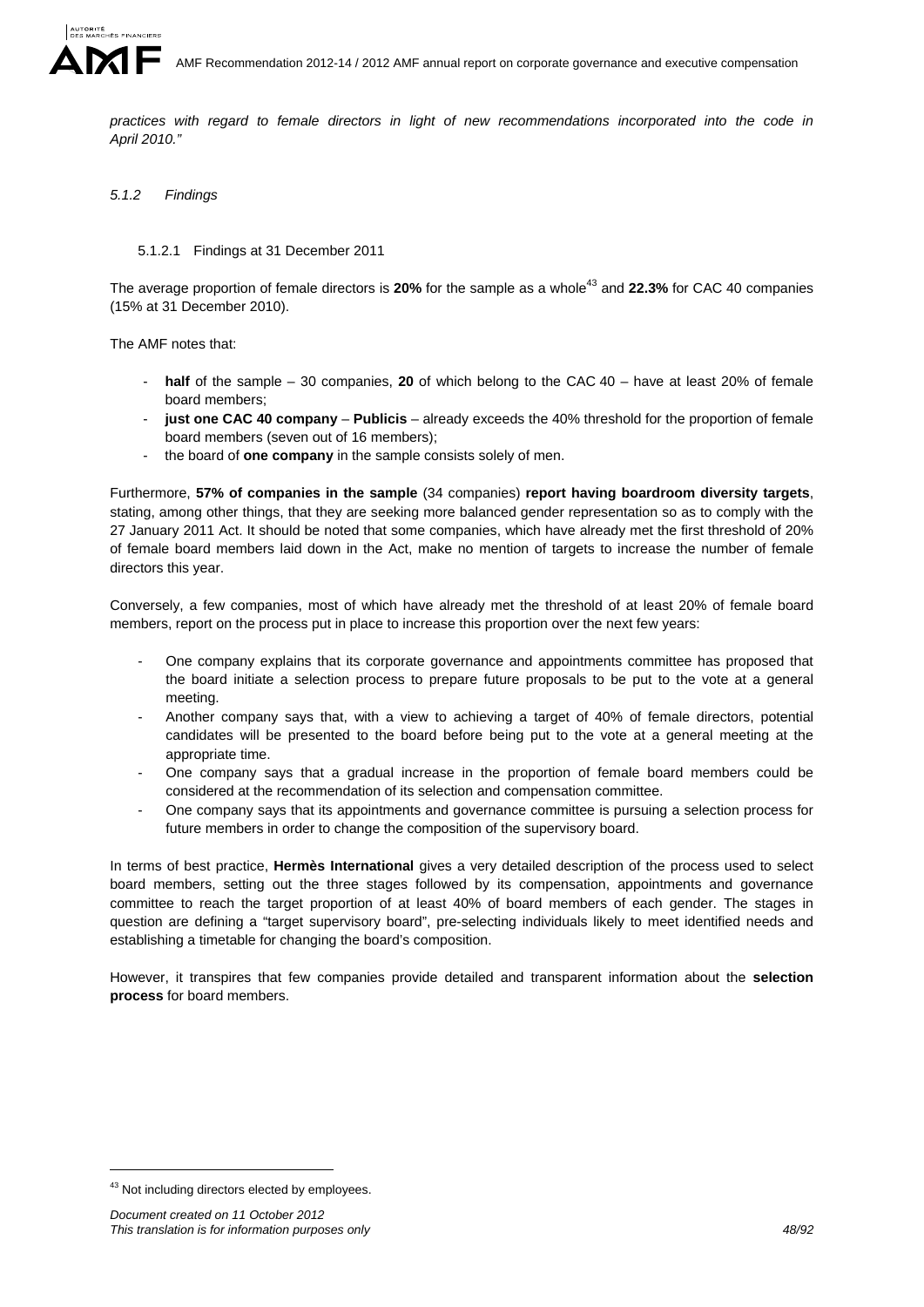#### 5.1.2.2 Proposals to appoint women at 2012 general meetings

The proportion of companies proposing to appoint women to their boards of directors or supervisory boards at 2012 annual general meetings has also been reviewed $44$ .

The overall ratio of women on the boards of CAC 40 companies has risen from more than **22%** in 2011 to more than **25%** in 2012. For companies in the sample not belonging to the CAC 40, this proportion has risen from **16%** to **20%**.

Following their 2012 general meetings, **26 CAC 40 companies** had met the threshold of at least 20% of female board member (compared with 20 in 2011). A total of **42 companies, representing more than two thirds** of the sample, had met the threshold of at least 20% of female board members, compared with half in 2011. However, there are still **three CAC 40 companies** with fewer than 15% of female board members.



*Source: AMF* 

Following their 2012 general meetings, **all the companies in the sample** had at least one female board member.

**Twenty-three companies** – 38% of the sample – had appointed at least one woman at their 2012 general meetings. Across the sample, 30 women were appointed out of a total of 58 appointments.

Of those companies appointing women:

- one, whose board consisted solely of men in 2011, proposed at its general meeting that three women be appointed;
- five appointed two women;
- seventeen appointed just one woman.

It should be noted that **seven companies** that had already met the threshold of at least 20% of women in 2011 proposed that a women be appointed at their 2012 general meetings.

<u>.</u>

<sup>&</sup>lt;sup>44</sup> The statistics that follow have been calculated on the basis of information contained in registration documents filed by companies in the sample and draft resolutions submitted to shareholders at 2012 annual general meetings, as published in the *Bulletin des Annonces Légales Obligatoires* (BALO – the official gazette).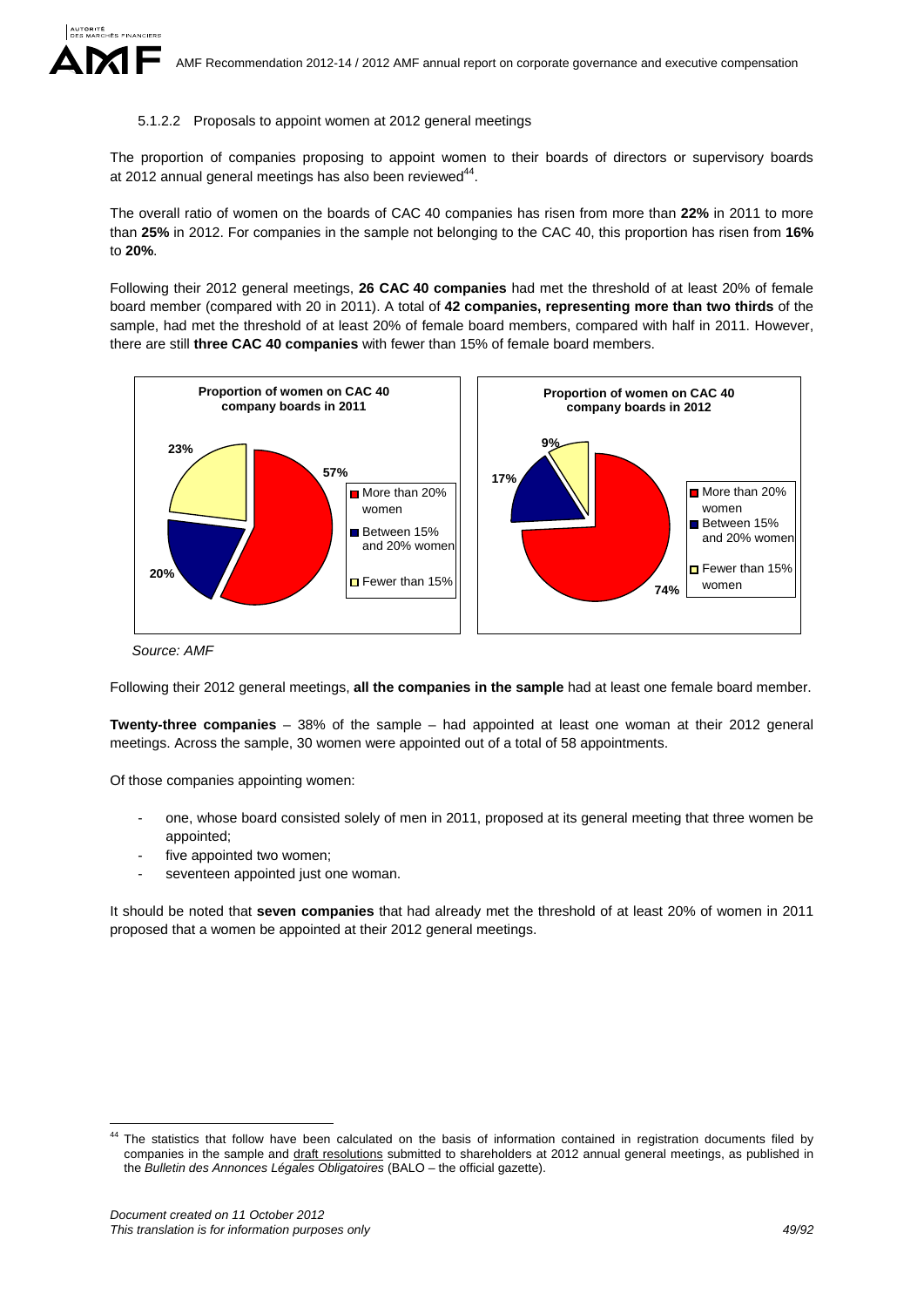

**The AMF notes that the proportion of female board members is continuing to rise among large cap companies.** Following their 2012 general meetings, 68% of companies in the sample (74% for the 35 companies belonging to the CAC 40) had achieved a proportion of at least 20% of female board members – two years ahead of the 1 January 2014 deadline – compared with only 50% in 2011 (57% for CAC 40 companies).

### 5.2 Foreign representation on boards

### *5.2.1 Summary of applicable provisions*

In its Recommendation 2012-02, the AMF recommended as follows:

- *"that companies that have adopted an objective of increasing boardroom diversity by having more female, foreign or internationally experienced directors disclose this fact when reporting on the areas for improvement identified in the board evaluation;*
- *"that companies not providing any information on the nationality or international experience of their directors do so."*

#### *5.2.2 Findings*

**72%** of companies in the sample state the nationality of their directors. Among these companies, the average proportion of foreign board members stands at around **20%**, as it did in 2011.

Furthermore, **nine companies** have included a factor related to nationality or international experience within their boardroom diversification targets:

- One company explains that its board is considering what would be a desirable balance, particularly in relation to international representation, to ensure that the board performs its duties independently and objectively.
- One company says that it is pursuing a selection process for future members in order to change the composition of its supervisory board so as to increase international representation and diversity of skills among its members.
- One company says that it gives consideration every year to what would be a desirable balance for its board, in particular by seeking to further diversify directors' skills and nationalities, given the diversified and global nature of the group's business.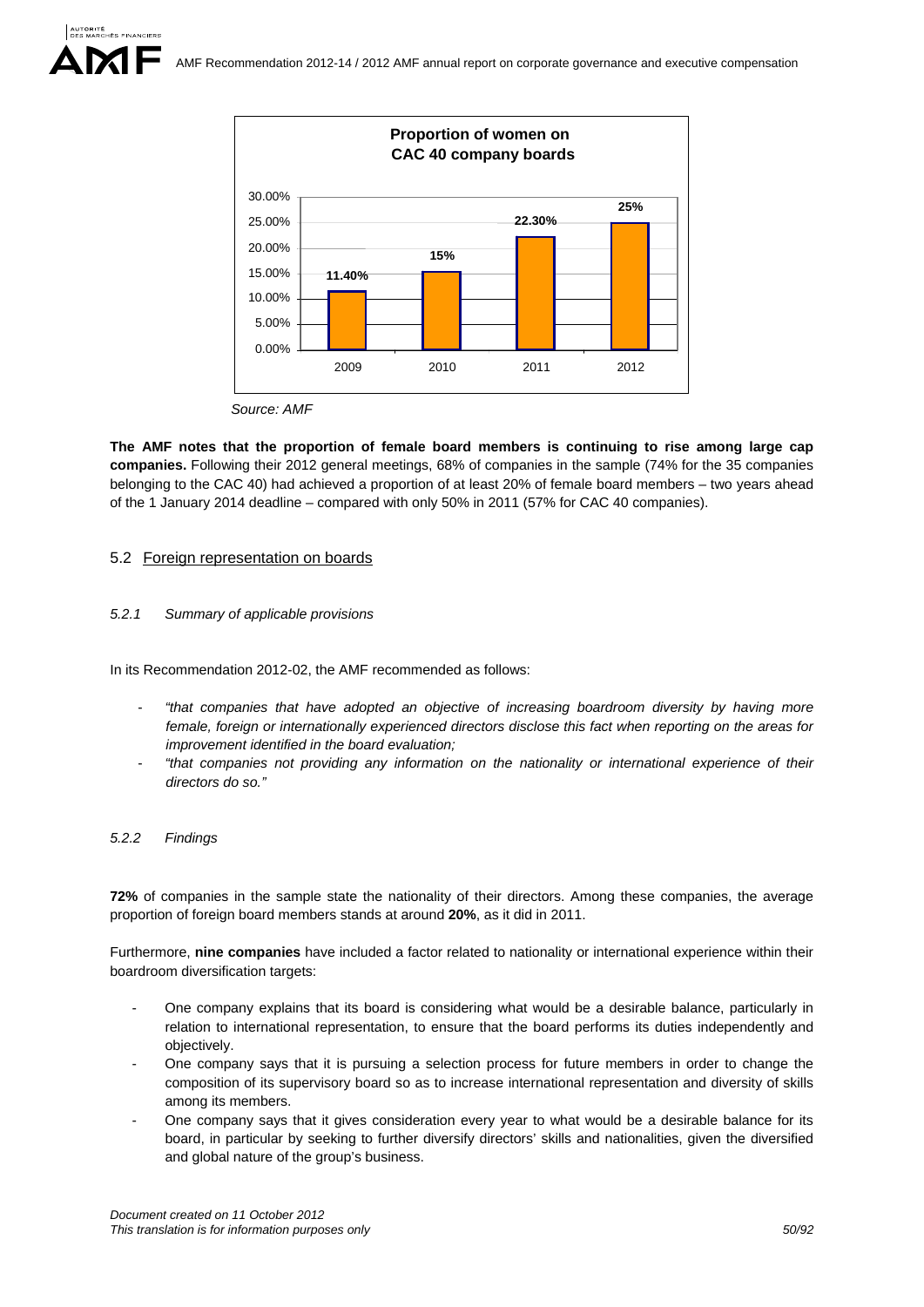

- Three companies proposed foreign female candidates as directors at their general meetings, in line with their goals of increasing the proportion of female directors and international representation.
- One company recommended that its shareholders take into account the aims of increasing international representation, increasing the proportion of female board members and reducing the average age of board members when voting on the co-optation and appointment of various members at its 2012 general meeting.
- One company's board evaluation reveals that it is seeking to increase the number of female, independent and foreign directors.
- One company says that its supervisory board has reviewed its composition with a view to increasing the proportion of female and international members.

### 5.3 Non-voting board members

#### *5.3.1 Applicable provisions*

The AFEP/MEDEF code does not address the issue of non-voting board members. The duties and prerogatives of non-voting board members are usually laid down in companies' Articles of Association.

### *5.3.2 Findings*

**Nineteen** of the companies in the sample (32%), **13** of which belong to the CAC 40, say they have one or more non-voting board members. A breakdown of these companies, which between them have **32** non-voting board members, is as follows:

- Three companies (16%) each have three non-voting board members.
- Eight companies (42%) each have two non-voting board members.
- Eight companies (42%) each have a single non-voting board member.



*Source: AMF* 

With regard to the **number of non-voting board members**, companies' Articles of Association cater for various scenarios:

- In five companies, the Articles of Association allow for the possibility of appointing "*one or more nonvoting board members*" or a "*college of non-voting board members*".
- One company points out that it is up to the board to decide how many non-voting members it wishes to have.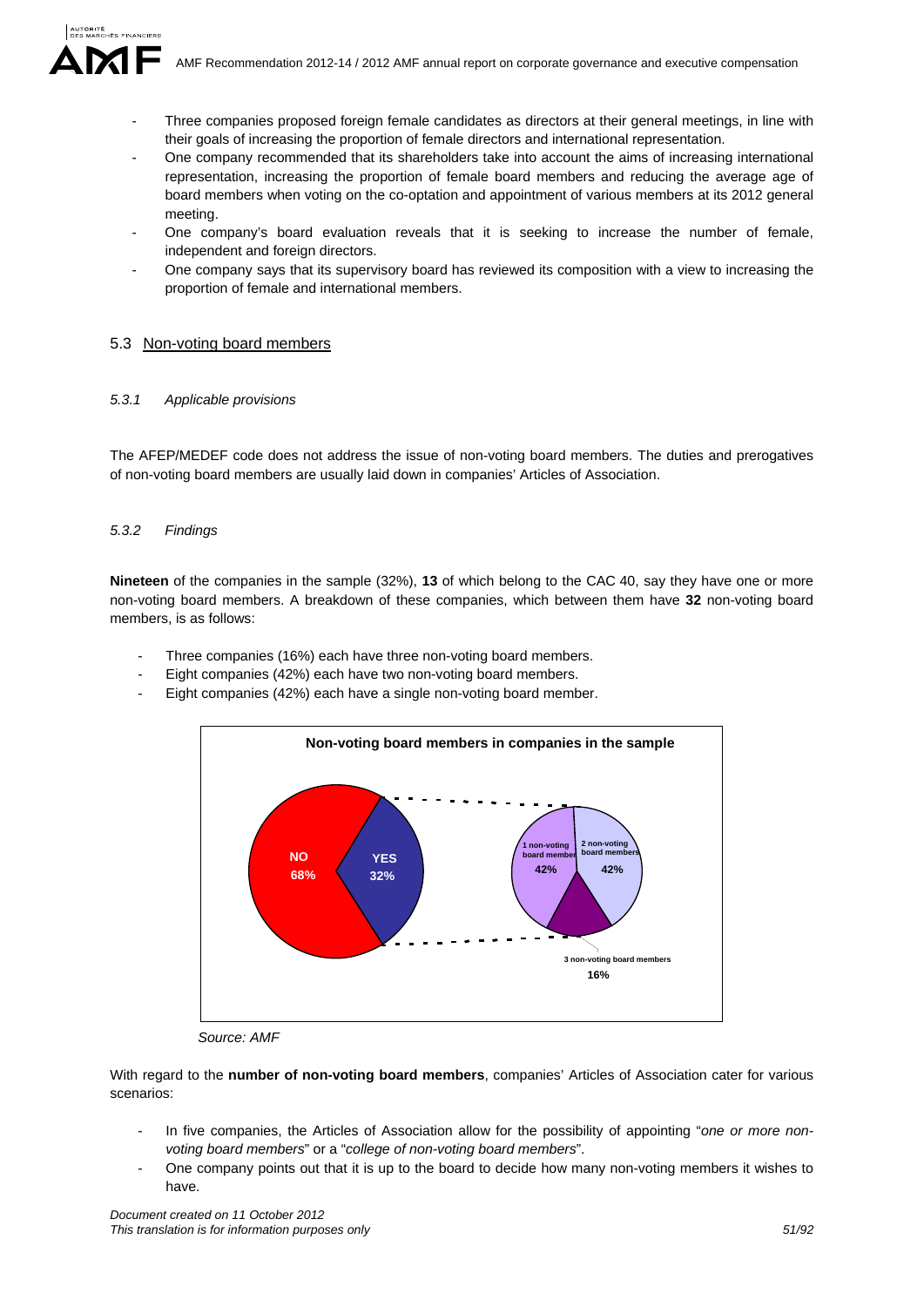AMF Recommendation 2012-14 / 2012 AMF annual report on corporate governance and executive compensation

Finally, the number of non-voting board members is limited in most companies. One company, however, sets this limit at a high level, specifying that the number of non-voting board members *"shall not exceed nine"*.

**Few companies report the criteria used to select non-voting board members**. However, it may be noted that:

- one company simply states that its non-voting board members are *"chosen from among the shareholders on the basis of their skills"*;
- one company states that its non-voting board members, who may be either legal or natural persons, are chosen from among the shareholders;
- another company applies the following criteria: non-voting board members must be employees of the company or another company in the group and members of a company investment fund;
- one company explains that its non-voting board members may or may not be shareholders, but that, should the government's equity interest in the company fall below 10%, the government would automatically have the right to appoint a non-voting board member.

**Only seven companies**, representing 37% of the subset, **mention the duties assigned to non-voting board members**. One company states that the conditions under which non-voting board members perform their duties are laid down by the board of directors. Generally speaking, however, descriptions of non-voting board members' duties remain too generic and unsubstantiated.

For example, some of the duties assigned to non-voting board members are as follows:

- ensuring that the Articles of Association are strictly adhered to;
- sharing their observations at board meetings;
- presenting observations at general meetings;
- giving their views and providing information on the group's divisions or brands to inform non-executive directors and the board more generally (with non-voting board members selected from among the executives of group subsidiaries or company divisions);
- performing specific duties assigned by the board.

With regard to the **prerogatives** of non-voting board members, **74%** of companies (14 out of 19) explain that their non-voting board members can take part in the board's deliberations on an advisory basis, while **37%** (seven out of 19 companies) state that their non-voting board members attend meetings of board committees.

In **68%** of cases, the characteristics, duties and prerogatives of non-voting board members are defined in the company's Articles of Association. One company describes them in its board rules of procedure.

# However, **no company provides information on the outcome of any review of the activities of its nonvoting board members**.

Terms of office for non-voting board members vary from company to company, and may be shorter than those of directors. Among the companies in the sample, they vary from one to six years.

Moreover, among the 32 non-voting board members in the sample, it may be noted that:

- **28%** of them (nine out of 32) have been members of the company's board in the past;
- in one company, the two non-voting board members are both former members of the management board;
- one company is proposing to appoint three non-voting board members at its next general meeting; in one company, following its 2012 general meeting, **the non-voting board member became a board director and a director took his place as a non-voting board member**;
- **9%** (three non-voting board members) **are women**, well below the overall proportion of female board members (see above);
- one company points out that the age limit laid down in its Articles of Association has been scrapped.

85% of listed companies report having non-voting board members, and **41% of those non-voting board members (11 out of 27) hold at least one other board position in another listed company**.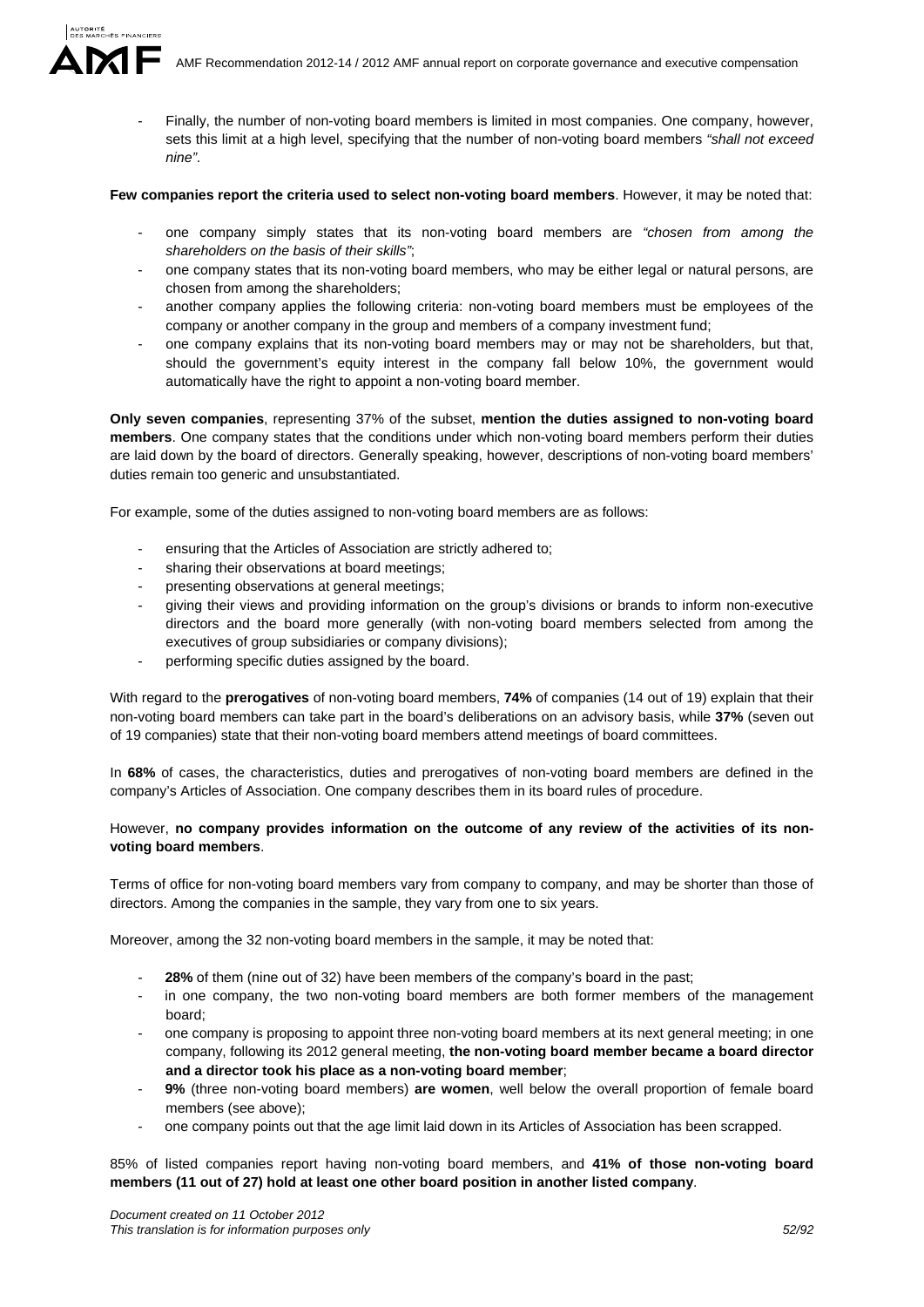

#### **Recommendation:**

**The AMF recommends that companies that have put in place one or more non-voting board members describe in detail how they are appointed, as well as the nature of their duties and prerogatives, for example in the section describing the board's activities and the evaluation of the work of the board.** 

**Furthermore, the AMF wishes to encourage AFEP and MEDEF to initiate discussions on the appropriateness of applying to non-voting board members certain rules applicable to directors, including in particular rules on independence, declarations of interest and multiple directorships.** 

### **6. Specialised committees**

#### 6.1 Existence of committees

#### *6.1.1 Summary of applicable provisions*

Section 13 of the AFEP/MEDEF code, which covers board committees, stipulates that *"The number and structure of any committees are determined by each board. However, it is recommended that the following tasks be subject to preparatory work by specialised committees of the board of directors:* 

- *reviewing the financial statements*
- *monitoring internal audit*
- *selecting statutory auditors*
- *defining compensation policy*
- *appointing directors and executive directors."*

### *6.1.2 Findings*

With the exception of **Bolloré**, all the companies in the sample have specialised board committees. However, the reason given by Bolloré for not having such committees appears inadequate since it is based on the fact that directors perform their duties collectively – something that cannot be considered specific to that company alone.

#### 6.2 Audit committees

#### *6.2.1 Summary of applicable provisions*

#### 6.2.1.1 Legal provisions

Article L. 823-19 of the Commercial Code defines the scope, composition and tasks of the audit committee as follows:

*"In entities whose securities are listed on a regulated market, as well as in credit institutions referred to in Article L. 511-1 of the Monetary and Financial Code, insurance and reinsurance undertakings, mutual insurers governed by Volume II of the Mutual Insurance Code and provident institutions* […]*, a specialised committee acting under the responsibility of the board of directors or the supervisory board, as applicable, shall monitor issues relating to the preparation and review of accounting and financial information.* 

*The composition of this committee is determined by the board of directors or the supervisory board, as applicable. The committee must be composed entirely of non-executive members of the board of directors or the supervisory*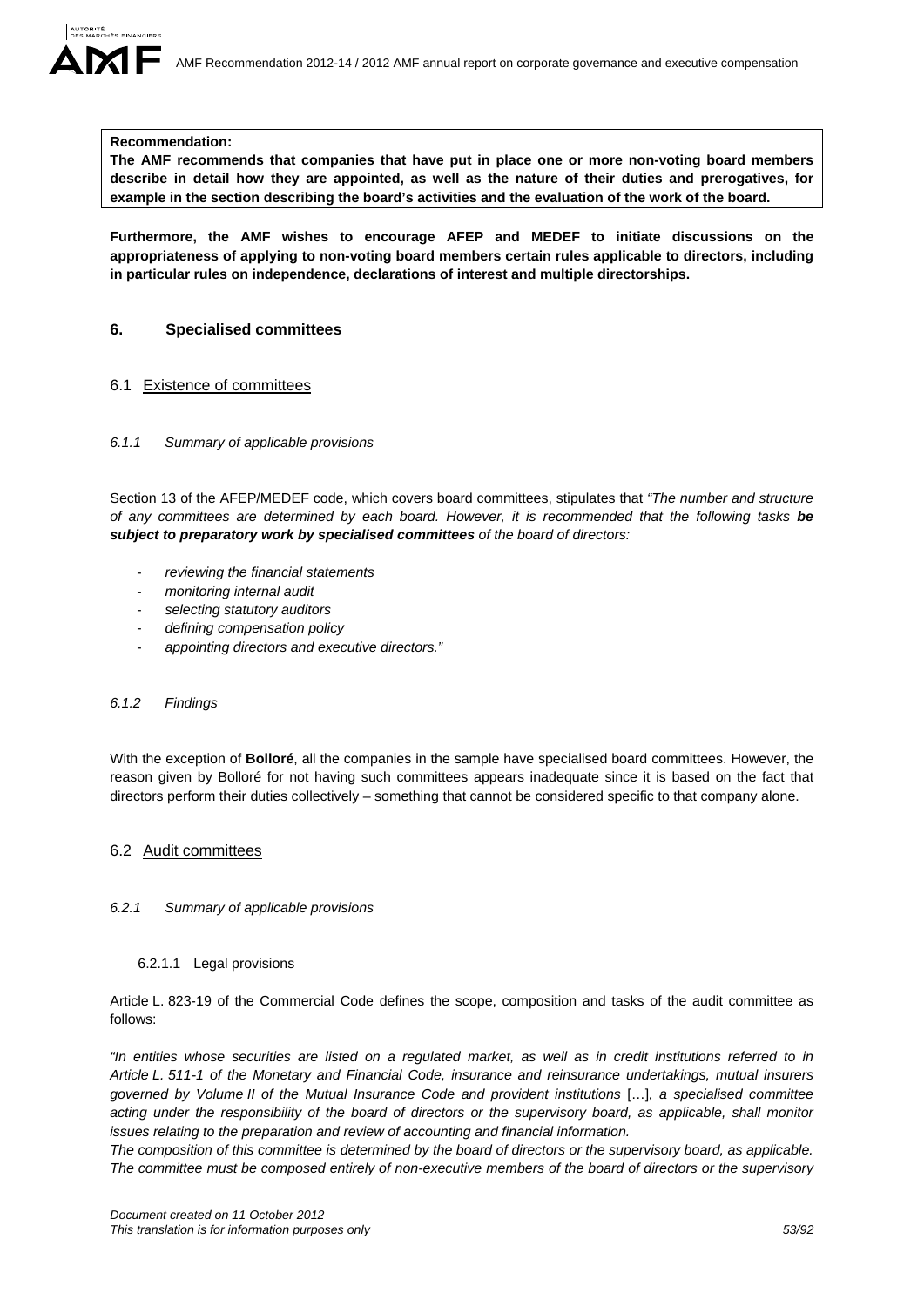board. At least one member must have special skills in the area of finance or accounting and must be independent, as defined by specific criteria publicly disclosed by the board of directors or the supervisory board. *Without prejudice to the powers of the board of directors or the supervisory board, the committee shall, in particular, be responsible for monitoring the following:* 

*(a) the financial reporting process;* 

*(b) the effectiveness of internal control and risk management systems;* 

*(c) statutory audits of the company's annual and, where applicable, consolidated financial statements;* 

*(d) the independence of the statutory auditors;* 

*It shall issue a recommendation on the statutory auditors to be proposed for appointment by shareholders at a general meeting or other body with a similar function.* 

*It shall regularly report to the board of directors or supervisory board on the performance of its duties, and shall immediately inform the latter of any difficulties it encounters."* 

#### 6.2.1.2 AFEP/MEDEF code

Section 14 of the AFEP/MEDEF code, which covers accounts committees, stipulates as follows:

*"Each board should form an accounts committee whose role cannot be separated from that of the board of directors, which is legally required to sign off the statutory annual financial statements.* 

*"At least two thirds of the members of the accounts committee should be independent directors, and none of its members should be executive directors45."* 

6.2.1.3 AMF recommendation of 22 July 2010 arising from the working group on audit committees

#### AMF recommendation

*"The AMF recommends that all companies listed on regulated markets refer to the report by the working group on audit committees. Companies are encouraged to state in the chairman's report on internal control and risk management procedures whether they have applied the working group's recommendations. Companies that have applied only some of the report's recommendations should clearly state which ones they have applied."* 

### Text of the working group report

*"*[…] *The working group is in favour of audit committee members, beside the expert member, having a minimum level of competence in finance and accounting, even if they are not experts. For this purpose, the board should ensure that the other audit committee members can show a minimum level of competence before they are appointed. The law also requires the board to disclose the special competence and independence criteria used to select at least one audit committee member. The working group recommends that these criteria should be disclosed in the company's registration document or in the chairman of the board's report on governance and encourages disclosure of the identity of the relevant member or members."* 

*"*[…] *If a company decides to attribute the powers of the audit committee to the board, no special provisions govern the composition of the board in its capacity as the audit committee. More specifically, the law does not require the presence of an independent and competent member in such cases, nor that the chairman of the board have non-executive status. However, the working group recommends that the body performing the functions of the audit committee should include at least one independent member with at least some special competence in finance and accounting. The working group also recommends that when the chairman of the board is an executive director, he should refrain from attending when the board meets as the audit committee. However, an executive chairman may be invited to attend part of the meeting. Since there is no chairman for this meeting, the working group encourages boards meeting as audit committees to choose the person designated as competent and independent to chair the meeting. The board should explain its position in the registration document and/or the Chairman's report on governance."* 

<sup>1</sup> <sup>45</sup> As defined in the AFEP/MEDEF code, "The term 'executive directors' refers here to the chairman, chief executive and deputy chief executive(s) of companies having a board of directors, the chairman and members of the management board of companies having a management board and supervisory board, and statutory managers of limited stock partnerships."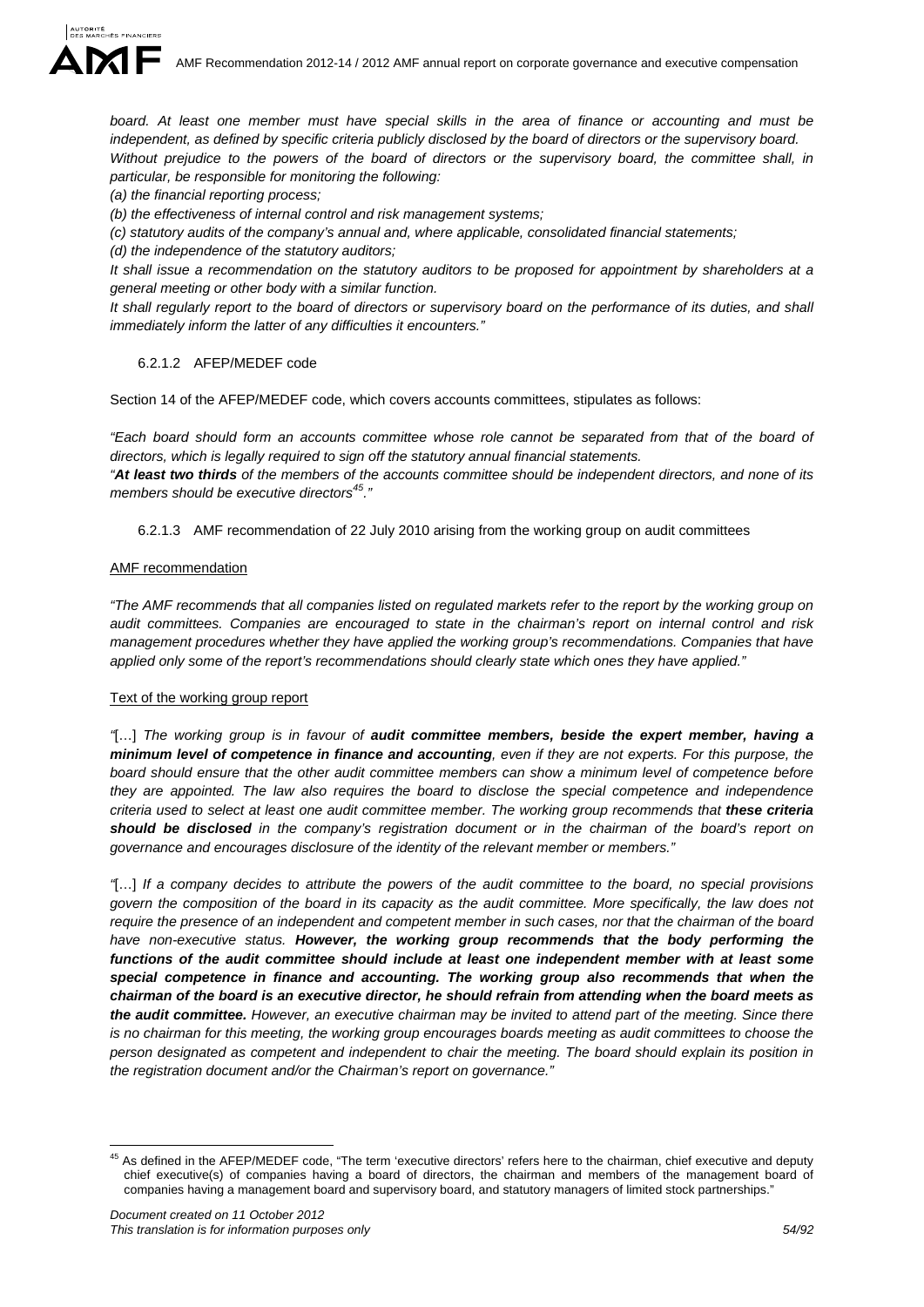

#### 6.2.1.4 Other AMF recommendations

In its December 2010 report, the AMF recommended that companies *"should indicate whether or not they have formed a formal audit committee and should explicitly refer, as applicable, to point 4 of Article L. 823-20 of the Commercial Code if they have decided to assign the duties of the specialised committee to their boards (board of directors or supervisory board). The AMF also wishes to reiterate that the committee may only consist of board members. It also recommends that companies that have opted to assign the duties of the audit committee to their boards provide a detailed description of the rules governing the operation of the board when it meets as the audit committee. In this regard, the AMF wishes to reiterate that its working group on audit committees, whose report was the subject of an AMF recommendation dated 22 July 2010, recommended that when the chairman of the board is an executive director, he should refrain from attending when the board meets as the audit committee46"*.

Finally, consolidated Recommendation 2012-02 includes the following, taken from the AMF's December 2011 report:

*"With regard to companies that have formed an audit or accounts committee separate from the board, the AMF recommends that their members and chairman all be clearly identified. It also recommends that, in the paragraph presenting board members, specific information be provided on the areas of competence of the audit committee's members. With regard to the composition, operation and tasks of the audit committee, the AMF*  refers to the conclusions of its working group on audit committees dated July 2010 and its Recommendation of *22 July 2010."* 

*"The AMF also recommends that companies improve their disclosures about whether the chairman and chief executive officer attends meetings of the board when it meets as the audit committee, if applicable. It wishes to reiterate that the working group on audit committees recommended that when the chairman of the board is an executive director, he should refrain from attending such meetings. It also recommended that, since there is no chairman for such meetings, boards meeting as audit committees choose the person designated as competent and independent, within the meaning of Article L. 823-19 of the Commercial Code, to chair the meeting."* 

Finally, the AMF put forward the following "**area for discussion**" in its 2010 report:

*"With regard to the composition of committees, and in particular of audit committees, the AMF urges companies to appoint independent directors to chair such committees, and to increase the proportion of independent directors on such committees generally. The AMF also encourages companies to avoid, as far as possible, having executive directors as members, much less chairmen, of such committees."* 

*6.2.2 Findings* 

1

#### 6.2.2.1 Information on committee activities and members' areas of competence

With the exception of **Bolloré** (see above), all the companies in the sample have an audit or accounts committee that is separate from the board. **Bolloré** relies on Article L. 823-20 of the Commercial Code referred to above, which exempts controlled persons and entities (as defined in Article L. 233-16 of that same code) from the requirement to form an audit committee where the controlling person or entity is itself subject to that requirement. The audit committee of **Financière de l'Odet**, a listed parent company, fulfils this function for Bolloré.

However, the AMF wishes to reiterate that, in the aforementioned report by its working group on audit committees, it **recommended that this exemption should only apply to small and mid cap companies and that controlled companies should therefore, as a matter of good governance, form audit committees** so as to best protect the interests of minority shareholders.

<sup>&</sup>lt;sup>46</sup> However, an executive chairman may be invited to attend part of the meeting.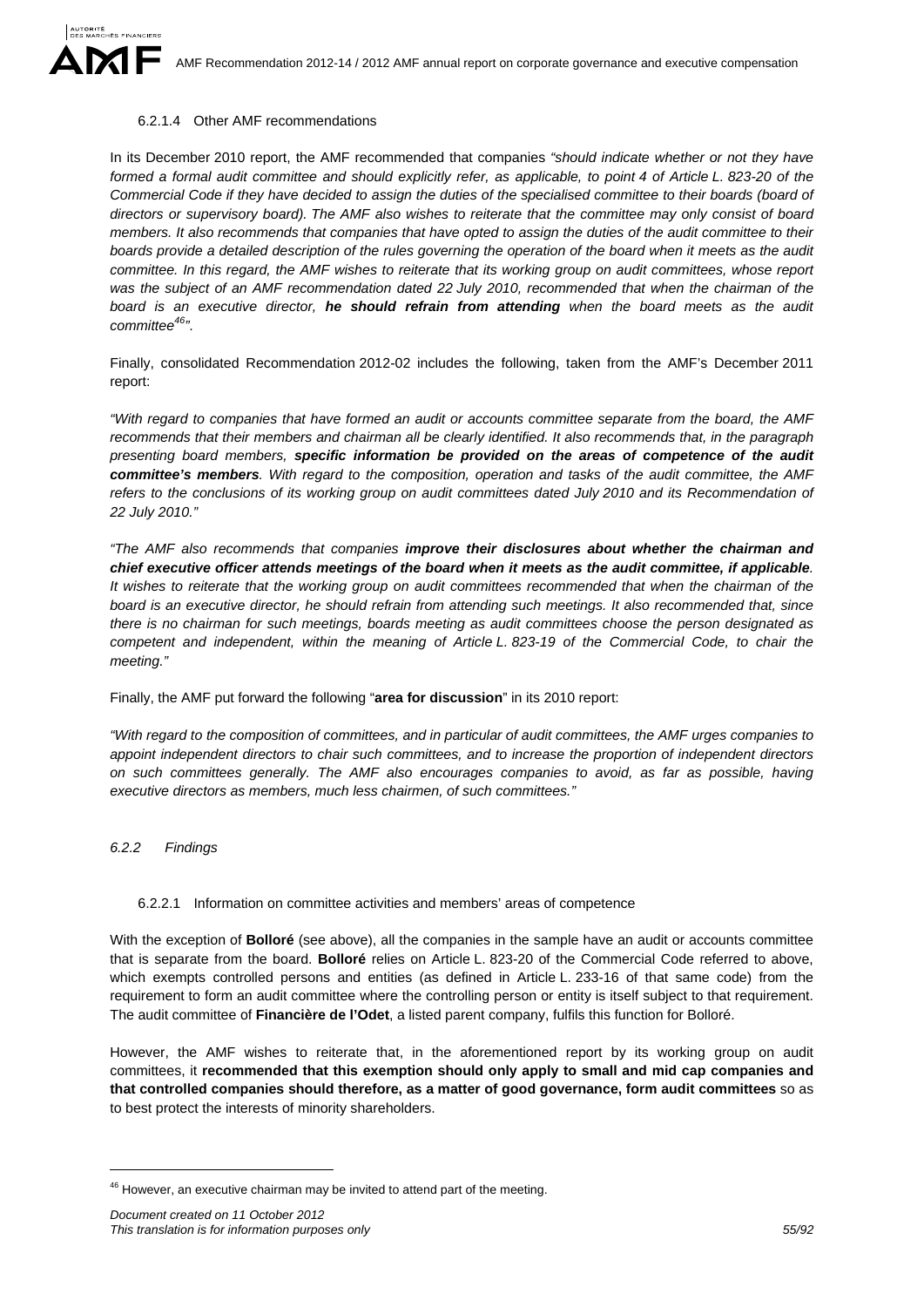All but two companies provide **attendance rates** at committee meetings, which average out at **94%**. Similarly, every company but one provides a **review** of the committee's activities. Some of these reviews go into particular detail about either agenda items at meetings held in the year or the various topics addressed.

**Fifty-four companies** (92% of the sample) **provide some explanation of audit committee members' areas of competence**. Two thirds of these (35 companies) provide relatively detailed descriptions of those areas of competence, while 78% (47 companies) specifically identify the committee member(s) in question. Some companies, in which all members of the audit committee are described as having competence in finance and accounting, either point out that they exceed the requirements of Article L. 823-19 of the Commercial Code or nominate one of the members as a "financial expert" so as to meet those requirements more specifically.

Companies highlight the following **criteria used to determine directors' competence**, in order of priority:

- **Expertise, experience and/or career path**: some companies describe these in summary or in detail within the paragraph on the audit committee, while others include cross-references to biographical information about directors. The most commonly cited areas of expertise relate to financial management and reporting, accounting disciplines (with some companies specifically mentioning knowledge of IFRS) and internal control. Where committee members' professional experience is detailed directly within the paragraph on audit committee members, some companies focus specifically on finance and accounting experience (e.g. positions as finance director, chief accountant, auditor, banker, member of another audit committee or member of the management committee of a financial institution), while others provide more general information on executive roles (chairman and chief executive, chief executive or executive of a bank or non-financial company).
- **Academic qualifications**: companies also highlight this aspect, though to a lesser extent, often linking it to committee members' experience and career paths. Where qualifications are highlighted in detail, the explanations provided refer in particular to chartered accountancy and business school qualifications awarded by French and international institutions.
- **The status of financial expert, as defined in the US Sarbanes-Oxley Act of 2002**: a few companies highlight this point.

#### 6.2.2.2 Proportion of independent directors on audit committees

The average proportion of independent directors serving on the audit committees of the 59 companies in question is high, standing at **70.3%** across all companies, compared with 64% of the sample used for the 2011 report. The average number of members is just above four (4.22).

In 55 of the 59 companies (93%), including 32 of the 35 CAC 40 companies in the sample, this committee is chaired by an independent director. **This means that the audit committee is chaired by a non-independent board member in only four companies, three of which are CAC 40 companies**.

In 18 companies, the committee consists solely of independent directors. However, **23 companies** (40% of the sample) **do not meet the requirement of the AFEP/MEDEF code under which at least two thirds of the audit committee's members should be independent**, irrespective of whether the company is controlled. Of these companies, **six provide no explanation**, thereby failing to adhere to the "comply or explain" principle:

- Three companies whose audit committees have 60% of independent members state that they fall short of the two thirds required by the code, and that they therefore fail to comply with its recommendation, but give no explanation.
- **Another three companies fail to report their non-compliance with the code** and thus provide no explanation: **Areva** (50% of independent directors), **CNP Assurances** (40%) and **EDF** (17%).

As one would expect, the explanations provided by the remaining 17 companies relate to the specific composition of the board and a proportion of independent directors that is less than or only slightly more than 50%, thus leaving less room for manoeuvre. The explanations put forward are thus similar to those relating to noncompliance with the overall proportion of independent directors, including in particular the following:

the special status of public corporation, which can require boards to include government and employee representatives who are, by definition, not independent;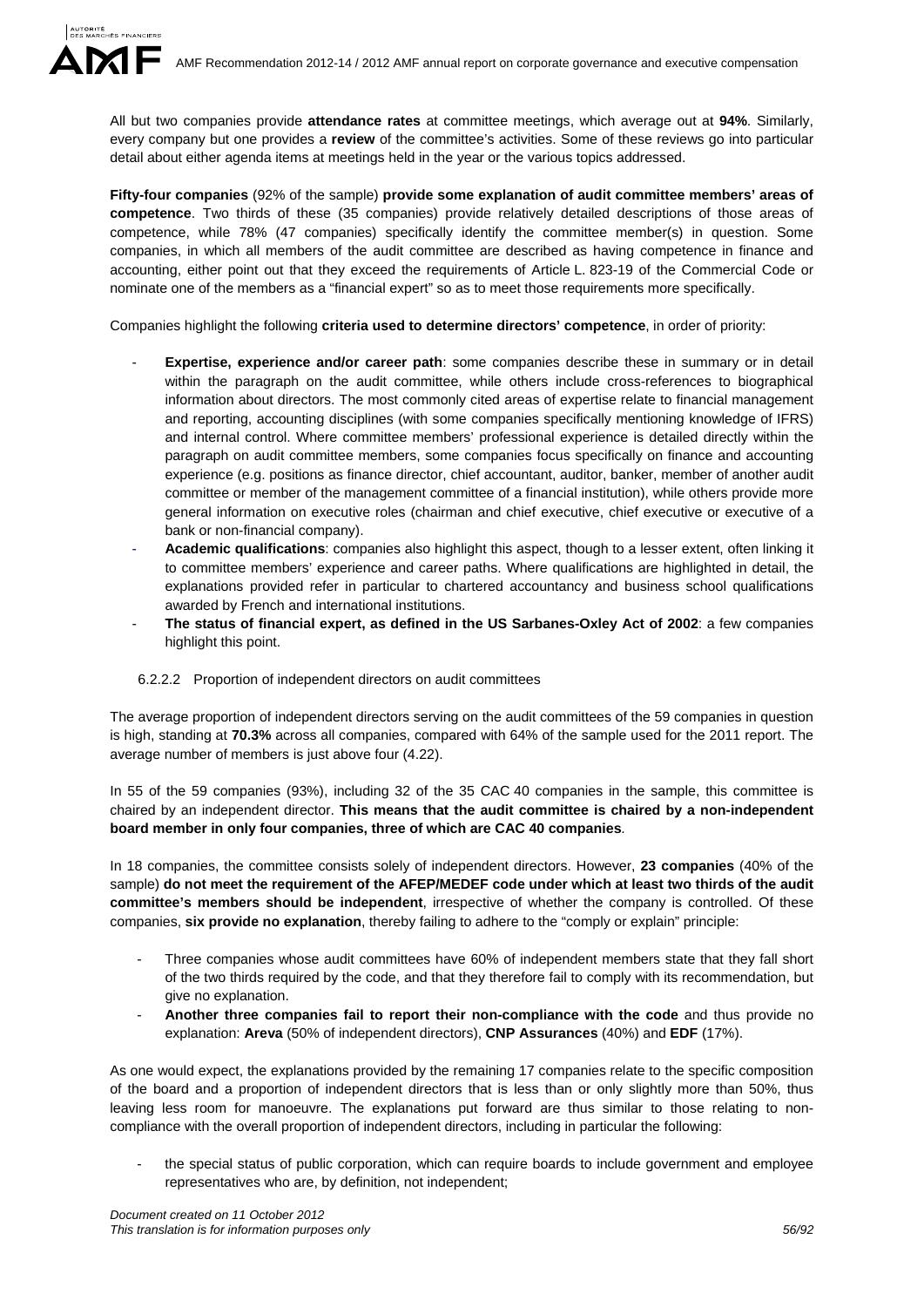

- the distribution of the company's share capital and the expertise of the committee's members;
- control by one or more major shareholders, who may be bound by a shareholders' agreement and acting in concert;
- the ownership structure, stipulations in shareholders' agreements and the resignation of an independent board member.

### 6.3 Appointments and compensation committees

#### *6.3.1 Summary of applicable provisions*

### 6.3.1.1 Legal provisions

Under company law, there is no requirement for listed companies to have compensation and/or appointments committees. However, Article L. 511-41-1 of the Monetary and Financial Code stipulates that the **decisionmaking body of key financial institutions** (credit institutions, investment firms and venture capital firms) must form "**a specialised compensation committee** to help it prepare its decisions". Where the company that is subject to this requirement is part of a group, it is governed by the same rules as those that apply to the audit committee and the board, and can therefore decide *"to apply the compensation policy of the company by which it is controlled as defined it Article L. 233-16 of the Commercial Code"*.

This committee *"mainly consists of independent members who are competent to analyse the company's policies and practices in respect of compensation, including in light of the company's risk policy". It carries out an annual review of the following:* 

#### *"1. The principles of the company's compensation policy.*

*2. Compensation, indemnities and benefits of any kind granted to the company's corporate officers.* 

*3. The compensation policy in respect of employees who manage collective investment schemes* […] *and employees who are financial market professionals and whose activities are liable to have a material impact upon the company's risk exposure."* 

In addition, "the committee may be assisted by the company's internal control teams or by outside experts. It shall *regularly report on its work to the decision-making body."* 

Companies subject to this obligation *"shall include in the report presented at their general meeting information on compensation policy and practices established by decrees issued by the Minister with responsibility for the economy"*.

#### 6.3.1.2 AFEP/MEDEF code

Recommendation 16.1 of the AFEP/MEDEF code stipulates that *"the compensation committee should not include any executive directors, and should have a majority of independent directors"*. Recommendation 16.3 stipulates that *"the compensation committee should help ensure that the board of directors or supervisory board is in the best possible position to determine the full range of compensation and benefits accruing to executive directors; all decisions fall within the responsibility of the board of directors or supervisory board."* 

Section 15 of the code is dedicated to the selection or appointments committee. Its introduction states that *"the appointments or nominations committee plays an essential role in shaping the future of the company, since it is responsible for the future composition of its executive bodies". Accordingly, each Board should appoint, from among its members, a committee to appoint or nominate directors and executive directors, which may or may not be separate from the compensation committee."* Recommendation 15.1 stipulates that *"when the appointments or nominations committee is separate from the compensation committee, the recommendations relating to the latter's composition and mode of operation are also applicable to it. However, contrary to the rules applicable to the compensation committee, the current board chairman shall be involved in the work of the appointments or nominations committee."*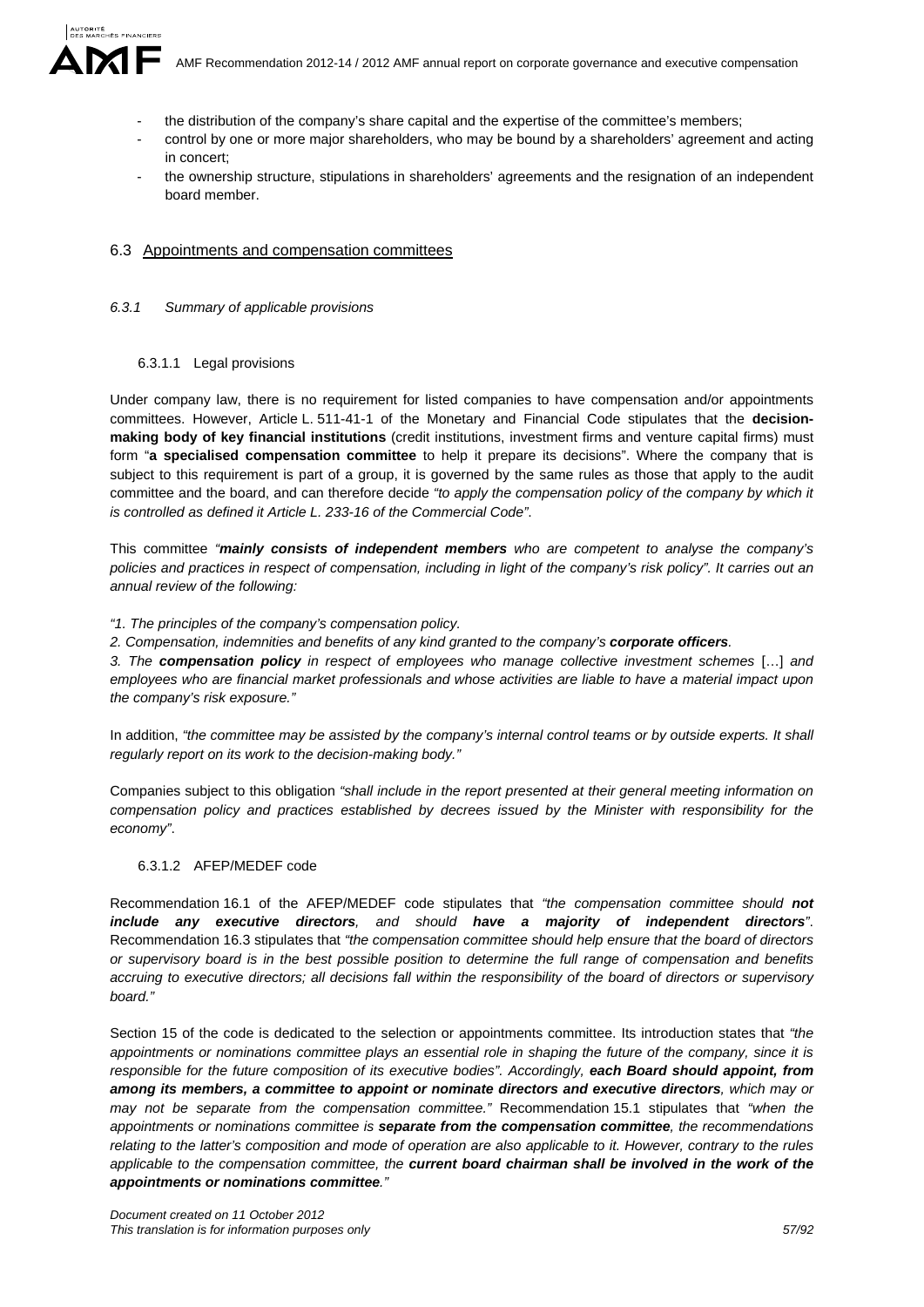### *6.3.2 Findings*

#### 6.3.2.1 Existence of compensation and appointments committees

**With the exception of Bolloré, all the companies in the sample** (including all the CAC 40 companies) **have a compensation committee**. In 61% of cases (36 companies), this committee also acts as the appointments committee. **This means that 21 companies have an appointments committee that is separate from the compensation committee**.

Only **three companies in the sample – Aéroports de Paris, Bolloré and Iliad – have neither a combined appointments committee** nor one that is separate from the compensation committee.

**Bolloré** and **Iliad** provide no explanation, thereby failing to adhere to the "comply or explain" principle. However, **Aéroports de Paris** provides a clear and specific explanation based on its special status referred to above: Act No. 83-675 on public sector democratisation requires that two thirds of the members of the board of directors be appointed by decree or elected by the company's employees.

It should also be noted that, of those companies that have a compensation committee and, where applicable, a separate appointments committee, only one does not state the **number of meetings** held. The average number of members is 3.97 for compensation committees and 4.29 for appointments committees that are separate from the compensation committee.

The vast majority of companies give **average attendance rates** – only four companies fail to provide this information in respect of their compensation committees – which average out at 94% for compensation committees and 92% for separate appointments committees. Finally, all companies but one state that they carry out a **review of the activities** of their compensation and/or appointments committees.

#### 6.3.2.2 Proportion of independent directors

**The average proportion of independent directors is high**, at 71.9% for compensation committees (some of which also act as appointments committees) and 65% for separate appointments committees. In 17 out of 58 companies (29%), including 13 CAC 40 companies, the compensation committee consists solely of independent directors; this proportion is lower among companies with a separate appointments committee (three out of 21 companies).

Of those companies with a compensation committee, 22% (**13 companies**) **do not apply the code's recommendation on having a majority of independent directors**, with most of them giving reasons similar to those put forward in relation to failure to adhere to the two thirds proportion for audit committees: control by major shareholders, agreements defining the balance of power between two major shareholders, agreements between public and private shareholders, or ownership structure more generally. One company highlights the expertise of its compensation and appointments committee's members and the casting vote held by its chairman, who is an independent director.

The AMF also notes that in **eight companies**, **half** of the committee consists of independent directors – a proportion which, while coming close to the code's requirements, **does not constitute a majority**. Of these companies, three do not state that they fail to adhere strictly to the code – implying that they consider that they apply it – while the other five admit that they do not apply this recommendation and explain why.

#### **Recommendation:**

**The AMF wishes to reiterate that the recommendation of the AFEP/MEDEF code requires that independent directors account for strictly more than half of all committee members** (particularly in the case of committees with four members), and that reasons should be given where this is not the case.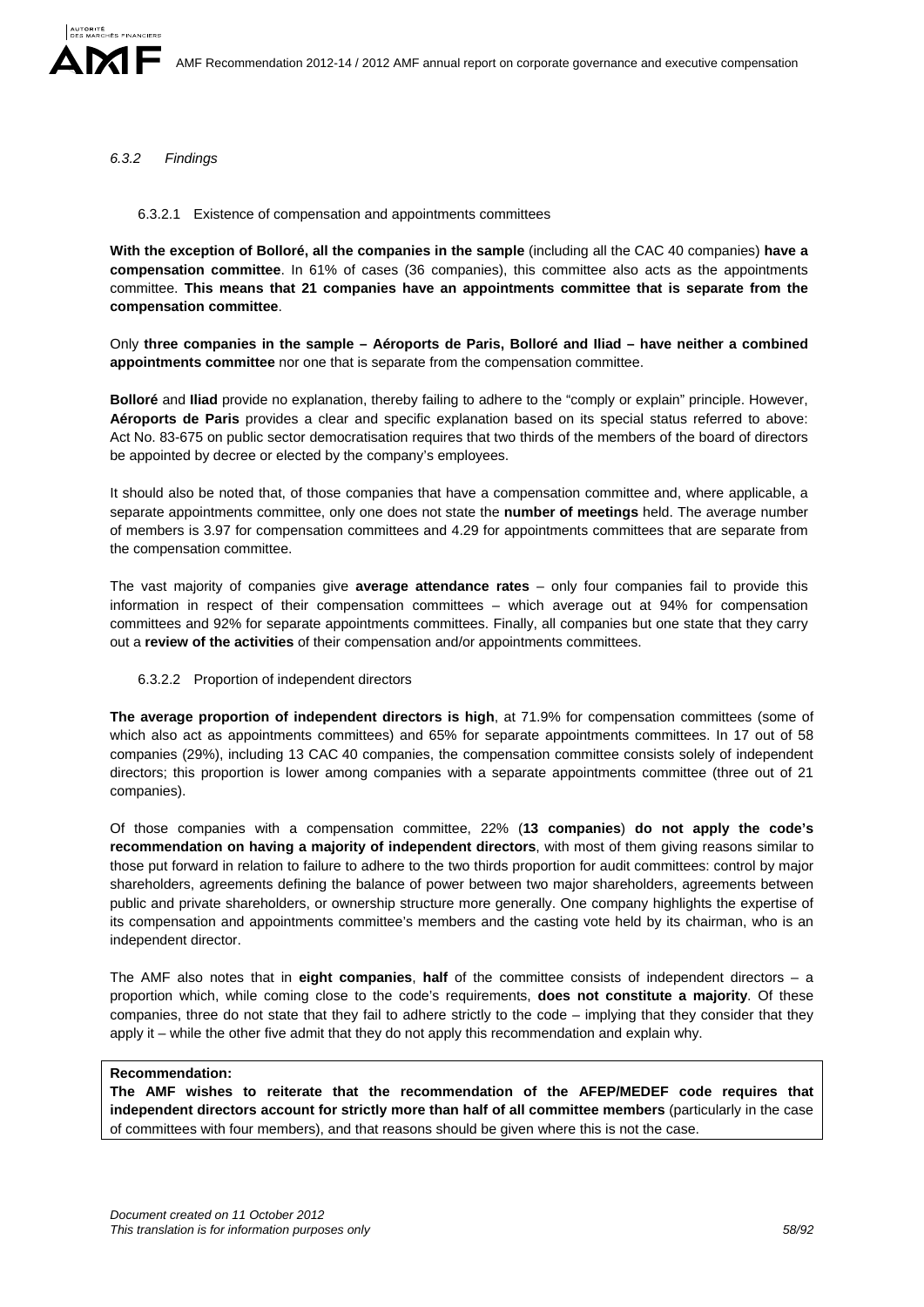Finally, the number of independent directors on **Icade**'s compensation and appointments committee (one out of three) falls significantly short of the code's requirements; the company neither reports nor explains its failure to comply with this recommendation.

6.3.2.3 Executives serving on compensation committees

**The chairman of the compensation committee is considered independent in 86% of cases** or 50 companies (including 29 of the 35 CAC 40 companies in the sample), and in 57% of cases (12 companies) for separate appointments committees. In the sample used for the 2011 report, the equivalent proportions were 79% (for only those companies applying the AFEP/MEDEF code) and 58%.

**In two companies, the chairman of the board is a member of the compensation committee** (as a single committee also responsible for appointments), in contravention of recommendation 16.1 of the AFEP/MEDEF code. The explanations provided are insufficient and fail to explain what alternative action the companies have taken to ensure that the compensation committee is impartial:

- Although **Icade** has a single committee responsible for both compensation and appointments, it justifies the fact that its chairman and chief executive sits on that committee by citing compliance with the recommendations of the AFEP/MEDEF code on compensation committees alone. In fact, the code establishes a clear difference between single (combined) committees and separate compensation committees, specifying that the chairman of the board may only sit on the latter. The company's registration document, however, explains that this executive *"does not take part in any deliberations in respect of his fixed or variable compensation".* While such abstention might mitigate the company's noncompliance with the code, it does not remove the fact that the chairman and chief executive is likely to exert significant influence and sway over the committee.
- **CNP Assurances** explains the fact that the chairman of its supervisory board sits on its compensation and appointments committee by describing it as *"appropriate since his special relationship with the company's executive management means he is in a position to clarify the management of the company's activities to the committee's members"*. The company's registration document also states that *"the board of directors, which nominated the committee's members, nevertheless believed that current operating conditions enable the committee and the board to perform their duties with the necessary efficiency, objectivity and independence of judgement so as to be able to give fair consideration to the interests of all of the Company's shareholders"*.

# **Recommendation:**

**The AMF therefore recommends that companies within which a single committee is responsible for both compensation and appointments should refrain from appointing the current chairman of the board to that committee; under the AFEP/MEDEF code, the chairman of the board may only be appointed to an appointments committee where it is separate from the compensation committee.** 

6.4 Corporate social and environmental responsibility (SER) committees

The AFEP/MEDEF code contains no particular recommendations in relation to the formation of SER committees by boards of directors or supervisory boards.

In **14 of the companies** in the sample (including ten CAC 40 companies), a specialised board committee is tasked with reviewing social, environmental and societal issues.

Such committees are **referred to in a variety of ways**, including the following:

- social responsibility committee;
- strategy, development and sustainable development committee;
- HSE and sustainable development committee;
- ethics, environment and sustainable development committee.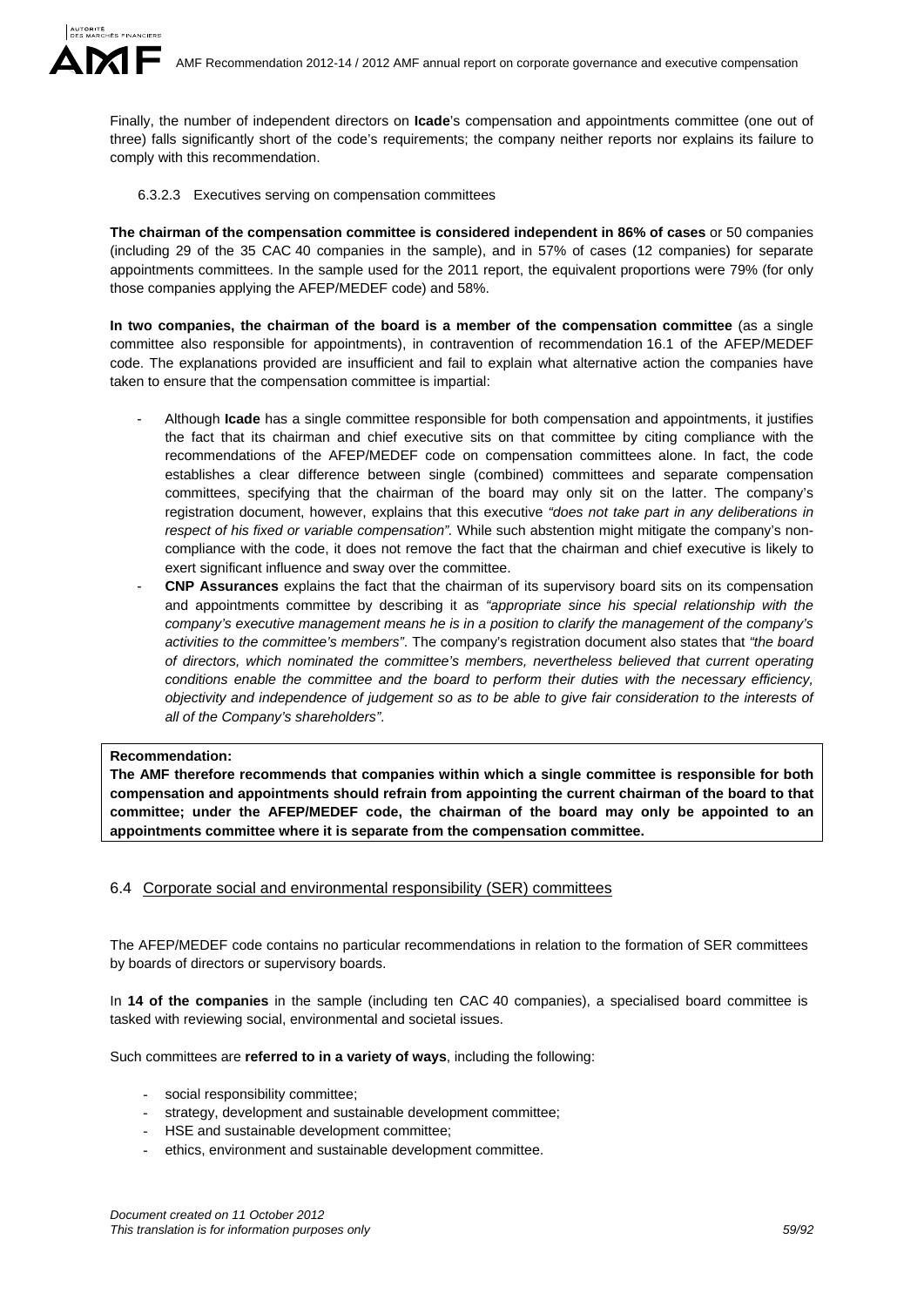**These committees perform a relatively large number of duties, some of which are better substantiated than others**. The following examples are particularly noteworthy:

- *"Regularly review the company's and the Group's environmental performance and strategic policies intended to promote environmental management, protect natural resources and limit the environmental impact of the company's and the Group's activities."*
- *"Determine the main areas in which the Group can continuously improve its HSE performance and regularly compare the progress achieved by the company with that of other companies in the industry."*
- *"Review the Group's main environmental risks and opportunities in light of the challenges specific to its mission and activities; review the Group's social policies, stated targets and achieved performance; review all non-financial information published by the Group, particularly in relation to social and environmental issues; conduct an annual review of a summary of ratings awarded to the Company and its subsidiaries by sustainability rating agencies; and verify that the ethical rules defined by the Group are properly applied."*
- *"The Ethics and Sustainable Development Committee reviews and assesses the following: sponsorship policies and activities undertaken by the Group; health and safety policies put in place, together with associated targets and performance; and risk management policies and systems in respect of social and environmental responsibility and sustainable development."*
- *"Assess the research and development and sustainable development strategies and policies put forward by Company and Group senior management, and advise the board of directors of its opinion. It is informed of all priority programmes and actions that are initiated, and assesses their results."*

In addition, one company has, since 2010, given **one member of its board** specific responsibility for monitoring sustainable development and social issues on behalf of the board and acting as an internal advisor on sustainable development (by analysing sustainable development policies and programmes via interviews with various managers).

Furthermore, two companies whose SER committees have a wider remit covering areas such as development and strategy **report little or no action on sustainable development** within the information they provide about those committees.

A few companies with no corporate social responsibility committee **have tasked their audit committees with duties related to sustainable development**, such as the following:

- reviewing the sustainable development report and the risks associated with sustainable development;
- ensuring that the company's activities are based on compliance with individual and collective values;
- being aware of policies in force in respect of sustainable development and environmental protection;
- drawing up and communicating a charter of values.

To reflect this dual role, two companies have adopted the names "audit, risk and sustainable development committee" and "audit, risk and ethics committee".

Finally, in early 2012 one company's board approved a proposal to form a sustainable development committee. The company in question reiterates that the committee's duties are currently performed by the audit committee.

# **7. Evaluation of the work of the board and its committees**

# 7.1 Summary of applicable provisions

# *7.1.1 AFEP/MEDEF code*

Section 9 of the AFEP/MEDEF code, which covers the evaluation of the board of directors, includes the following provisions: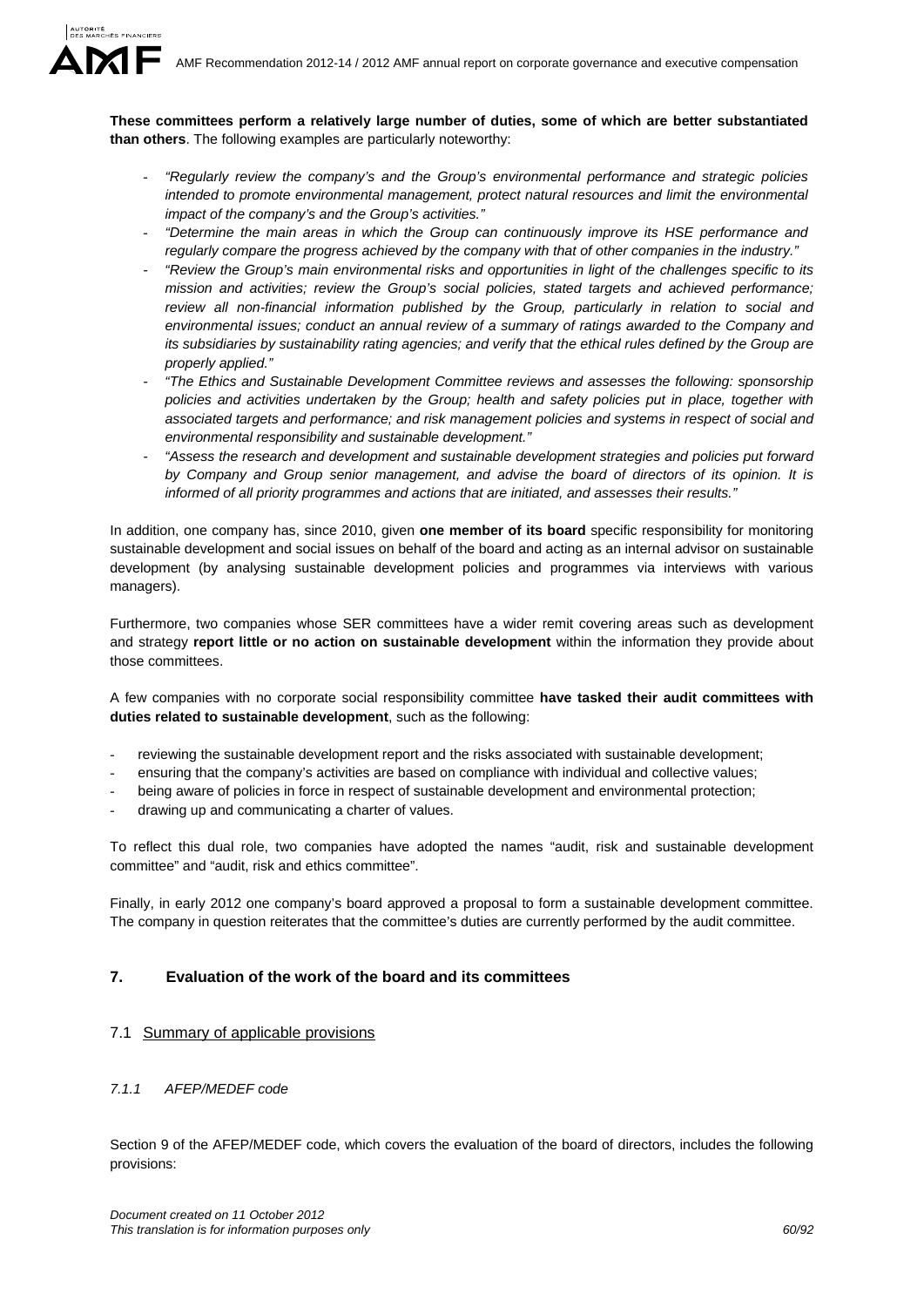*"For sound corporate governance, the board of directors should evaluate its ability to meet the expectations of the shareholders who have granted it authority to direct the company, by reviewing from time to time its composition, organisation and operation (which entails a similar review of the board's committees). Accordingly, each board should consider what constitutes a desirable balance in its composition and that of its committees, and should from time to time consider whether its organisation and operation are suited to the performance of its duties. This evaluation should have three aims: to review the board's operating procedures, to check that suitable preparation and debate is afforded to important matters and to measure each director's actual contribution to the work of the board as a result of his or her particular areas of competence and involvement in deliberations. This evaluation, which should preferably be undertaken annually, should be carried out as follows: - Once a year, the board of directors should devote an agenda item to a debate on its mode of operation.* 

- *-A formal evaluation should completed at least once every three years. This may be carried out with the help of an external consultant, potentially under the supervision of an independent director.*
- *Shareholders should be informed each year, in the annual report, of the completion of these evaluations and, where applicable, any action taken as a result* […]*."*

# *7.1.2 AMF recommendation*

In its December 2011 report, the AMF recommended that, when disclosing information about the results of board evaluations and desirable changes discussed as part of those evaluations, companies include the content of discussions held on the issue of boardroom diversity.

# 7.2 Findings

**95% of companies in the sample claim to have conducted an evaluation** of their board either in 2011 or in the first quarter of 2012 in respect of 2011.

**81% of them** (46 companies) provide information on the results of that evaluation. **49%** of those companies that communicate on the results of the evaluation describe the desired improvements.

# **Three companies expressly decline to apply some or all of the code's recommendation** on board evaluations:

- One company does not meet the requirement to measure each director's contribution to the work of the board, believing that its board is, by nature, a collegial body, and that such an assessment is therefore neither possible nor desirable.
- One company has not conducted an evaluation of its board, since the latter was only formed in 2011; it explains that the board will evaluate its activities one year after its formation, i.e. in 2012.
- Finally, one company explains that its board has not yet conducted an evaluation of its operation because of the group's capital structure and highly concentrated ownership.

With regard to this last explanation, the link between highly concentrated ownership and non-compliance with this recommendation is not clear.

While **CNP Assurances** has not expressly declined to apply the code's recommendation on board evaluations, the company's registration document makes no mention of any board evaluation. Given the lack of any clear statement on this subject and of any detailed explanation in the registration document, this situation appears not to adhere to the "comply or explain" principle. A review of previous registration documents shows, however, that the company did conduct a relatively formal evaluation in 2010.

**Areas for improvement** considered by board members include the following:

- that the board should expand its work in relation to certain categories of risk;
- that workload should be more evenly split between the board and its committees;
- that the board should be more involved in matters of strategy;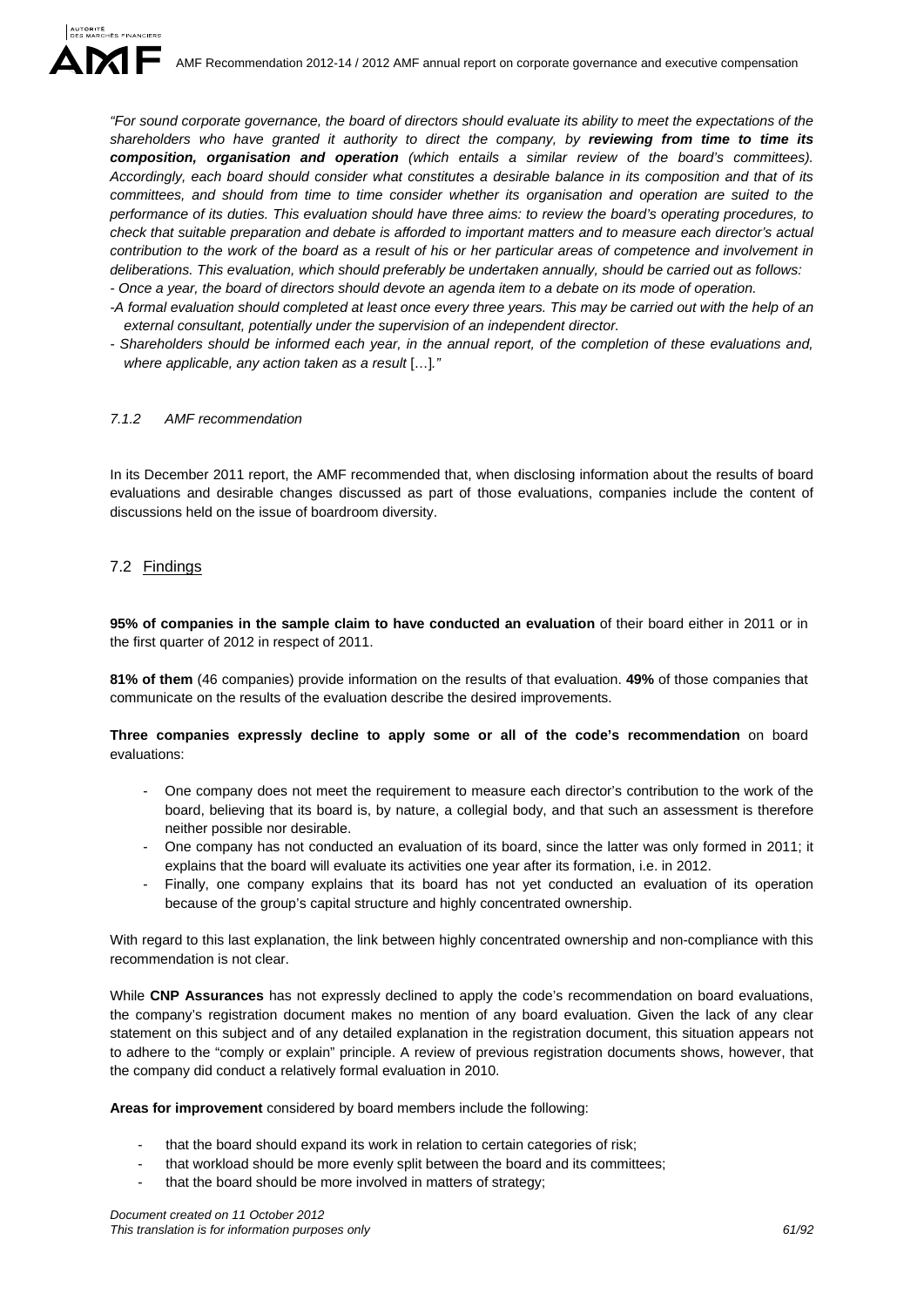AMF Recommendation 2012-14 / 2012 AMF annual report on corporate governance and executive compensation

- that more comprehensive information on strategy should be requested, and that proper monitoring tools should be put in place;
- that information on risk management and internal control should continue to be developed;
- that information on the company's competitors should be improved (e.g. via continuous competitor mapping);
- that board members should be proactive in seeking to understand R&D and production (e.g. through site visits);
- that compensation should be examined in greater detail;
- that summary information should be provided on the work of the executive committee;
- that the board's composition should be improved in terms of skills and diversity (more female directors and greater representation of emerging countries);
- that the board should devote more time to social, ethical and social responsibility issues.

Furthermore, **eight companies report on actions already implemented or planned** in response to requests to make improvements. Examples include the following:

- longer board meetings:
- an annual plan covering key strategic issues drawn up by the chairman and chief executive and approved by the lead director;
- institution of an annual strategy seminar;
- appointment of female directors to diversify the board's composition;
- submission at each board meeting of an executive summary of key risks;
- awareness-raising in relation to key technological challenges faced by the group.

In terms of best practice, the AMF notes that **Bureau Veritas** provides **detailed information about the implementation of its 2012 action plan** in response to requests for improvements following the board's evaluation. This plan, which was put forward by the appointments and compensation committee and approved by the board of directors, will cover the format of information on the business market, the format of reports submitted to the board by committees and the organisation of an annual directors' meeting on business and strategy.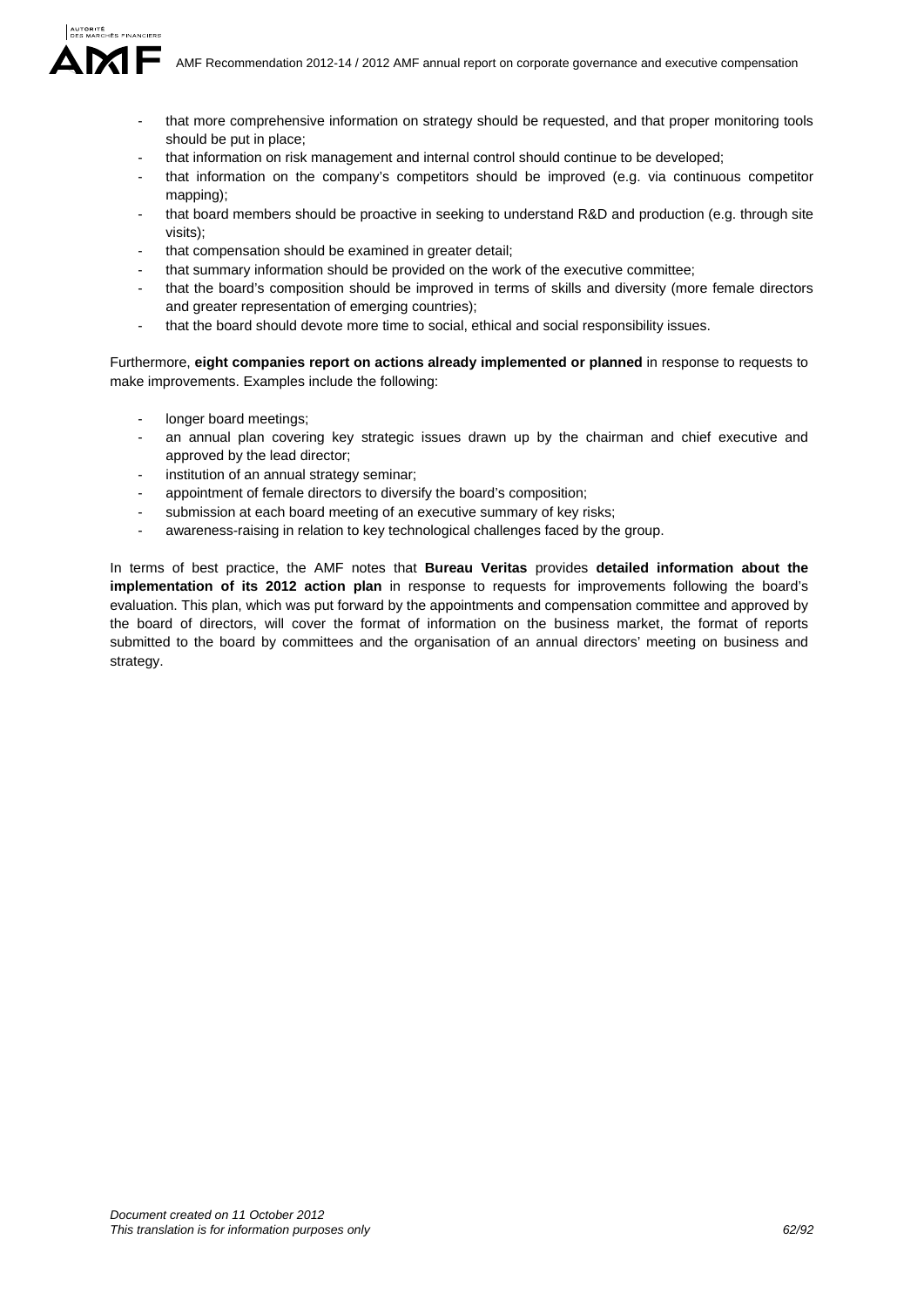# **III. EXECUTIVE COMPENSATION**

Based on the main findings from its annual reports on corporate governance and executive compensation published since 2009, the AMF concludes that major companies have made genuine progress in improving transparency in relation to executive compensation.

**In the conclusions of these reports, the AMF put forward a number of recommendations aimed at improving implementation of the code as well as areas for discussion, which have been consolidated into a single document**47.

With regard to executive compensation, the 2012 report has focused on monitoring certain recommendations of the AFEP/MEDEF code and recommendations issued by the AMF. In particular, the AMF has assessed the adequacy of explanations provided by issuers when they choose not to apply a recommendation of the code. These recommendations cover the following areas:

- presentation of the various components of compensation (centralised information and the use of standard tables as set out in the AMF Recommendation of 22 December 2008<sup>48</sup> ("the Recommendation"); presentation of total compensation paid by group companies;
- holding an employment contract at the same time as holding corporate office that is phased over time, depending on the reappointment of directors whose directorships expired in 2011 or early 2012;
- termination payments: the method used to calculate termination payments and the terms under which such payments were made where an executive director left office in 2011 or early 2012;
- stock options and bonus share awards: application of performance criteria, types of criteria applied and compulsory holding periods;
- variable compensation: accurate and explicit definition of quantitative and qualitative criteria used and performance levels set to determine variable compensation;
- methods used to calculate benefits and comprehensive information on defined benefit pension schemes.

**As in previous years, a comparative analysis has also been carried out in relation to certain components of executive compensation in CAC 40 companies.** 

<u>.</u>

AMF Recommendation 2012-02 of 9 February 2010 on corporate governance and executive compensation for companies

applying the AFEP/MEDEF code – Consolidated presentation of recommendations contained in AMF annual reports.<br><sup>48</sup> AMF recommendation on information on executive compensation to be disclosed in registration documents – 22 D 2008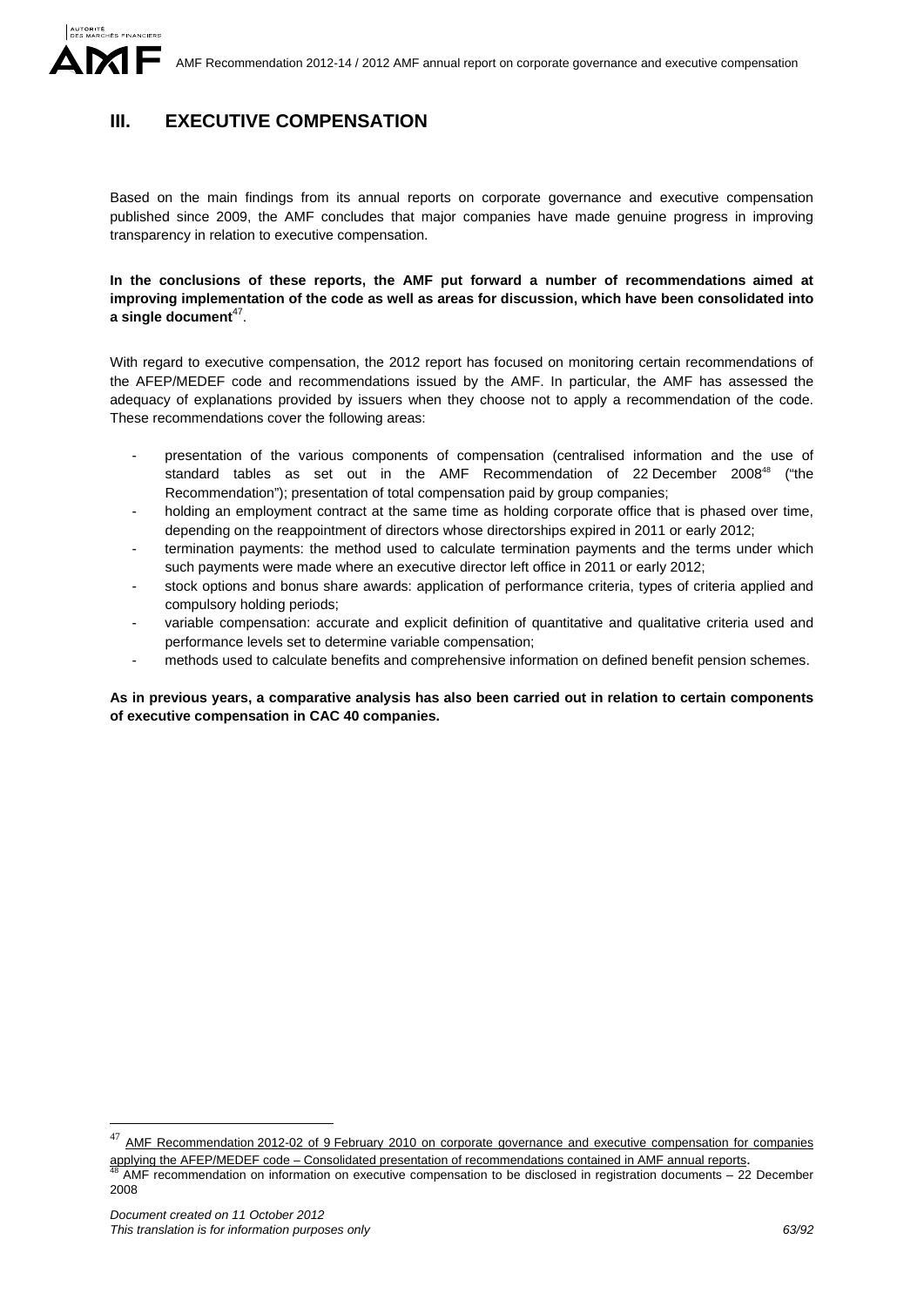# **1. Breakdown of compensation by category of executive**

Total compensation due and paid in 2011 (due in respect of 2010), detailed below, includes fixed compensation and, where applicable, variable compensation, exceptional compensation, directors' fees and benefits in kind.

Total compensation does not include stock options, performance shares or pension benefits. In the remainder of this report, references to **overall compensation** include total compensation as defined above, together with stock options and performance shares measured in accordance with IFRS.

This information is taken from registration documents prepared by companies in the sample, and, more specifically, the tables set out in the AFEP/MEDEF corporate governance code and the **Recommendation**. These tables are used by the vast majority of companies in the sample.

# 1.1 Aggregate sample

**The quartile distribution of compensation paid in 2011 and due in respect of the 2011 financial year to the 119 executive directors in the sample, excluding non-executive chairmen, is set out below**49.

 $\triangleright$  Breakdown by quartile of 2011 compensation for the roles of chairman and chief executive, chief executive, chairman of the management board and statutory manager (62 executives in all)

The AMF notes that compensation **paid** to these 62 executives in 2011 fell into the following quartiles:

- o €217k €1,341k
- o €1,341k €1,773k
- o €1,773k €2,416k
- o €2,416k €4,532k

The AMF notes that compensation **due** to these 62 executives in 2011 fell into the following quartiles:

- o €384k €1,383k
- o €1,383k €1,917k
- o €1,917k €2,388k
- o €2,388k €4,547k
- $\triangleright$  Breakdown by quartile of 2011 compensation for management board members and deputy chief executives (57 executives in all)

The AMF notes that compensation **paid** to these 57 executives in 2011 fell into the following quartiles:

- o €173k €794k
- o €794k €1,097k
- o €1,097k €1,695k
- o €1,695k €6,938k

The AMF notes that compensation **due** to these 57 executives in 2011 ranged from €173k to €10,614k<sup>50</sup>:

- o €173k €767k
- o €767k €1,021k

1

- o €1,021k €1,600k
- o €1,600k €10,614k

<sup>&</sup>lt;sup>49</sup> Compensation paid to the 14 non-executive directors in the sample is set out in Section III. 1.2.  $50$  The highest compensation was paid to an executive of Vivendi.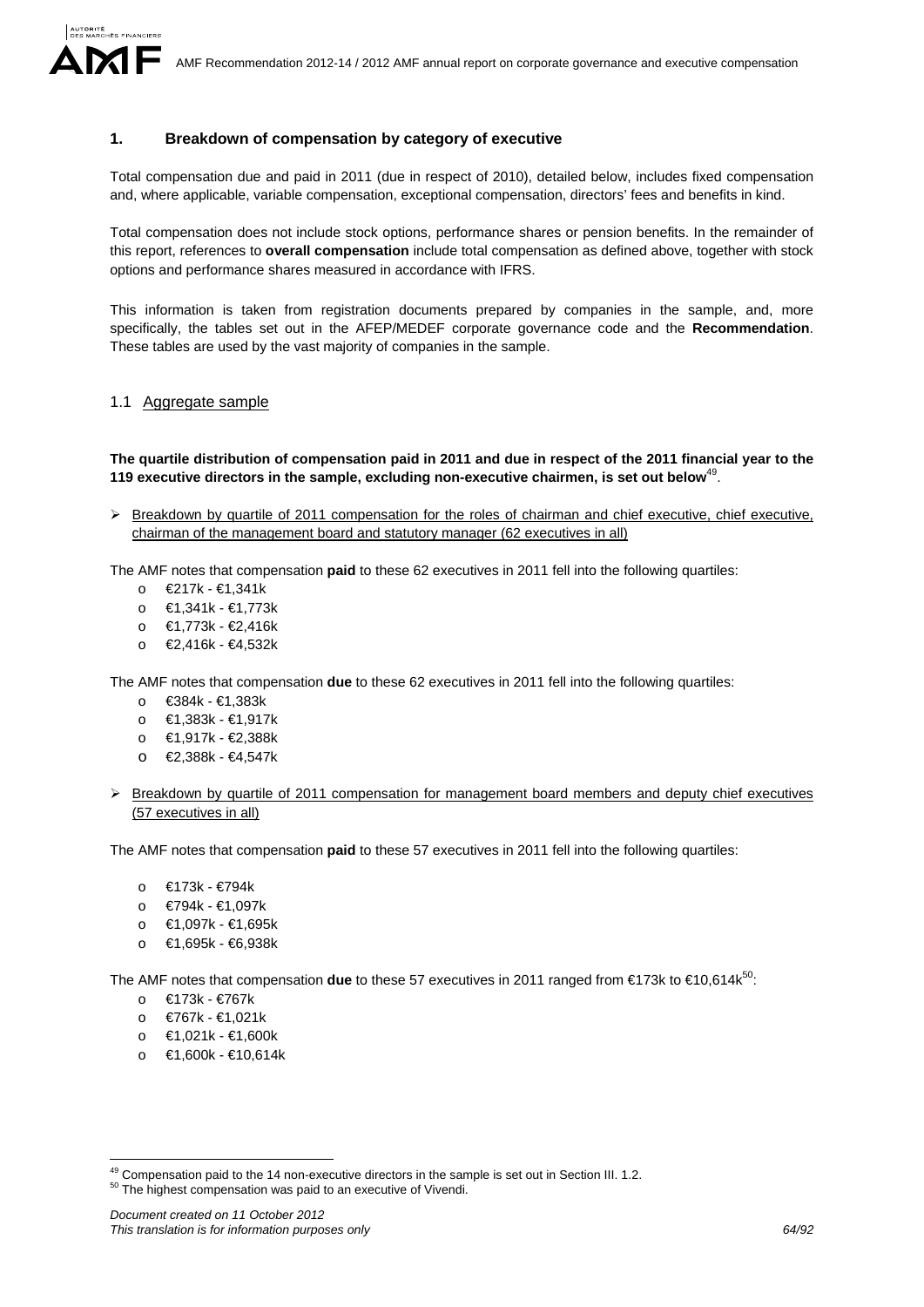# 1.2 CAC 40 companies

> Breakdown by quartile of 2009, 2010 and 2011 compensation for the roles of chairman and chief executive, chief executive, chairman of the management board and statutory manager in CAC 40 companies

The AMF notes that compensation **paid** in 2011 ranged from €719k to €4,532k.

| Total compensation paid in 2009 | Total compensation paid in 2010 | Total compensation paid in 2011 |
|---------------------------------|---------------------------------|---------------------------------|
|                                 |                                 |                                 |
| €0 - €1,033k                    | €591k - €1,189k                 | €719k - €1,538k                 |
| €1,033k - €1,543k               | €1,189k - €1,620k               | €1,538k - €2,096k               |
| €1,543k - €2,564k               | €1,620k - €2,497k               | €2,096k - €2,959k               |
| €2,564k - €4,023k               | €2,497k - €4,048k               | €2,959k - €4,532k               |

The AMF notes that compensation **due** in 2011 ranged from €709k to €4,547k.

| Total compensation due in<br>respect of 2009 | Total compensation due in<br>respect of 2010 | Total compensation due in<br>respect of 2011 |  |  |
|----------------------------------------------|----------------------------------------------|----------------------------------------------|--|--|
| €0 - €1,113k                                 | €719k - €1,659k                              | €709k - €1,743k                              |  |  |
| €1,113k - €1,903k                            | €1,659k - €2,421k                            | €1,743k - €2,219k                            |  |  |
| €1,903k - €2,697k                            | €2,421k - €2,897k                            | €2,219k - €2,951k                            |  |  |
| €2,697k - €3,999k                            | €2,897k - €4,500k                            | €2,951k - €4,547k                            |  |  |

> Breakdown by quartile of 2009, 2010 and 2011 compensation for management board members and deputy chief executives of CAC 40 companies

The AMF notes that compensation **paid** in 2011 ranged from €631k to €6,938k.

| Total compensation paid in 2009 | Total compensation paid in 2010 | Total compensation paid in 2011 |
|---------------------------------|---------------------------------|---------------------------------|
| €0 - €518k                      | €347k - €671k                   | €631k - €1,010k                 |
| €518k - €799k                   | €671k - €842k                   | ' €1,010k - €1,266k             |
| €799k - €1,491k                 | €842k - €1,485k                 | €1,266k - €1,766k               |
| €1,491k - €5,428k               | ' €1,485k - €5,432k             | €1,766k - €6,938k               |

The AMF notes that compensation **due** in 2011 ranged from €621k to €10,615k.

| Total compensation due in<br>respect of 2009 | Total compensation due in<br>respect of 2010 | Total compensation due in respect<br>of 2011 |
|----------------------------------------------|----------------------------------------------|----------------------------------------------|
| €0 - €620 k                                  | €360k - €834k                                | €621k - €969k                                |
| €620k - €872k                                | €834k - €1,266k                              | €969k - €1,115k                              |
| €872k - €1,523k                              | €1,266k - €1,701k                            | €1,115k - €1,903k                            |
| €1,523k - €5,412k                            | €1,701k - €5,572k                            | €1,903k - €10,615k                           |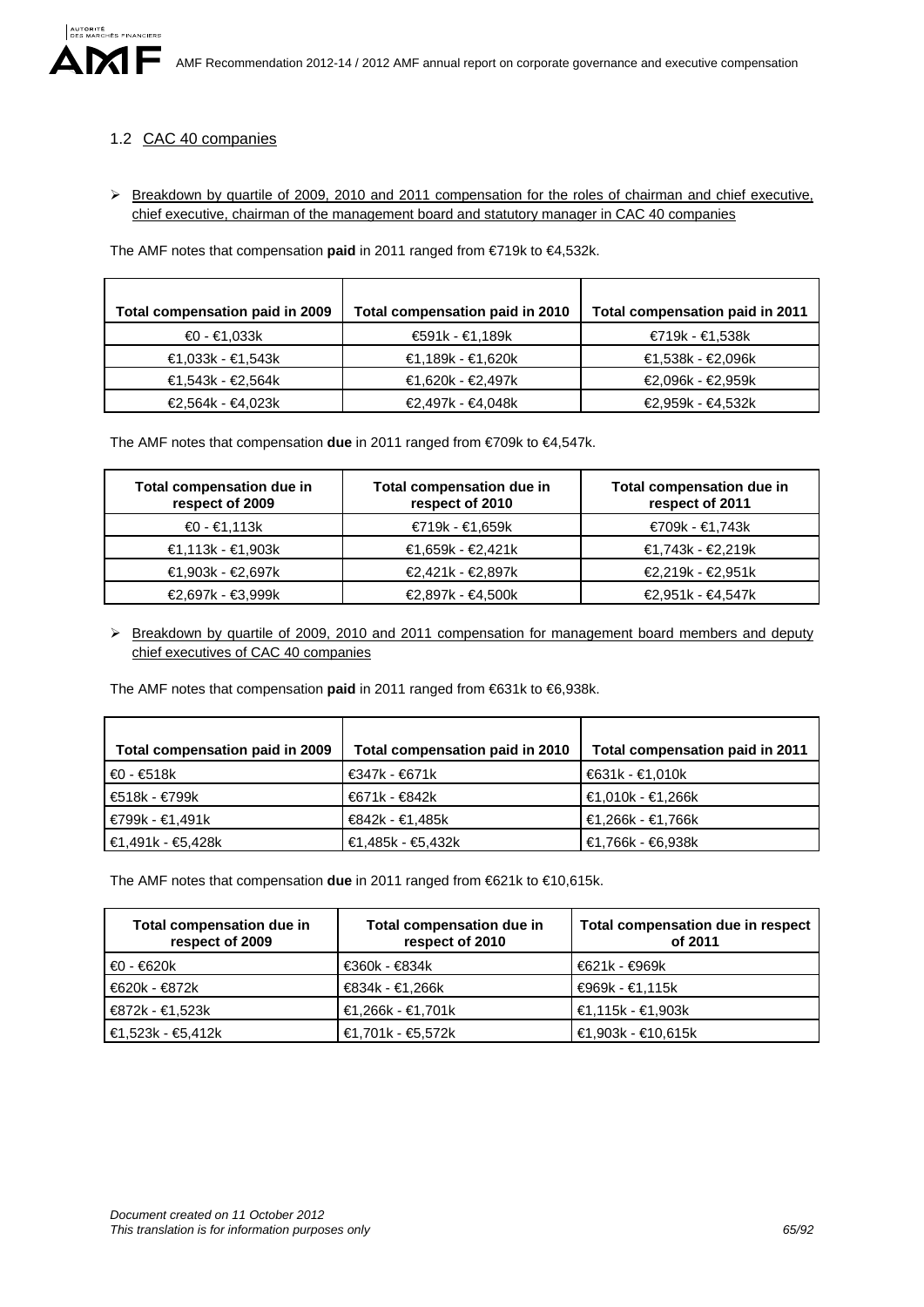# **2. Presentation of information on executive compensation**

# 2.1 Summary of applicable provisions

### *2.1.1 European regulations*

By way of background, companies are required when preparing their registration documents to comply with various sections of the European "Prospectus Regulation"<sup>51</sup>, covering the presentation of compensation:

- Paragraph 15 of Annex I on the presentation of compensation, and paragraph 15.2 on the total amount provisioned or recognised by issuers or their subsidiaries for the purposes of paying pensions or other benefits.
- Paragraph 16.4 of Annex I, which stipulates that registration documents must, in particular, include a statement as to **whether or not the issuer complies with corporate governance rules in force** in its home country. Where the issuer does not comply with such rules, the statement must be accompanied by an explanation.
- Paragraph 19 on the presentation of relationships between related parties.

#### *2.1.2 AMF recommendation*

To improve the clarity and comparability of information on executive compensation, AFEP and MEDEF recommend that listed companies follow the standard presentation and group their tables together in a specific section of the annual report covering executive compensation.

The AMF set out details of how this information should be presented in its aforementioned **Recommendation**, which stipulates, in particular, that issuers should:

- centralise their information and tables in the section of their registration document on executive compensation, or, where a company wishes to avoid duplicating information, insert explicit crossreferences to other sections of the document where the relevant information is provided;
- make particular use of Table 10<sup>52</sup> of its **Recommendation** summarising information on employment contracts, termination payments, non-compete compensation and defined benefit pension schemes;
- include a paragraph or table setting out a summary of exceptions to the AFEP/MEDEF code and associated explanations;
- present all compensation and benefits due from and paid by group companies.

<sup>1</sup> <sup>51</sup> (EC) Commission Regulation 809/2004 of 29 April 2004 implementing Directive 2003/71/EC of the European Parliament and of the Council on information contained in the prospectus, the structure of the prospectus, the incorporation of information by reference, publication of the prospectus and dissemination of promotional communications.

| Employment contract (1)<br><b>Executive</b> |     |    | Supplementary pension<br>scheme |    | Payments or benefits due<br>or liable to be due as a<br>result of termination of<br>duties or change of role |    | <b>Compensation in respect</b><br>of a non-compete clause |    |
|---------------------------------------------|-----|----|---------------------------------|----|--------------------------------------------------------------------------------------------------------------|----|-----------------------------------------------------------|----|
| <b>Directors</b>                            | Yes | No | Yes $(2)$                       | No | Yes (3)                                                                                                      | No | Yes (4)                                                   | No |
| Name 1                                      |     |    |                                 |    |                                                                                                              |    |                                                           |    |
| Role 1                                      |     |    |                                 |    |                                                                                                              |    |                                                           |    |
| Start date 1                                |     |    |                                 |    |                                                                                                              |    |                                                           |    |
| End date 1                                  |     |    |                                 |    |                                                                                                              |    |                                                           |    |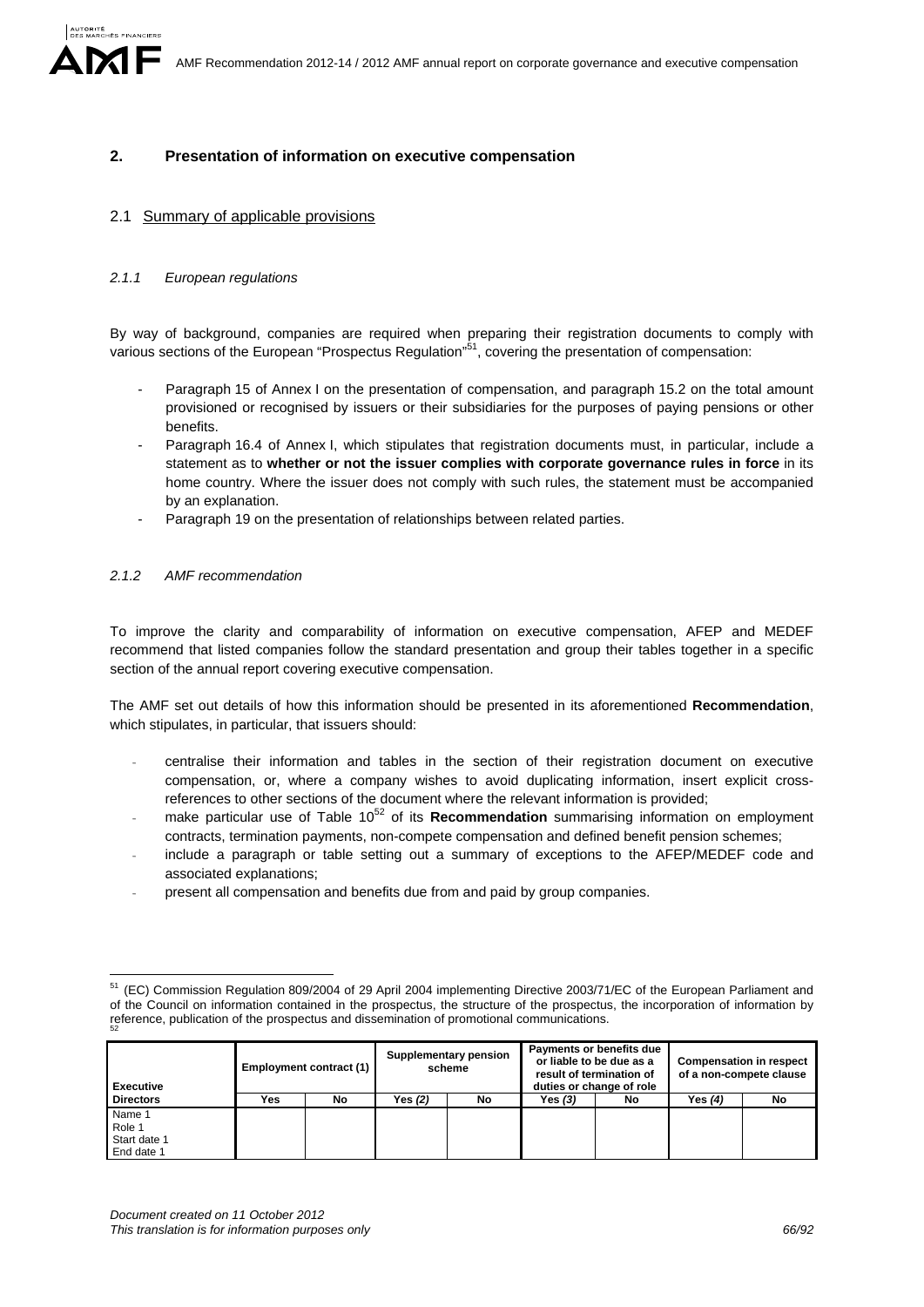# 2.2 Findings

# *2.2.1 Updated and centralised information*

**The AMF recommends that information on compensation be updated**. Where this information is not available within the group at the date on which the registration document is submitted, the AMF recommends that the company subsequently publish a press release<sup>53</sup> or an updated version of its registration document to ensure that comprehensive information is publicly disclosed.

Of the 60 companies in the sample, 53 (88%) centralise information on executive compensation in the compensation section of their registration document or annual financial report. Most of the remaining companies include cross-references to other sections of their registration document or annual financial report, such as the chairman's report or special reports on the allotment of stock options or performance shares.

*2.2.2 Presentation of the summary compensation table pertaining to stock options, performance shares and share subscription warrants* 

**The AMF also notes that every company in the sample presents Table 10 of the AMF recommendation or equivalent information.** This table summarises information on employment contracts, termination payments, non-compete compensation and defined benefit pension schemes. It transpires that:

- **Fifty-three companies, including 34 CAC 40 companies, present Table 10 of the AMF recommendation;**
- **Seven companies provide equivalent information.**
- *2.2.3 Summary presentation of compliance with the recommendations of the AFEP/MEDEF code*

**The AMF notes that, in accordance with its recommendation, nine companies – Alcatel, Air Liquide, Bouygues, Hermès International, Lafarge, Peugeot, Safran, Schneider and Vinci – summarise exceptions to the AFEP/MEDEF code either in a dedicated paragraph or in a table**.

# *2.2.4 Compensation and benefits due from and paid by group companies*

The Commercial Code<sup>54</sup> stipulates that the financial review of the consolidated financial statements by management must indicate the amount of compensation and benefits of any kind paid to executives by companies which are controlled pursuant to Article L. 233-16. There are various different interpretations of this article, which requires companies to prepare consolidated financial statements *"where they exclusively or jointly control or exercise significant influence over one or more other companies55."*

<sup>53</sup> Where appropriate, a press release confirming that the registration document is available.

<sup>&</sup>lt;sup>54</sup> Article L. 225-102-1 of the Commercial Code: "The report referred to in Article L. 225-102 shall set out the total compensation *and benefits of any kind paid in the year to each corporate officer. This shall include benefits in the form of equity securities,*  debt securities or securities giving access to equity or entitling the holder to receive an allocation of debt securities in the *company or companies referred to in Articles L. 228-13 and L. 228-93.* 

*It shall also set out the amount of compensation and benefits of any kind received by each of the corporate officers in the year from companies which are controlled within the meaning of Article L. 233-16 or from the company which controls, within the* 

Article L. 233-16 of the Commercial Code: *"Commercial companies shall prepare and publish each year, under the responsibility of the board of directors, management board or statutory manager(s), as the case may be, consolidated financial statements together with a group financial review by management, whenever they exclusively or jointly control or exercise significant influence over one or more other companies as defined below.*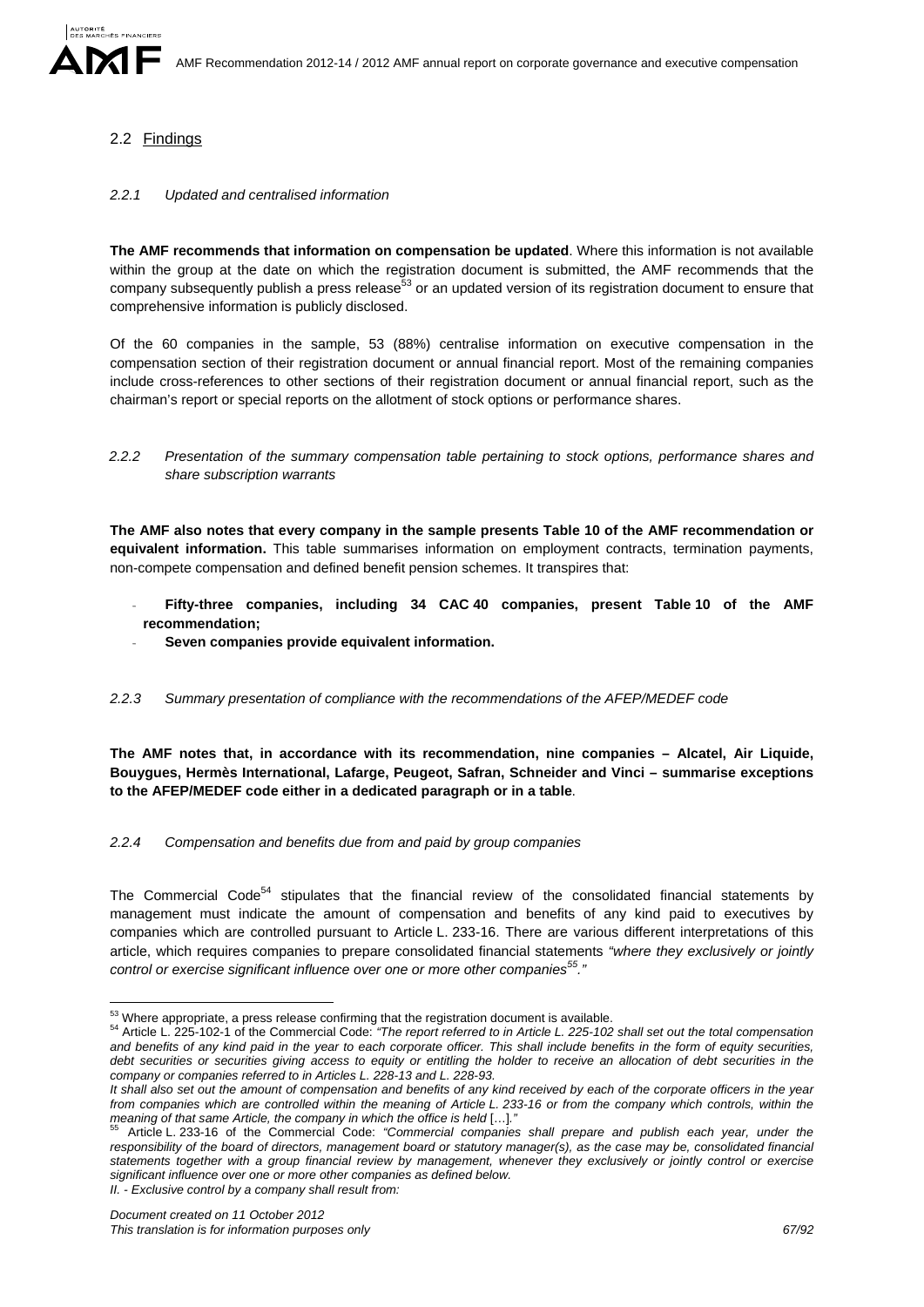The AMF's position has always been that this reference is intended to cover all companies consolidated by the parent. Accordingly, where a listed company belongs to a group, the AMF recommends, in particular, that information on executive compensation should cover amounts paid in connection with the office held in the listed company, **by all companies in the chain of control and those over which the parent exercises significant influence**.

Consequently, the AMF asks listed companies to include in their summary tables compensation and benefits of all kinds due or paid to corporate officers in connection with their office by all group companies.

JC Decaux SA points out that, in addition to amounts paid by the listed company, compensation paid to its executives includes that paid by the controlling holding company and foreign subsidiaries. The company includes a table setting out this information for each executive.

Furthermore, while reviewing registration documents, the AMF noted that certain executive directors were only paid by the issuer's holding company under the terms of an assistance agreement between the parent and its affiliate. In such circumstances, the AMF asks that issuers:

- set out, in the tables dedicated to executive compensation, all amounts paid by holding companies in respect of compensation; and
- where the amount of services invoiced exceeds the amounts paid in respect of executive compensation, specify earlier, in accordance with point 19 of Annex I of the European "Prospectus Regulation", the nature of other activities or services covered by that assistance and consultancy agreement, together with all associated amounts.

# **3. Concurrently holding an employment contract and corporate office**

# 3.1 Summary of applicable provisions

The AFEP/MEDEF corporate governance code states that *"Where a senior executive is appointed a corporate officer, it is recommended that his or her employment contract with the company or with a company affiliated to the group be terminated, either using the 'termination by mutual agreement' procedure or via his or her resignation".* 

This recommendation applies to directorships commencing after 6 October 2008 – the date on which the recommendation was made public – and when renewing directorships commencing prior to that date, as assessed by the board of directors or supervisory board.

**This provision applies only to the roles of chairman of the board of directors, chairman and chief executive, chief executive in companies with a board of directors, chairman of the management board, sole chief executive of companies with both a management board and a supervisory board, and statutory manager of a limited stock partnership. Accordingly, deputy chief executives and members of the management board fall outside the scope of this recommendation.** 

<sup>1</sup> *1. Either direct or indirect ownership of the majority of voting rights in another company.* 

*<sup>2.</sup> That company having appointed, for two consecutive years, the majority of members of the board of directors, management board or supervisory board of another company. The consolidating company shall be presumed to have made these appointments if it has, in the course of that period, directly or indirectly held more than 40% of the voting rights and no other associate or shareholder has directly or indirectly held a greater proportion than that held by it.* 

*<sup>3.</sup> The right to exercise a dominant influence over a company by virtue of an agreement or clauses in the Articles of Association, where allowed by applicable law.* 

*III. - Joint control is shared control of a company operated jointly by a limited number of associates or shareholders, such that decisions are made by mutual agreement.* 

*IV. - Significant influence over a company's management and financial policy is presumed to exist where a company directly or indirectly holds at least one fifth of the voting rights in that company."*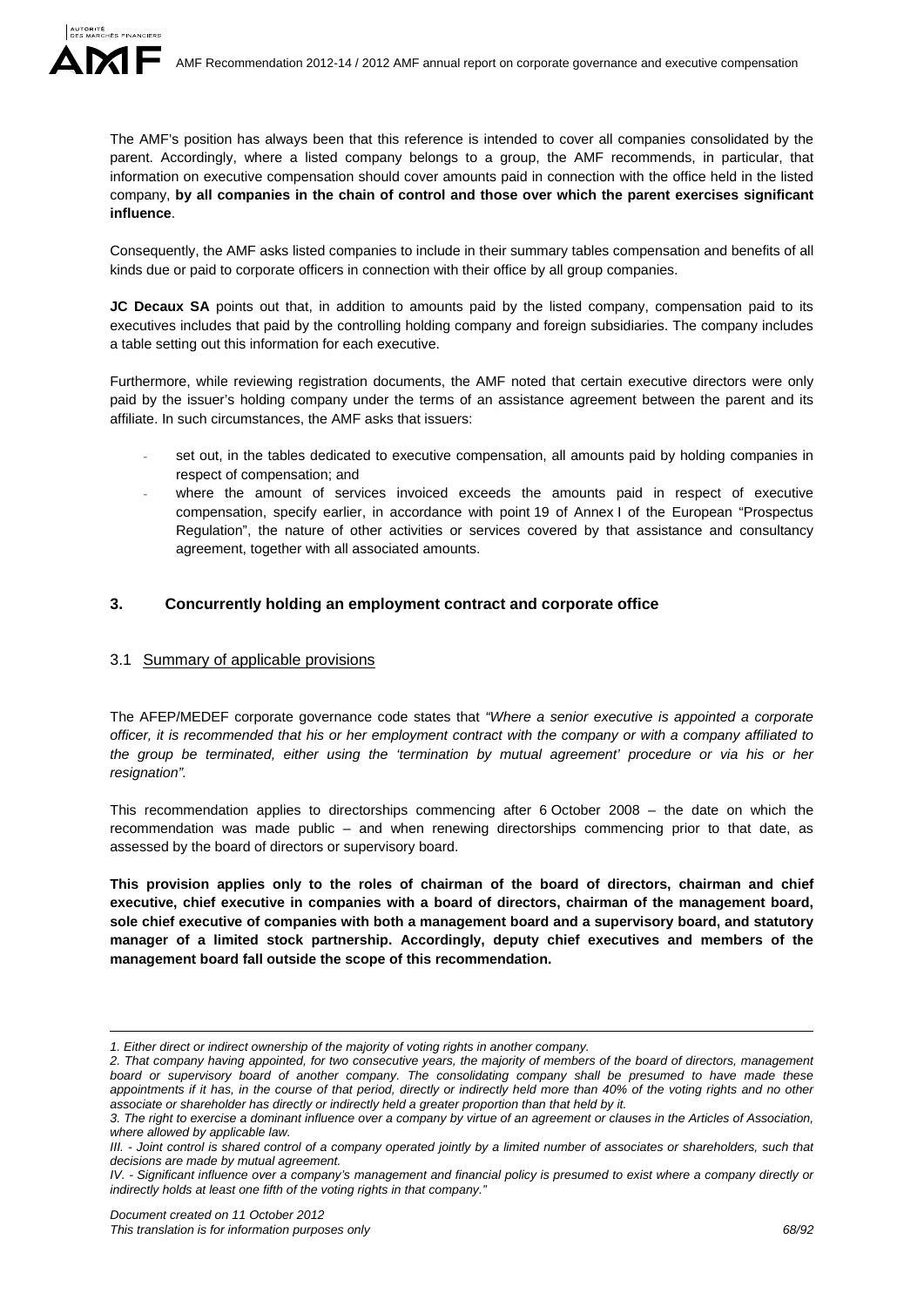On the issue of holding an employment contract concurrently with corporate office, the AMF considers that a company is in compliance with the code if it explains that it is maintaining an executive's employment contract **because of that executive's length of service as an employee and personal circumstances**56.

# 3.2 Findings

The AMF has reviewed the policy adopted by the 60 companies in the sample, which includes 35 CAC 40 companies, in 2011 and early 2012 when they reappointed executive directors holding an employment contract. These companies appear to apply a range of different policies:

- Some review the situation when a director's current term of office is due to expire.
- Some terminate the employment contract.
- Some maintain the employment contract.

# **At 1 January 2011, 15 companies (25% of the sample), including eight CAC 40 companies, explicitly state that some or all of their executive directors held both an employment contract and corporate office.**

# *3.2.1 Reviewing the situation when reappointing a director*

One of these 15 companies, **SEB**, states that, since its chairman and chief executive was reappointed on 13 May 2008, the board of directors will review the situation in 2012, when his current term of office is due to expire.

# *3.2.2 Termination of the employment contract*

# **Four companies, including three CAC 40 companies, explicitly state that they have terminated executives' employment contracts or plan to do so when their current terms of office expire**:

- One company states that it terminated the employment contracts of its chief executive and a deputy chief executive on 1 December 2011.
- Another issuer explains that it plans to terminate its chief executive's employment contract when his term of office expires following the company's 2012 annual general meeting.
- One company states that an employment contract between the chairman of its management board and another group company was terminated when his 2008-2011 term of office expired on 31 December 2011 and he decided to step down from his role as chairman and chief executive of the group company in which he held that position.
- One company states that its chairman and chief executive's suspended employment contract has never been amended, and therefore reflects neither his compensation nor his length of service as chairman and chief executive. The company explains that in 2011, the board of directors authorised the transfer of his employment contract from the listed company to another group company, as it also did for other senior executives who, like him, qualified for the former entity's pension and insurance scheme. The chairman and chief executive points out in the company's registration document that, if he were to be reappointed to his current position he would, at his own initiative, permanently terminate his employment contract and request that his pension benefits be liquidated.

**One of these four companies, BNP Paribas, having decided to terminate its executive directors' employment contracts, made up for the loss of certain benefits associated with employee status.**  BNP Paribas states that, when determining the fixed compensation paid to its chief executive, it took into account the loss of social protection and supplementary pension benefits that were previously provided under his employment contract. The company also committed to make up for the retirement bonus associated with its

<sup>&</sup>lt;u>.</u> <sup>56</sup> AMF report on corporate governance and internal control – 12 July 2010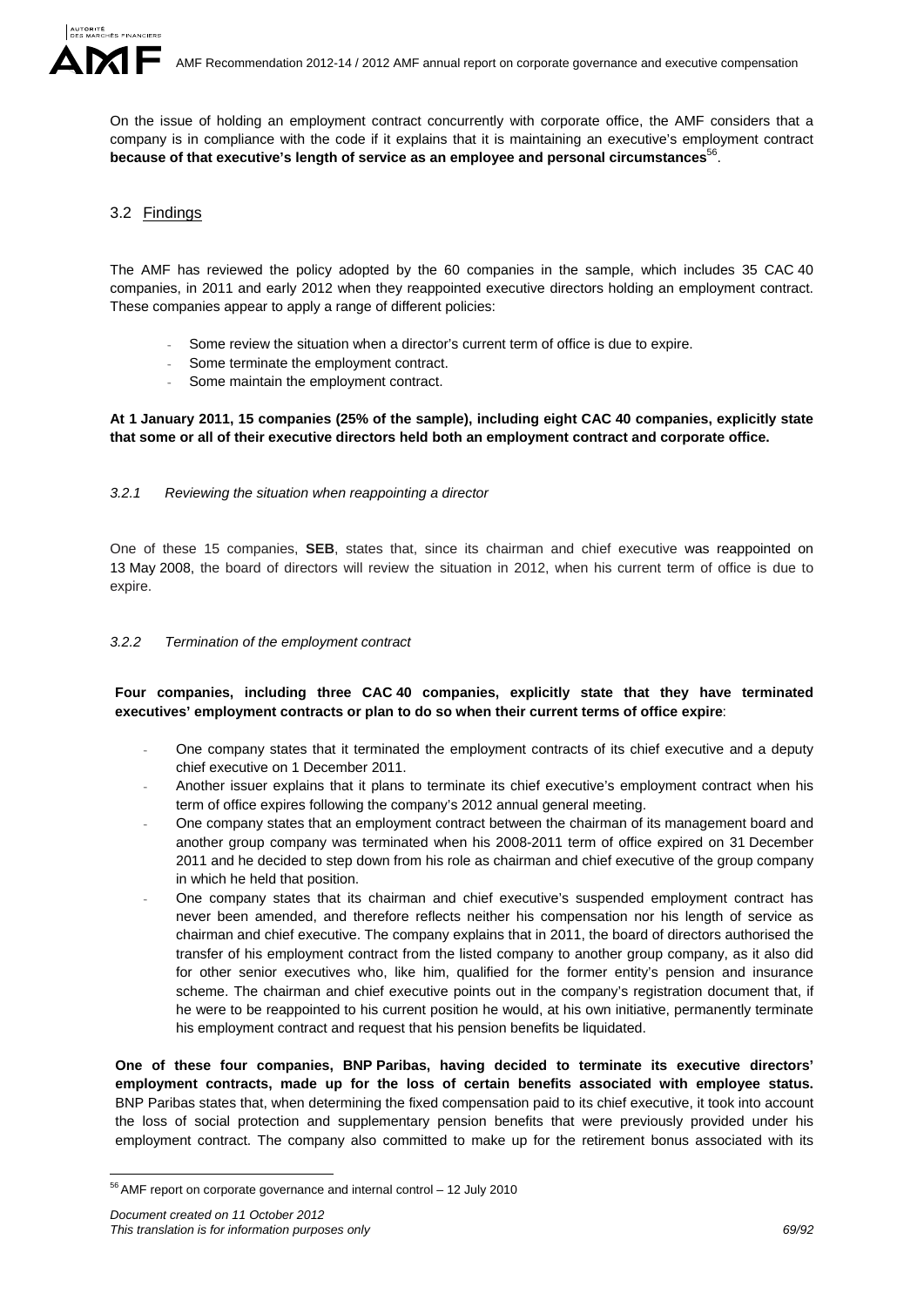former chief executive's employment contract. Under the terms of a collective agreement, he would have received this bonus upon retiring from the group.

# *3.2.3 Maintenance of the employment contract*

**Nine companies**, including four CAC 40 companies, **decided to maintain their executive directors' employment contracts when those directors' terms of office expired.** 

# 3.2.3.1 Executive directors' length of service

**Seven companies decided to maintain their executive directors' employment contracts on the basis that the loss of benefits associated with their status as salaried executives appeared unwarranted in light of their long experience as employees of the group.** 

For example, one company, **Lafarge,** states in its registration document that it decided in 2011 to maintain its chairman and chief executive's employment contract in light of his 29 years' service with the group (and the 24 years for which that contract had run until it was suspended when he was appointed chief executive in 2006) and the company's internal promotion policy, under which it seeks to "appoint as corporate officers experienced senior executives with a thorough knowledge of the industry and markets in which Lafarge operates, and for whom the loss of benefits associated with their employment contracts and length of service (such as contractual redundancy pay) would be an obstacle".

**The AMF wishes to reiterate that it considers that a company is in compliance with the code if it explains that it is maintaining an executive's employment contract because of that executive's length of service as an employee and personal circumstances57. The explanations provided by these seven companies for maintaining their executives' employment contracts thus appear satisfactory.**

# 3.2.3.2 Other reasons

**The AMF notes one special case associated with the specific circumstances of the company in question**: **Rexel** explains that the suspended employment contract held by the chairman of its management board was not terminated when he was reappointed in 2011 because the company wanted him to be able to continue to work for the group for an unlimited period after his term of office expired on 13 February 2012 so as to facilitate the transition to a new chairman of the management board. The former chairman stepped down from the management board with effect from 13 February 2012.

Furthermore, another company, **Hermès International**, states that its supervisory board considered that its statutory manager "did not need to terminate his employment contract upon being appointed statutory manager, given that his unlimited term of office may be revoked at any time and that he had been a successful employee for a long time prior to being appointed to corporate office". **The AMF considers that this explanation relating to the ability to revoke a corporate officer's office is not specific, and therefore falls short of the "comply or explain" principle.** In a press release dated 31 August 2012, the company stated that the statutory manager in question had waived his employment contract in a letter dated 16 July 2012 in order to comply with the corporate governance code.

# 3.2.3.3 Special cases: groups of companies

**Contrary to the AFEP/MEDEF code, the AMF considers that the rule under which corporate office may not be held concurrently with an employment contract also applies to staff holding a position as an executive director in a listed company and an employment contract with another group company, either in France or abroad. The AMF has proposed an area for discussion on this issue with the aim of updating the AFEP/MEDEF code.** 

<sup>&</sup>lt;u>.</u>  $57$  AMF report on corporate governance and internal control  $-8$  December 2009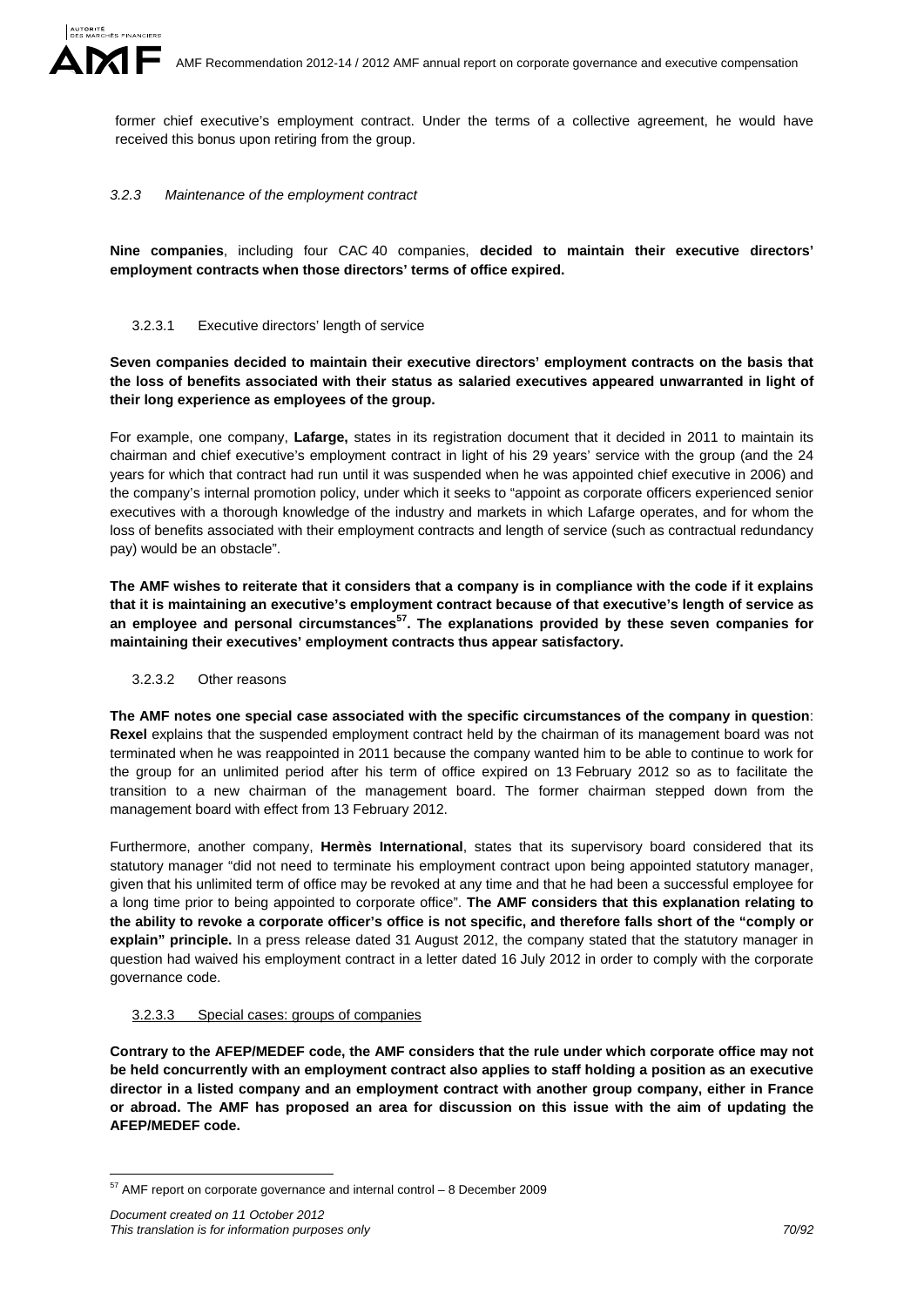The chairman of the management board of **Klépierre**, a listed subsidiary of listed group **BNP Paribas**, holds an employment contract with an unlisted sub-subsidiary, **SÉGÉCÉ**, in which he serves as statutory manager. The company's registration document appears to accurately describe the circumstances of the executive in question. Until 2011, this executive only received compensation in respect of his employment contract with **SÉGÉCÉ**; he served as **SÉGÉCÉ'S** statutory manager and chairman of the management board on an unpaid basis. **Klépierre** states that this employment contract was suspended in 2011 after the company observed that the associated duties had, at that point, been absorbed into the role of chairman of the management board to a greater extent than was originally the case. Since then, the executive in question has received compensation from the company in his capacity as chairman of the management board and continues to serve as **SÉGÉCÉ'S** statutory manager on an unpaid basis.

# **4. Benefits paid to executive directors**

# 4.1 Summary of applicable provisions

# *4.1.1 Legal provisions*

Paragraph 15.2 of Annex I of the European "Prospectus Regulation" stipulates that issuers must set out the total amount provisioned or recognised by themselves or their subsidiaries in respect of pensions or other benefits for each member of the board of directors, management board or supervisory board and each general partner, founder or chief executive whose name might be mentioned as evidence that the company has the appropriate expertise and experience to manage its own affairs.

Furthermore, in its recommendation dated 30 April 2009<sup>58</sup>, the European Commission states that "termination payments should not exceed a fixed amount or fixed number of years of annual remuneration, which should, in general, not be higher than two years of the non-variable component of remuneration or the equivalent thereof".

Under the "TEPA" Act<sup>59</sup>, compensation or benefits due or that may be due to executives upon or following their termination or a change in their duties are subject to the same procedure as regulated agreements, and must also be contingent upon criteria linked to the beneficiaries' performance. Commitments entered into by listed companies in this area are also subject to approval at a shareholders' general meeting via a specific resolution for each beneficiary, and no payment may be made until the board of directors or supervisory board has confirmed that the criteria laid down have been met.

The requirements arising from the "TEPA" Act apply to commitments entered into with effect from 22 August 2007, the date on which the Act was published. For commitments already entered into at that date, affected companies were given 18 months to comply (i.e. by February 2009 at the latest).

# *4.1.2 AFEP/MEDEF code*

The AFEP/MEDEF code sets out additional criteria governing the awarding of termination payments to executive directors:

- Termination payments may only be paid where executives are forced to leave as a result of a change of control or strategy; accordingly, such payments may not be paid where an executive elects to leave the company, moves to another post within the same group or is eligible to receive pension benefits in the near future.
- Performance criteria should be "demanding".

<sup>1</sup> <sup>58</sup> European Commission Recommendation complementing Recommendations 2004/913/EC and 2005/162/EC as regards the regime for the remuneration of directors of listed companies<br><sup>59</sup> Act No. 2007-1223 of 21 August 2007 in favour of labour, employment and purchasing power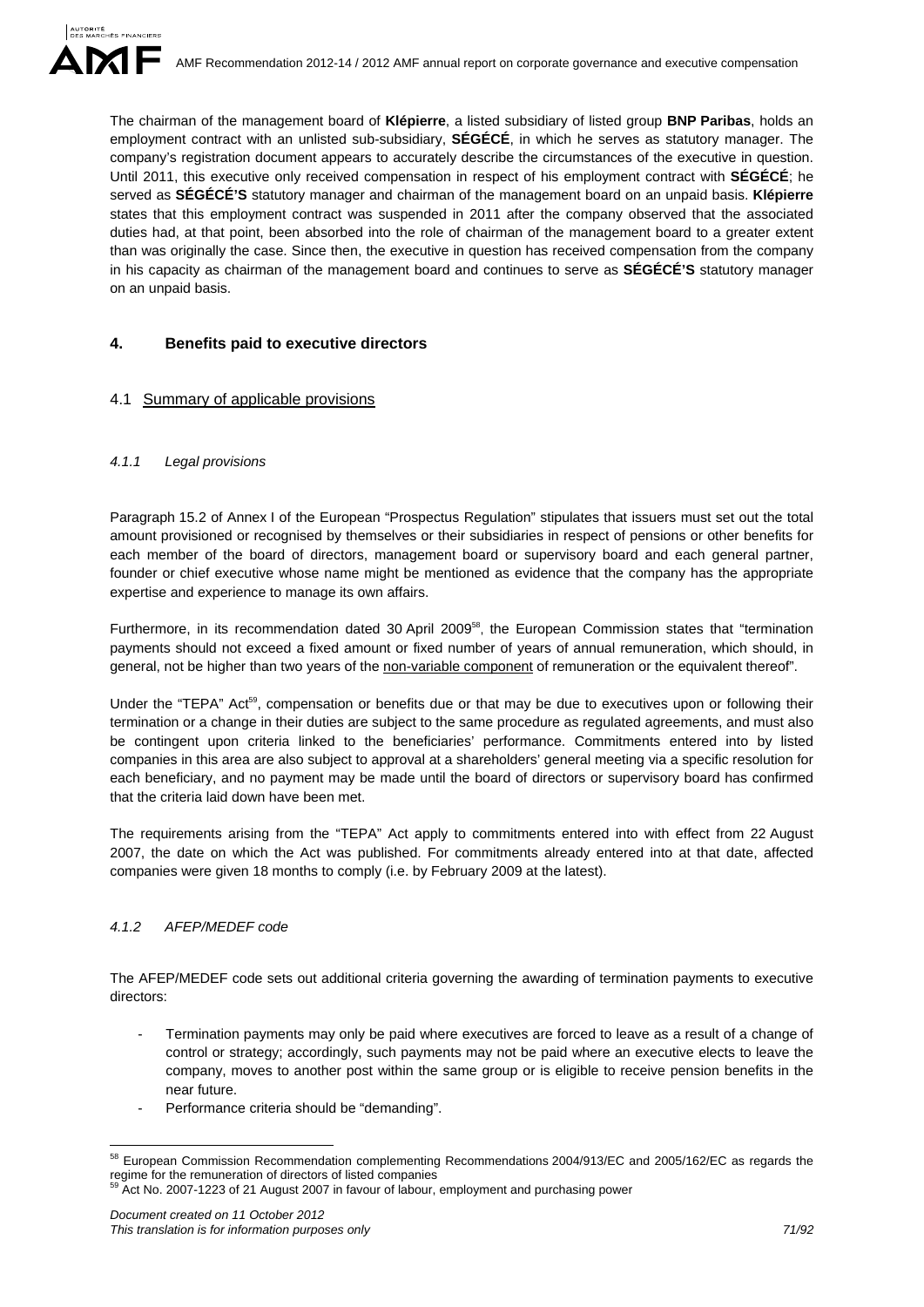- - Termination payments should be capped at two years' fixed and variable compensation, including any non-compete compensation.
	- Any artificial inflation of compensation in the period prior to leaving office should be prohibited.

# *4.1.3 AMF recommendation*

In its consolidated Recommendation 2012-02, the AMF recommends that companies:

- set out in detail in their registration documents the rules governing termination payments for each executive director, and the terms under which such payments are paid;
- explicitly state that termination payments may only be paid where executives are forced to leave as a result of a change of strategy, and that accordingly, such payments may not be paid where an executive elects to leave the company, moves to another post within the same group or is eligible to receive pension benefits in the near future.

# 4.2 Termination payments to executive directors

The AMF has reviewed the conditions under which executives left office in 2011 or early 2012.

Eight companies fall within the scope of this analysis.

Of these, two did not pay any termination payments:

- One company states that it did not pay any termination payment to its executive upon his resignation.
- Another issuer explains that its chairman and chief executive will not receive any termination payment when he leaves office. He may, however, exercise stock options and receive a final allotment of performance shares awarded under the company's 2009 and 2010 stock option plans. Moreover, this executive is bound by a non-compete clause, in return for which he will receive payment equivalent to just over one year's fixed compensation.

# **The AMF considers that two companies fail to provide clear and comprehensive information on termination payments**:

- One company simply states that one of its executives received a termination payment upon retirement.
- Another company paid additional compensation to the chairman of its supervisory board upon his resignation "in recognition of his exceptional contribution to the development and growth of the company in which he served as chairman of the management board and subsequently chairman of the supervisory board, as well his help with the transition to a new chairman of the supervisory board".

**Furthermore, four companies – Accor, Areva, Gecina and Michelin – state that they paid termination payments to executives.** These four companies explain that the payments in question comply with the requirement not to exceed two years' fixed and variable compensation, and set out in detail the association conditions and payment terms. **All four companies paid termination payments upon the departure of executive directors once their boards of directors had confirmed that predefined performance criteria had been met:** 

- Accor paid a termination payment upon the departure of its chairman and chief executive after confirming that the required performance criteria had been met; it also paid a one-off indemnity after the chairman and chief executive challenged the basis upon which he had been made redundant. This oneoff indemnity was deducted from his contractual termination payment so that the total amount paid out did not exceed two years' non-variable compensation.
- **Areva** states that it paid termination payments to two out of three executives, with the third having waived any payment.
- Another issuer, **Gecina**, explains that it paid its chief executive a termination payment equivalent to one year's gross fixed and variable compensation in respect of 2010 after confirming that the required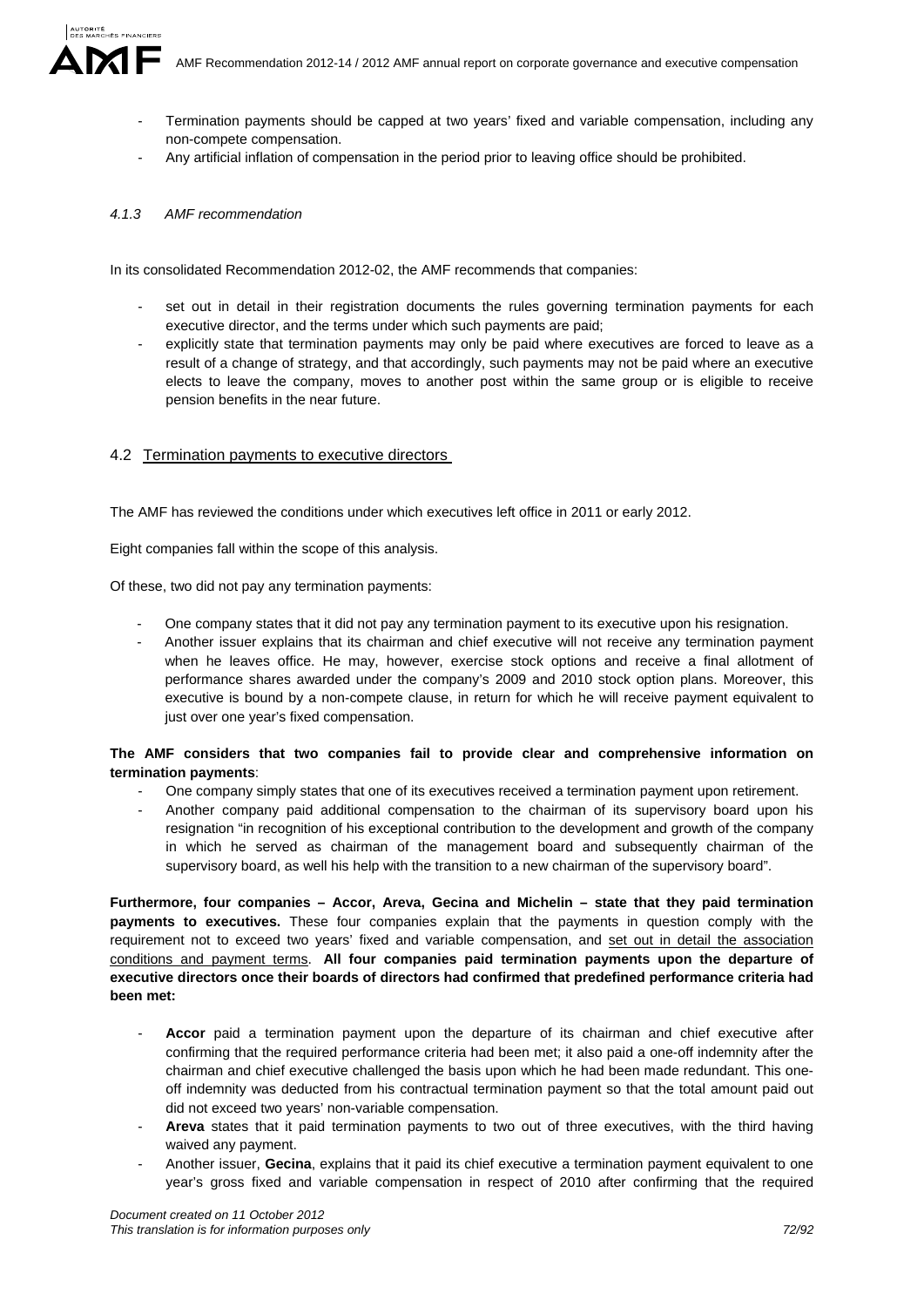performance criteria had been met, together with a monthly non-compete payment for a period of six months. The executive in question also retained his entitlement to stock options and performance shares awarded under earlier plans.

Michelin states that it terminated one of its executives following a change in the group's strategy. In addition to a termination payment, the company also paid a one-off indemnity for terminating the executive's employment contract, which was reactivated upon his departure, as well as a non-compete payment. The executive in question lost his entitlements under the group's pension scheme but retained his right to exercise stock options awarded to him under earlier plans.

Furthermore, the AMF notes that one issuer, **Scor**, states that the termination payment paid to its chairman and chief executive consisted of (i) an indemnity equal to the gross annual fixed and variable compensation paid by the group in the two years' preceding his departure, (ii) **an indemnity to make up for the loss of his right to exercise stock options awarded before he left**, and (iii) **an indemnity to make up for the fact that he would not be entitled to receive a final allotment of performance shares**. On 26 July 2012, the company published a corrective statement on its website explaining that its board of directors had decided that, upon his departure, the chairman and chief executive would only receive an indemnity equal to the total amount of fixed and variable compensation paid to him in the 24 months preceding his departure from the group.

# 4.3 Special payments

- One company paid the chairman of its management board deferred conditional compensation totalling €16,187,800. The company states that this amount is due in respect of the chairman's commitment to perform his duties from 2003 until the end of 2011. It believes that this deferred conditional payment has from the outset served as an incentive for the chairman to remain with the company. Payment of this deferred compensation was subject to both performance and length of service criteria being met.
- One company points out that certain members of its management board will qualify for one-off bonuses in February 2013 on condition that they are still serving as board members at 31 December 2012.
- One company states that its chairman and chief executive could receive deferred compensation equivalent to no more than 20% of his gross annual fixed compensation, i.e. € gross. This deferred compensation could be paid to him in 2014, on the twin conditions that (i) he is still with the group at that time and (ii) the group has met the required performance criteria.

**The special cases described above constitute compensation and benefits. As such, they should comply with the principles laid down in the AFEP/MEDEF code for determining executive compensation. The AMF wishes to encourage industry groups to update their codes to cover all forms of compensation and benefits not specifically covered by any recommendation, while retaining current principles governing total compensation.**

# **5. Supervision of supplementary pension schemes**

# 5.1 Summary of applicable provisions

*5.1.1 Legal provisions (see section 4.1.1)* 

# *5.1.2 AFEP/MEDEF code*

The recommendations of the AFEP/MEDEF code on supplementary pension schemes are aimed at ensuring that these pensions granted to executive directors are supervised so as to avoid abuse.

The AFEP/MEDEF code sets the following conditions for awarding defined benefit pension schemes, under which executives receive a pension calculated on the basis of a baseline salary: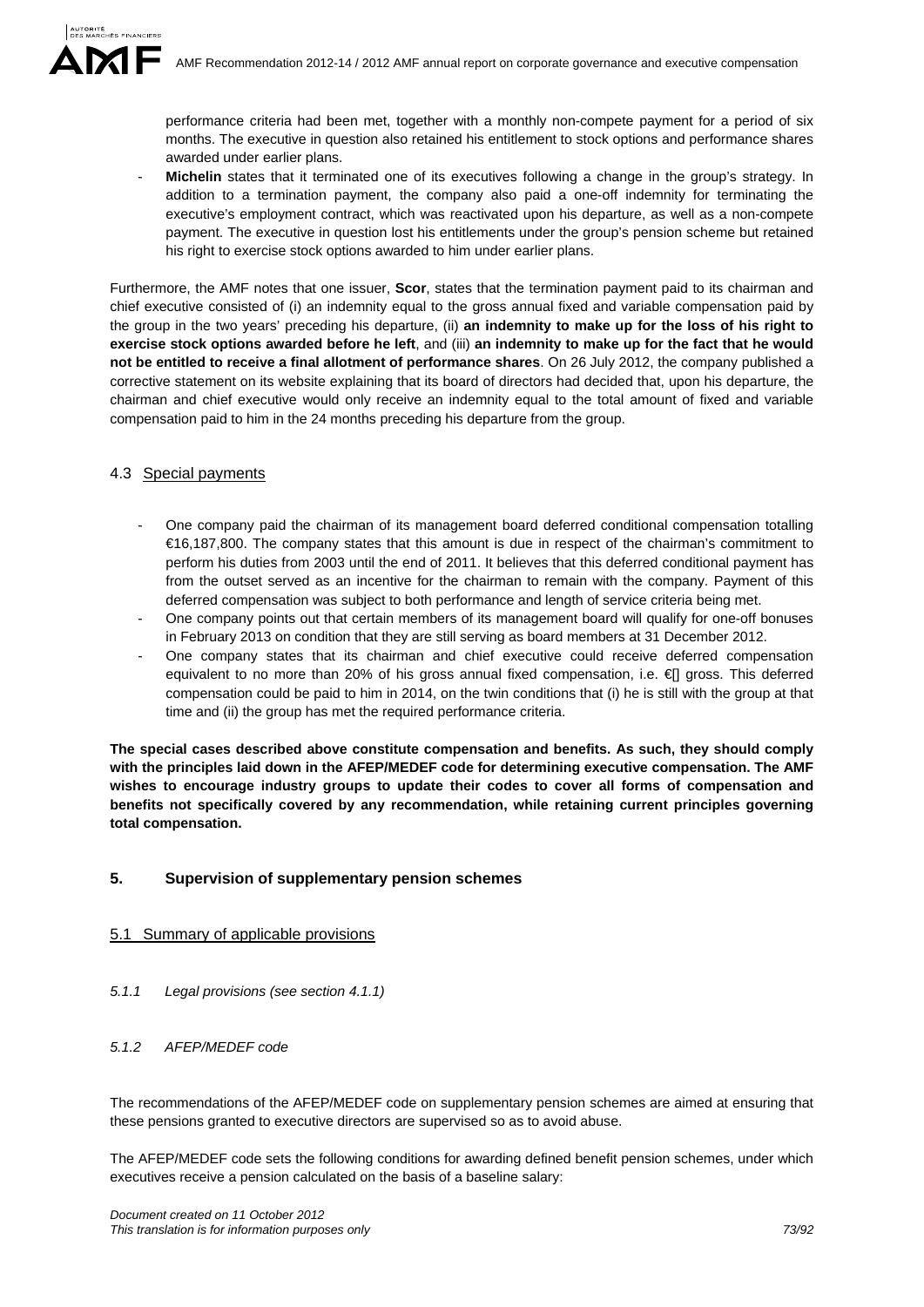- Beneficiaries must be corporate officers or employees of the company when they exercise their pension rights.
- The value of this benefit must be taken into account when determining compensation.
- The group of potential beneficiaries must be materially broader than the executive directors alone.
- The beneficiaries must meet reasonable criteria in relation to length of service with the company.
- The baseline period used to calculate benefits must be several years long, and any artificial inflation of compensation over this period should be prohibited.

# *5.1.3 AMF recommendation*

Furthermore, in its consolidated Recommendation 2012-02, the AMF recommended that companies:

- state, in their registration documents, that total compensation paid to executives has, where applicable, been calculated taking into account supplementary pension benefits;
- disclose comprehensive information on individual potential entitlements, including the method used to determine and calculate pension benefits for each beneficiary (baseline salary period and amount, potential annual entitlement as a percentage of baseline compensation, cumulative potential annual entitlement at the end of the period, maximum potential entitlement, and conditions in relation to length of service and continued service within the company).

# 5.2 Findings

# *5.2.1 General findings*

**Forty-four out of 60 companies – i.e. 73% of companies in the sample – say they operate a defined benefit pension scheme for some or all of their executives. This figure is higher than that observed in respect of 2010 (66%), though the sample is not the same.** 

# **Among these 44 companies, 30 of the 35 CAC 40 companies state that they operate a defined benefit pension scheme**.

One company, **BNP Paribas**, states that all the defined benefit pension schemes operated for the benefit of senior executives of the group's various entities have been converted into supplementary pension schemes. All amounts allocated to beneficiaries were frozen when the old schemes were closed.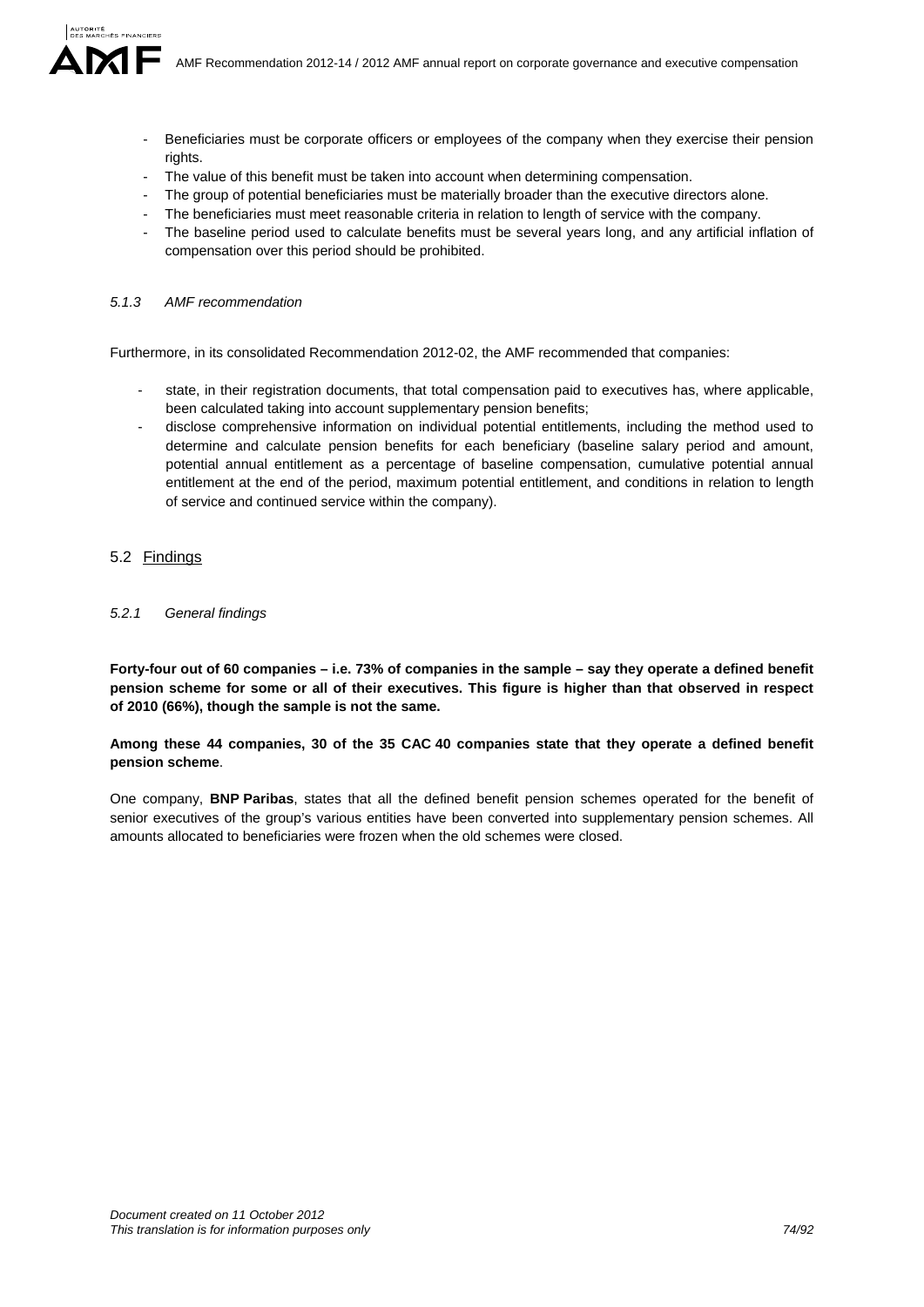

*Source: AMF* 

*5.2.2 Continued service condition* 

**Thirty-three out of 44 companies (including 23 CAC 40 companies), or 75%, say that beneficiaries must still be serving with the company when they exercise their pension rights. Four companies provide no information**. However, the absence of any reference to a continued service condition cannot be assumed to indicate that beneficiaries would continue to qualify for the scheme if they left the company. The AMF notes that companies have, in general, made significant efforts to present this information more transparently.



*Source: AMF*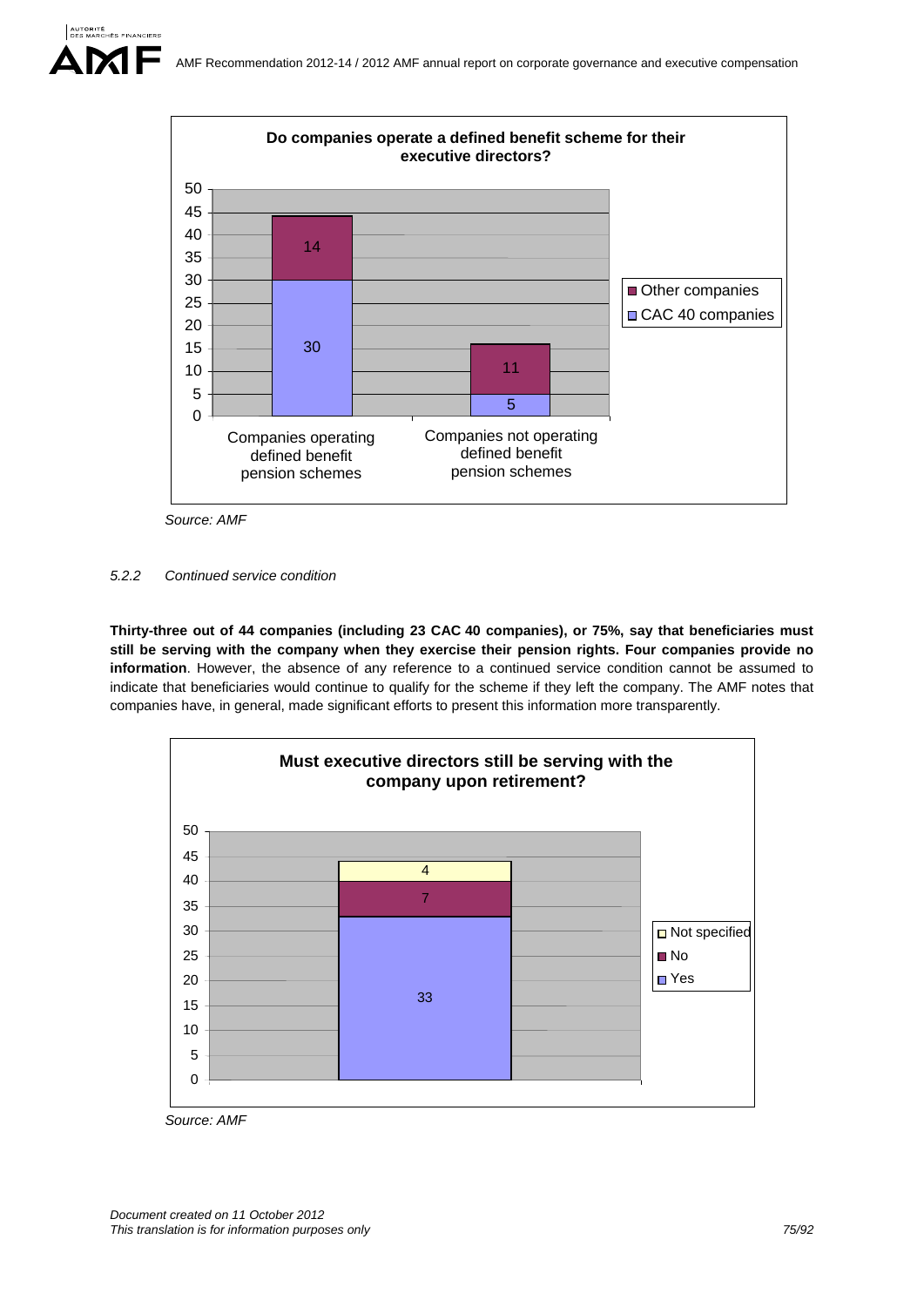Even though the sample is not the same, this finding reflects a significant improvement in 2011: in 2009 and 2010, only 48% and 71% of companies respectively mentioned a continued service condition (based on differing samples).

One company, **Alcatel-Lucent**, states that its executives are not required to meet any continued service condition in order to qualify for its pension scheme. However, to make up for the absence of such a condition, the company states that it has introduced performance criteria governing the payment of pension benefits. **The AMF considers that the company fails to comply with the AFEP/MEDEF code on this issue, and that it does not provide a detailed explanation for this non-compliance**.

**Several companies state that the continued service condition is not required where an executive is asked to leave the group after the age of 55 and does not work again until he or she begins to claim pension benefits. However, these companies fail to state that they are not compliant with the AFEP/MEDEF code or to provide detailed explanations. Conversely, one issuer, CGG Veritas, points out that it is not compliant with the AFEP/MEDEF code on this issue, and provides a detailed and comprehensive explanation**. The company states that *"under very specific circumstances (such as death or invalidity) or so close to retirement as to make it difficult to secure another position (e.g. in the case of redundancy for reasons other than gross negligence or wilful misconduct after the age of 55 where no other position is subsequently held). given the length of service of certain beneficiaries of this scheme and their long and successful careers with the company, it would be unwarranted to withdraw their company pension benefits on the sole basis of their sudden departure"*.

#### *5.2.3 Group of pension scheme beneficiaries*

**In 40 out of the 44 companies that operate defined benefit supplementary pension schemes (including 29 CAC 40 companies), the group of potential beneficiaries is materially broader than the executive directors alone.** 



*Source: AMF* 

The group of potential beneficiaries can vary from company to company. In some cases, it might include a group's senior executives, while in others it might include members of the group's senior management committee or executive committee. In practice, as indicated in the 2009 report, it is not always a simple matter to determine whether the group of beneficiaries is "materially broader", as set out in the AFEP/MEDEF code.

# **The AMF is keen for industry groups to initiate discussions to clarify the scope of a broader group of beneficiaries.**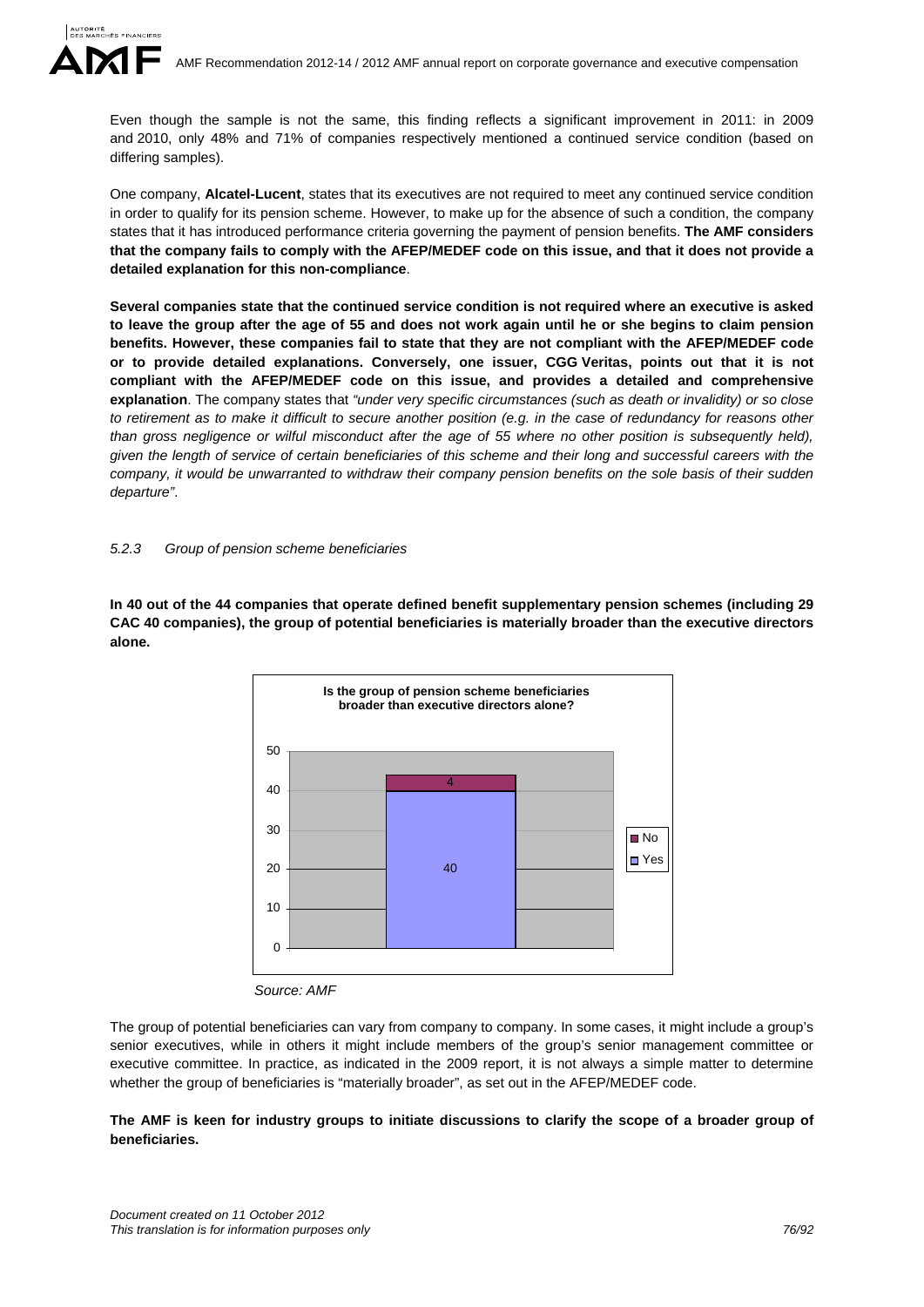

In this regard, it may be noted that the AFG<sup>60</sup> recommends that *"at minimum, all executives (whether or not they are corporate officers) be identified as potential beneficiaries of any supplementary pension schemes put in place".*

Furthermore, the ERAFP<sup>61</sup> considers that *"the principle of supplementary pension schemes funded solely by companies, and in particular defined benefit schemes, is not approved. Given the amount of their compensation, executive directors should be encouraged to make their own pension arrangements rather than expecting the company and its shareholders to bear the entire cost."* 

#### *5.2.4 Required length of service to qualify for pension schemes*

**Thirty-four out of 44 companies – i.e. 77% – state the length of service requirements that must be met to qualify for a supplementary pension scheme, compared with 20 companies in 2010. Although the sample is not the same, the AMF notes an improvement in the information provided by companies on this point.** 

### **Twenty-one CAC 40 companies state the length of service requirements that must be met to qualify for a supplementary pension scheme, compared with 16 in 2010.**

However, the lack of information in a number of companies' registration documents means that it is not possible to categorically conclude whether length of service criteria are applied.

For the 34 companies concerned, the required length of service in order to qualify for the pension scheme ranges from three to 15 years. The majority of these companies require a minimum length of service of between five and ten years. Some companies also require a certain number of years as an executive of the company in order to qualify for the pension scheme.

#### *5.2.5 Baseline period used to calculate pension benefits*

**84% of the companies concerned – i.e. 37 companies – state that the baseline period for calculating benefits covers several years. This figure is equivalent to that recorded in 2010, albeit based on a different sample.** 

**In 2011, 26 out of the 35 CAC 40 companies in the sample specified that the baseline period for calculations covered several years, compared with 23 companies in 2010.** 

Where the baseline period used to calculate benefits covers several years, it ranges from two to ten years. For the majority of companies, the baseline period is between three and six years. Where the baseline period is longer (ten years), benefits are calculated on the basis of the best three years in the period.

In almost all cases, benefits are calculated on the basis of both fixed and variable compensation.

#### *5.2.6 Itemised information on supplementary pensions*

**Fifteen out of 44 companies – Air Liquide, BIC, BNP Paribas, Bouygues, CGG Veritas, Essilor, LVMH,**  Suez Environnement, Société Générale, Unibail, Saint-Gobain, CNP Assurances, Total, Vinci and Vivendi **representing 34% of the companies concerned and including 11 of the 30 CAC 40 companies concerned, provide itemised information on their supplementary pension schemes, compared with 26% in 2010 and 30% in 2009 (albeit based on a different sample).**

<u>.</u>

 $60$  AFG – "Recommendations on corporate governance" – January 2012

<sup>61 &</sup>quot;Provisional guidelines for shareholder engagement" *–* 15 March 2012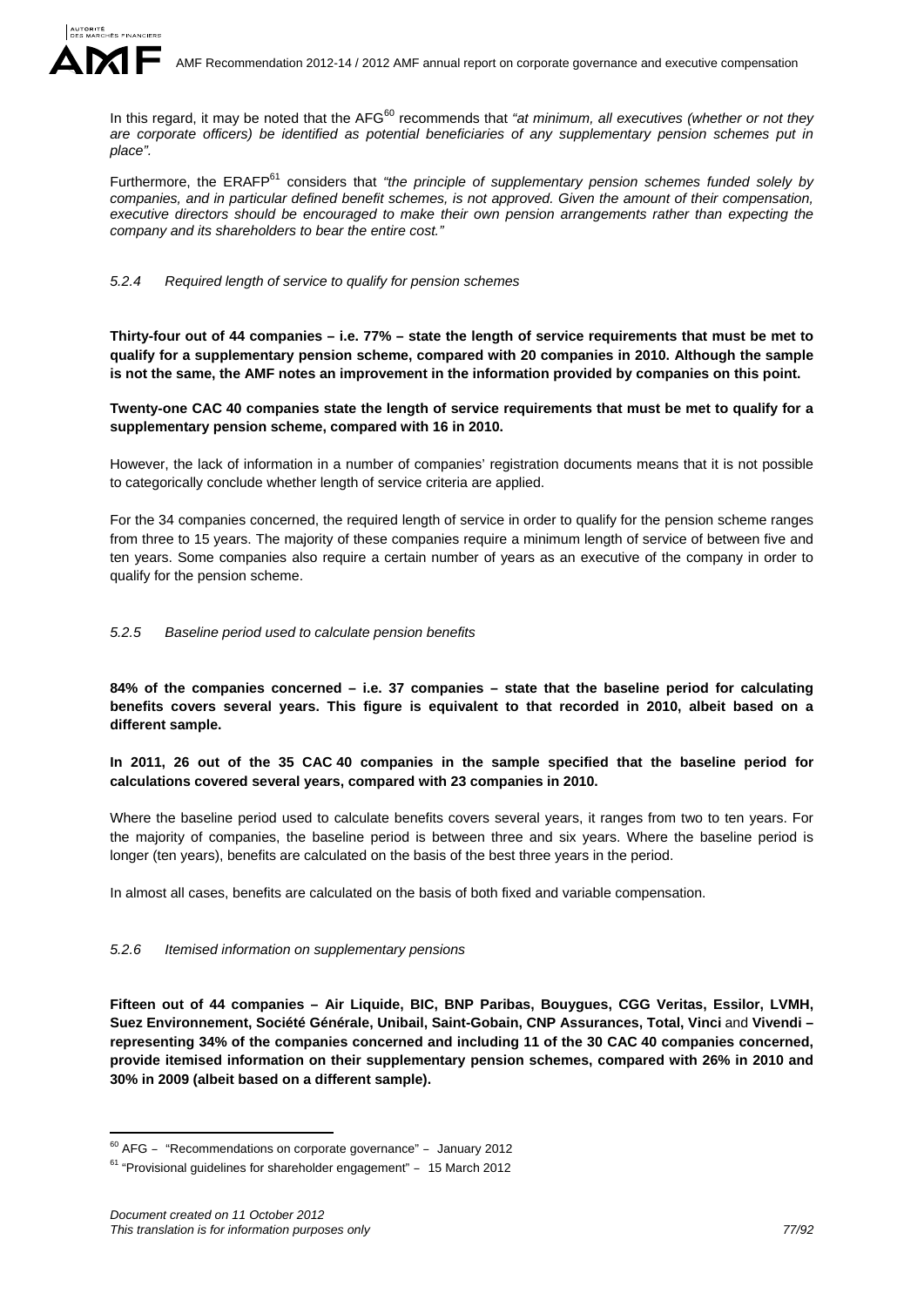

**Pursuant to paragraph 15.2 of the European "Prospectus Regulation", five companies provide individual estimates of the cumulative amount of defined benefit supplementary pension entitlements accruing to some or all corporate officers:** 

- LVMH sets out in its registration document the cumulative amounts of retirement benefits accruing to its chairman and chief executive and its deputy chief executive.
- Another company, **Unibail**, states that one of the members of its management board qualifies for a defined benefit pension scheme and specifies the baseline salary used to calculated retirement benefits.

# **Ten companies provide an estimate of the annual amount of defined benefit supplementary pension entitlements accruing to each corporate officer. Two companies provide this information for only some of their executives.**

# Examples:

- One company, **CGG Veritas**, gives the total amount represented by the present value of the liability in respect of its executive directors.
- Another company, **Vivendi**, states the amount of the entitlement in euros accruing to the chairman of its management board in 2011, calculated as 1% of his capped baseline salary, and points out that this represents 0.73% of his gross salary.
- **Unibail** states the annual amount of these contributions in its summary compensation table.
- Three companies **CNP Assurances, Essilor** and **Saint-Gobain** set out these amounts in a separate table.
- **However, 29 companies, including 19 CAC 40 companies, provide no itemised information.**

**The AMF notes, however, that 15 of these 29 companies, including 11 CAC 40 companies, indicate the percentage or maximum amount of baseline compensation represented by executive directors' supplementary pension scheme entitlements.** 

**The AMF recommends that these companies indicate in their next registration document the amount represented by this percentage at the year-end.** 

# Examples:

- **Cap Gemini** states that, given their length of service on retirement, its two corporate officers could be entitled to a pension representing a replacement rate of between 39% and 40% of their baseline salary.
- **Veolia Environnement** states that, upon retirement, its executive could receive a life annuity equivalent to 30% of his annual baseline compensation.

# *5.2.7 Special cases*

**The AMF notes that, excluding supplementary defined benefit pension schemes, some companies pay their executives amounts intended to be invested solely in pension schemes.** These companies' registration documents appear to accurately describe the circumstances of the executives in question:

For example, **Unibail**<sup>62</sup> says that, after carrying out market research and establishing that supplementary pension benefits for all the members of its management board were well below the median for CAC 40 companies, a decision was made in 2011 to pay each of them an additional annual pension contribution, the amount of which was fixed at that date for the chairman and the other members of the management board. These contributions are classed as compensation, and the beneficiaries are required to reinvest the entire amount, net of social security contributions and income tax, into a long-term investment vehicle intended to fund their retirement (such as a life insurance policy or a "PERP" retirement savings plan for French members) throughout their term of office with the group.

<sup>1</sup>  $62$  In accordance with market practice in the Netherlands, one Dutch member of the company's management board qualifies for a defined benefit pension scheme, the details of which are itemised in its registration document.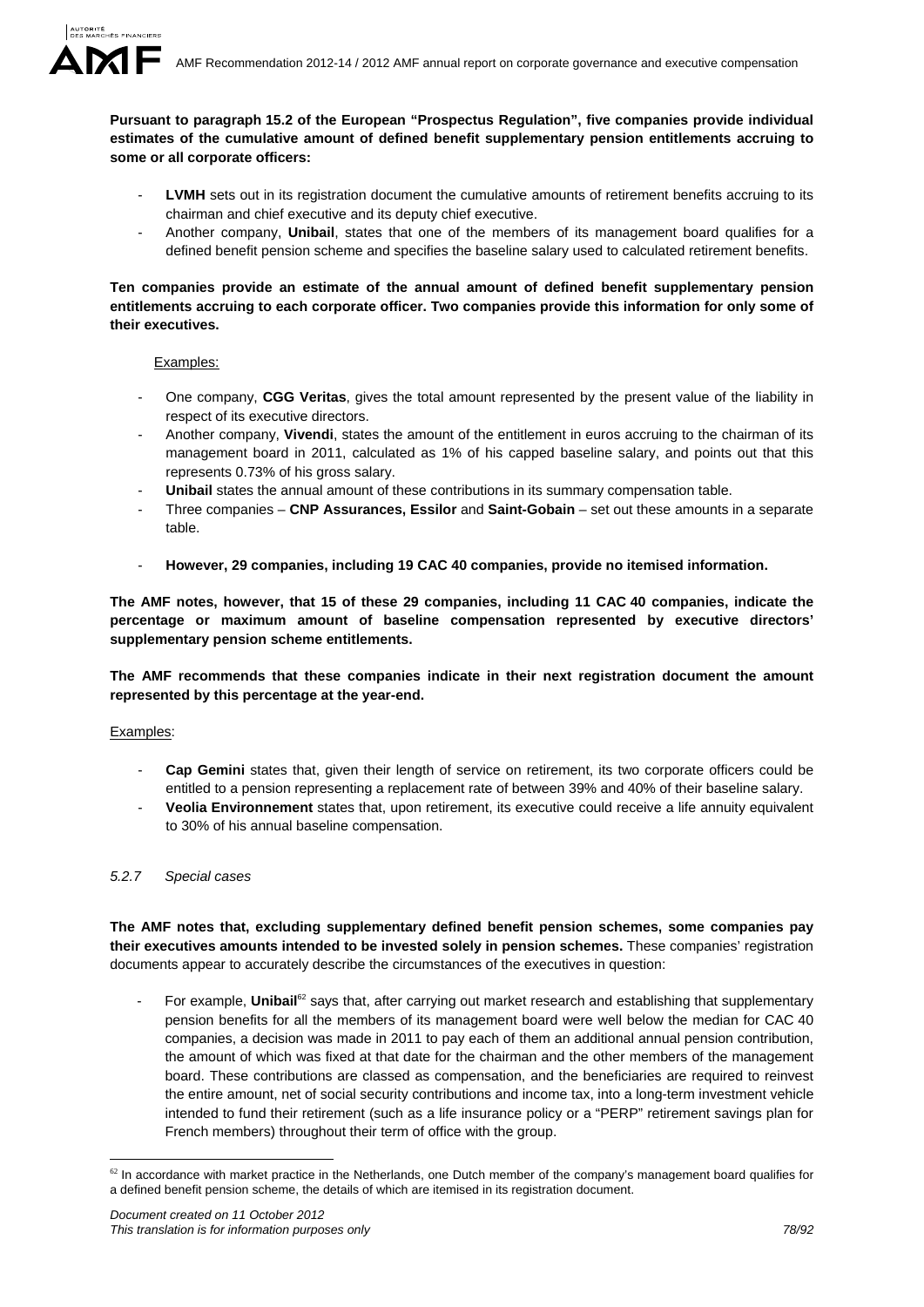- Another issuer, **PPR**, has decided to award one of its executives pension benefits in the form of a €3.568 million endowment to fund (transferable) retirement benefits at the full rate with effect from the date at which he reaches statutory retirement age, without any continued service condition, provided that:
	- the executive in question does not leave the group for personal reasons before 31 December 2014; and
	- that the performance criteria associated with his variable compensation in respect of 2009 and 2010 are met.

The resulting capital would fund a target pension equivalent to 25% of his 2009 annual compensation, though this amount is not guaranteed.

- Similarly, one company, **Crédit Agricole**, awards its chairman an endowment enabling him to fund his retirement, accommodation and a vehicle. The company states the amount of the endowment in respect of each financial year.
- One company, **Publicis,** explains that, instead of putting in place supplementary pension schemes, it has committed to pay one of its executives a capped total amount in the form of successive annual cash payments for the period from 2009 to 2014. Part of this amount is directly dependent on the executive's continued service with the group over the period from 2009 to 2013, and could be reduced on a pro rata basis if he were to leave the group before the end of that period.
- When he resigned from his employment contract, the chairman and chief executive of **Société Générale** received compensation after waiving all supplementary retirement benefits accruing to him in respect of his previous service as an employee. The company states the amount of this compensation.

**The special cases described above constitute compensation and benefits. As such, they should comply with the principles laid down in the AFEP/MEDEF code for determining executive compensation. The AMF wishes to encourage industry groups to update their codes to cover all forms of compensation and benefits not specifically covered by any recommendation, while retaining current principles governing total compensation.** 

# **6. Variable executive compensation**

# 6.1 Summary of applicable provisions

# *6.1.1 AFEP/MEDEF code*

The AFEP/MEDEF code governs the variable component of executive directors' compensation as follows:

- The variable component should be clear to shareholders and should be set by the board of directors or supervisory board for a specified period.
- The relationship between the fixed and variable components should be clear. The variable component should represent a maximum percentage of the fixed component, as appropriate to the company's business.
- The variable component should be governed by precise, predefined quantitative and qualitative criteria.
- The qualitative part of the variable component should be moderate and, where applicable, should be able to reflect exceptional circumstances.
- Quantitative criteria should be simple, few in number, objective, measurable and appropriate to the company's strategy.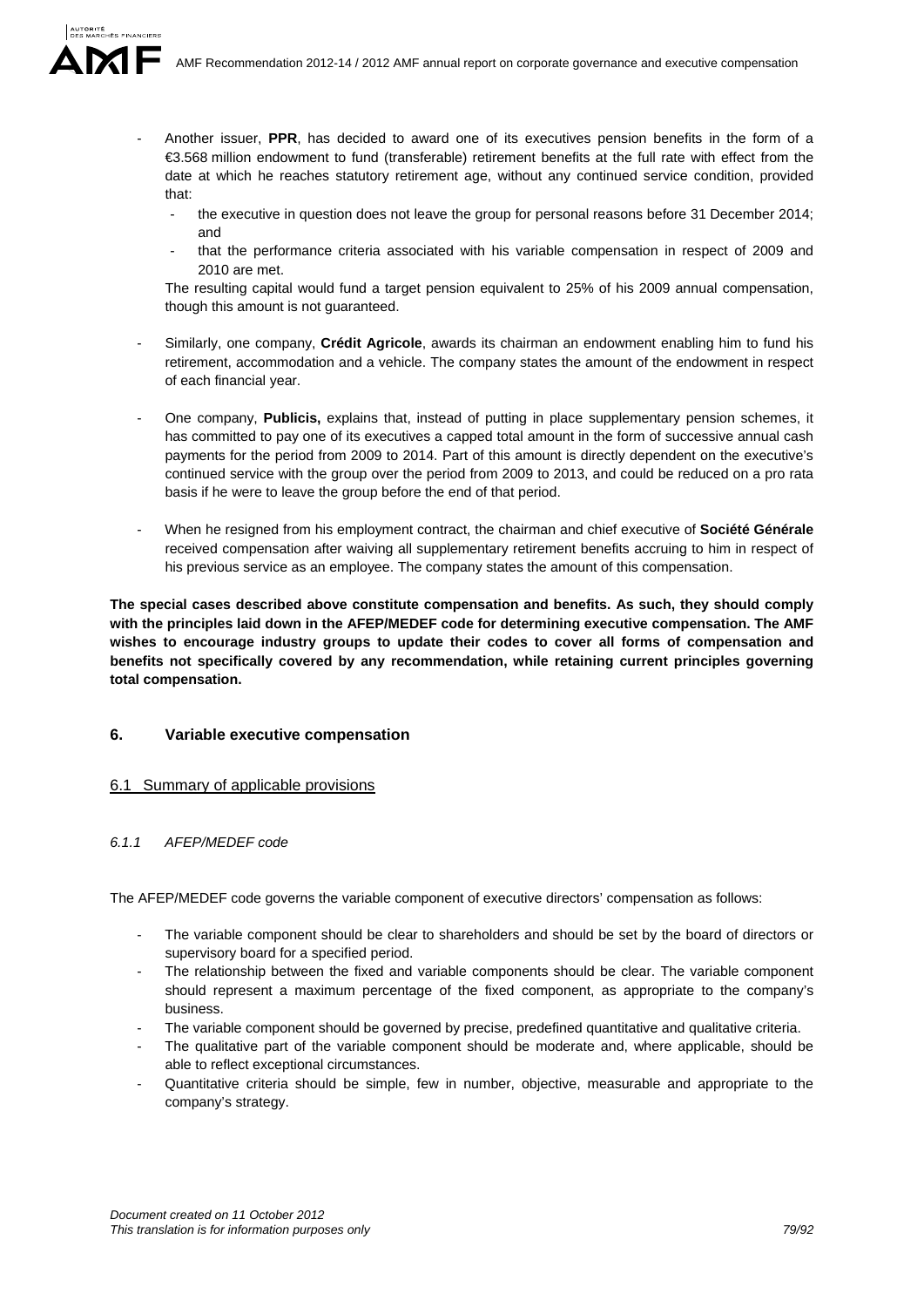#### *6.1.2 AMF recommendation*

In its Recommendation 2012-02, the AMF recommended that companies should:

- *"precisely and explicitly define the qualitative criteria they use to determine the variable component of compensation, with the exception of special cases in which companies may, as a minimum, indicate that certain specific, predefined qualitative criteria are not publicly disclosed for confidentiality reasons";*
- *"state the extent to which executive directors are expected to achieve quantitative targets in relation to variable compensation or, at the very least, explain that the required level of achievement has been determined precisely but is not publicly disclosed for confidentiality reasons".*

# 6.2 Findings

**The AMF notes that 59 of the 60 companies in the sample (including all of the CAC 40 companies) state that they pay variable compensation to their executive directors.** One company, **Iliad**, says that it does not pay any variable compensation.

The AMF further notes that, of the 59 companies that paid their executive directors variable compensation, 57 (including all of the CAC 40 companies) state that this variable compensation is capped. It transpires that:

- **Natixis** does not clearly state that variable compensation is capped in relation to fixed compensation.
- **Bolloré** provides no information on variable compensation.

**Of the 59 companies that say they pay their executive directors variable compensation, 58 specify the performance criteria used to determine that variable compensation.** One company, **Bolloré,** does not specify any criteria used to determine variable compensation.

Of the 58 companies that specify the criteria used to determine variable compensation, **48 apply both quantitative and qualitative criteria** (compared with 40 companies in 2010, albeit based on a different sample), while ten apply only quantitative criteria.



*Source: AMF* 

With regard specifically to the 35 CAC 40 companies in the sample, six of them do not apply the relevant quantitative and qualitative criteria cumulatively.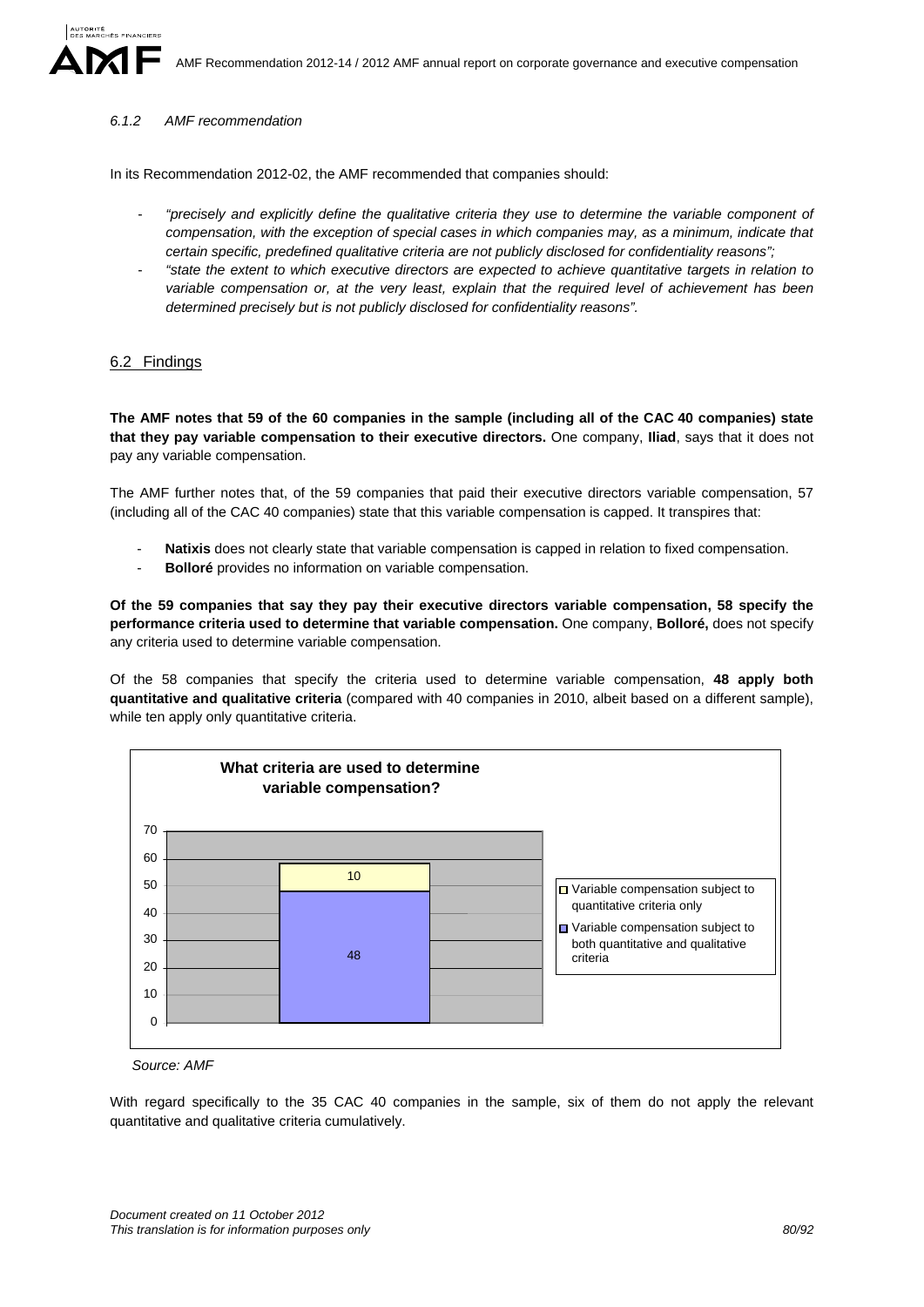#### *6.2.1 Qualitative performance measurement criteria*

**The AFEP/MEDEF code recommends that qualitative criteria governing the variable component of compensation should be precise and predetermined. Furthermore, the AMF recommends that companies should precisely and explicitly define the qualitative criteria they use to determine the variable component of compensation, with the exception of special cases in which companies may, as a minimum, indicate that certain specific, predefined qualitative criteria are not publicly disclosed for confidentiality reasons.** 

On this subject, the AMF notes the following:

- Twenty-two companies, 11 of which belong to the CAC 40, do not define the qualitative criteria used in their registration documents, compared with 14, including six CAC 40 companies, in 2010, albeit based on a different sample.
- Eight companies (including six CAC 40 companies) define these criteria in very general terms.
- Eighteen companies, including 15 CAC 40 companies, **precisely define the qualitative criteria** used in 2011. The equivalent figure in 2010, albeit based on a different sample, was 21 companies.

#### **Categories of criteria used:**

The quantitative criteria used by companies may be divided into four distinct categories:

- criteria linked to the **implementation of group strategy** (development of company programmes and major projects, internal and external growth, foreign expansion, implementation of group values, etc.);
- criteria linked to each executive's **management skills** (ability to unite teams, communication skills, team leadership and motivation, overall leadership skills, etc.);
- criteria linked to **corporate social responsibility** (CSR), which cover social and environmental issues (employment-related parameters such as workplace security, employee training, talent development, and health, safety and the environment, together with environmental parameters such as sustainable development policy, energy consumption, carbon footprint, etc.).

**Thirteen companies, including nine CAC 40 companies, use qualitative criteria linked to the company's CSR performance, compared with only seven companies in 2010.** For example:

- One company, **ADP**, says it uses the following criteria: *"management of energy consumption and increasing diversity: ratio of vacancies awarded to people with disabilities, proportion of women recruited onto permanent contracts, etc."*
- One company, **France Telecom**, explains that it uses a *"composite indicator of social performance. This indicator is driven by the company's progress against five management indicators linked to human resources based on a half-yearly performance dashboard (for 50%) and five social themes measured via half-yearly surveys (for the remaining 50%)."*
- One company, **Crédit Agricole**, states that the qualitative criteria used to determine variable compensation are based on the following: (1) development of human capital, (2) value creation for external and internal customers and (3) social value creation in line with Crédit Agricole's mutual and solidarity-based identity.

#### **Some of the companies in the sample provide little detail in relation to the qualitative criteria used:**

- One issuer simply states that the qualitative criteria used to determine variable compensation are *"personal objectives related to his duties"*.
- Two companies say that the criteria used are *"personal objectives"*.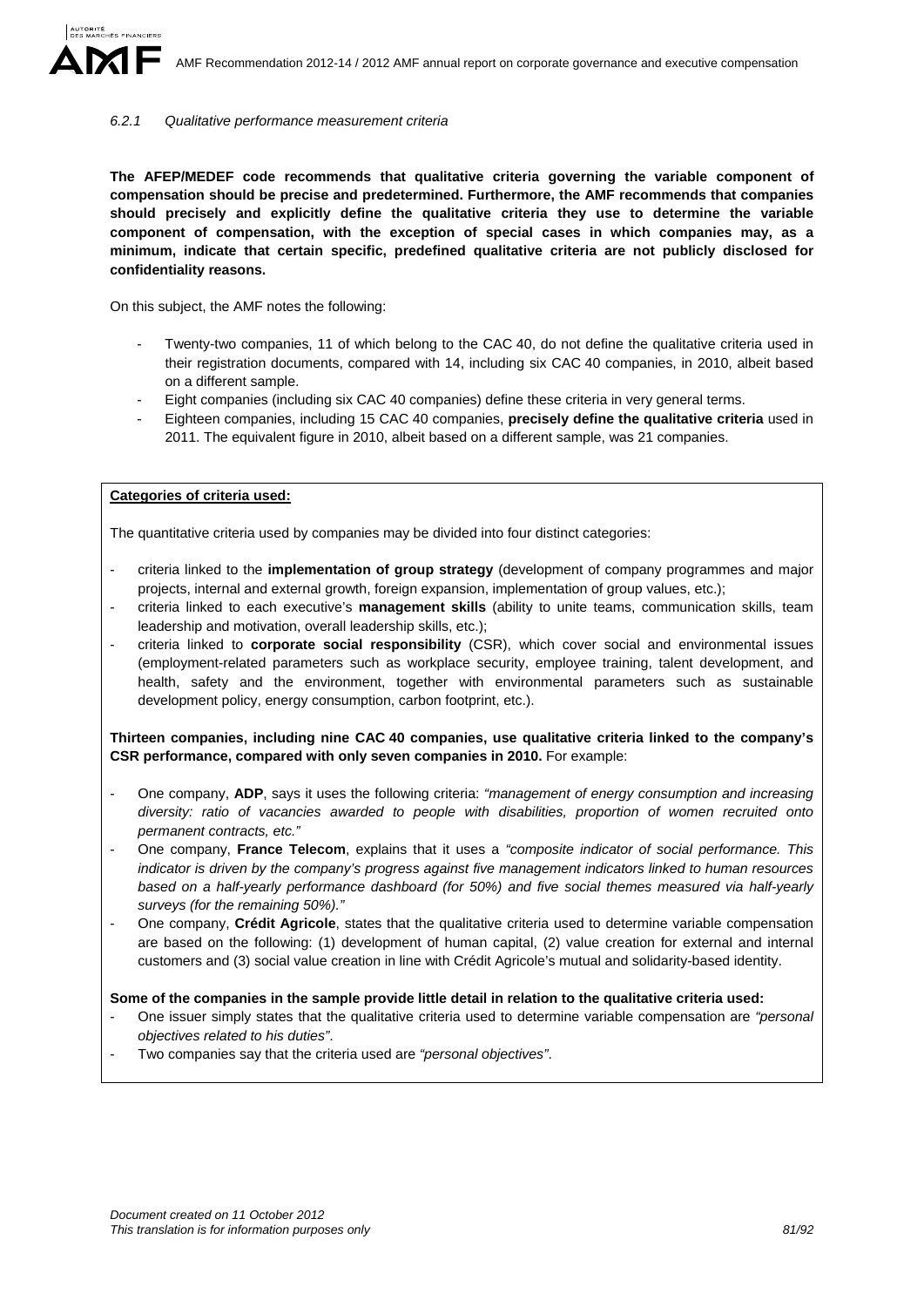#### *6.2.2 Quantitative performance measurement criteria*

#### **Categories of criteria used:**

The quantitative criteria used by companies may be divided into **four distinct categories**:

- criteria based on a rate of return or financial indicators (ratio of EBITDA to total revenue, ROCE, free cash flow, etc.);
- development or growth criteria based on income statement aggregates (revenue growth, growth in net income, etc.);
- external criteria linked to a stock market index (e.g. CAC 40/SBF 120) or to the company's share price;
- criteria linked to a comparison with a sample of comparable companies.

**Of the 48 companies that detail the quantitative criteria they use, 46 say that variable compensation depends on more than one criterion (ranging from 2 to 5 criteria). 12 companies apply only a single quantitative criterion, while Bolloré's registration document does not specify the criteria used to determine variable compensation.** 

Example:

- One company, **L'Oréal**, explains that it *uses "like-for-like sales growth versus budget, market share versus the group's main competitors, the contribution before advertising and promotion expenses, and net earnings per share cash flow versus 2011".*

**Furthermore, the AMF notes that, with the aim of providing clearer information on variable compensation, 36 out of the 58 companies that provide information on variable compensation indicate the percentage of variable compensation driven by each performance criterion.** 



*Source: AMF* 

#### **Recommendation:**

**The AMF recommends that companies clearly and accurately describe the percentage of variable compensation driven by each performance criterion.**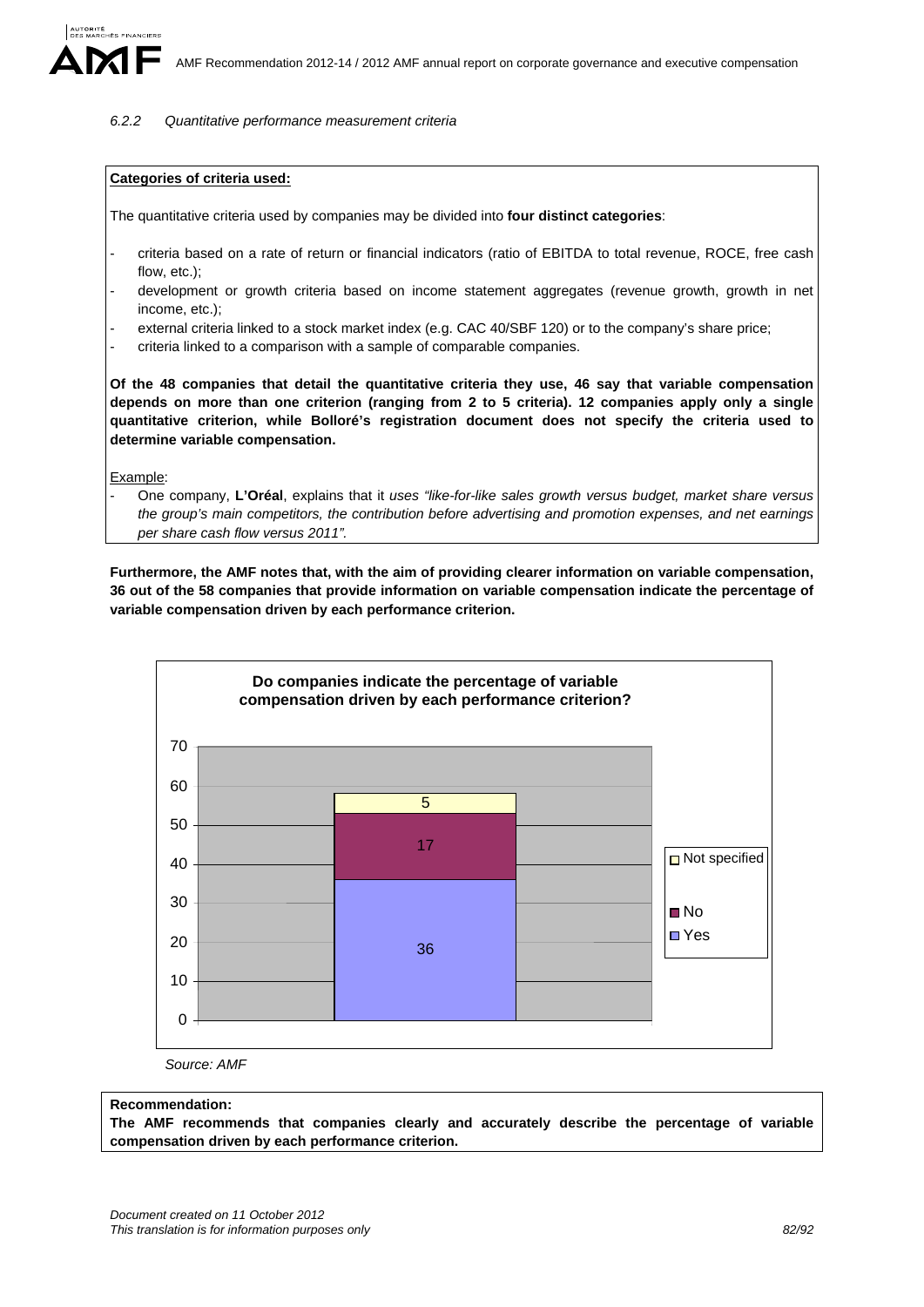#### *6.2.3 Achievement of quantitative criteria*

**Nine companies (including six CAC 40 companies) specify, in line with the AMF's recommendations63, that while they have established the extent to which they expect quantitative targets to be met, this information is not publicly disclosed for confidentiality reasons.**

Fifty-one companies provide no information on this subject. **However, five companies (including two CAC 40 companies) state the extent to which total variable compensation is driven by each criterion.** For example:

- **Capgemini** explains that half of its chief executive's variable compensation is due if consolidated group profit is in line with budget.
- Gecina refers to two quantitative criteria: recurring profit and EBITDA versus the target budget. It also provides a table showing how variable compensation is driven by each criterion.

| Recurring profit<br>(actual/budget) | Variable compensation | <b>EBIDTA</b><br>(actual/budget) | Variable<br>compensation |
|-------------------------------------|-----------------------|----------------------------------|--------------------------|
| >102                                | %                     | >101                             | %                        |
| >98                                 | Target 25%            | >99                              | Target 40%               |
| > 96                                | 15%                   | >98                              | 30%                      |
| > 94                                | 10%                   | > 97                             | 20%                      |
| < 94                                | 0%                    | < 97                             | 0%                       |

- **Groupe Eurotunnel** states that "the chairman and chief executive's variable compensation is driven by the percentage achievement of the relevant budget target, as follows:
	- o *50% of the maximum amount once the target is 80% achieved*
	- o *60% of the maximum amount once the target is 85% achieved*
	- o *80% of the maximum amount once the target is 90% achieved*
	- o *90% of the maximum amount once the target is 95% achieved*
	- o *100% of the maximum amount once the target is 100% achieved*
	- o *110% of the maximum amount (exceptional bonus) once the target is 110% achieved*
	- o *120% of the maximum amount (exceptional bonus) once the target is 120% achieved*

### **Finally, the AMF notes that five companies, including four CAC 40 companies, have put in place individual quantitative criteria for each executive.** For example:

- One company says that different criteria are used for each individual: group sales, net profit, net cash flow from operating activities and inventory for the chief executive; and sales, operating profit and inventory levels for deputy chief executives.
- One company draws a distinction between the chairman of its board of directors, its chief executive and its deputy chief executives: *"Chairman and Chief Executive: growth in net earnings per share and gross group operating profit versus budget; Deputy Chief Executives: growth in net earnings per share, gross group operating profit versus budget, growth in pre-tax net profit from activities under their responsibility and gross operating profit versus budget for activities under their responsibility."*

# **Special cases**

<u>.</u>

The AMF notes that one company states in its 2011 registration document that the chairman of its management board had waived his fixed compensation with effect from 2012, but that his variable compensation could amount to as much as €5 million. **Since this executive will no longer receive any fixed compensation, his variable compensation cannot be linked to his fixed compensation. However, this situation is not covered by the AFEP/MEDEF code.** 

 $63$  AMF 2010 report on corporate governance and executive compensation  $-12$  July 2010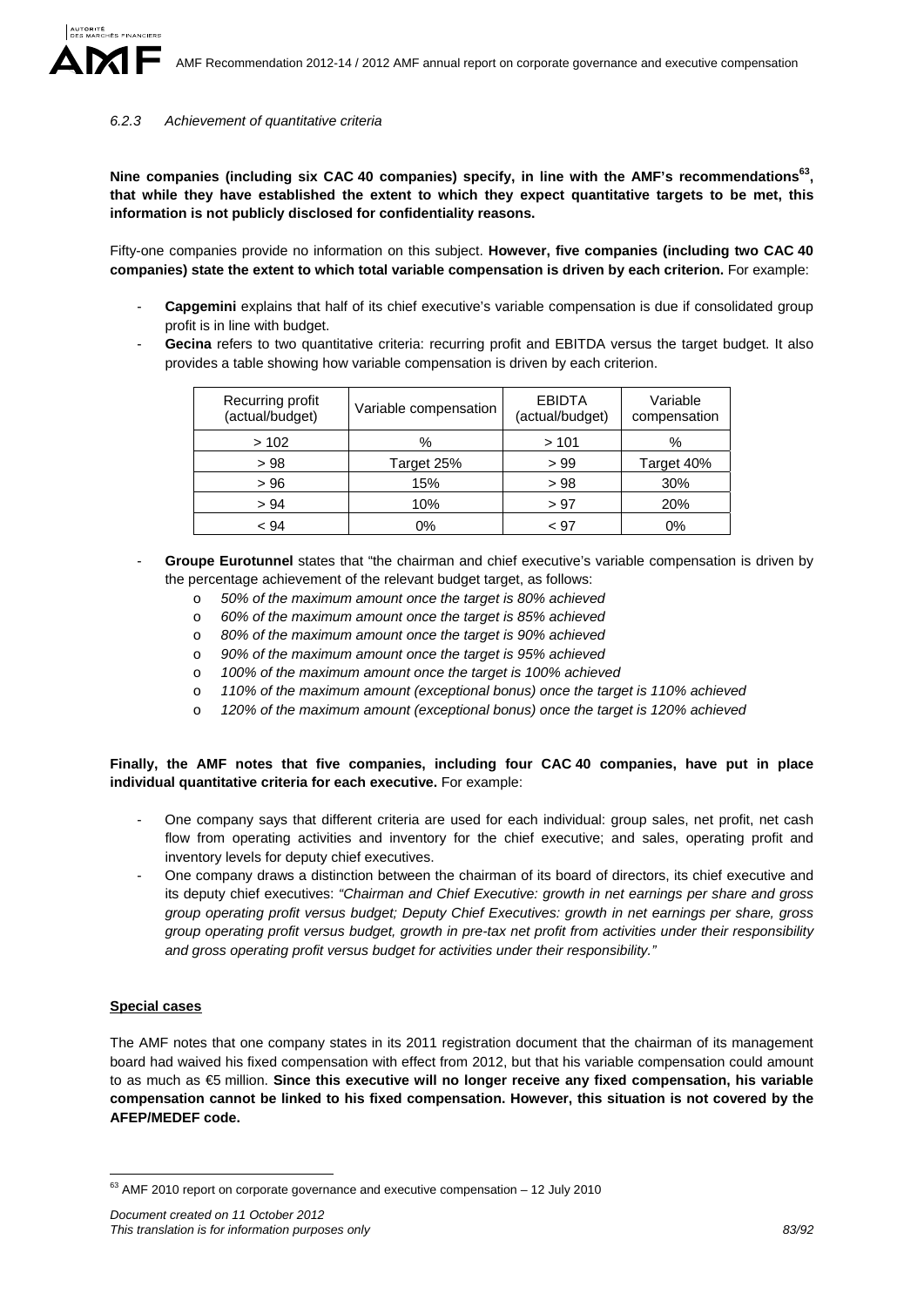# **7. Additional rules on stock options and performance shares**

# 7.1 Summary of applicable provisions

# *7.1.1 AFEP/MEDEF code*

On this subject, the AFEP/MEDEF code aims to govern the granting of stock options and performance shares in order to avoid abuse. It sets out the conditions under which they may be granted, as well as conditions governing their price, exercise and compulsory holding periods:

- Stock options and performance shares should not represent a disproportionate percentage of the aggregate compensation awarded to each executive director.
- The board should determine a maximum percentage of stock options and performance shares that may be granted to executive directors as a proportion of the total amount agreed by shareholders.
- Executives should be prohibited from taking advantage of opportunities presented by bear markets. Stock options and performance shares should always be granted during the same calendar period each year.
- No discount should be applied when stock options or performance shares are awarded.
- Executive directors should not hedge their options. On this issue, the AMF suggested in its 2009 report on executive compensation that executives should give a formal undertaking not to hedge their options, and that this undertaking should be inserted into registration documents.

### *7.1.2 AMF recommendation*

In its consolidated Recommendation 2012-02, the AMF recommends as follows:

- That the exercise of all stock options and the final allotment of all performance shares granted to executives should be contingent upon both internal and, where possible and appropriate, external performance criteria. The beneficiary's continued service within the company when options are exercised and performance shares are finally allotted cannot be considered a serious and demanding performance criterion.
- That companies confirm that, to the best of their knowledge, no options have been hedged.
- That information on the obligation to hold shares for a compulsory holding period, laid down in Articles L. 225-185 and L. 225-197-1 of the Commercial Code and clarified in the AFEP/MEDEF code, be set out in registration documents. The obligation to hold bonus shares and shares arising from the exercise of stock options should be sufficiently restrictive such that the company's long-term performance has a genuine impact on compensation.

# 7.2 Findings

**In 2011, of the 60 companies in the sample, 35, or 58% (including 14 of the 35 CAC 40 companies in the sample), granted stock options and/or performance shares to their executive directors.**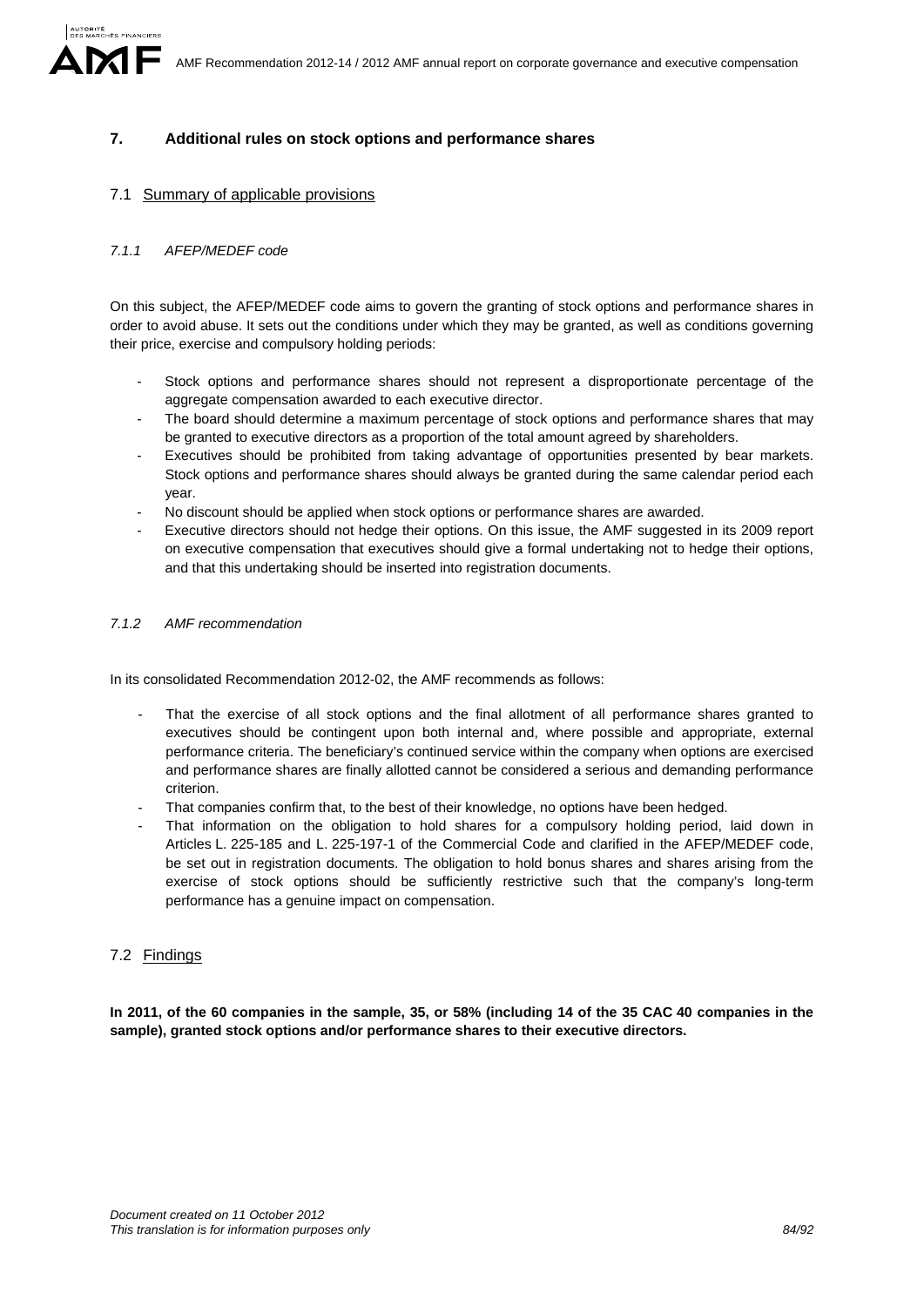|                      | Performance<br>shares granted<br>in 2011 | <b>Stock options</b><br>granted in 2011 | <b>Stock options</b><br>and performance<br>shares granted in<br>2011 | 2011 total |
|----------------------|------------------------------------------|-----------------------------------------|----------------------------------------------------------------------|------------|
| Number of executives | 54                                       | 43                                      | 26                                                                   | 71         |
| Number of companies  | 27                                       | 24                                      | 15                                                                   | $35^{64}$  |

*Source: AMF* 

Stock options and performance shares granted by the 33 companies that made such grants in 2011 represent an average of 42% of aggregate compensation (fixed compensation, variable compensation, directors' fees, benefits in kind, stock options and performance shares $^{65}$ ) due to executives in respect of 2011, compared with 32% in 2010 (albeit based on a different sample).

|                                                                                                                        | <b>Performance</b><br>shares granted<br>in 2011 | <b>Stock options</b><br>granted in 2011 | <b>Stock options and</b><br>performance<br>shares granted in<br>2011 | 2011 total  |
|------------------------------------------------------------------------------------------------------------------------|-------------------------------------------------|-----------------------------------------|----------------------------------------------------------------------|-------------|
| Valuation of stock options and<br>performance shares under<br>method used for consolidated<br>financial statements (A) | 48,870,301                                      | 12,879,065                              | 30,303,626                                                           | 92,052,992  |
| Total compensation (fixed,<br>variable, directors' fees and<br>benefits in kind) due in respect of<br>2011 (B)         | 56,195,531                                      | 25,101,346                              | 47,128,661                                                           | 128,425,538 |
| Total compensation $(C) = (A) +$<br>(B)                                                                                | 105,065,832                                     | 37,980,411                              | 77,432,287                                                           | 220,478,530 |
| Valuation of stock options and<br>performance shares as a<br>proportion of total compensation:<br>(A)/(C)              | 47%                                             | 34%                                     | 39%                                                                  | 42%         |

 *Source: AMF*

#### *7.2.1 Conditions for granting and setting the price of stock options and performance shares*

Twenty-three (including 13 CAC 40 companies) of the 33 companies that grant stock options and/or performance shares **(70%) set an upper limit on the number of options and shares that may be granted to executive directors, as a proportion of the total number agreed by shareholders**.

The percentage of stock options and performance shares that may be granted to executive directors by each of these 23 companies varies between 5% and 35% of the total amount agreed by shareholders. Several companies apply an upper limit of 5%.

Of the 33 companies that granted stock options and performance shares in 2011, 23 **(73%) specify that their executives are not allowed to hedge their options** (compared with 75% in 2010 and 59% in 2009). In some cases, companies prohibit the hedging of options; in others, executives give formal undertakings not to hedge their options.

<sup>1</sup> <sup>64</sup> One company, Alcatel, grants performance shares to the chairman of its board of directors and stock options to its chief executive.<br><sup>65</sup> Excluding pension benefits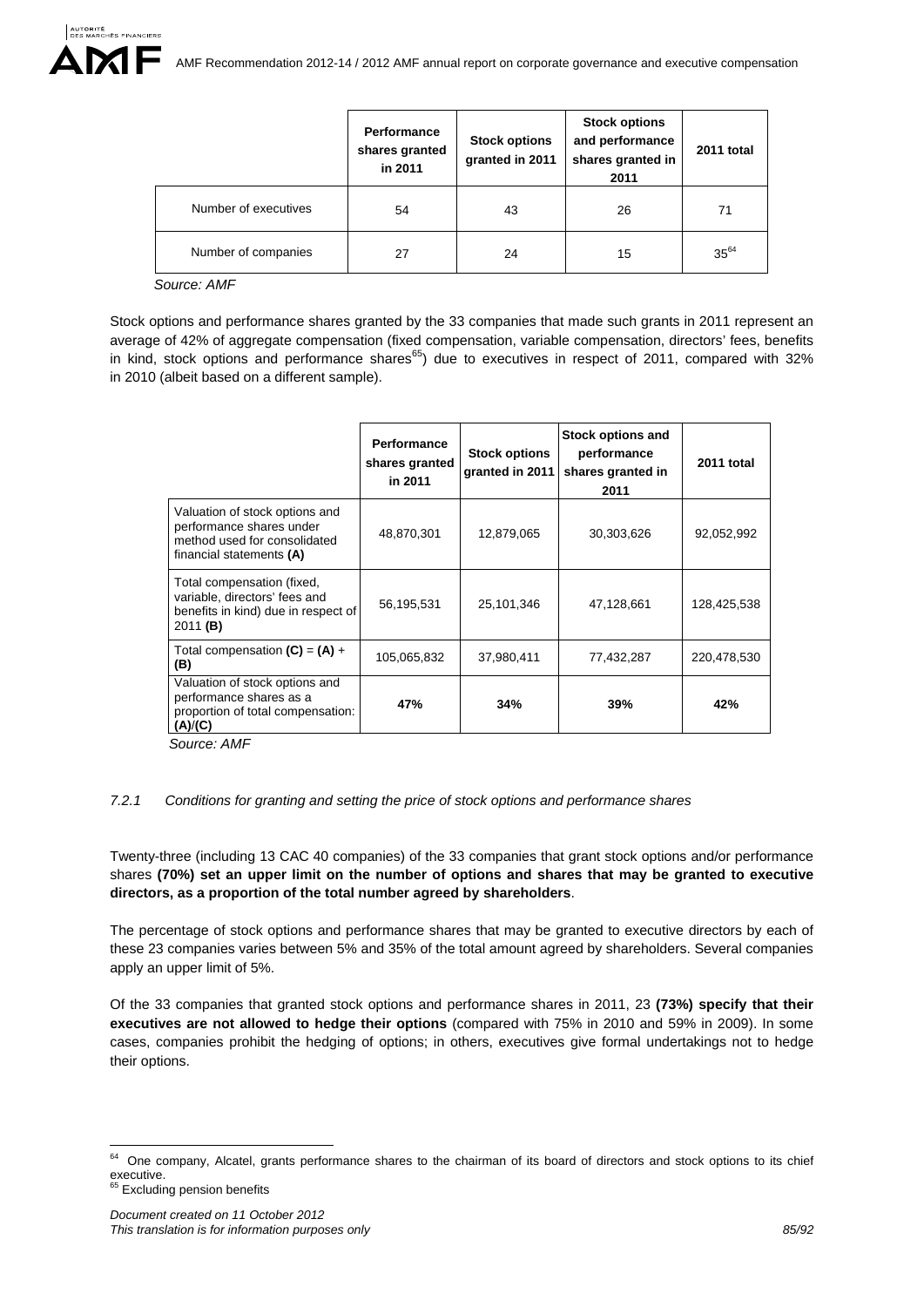In accordance with the area for discussion put forward by the AMF in its 2009 report on executive compensation, **the executive directors of six CAC 40 companies (unchanged since 2010) gave formal undertakings in their companies' registration documents not to hedge their options throughout their terms of office**.

- *7.2.2 Exercise of stock options and final allotment of performance shares* 
	- 7.2.2.1 Performance criteria determining the exercise of all stock options or the final allotment of all performance shares

#### **Stock options**

**Twenty-four companies (including 14 CAC 40 companies) granted stock options to their executive directors in 2011.**

**Of these 24 companies, 20 (84%) state that the exercise of all stock options is contingent upon performance criteria.** 



*Source: AMF* 

**Four companies state that they do make the exercise of some or all stock options contingent upon performance criteria, without providing any detailed explanation:** 

- One company, **Edenred**, states that it is not in compliance with the AFEP/MEDEF code insofar as its board of directors has decided not to make the exercise of its chairman and chief executive's stock options subject to performance criteria.
- Another company, **JC Decaux**, states that the final allotment of stock options to one of the members of its management board is not contingent upon performance criteria. The allotment is subject to the existence of an employment contract providing for such allotment. The company simply states that its level of compliance with the recommendations of the AFEP/MEDEF code is sufficient to meet the objectives sought by those recommendations.
- One CAC 40 company, **Accor**, points out that it is not compliant with the recommendations of the AFEP/MEDEF code in this area, and states that "on the recommendation of the Compensation, Appointments and Corporate Governance Committee, the Board of Directors has decided to link the exercise of only 25% of all stock options granted to a performance criterion, considering that the Company's share price performance in itself constitutes a criterion governing the exercise of options".
- Another company, **Icade**, simply states that, with regard to stock options awarded to its executive directors in 2011, the exercise of only 65% of those stock options is subject to performance criteria.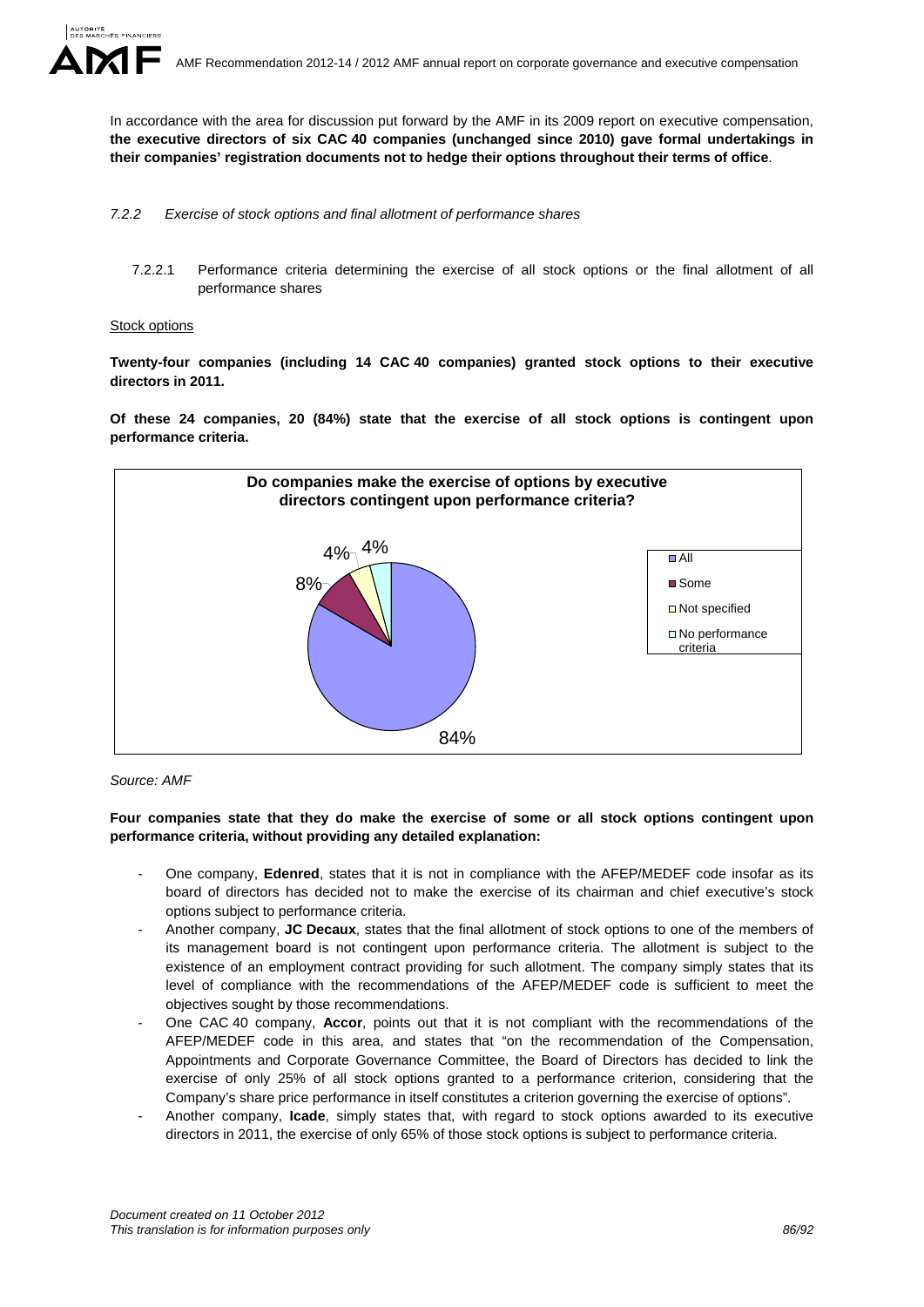

#### Performance shares

# **Twenty-seven companies (including 17 CAC 40 companies) granted performance shares to their executive directors in 2011.**

In particular, the AMF notes that one company, **Scor**, granted its chairman and chief executive performance shares under a "long-term incentive plan" as well as "traditional" performance shares. These shares will be finally allotted after a six-year vesting period, subject to performance criteria defined by the compensation and appointments committee. Once allotted, the shares may not be transferred for two years, after which time they will become available and freely transferable. The chairman and chief executive is required to hold 10% of the performance shares awarded in registered form until such time as he is no longer a corporate officer, and to buy on the open market a number of shares equal to 5% of those granted to him, as soon as those shares become transferable.

### **Almost all of the 27 companies that awarded performance shares in 2011 made the final allotment of all shares contingent upon performance criteria.**

However, one of those 27 companies, **JC Decaux**, states that the final allotment of performance shares is subject not to performance criteria but to the existence of an employment contract providing for such allotment. **The AMF considers that the company does not provide a sufficiently detailed explanation.** 

#### 7.2.2.2 Types of performance criteria applied

Those companies that make the exercise of some or all stock options and/or the final allotment of performance shares contingent upon performance criteria apply the following:

- internal performance criteria: change in adjusted net income, cash flow, consolidated net operating income, ROCE (return on capital employed), profit before tax and non-recurring items, revenue, growth in the operating margin, share price performance or a combination of two or more of these criteria; and/or
- external performance criteria: share price performance or net operating income relative to a benchmark sector index or a given sample of companies representative of the competition faced by the group.

# **Of the 24 companies that say they subject the exercise of some or all stock options to performance criteria**66:

- 8 apply both internal and external performance criteria;
- 10 apply only internal performance criteria;
- 6 apply only external performance criteria.



*Source: AMF* 

1

 $66$  As stated in section 7.2.2.1, of the 20 companies that granted stock options in 2010, 2 did not state whether the exercise of those options was subject to performance criteria.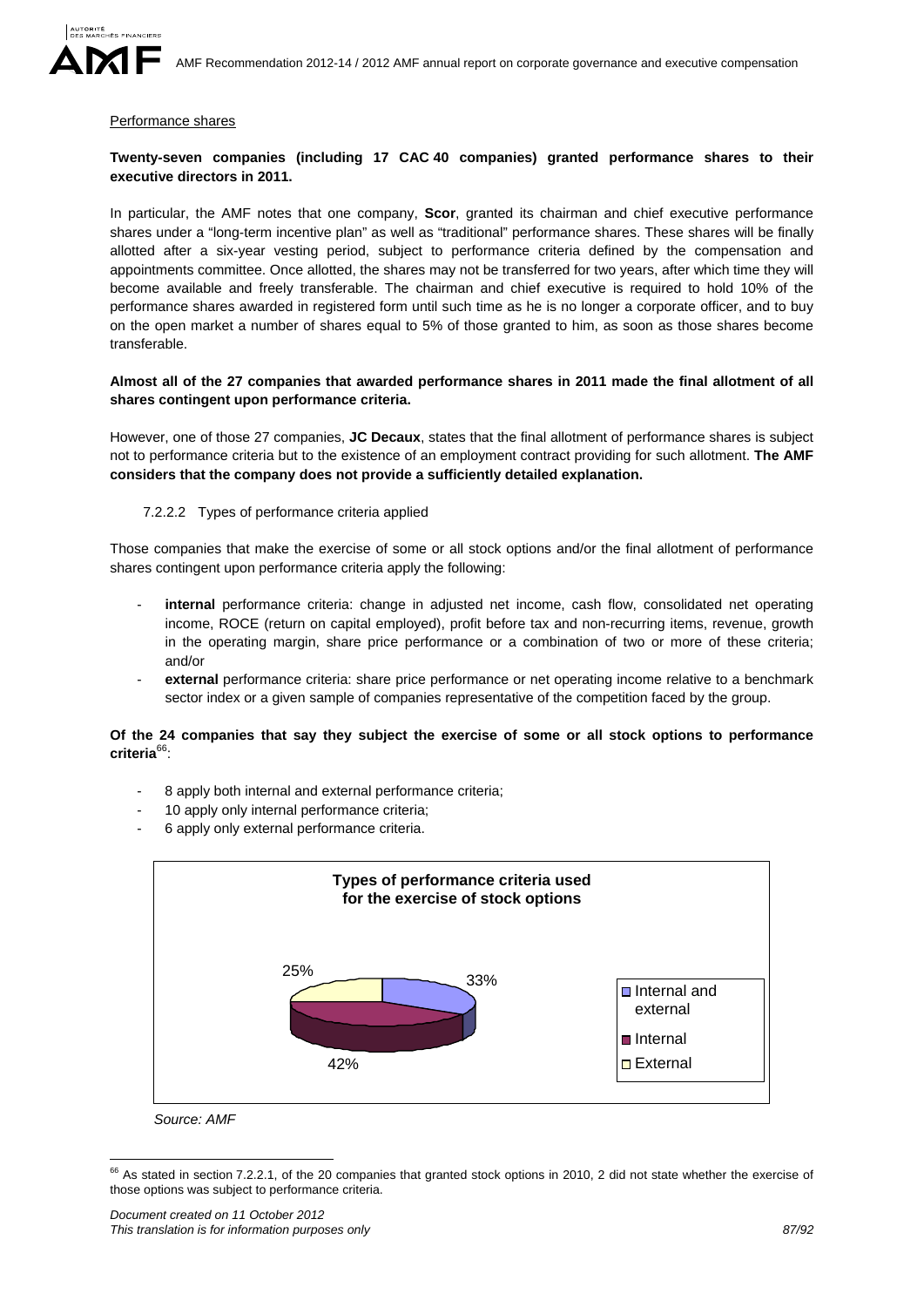# **Of the 27 companies that say they make the final allotment of all performance shares contingent upon performance criteria:**

- eight apply both internal and external performance criteria;
- eighteen apply only internal performance criteria;
- one, **JC Decaux**, applies a criterion linked to the existence of an employment contract. The AMF wishes to reiterate that continued service by a beneficiary cannot constitute a performance criterion, and therefore considers that the company fails to provide a sufficiently detailed explanation.



 *Source: AMF* 

**The majority of companies make the allotment of performance shares contingent upon one of these two types of criteria. The AMF notes that few companies apply both internal and external performance criteria, and that there is a notable preference for internal performance criteria, with 66% of those companies that awarded performance shares in 2011 doing so on the basis of internal criteria alone.** 

# Examples of criteria applied:

Internal performance criteria:

One company states that it uses only internal criteria to determine the award of performance shares:

(1) Group free cash flow (net cash flow), before dividends and net income/expense from acquisitions/sales for the year in question, must be equal to one of the following:

- 85% of total group free cash flow, before dividends and net income/expense from acquisitions/sales, shown in the company's budget for the year in question, or
- group free cash flow (net cash flow), before dividends and net income/expense from acquisitions/sales, for the previous year, plus 10% of group operating profit for the year in question, must be equal to one of the following:
	- o 85% of group operating profit shown in the company's budget for the year in question, or
	- o group operating profit for the previous year, plus 10%.
- **External performance criteria:**

One company states that the award of performance shares is subject to an external performance criterion: "the company's performance relative to an index is recorded by comparing the percentage ratio of the company's average opening share price for each year in the compulsory holding period to its opening share price the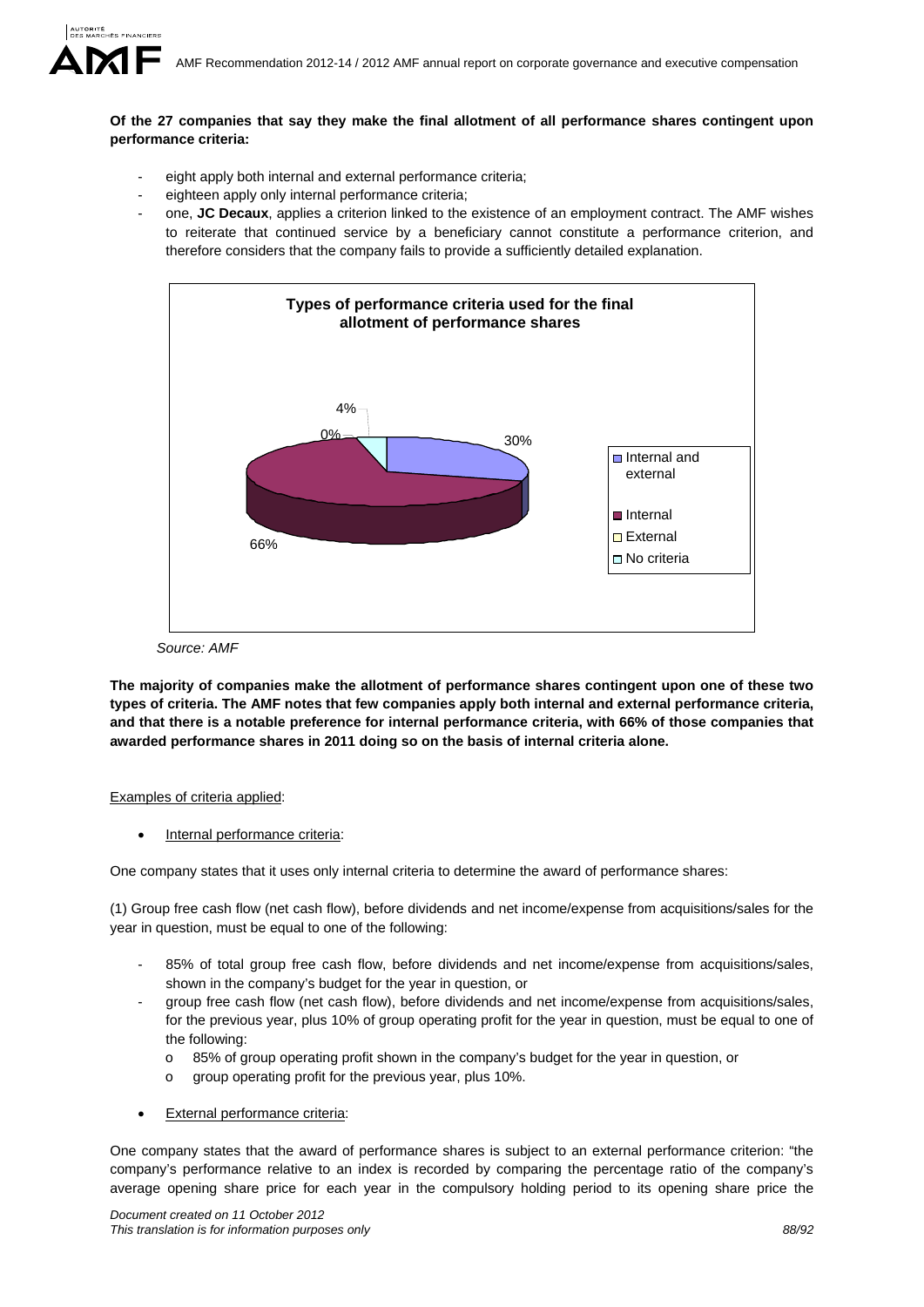previous year with the percentage ratio of opening share prices for the index over the same periods. If the company's share price is found to have outperformed the index, the price at which the corresponding portion of options may be exercised remains unchanged. Conversely, if the company's share price has underperformed the index by 20 points or more, that portion of options subject to the performance criterion shall become null and void and may not be exercised. Furthermore, if the company's share price is found to have underperformed the index by less than five points, by between five and ten points, or by between ten and 20 points, the price at which the corresponding portion of options may be exercised shall be increased by 5%, 10% or 20% respectively."

Both internal and external performance criteria:

One company, **Alcatel-Lucent**, sates that it makes the final allotment of performance shares contingent upon both internal and external criteria:

- 1) Leading the board of directors in its duty of defining the group's strategic direction.
- 2) Ensuring that the composition of the board of directors is in line with its duties and the recommendations of the AFEP/MEDEF code, and verifying that corporate governance within the company is coherently and efficiently evolving and adapting in line with developments in the sector.
- 3) The performance of the company's share price and that of other issuers is measured at the end of two one-year periods for all beneficiaries, after which it is either measured a third time at the end of a further two-year period, based on the company's share price performance on each anniversary of the award date (outside France), or a two-year compulsory holding period begins (compulsory in France). A multiplier of between zero and 100% is used to calculate the number of rights acquired in respect of each period, depending on the company's share price performance. Based on an annual analysis that is approved by a consultancy firm retained specifically for that purpose, the board of directors determines whether or not the performance criterion has been met.

# 7.2.2.3. Compulsory holding periods

# **Thirty-three companies – i.e. all of the companies that grant stock options or performance shares – state that their executives are required to hold onto a fixed number of shares throughout their terms of office.**

These thirty-three companies apply a wide range of different policies:

- Requirement to hold a number of shares equivalent to a percentage of (i) the net (or, more rarely, gross) capital gain on acquisition or (ii) the number of shares allotted. This obligation to retain shares may be applied either to all allotments or to each individual allotment.
- Requirement for executives to hold a number of shares in the company corresponding to a multiple of their fixed or total (i.e. both fixed and variable) annual compensation. Some companies require their executives to hold shares from each allotment until the target number of shares is reached. In this way, reaching the target can only lead to a reduction in the percentage of shares that must be retained. For example, one company states that "when an officer holds shares with a total value equivalent to two or three times his fixed annual compensation (for the Deputy Chief Executives and the Chairman and Chief Executive respectively), the requirement [to retain shares] is reduced to 20% of net capital gains".
- Other companies simply state that their executives must have reached this target within a predetermined number of years.

The multiple of compensation to be reached varies according to the executive's position in the company and the type of compensation on which it is based (fixed compensation alone or fixed and variable compensation).

# **The AMF notes that two out of the eight companies whose executives left office in 2011 state that they voluntarily dropped the continued service condition in relation to the exercise of options and/or the final allotment of performance shares:**

- One company states that its chairman and chief executive *"will be exempted from the continued service condition stipulated in the Performance Stock Option Plans dated 17 June 2009 and 16 July 2010 and the Performance Share Plan dated 16 July 2010; all other conditions in the aforementioned plans, including in particular performance conditions, shall remain fully applicable"*.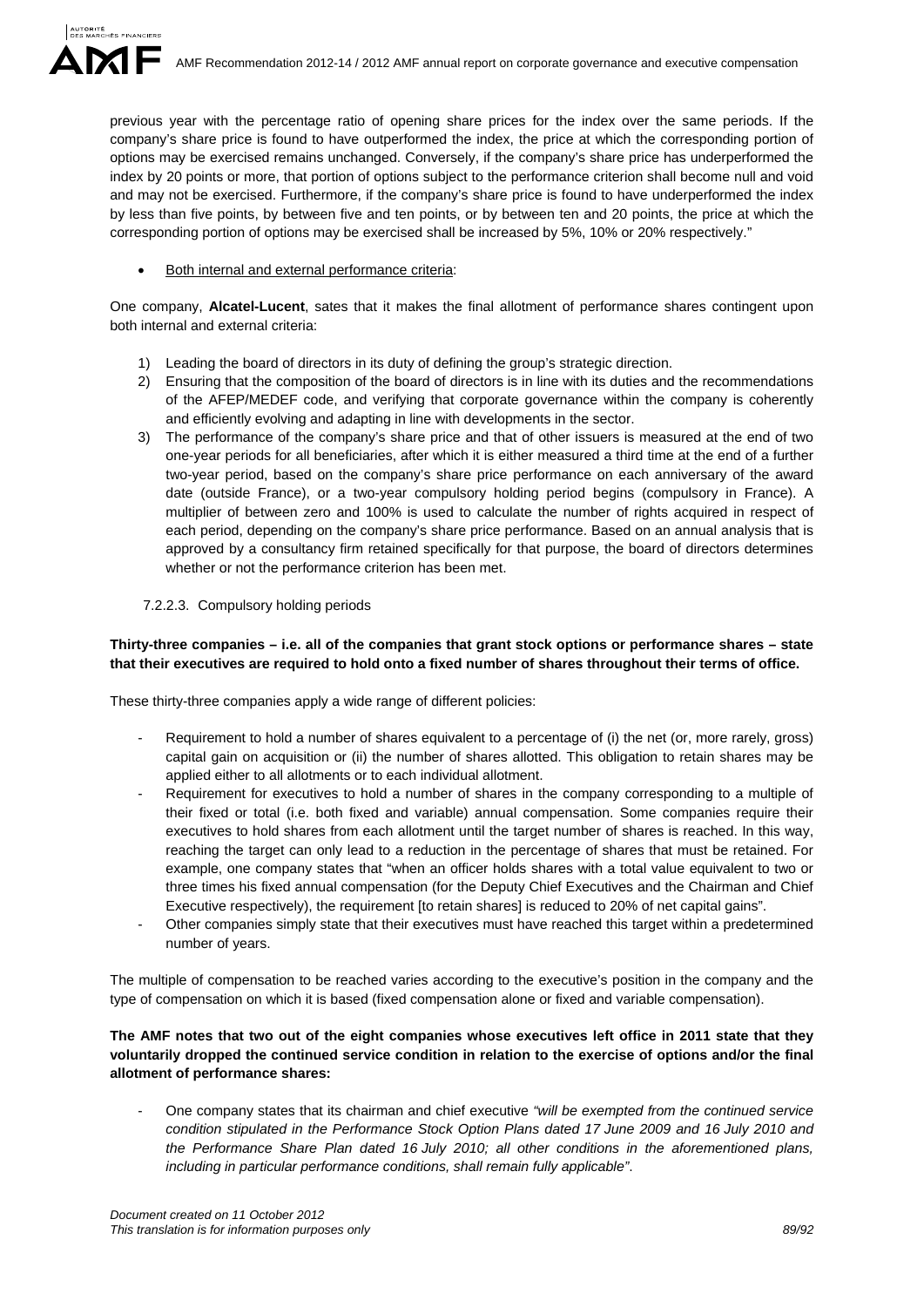- Another company also explains that *"the chief executive will continue to qualify for the stock options granted to him by the Board of Directors at its meetings on 22 March and 9 December 2010 and the performance shares allotted to him by the Board of Directors at its meeting on 9 December 2010, since the Board of Directors has exempted him from the continued service requirement set out in the plan rules governing those awards; all other conditions applicable to awards under those plans remain unchanged"*.

# 7.3 Other arrangements

The AMF also notes that some issuers have introduced new systems:

- *"In 2011, the company's corporate officers received neither stock options nor performance shares. In order to ensure that the group's executives have an interest in the company's long-term progress, the Board of Directors has introduced a fully conditional compensation system based on the share price over a period of five years, under the terms of which executives have no choice as to when to exercise their options and the potential gains are capped if the share price rises significantly. Under this system, no compensation will be paid under this arrangement if, in 2016, the share price has risen by less than 5% relative to 2011. Even if the share price has risen by more than 5% at that date, any compensation will be subject to a performance criterion linked to the company's share price each year. Under this condition, the corresponding portion of the allotment could be maintained, reduced or lost in any given year. The amount paid would depend on the rise in the share price over five years; it would increase less than proportionally to any such rise, and would be capped if the share price had risen significantly. Before agreeing to introduce this arrangement, which, in 2011, affected the chief executive and one deputy chief executive, the Board of Directors asked the Expert Committee to confirm that the planned system complied with the provisions of the AFEP/MEDEF corporate governance code."*
- *"Medium-term variable compensation is awarded in the form of GPUs ('Group Performance Units'), subject to performance criteria assessed over a three-year period. GPUs were introduced in 2005 with the aim of more closely linking compensation paid to corporate officers, members of the Executive Committee and the Group's 1,500 directors to the medium-term economic performance of the Group as a whole. GPUs are awarded annually by decision of the Board of Directors. At the end of a period of three years, beneficiaries receive compensation of €30 per unit awarded if the Group has met all stated targets for each of the three years in question. This compensation is reduced to €20 per GPU if these targets have only been met in two of the three years, and to zero if they have been met in only one or in none of the three years." "The aggregate amounts of multi-year compensation due to the Group's executive directors in 2011 are as follows (based on the value of GPUs awarded):* 
	- o *Chairman and chief executive: €1,500k*
	- o *Deputy chief executive: €840k*
	- o *Deputy chief executive: €900k"*
- *"A long-term incentive programme aimed at building up a capital amount which will be released gradually, variably and in line with specific performance criteria when the executive in question leaves office, and for which that executive will only qualify if he or she completes his or her full term of office (apart from in exceptional circumstances). Under this programme, for each of the four years of his or her term of office, each executive in question will be awarded an amount corresponding to (a) 16,600 times the value of one share in the company provided that the ROCE, adjusted to exclude minority interests where they exceed 33.33%, exceeds 6%, and (b) 41,500 times the rise in the company's share price over a period of one year provided that the company's share price has outperformed that of a panel of at*  least ten European companies in the construction and infrastructure concession sector by at least 5%. If *performance is below these levels, the amount of the annual endowment under (a) will be reduced, and will fall to zero if ROCE is less than 5%, and the amount of the annual endowment under (b) will be reduced, and will fall to zero if the company's share price underperforms that of the panel by more than 5%."*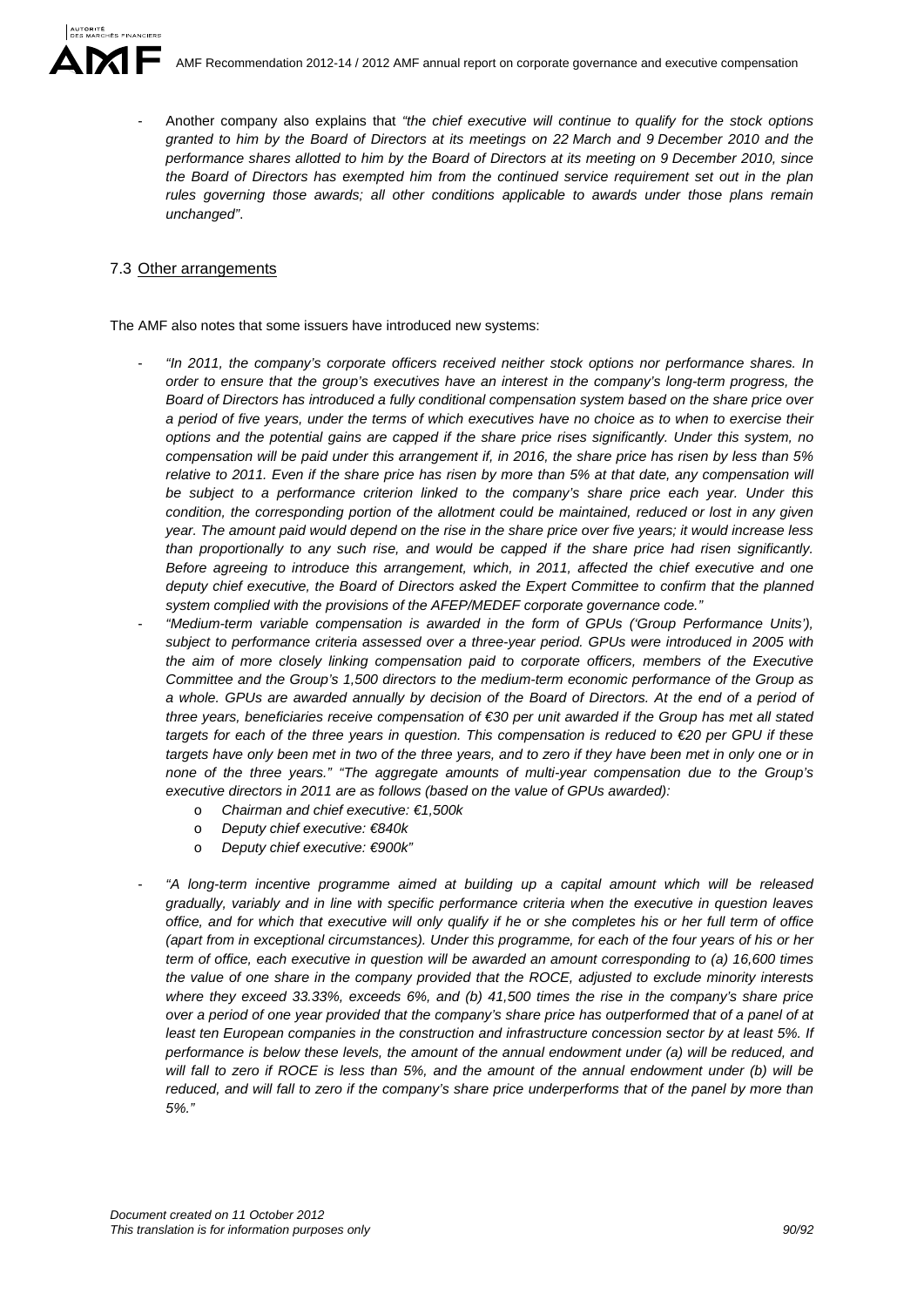Compensation under these medium- to long-term plans is based on the share price but is paid in cash, subject to performance criteria being met. What these arrangements have in common is that they are all contingent upon performance criteria and are not covered by the AFEP/MEDEF code.

**The special cases described above constitute compensation and benefits. As such, they should comply with the principles laid down in the AFEP/MEDEF code for determining executive compensation. The AMF wishes to encourage industry groups to update their codes to cover all forms of compensation and benefits not specifically covered by any recommendation, while retaining current principles governing total compensation.**

**AUTORITÉ**<br>DES MARCHÉS FINANCIERS

ИF